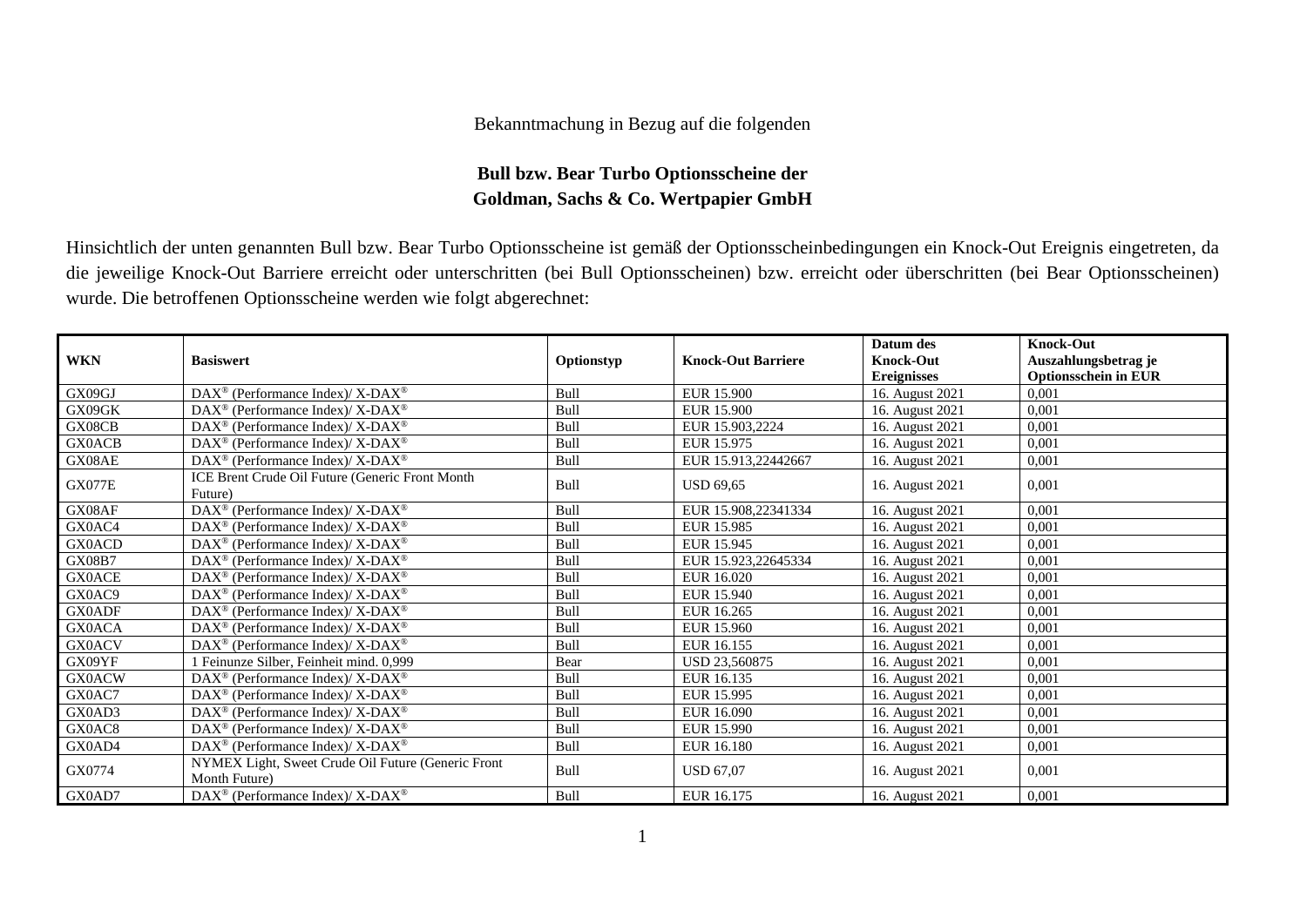|               |                                                              |            |                           | Datum des          | <b>Knock-Out</b>            |
|---------------|--------------------------------------------------------------|------------|---------------------------|--------------------|-----------------------------|
| <b>WKN</b>    | <b>Basiswert</b>                                             | Optionstyp | <b>Knock-Out Barriere</b> | <b>Knock-Out</b>   | Auszahlungsbetrag je        |
|               |                                                              |            |                           | <b>Ereignisses</b> | <b>Optionsschein in EUR</b> |
| <b>GX0ABY</b> | DAX <sup>®</sup> (Performance Index)/ X-DAX <sup>®</sup>     | Bull       | <b>EUR 16.000</b>         | 16. August 2021    | 0,001                       |
| GX0AD8        | $DAX^{\circledast}$ (Performance Index)/ X-DAX <sup>®</sup>  | Bull       | EUR 16.170                | 16. August 2021    | 0,001                       |
| <b>GX0ACN</b> | $DAX^{\circledast}$ (Performance Index)/ X-DAX <sup>®</sup>  | Bull       | EUR 16.080                | 16. August 2021    | 0,001                       |
| GX0AC1        | $DAX^{\circledast}$ (Performance Index)/ X-DAX <sup>®</sup>  | Bull       | EUR 16.010                | 16. August 2021    | 0,001                       |
| GX07BE        | 1 Feinunze Platin, Feinheit mind. 0,9995                     | Bull       | USD 1.010,657             | 16. August 2021    | 0,001                       |
| <b>GX0ACP</b> | DAX <sup>®</sup> (Performance Index)/ X-DAX <sup>®</sup>     | Bull       | EUR 16.070                | 16. August 2021    | 0,001                       |
| GX08BD        | $DAX^{\circledcirc}$ (Performance Index)/ X-DAX <sup>®</sup> | Bull       | EUR 15.918,22544          | 16. August 2021    | 0,001                       |
| GX08AH        | $DAX^{\circledast}$ (Performance Index)/ X-DAX <sup>®</sup>  | Bull       | EUR 15.898,22138667       | 16. August 2021    | 0,001                       |
| <b>GX0ACQ</b> | $DAX^{\circledast}$ (Performance Index)/ X-DAX <sup>®</sup>  | Bull       | EUR 16.065                | 16. August 2021    | 0,001                       |
| GX03VT        | 1 Feinunze Gold, Feinheit mind. 0,995, LBMA                  | Bear       | USD 1.779,96019539        | 16. August 2021    | 0,001                       |
| GX0ADQ        | DAX <sup>®</sup> (Performance Index)/ X-DAX <sup>®</sup>     | Bull       | EUR 16.225                | 16. August 2021    | 0,001                       |
| GX08AJ        | DAX <sup>®</sup> (Performance Index)/ X-DAX <sup>®</sup>     | Bull       | EUR 15.888,21936          | 16. August 2021    | 0,001                       |
| GX08AK        | $DAX^{\circledast}$ (Performance Index)/ X-DAX <sup>®</sup>  | Bull       | EUR 15.883,21834667       | 16. August 2021    | 0,001                       |
| <b>GX0ADR</b> | $DAX^{\circledast}$ (Performance Index)/ X-DAX <sup>®</sup>  | Bull       | EUR 16.140                | 16. August 2021    | 0,001                       |
| <b>GX0ABL</b> | DAX <sup>®</sup> (Performance Index)/ X-DAX <sup>®</sup>     | Bull       | EUR 15.930                | 16. August 2021    | 0,001                       |
| <b>GX0ACT</b> | DAX <sup>®</sup> (Performance Index)/ X-DAX <sup>®</sup>     | Bull       | EUR 16.165                | 16. August 2021    | 0,001                       |
| <b>GX0ACU</b> | $DAX^{\circledast}$ (Performance Index)/ X-DAX <sup>®</sup>  | Bull       | EUR 16.150                | 16. August 2021    | 0,001                       |
| <b>GX0ABN</b> | $DAX^{\circledcirc}$ (Performance Index)/ X-DAX <sup>®</sup> | Bull       | EUR 15.935                | 16. August 2021    | 0.001                       |
| <b>GX0ADW</b> | $DAX^{\circledast}$ (Performance Index)/ X-DAX <sup>®</sup>  | Bull       | <b>EUR 16.200</b>         | 16. August 2021    | 0,001                       |
| <b>GX0ACF</b> | DAX <sup>®</sup> (Performance Index)/ X-DAX <sup>®</sup>     | Bull       | EUR 16.030                | 16. August 2021    | 0,001                       |
| <b>GX0ABW</b> | $DAX^{\circledast}$ (Performance Index)/ X-DAX <sup>®</sup>  | Bull       | EUR 15.925                | 16. August 2021    | 0,001                       |
| GX08AN        | $DAX^{\circledast}$ (Performance Index)/ X-DAX <sup>®</sup>  | Bull       | EUR 15.873,21632          | 16. August 2021    | 0,001                       |
| <b>GX0ACG</b> | DAX <sup>®</sup> (Performance Index)/ X-DAX <sup>®</sup>     | Bull       | EUR 15.965                | 16. August 2021    | 0,001                       |
| GX08AP        | $DAX^{\circledast}$ (Performance Index)/ X-DAX <sup>®</sup>  | Bull       | EUR 15.878,21733334       | 16. August 2021    | 0,001                       |
| <b>GX0ACX</b> | $DAX^{\circledcirc}$ (Performance Index)/ X-DAX <sup>®</sup> | Bull       | EUR 15.970                | 16. August 2021    | 0,001                       |
| GX08BQ        | $DAX^{\circledast}$ (Performance Index)/ X-DAX <sup>®</sup>  | Bull       | EUR 15.928,22746667       | 16. August 2021    | 0,001                       |
| <b>GX0ACY</b> | DAX <sup>®</sup> (Performance Index)/ X-DAX <sup>®</sup>     | Bull       | EUR 16.130                | 16. August 2021    | 0,001                       |
| GX0AC5        | DAX <sup>®</sup> (Performance Index)/ X-DAX <sup>®</sup>     | Bull       | EUR 15.955                | 16. August 2021    | 0,001                       |
| GX0AD1        | $DAX^{\circledast}$ (Performance Index)/ X-DAX <sup>®</sup>  | Bull       | EUR 16.190                | 16. August 2021    | 0,001                       |
| GX0AC6        | $DAX^{\circledast}$ (Performance Index)/ X-DAX <sup>®</sup>  | Bull       | EUR 16.060                | 16. August 2021    | 0,001                       |
| GX0AD2        | $DAX^{\circledast}$ (Performance Index)/ X-DAX <sup>®</sup>  | Bull       | EUR 15.950                | 16. August 2021    | 0,001                       |
| <b>GX0ACR</b> | $DAX^{\circledast}$ (Performance Index)/ X-DAX <sup>®</sup>  | Bull       | EUR 16.160                | 16. August 2021    | 0,001                       |
| <b>GX0ABZ</b> | $DAX^{\circledast}$ (Performance Index)/ X-DAX <sup>®</sup>  | Bull       | EUR 16.015                | 16. August 2021    | 0,001                       |
| GX0AC0        | DAX <sup>®</sup> (Performance Index)/ X-DAX <sup>®</sup>     | Bull       | EUR 16.005                | 16. August 2021    | 0,001                       |
| <b>GX0ACS</b> | DAX <sup>®</sup> (Performance Index)/ X-DAX <sup>®</sup>     | Bull       | EUR 16.145                | 16. August 2021    | 0,001                       |
| GX08AM        | $DAX^{\circledast}$ (Performance Index)/ X-DAX <sup>®</sup>  | Bull       | EUR 15.893,22037334       | 16. August 2021    | 0,001                       |
| <b>GX0ADT</b> | DAX <sup>®</sup> (Performance Index)/ X-DAX <sup>®</sup>     | Bull       | EUR 16.075                | 16. August 2021    | 0,001                       |
| <b>GX0ADU</b> | DAX <sup>®</sup> (Performance Index)/ X-DAX <sup>®</sup>     | Bull       | EUR 16.215                | 16. August 2021    | 0,001                       |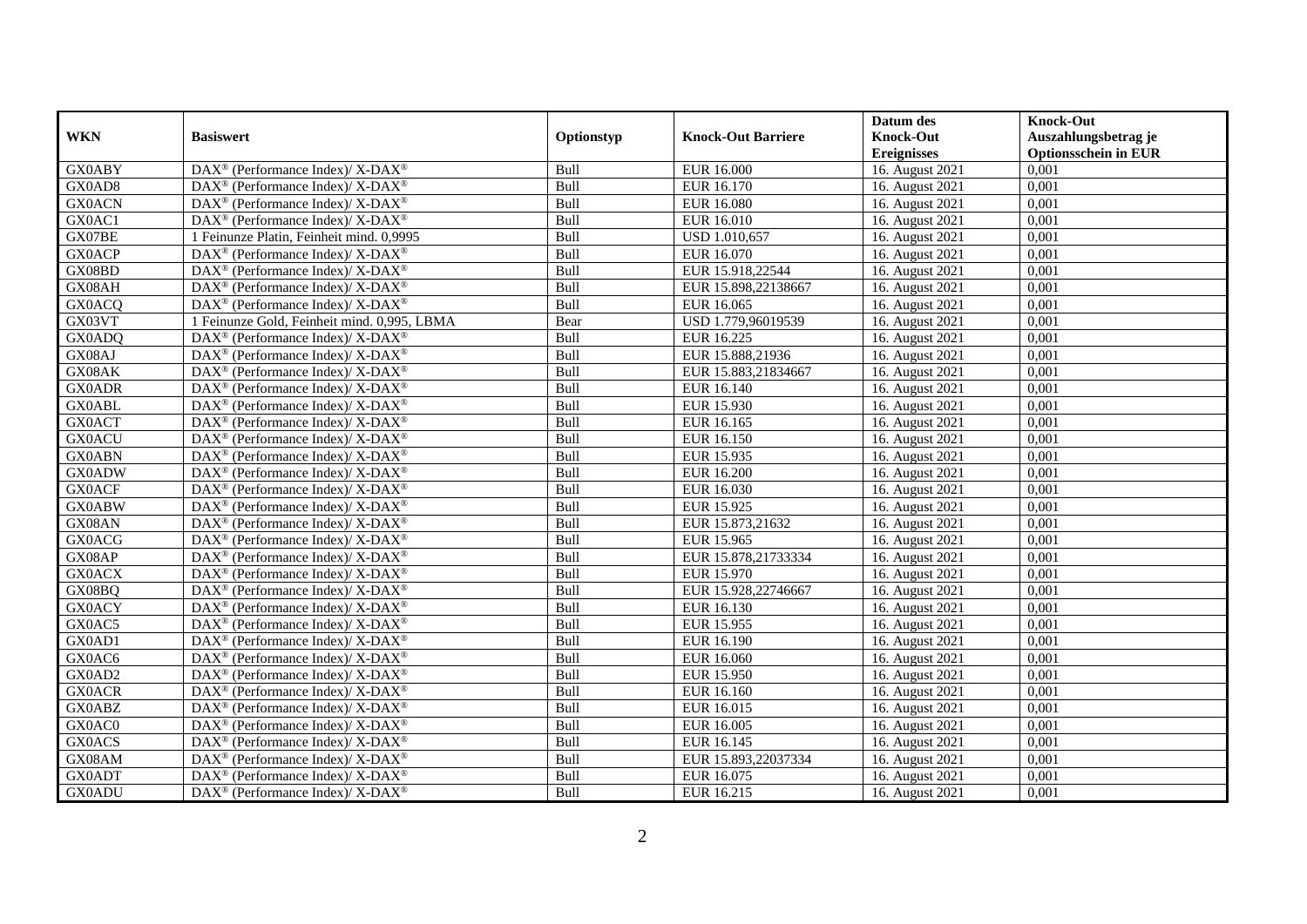|               |                                                              |            |                           | Datum des          | <b>Knock-Out</b>            |
|---------------|--------------------------------------------------------------|------------|---------------------------|--------------------|-----------------------------|
| <b>WKN</b>    | <b>Basiswert</b>                                             | Optionstyp | <b>Knock-Out Barriere</b> | <b>Knock-Out</b>   | Auszahlungsbetrag je        |
|               |                                                              |            |                           | <b>Ereignisses</b> | <b>Optionsschein in EUR</b> |
| <b>GX0AFH</b> | DAX <sup>®</sup> (Performance Index)/ X-DAX <sup>®</sup>     | Bear       | EUR 15.815                | 16. August 2021    | 0,001                       |
| <b>GX0AFJ</b> | $DAX^{\circledast}$ (Performance Index)/ X-DAX <sup>®</sup>  | Bear       | EUR 15.825                | 16. August 2021    | 0,001                       |
| GX0AGK        | $DAX^{\circledast}$ (Performance Index)/ X-DAX <sup>®</sup>  | Bear       | EUR 15.685                | 16. August 2021    | 0,001                       |
| <b>GX0ACC</b> | $DAX^{\circledast}$ (Performance Index)/ X-DAX <sup>®</sup>  | Bull       | EUR 16.050                | 16. August 2021    | 0,001                       |
| <b>GX0ADE</b> | $DAX^{\circledast}$ (Performance Index)/ X-DAX <sup>®</sup>  | Bull       | EUR 16.275                | 16. August 2021    | 0,001                       |
| <b>GX0AEL</b> | DAX <sup>®</sup> (Performance Index)/ X-DAX <sup>®</sup>     | Bull       | EUR 16.105                | 16. August 2021    | 0,001                       |
| <b>GX0AFM</b> | $DAX^{\circledast}$ (Performance Index)/ X-DAX <sup>®</sup>  | Bear       | EUR 15.705                | 16. August 2021    | 0,001                       |
| GX0AGP        | $DAX^{\circledast}$ (Performance Index)/ X-DAX <sup>®</sup>  | Bear       | EUR 15.885                | 16. August 2021    | 0,001                       |
| GX0AGQ        | $DAX^{\circledast}$ (Performance Index)/ X-DAX <sup>®</sup>  | Bull       | EUR 16.230                | 16. August 2021    | 0,001                       |
| GX0AE8        | $DAX^{\circledast}$ (Performance Index)/ X-DAX <sup>®</sup>  | Bull       | EUR 16.045                | 16. August 2021    | 0,001                       |
| GX0AF9        | $DAX^{\circledcirc}$ (Performance Index)/ X-DAX <sup>®</sup> | Bear       | EUR 15.805                | 16. August 2021    | 0,001                       |
| <b>GX0AFA</b> | DAX <sup>®</sup> (Performance Index)/ X-DAX <sup>®</sup>     | Bull       | EUR 16.255                | 16. August 2021    | 0,001                       |
| GX0AGB        | $DAX^{\circledast}$ (Performance Index)/ X-DAX <sup>®</sup>  | Bear       | EUR 15.680                | 16. August 2021    | 0,001                       |
| <b>GX0AGC</b> | $DAX^{\circledast}$ (Performance Index)/ X-DAX <sup>®</sup>  | Bear       | EUR 15.690                | 16. August 2021    | 0,001                       |
| GX0AD5        | DAX <sup>®</sup> (Performance Index)/ X-DAX <sup>®</sup>     | Bull       | EUR 16.195                | 16. August 2021    | 0,001                       |
| GX0AD6        | DAX <sup>®</sup> (Performance Index)/ X-DAX <sup>®</sup>     | Bull       | <b>EUR 15.980</b>         | 16. August 2021    | 0,001                       |
| <b>GX0AFF</b> | $DAX^{\circledast}$ (Performance Index)/ X-DAX <sup>®</sup>  | Bear       | EUR 15.830                | 16. August 2021    | 0,001                       |
| <b>GX0AFG</b> | DAX <sup>®</sup> (Performance Index)/ X-DAX <sup>®</sup>     | Bear       | EUR 15.770                | 16. August 2021    | 0.001                       |
| GX0AGH        | $DAX^{\circledast}$ (Performance Index)/ X-DAX <sup>®</sup>  | Bear       | EUR 15.845                | 16. August 2021    | 0,001                       |
| GX0AGJ        | DAX <sup>®</sup> (Performance Index)/ X-DAX <sup>®</sup>     | Bear       | <b>EUR 15.700</b>         | 16. August 2021    | 0,001                       |
| <b>GX0ADB</b> | $DAX^{\circledast}$ (Performance Index)/ X-DAX <sup>®</sup>  | Bull       | EUR 16.270                | 16. August 2021    | 0,001                       |
| <b>GX0ADC</b> | $DAX^{\circledast}$ (Performance Index)/ X-DAX <sup>®</sup>  | Bull       | EUR 16.260                | 16. August 2021    | 0,001                       |
| GX0ADA        | DAX <sup>®</sup> (Performance Index)/ X-DAX <sup>®</sup>     | Bull       | EUR 16.185                | 16. August 2021    | 0,001                       |
| <b>GX0AEB</b> | $DAX^{\circledast}$ (Performance Index)/ X-DAX <sup>®</sup>  | Bull       | EUR 16.055                | 16. August 2021    | 0,001                       |
| <b>GX0AFD</b> | $DAX^{\circledcirc}$ (Performance Index)/ X-DAX <sup>®</sup> | Bull       | EUR 16.205                | 16. August 2021    | 0,001                       |
| <b>GX0AFE</b> | $DAX^{\circledast}$ (Performance Index)/ X-DAX <sup>®</sup>  | Bear       | EUR 15.795                | 16. August 2021    | 0,001                       |
| <b>GX0AGF</b> | DAX <sup>®</sup> (Performance Index)/ X-DAX <sup>®</sup>     | Bear       | EUR 15.645                | 16. August 2021    | 0,001                       |
| GX0AGG        | DAX <sup>®</sup> (Performance Index)/ X-DAX <sup>®</sup>     | Bear       | EUR 15.740                | 16. August 2021    | 0,001                       |
| <b>GX0AEH</b> | $DAX^{\circledast}$ (Performance Index)/ X-DAX <sup>®</sup>  | Bull       | EUR 16.095                | 16. August 2021    | 0,001                       |
| <b>GX0AFK</b> | $DAX^{\circledast}$ (Performance Index)/ X-DAX <sup>®</sup>  | Bear       | EUR 15.840                | 16. August 2021    | 0,001                       |
| <b>GX0AFL</b> | $DAX^{\circledast}$ (Performance Index)/ X-DAX <sup>®</sup>  | Bear       | EUR 15.835                | 16. August 2021    | 0,001                       |
| GX0AGM        | $DAX^{\circledast}$ (Performance Index)/ X-DAX <sup>®</sup>  | Bear       | EUR 15.780                | 16. August 2021    | 0,001                       |
| <b>GX0AGN</b> | $DAX^{\circledast}$ (Performance Index)/ X-DAX <sup>®</sup>  | Bear       | <b>EUR 15.800</b>         | 16. August 2021    | 0,001                       |
| GX0AE6        | DAX <sup>®</sup> (Performance Index)/ X-DAX <sup>®</sup>     | Bull       | EUR 16.250                | 16. August 2021    | 0,001                       |
| GX0AF7        | DAX <sup>®</sup> (Performance Index)/ X-DAX <sup>®</sup>     | Bear       | EUR 15.775                | 16. August 2021    | 0,001                       |
| GX0AF8        | $DAX^{\circledast}$ (Performance Index)/ X-DAX <sup>®</sup>  | Bull       | EUR 16.240                | 16. August 2021    | 0,001                       |
| GX0AG9        | $DAX^{\circledast}$ (Performance Index)/ X-DAX <sup>®</sup>  | Bear       | EUR 15.755                | 16. August 2021    | 0,001                       |
| GX0AGA        | DAX <sup>®</sup> (Performance Index)/ X-DAX <sup>®</sup>     | Bear       | EUR 15.670                | 16. August 2021    | 0,001                       |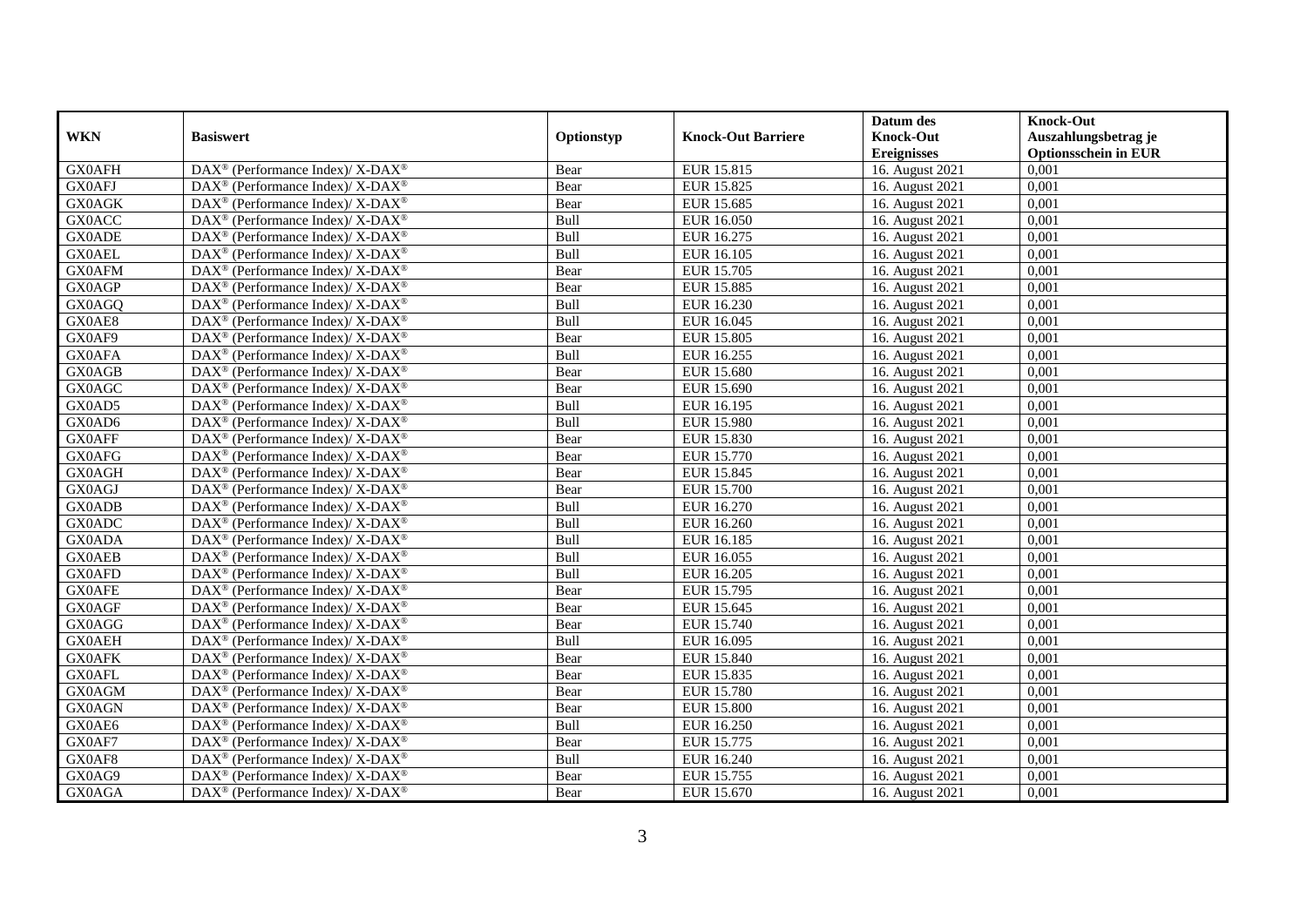|               |                                                              |             |                           | Datum des          | <b>Knock-Out</b>            |
|---------------|--------------------------------------------------------------|-------------|---------------------------|--------------------|-----------------------------|
| <b>WKN</b>    | <b>Basiswert</b>                                             | Optionstyp  | <b>Knock-Out Barriere</b> | <b>Knock-Out</b>   | Auszahlungsbetrag je        |
|               |                                                              |             |                           | <b>Ereignisses</b> | <b>Optionsschein in EUR</b> |
| <b>GX0AFP</b> | DAX <sup>®</sup> (Performance Index)/ X-DAX <sup>®</sup>     | Bear        | EUR 15.695                | 16. August 2021    | 0,001                       |
| GX0AGS        | $DAX^{\circledast}$ (Performance Index)/ X-DAX <sup>®</sup>  | Bear        | EUR 15.665                | 16. August 2021    | 0,001                       |
| <b>GX0ACH</b> | $DAX^{\circledast}$ (Performance Index)/ X-DAX <sup>®</sup>  | Bull        | EUR 16.120                | 16. August 2021    | 0,001                       |
| <b>GX0ACJ</b> | $DAX^{\circledast}$ (Performance Index)/ X-DAX <sup>®</sup>  | Bull        | EUR 16.035                | 16. August 2021    | 0,001                       |
| <b>GX0ADK</b> | DAX <sup>®</sup> (Performance Index)/ X-DAX <sup>®</sup>     | Bull        | EUR 16.115                | 16. August 2021    | 0,001                       |
| <b>GX0ADL</b> | DAX <sup>®</sup> (Performance Index)/ X-DAX <sup>®</sup>     | Bull        | EUR 16.245                | 16. August 2021    | 0,001                       |
| <b>GX0ACZ</b> | $DAX^{\circledcirc}$ (Performance Index)/ X-DAX <sup>®</sup> | Bull        | EUR 16.125                | 16. August 2021    | 0,001                       |
| GX0AE2        | $DAX^{\circledast}$ (Performance Index)/ X-DAX <sup>®</sup>  | <b>Bull</b> | EUR 16.025                | 16. August 2021    | 0,001                       |
| GX0AG5        | $DAX^{\circledast}$ (Performance Index)/ X-DAX <sup>®</sup>  | Bear        | EUR 15.655                | 16. August 2021    | 0,001                       |
| GX0AG6        | DAX <sup>®</sup> (Performance Index)/ X-DAX <sup>®</sup>     | Bear        | EUR 15.745                | 16. August 2021    | 0,001                       |
| <b>GX0AEQ</b> | DAX <sup>®</sup> (Performance Index)/ $X$ -DAX <sup>®</sup>  | Bear        | EUR 15.865                | 16. August 2021    | 0,001                       |
| <b>GX0AER</b> | DAX <sup>®</sup> (Performance Index)/ X-DAX <sup>®</sup>     | Bear        | EUR 15.870                | 16. August 2021    | 0,001                       |
| <b>GX0AFS</b> | $DAX^{\circledast}$ (Performance Index)/ X-DAX <sup>®</sup>  | Bear        | EUR 15.710                | 16. August 2021    | 0,001                       |
| <b>GX0AFT</b> | $DAX^{\circledast}$ (Performance Index)/ X-DAX <sup>®</sup>  | Bear        | EUR 15.860                | 16. August 2021    | 0,001                       |
| <b>GX0ACK</b> | DAX <sup>®</sup> (Performance Index)/ X-DAX <sup>®</sup>     | Bull        | EUR 16.110                | 16. August 2021    | 0,001                       |
| <b>GX0ACL</b> | DAX <sup>®</sup> (Performance Index)/ X-DAX <sup>®</sup>     | <b>Bull</b> | EUR 16.100                | 16. August 2021    | 0,001                       |
| <b>GX0ACM</b> | $DAX^{\circledast}$ (Performance Index)/ X-DAX <sup>®</sup>  | Bull        | EUR 16.085                | 16. August 2021    | 0,001                       |
| <b>GX0ADM</b> | $DAX^{\circledast}$ (Performance Index)/ X-DAX <sup>®</sup>  | Bull        | EUR 16.220                | 16. August 2021    | 0.001                       |
| <b>GX0ADN</b> | $DAX^{\circledast}$ (Performance Index)/ X-DAX <sup>®</sup>  | Bull        | EUR 16.210                | 16. August 2021    | 0,001                       |
| <b>GX0ADS</b> | $DAX^{\circledast}$ (Performance Index)/ X-DAX <sup>®</sup>  | Bull        | EUR 16.235                | 16. August 2021    | 0,001                       |
| <b>GX0AES</b> | DAX <sup>®</sup> (Performance Index)/ X-DAX <sup>®</sup>     | Bear        | EUR 15.855                | 16. August 2021    | 0,001                       |
| <b>GX0AET</b> | $DAX^{\circledast}$ (Performance Index)/ X-DAX <sup>®</sup>  | Bear        | EUR 15.850                | 16. August 2021    | 0,001                       |
| <b>GX0AFU</b> | DAX <sup>®</sup> (Performance Index)/ X-DAX <sup>®</sup>     | Bear        | EUR 15.715                | 16. August 2021    | 0,001                       |
| <b>GX0AFV</b> | $DAX^{\circledast}$ (Performance Index)/ X-DAX <sup>®</sup>  | Bear        | EUR 15.720                | 16. August 2021    | 0,001                       |
| <b>GX0AFW</b> | DAX <sup>®</sup> (Performance Index)/ X-DAX <sup>®</sup>     | Bear        | EUR 15.880                | 16. August 2021    | 0,001                       |
| GX0AF1        | DAX <sup>®</sup> (Performance Index)/ X-DAX <sup>®</sup>     | Bear        | EUR 15.920                | 16. August 2021    | 0,001                       |
| GX0AG3        | DAX <sup>®</sup> (Performance Index)/ X-DAX <sup>®</sup>     | Bear        | <b>EUR 15.750</b>         | 16. August 2021    | 0,001                       |
| GX0AG4        | DAX <sup>®</sup> (Performance Index)/ X-DAX <sup>®</sup>     | Bear        | EUR 15.765                | 16. August 2021    | 0,001                       |
| <b>GX0AEX</b> | $DAX^{\circledast}$ (Performance Index)/ X-DAX <sup>®</sup>  | Bear        | <b>EUR 15.890</b>         | 16. August 2021    | 0,001                       |
| <b>GX0AEY</b> | $DAX^{\circledast}$ (Performance Index)/ X-DAX <sup>®</sup>  | Bear        | EUR 15.900                | 16. August 2021    | 0,001                       |
| <b>GX0AFZ</b> | DAX <sup>®</sup> (Performance Index)/ X-DAX <sup>®</sup>     | Bear        | EUR 15.725                | 16. August 2021    | 0,001                       |
| GX0AG0        | $DAX^{\circledast}$ (Performance Index)/ X-DAX <sup>®</sup>  | Bear        | EUR 15.730                | 16. August 2021    | 0,001                       |
| <b>GX0AEZ</b> | $DAX^{\circledast}$ (Performance Index)/ X-DAX <sup>®</sup>  | Bear        | EUR 15.915                | 16. August 2021    | 0,001                       |
| GX0AF0        | DAX <sup>®</sup> (Performance Index)/ X-DAX <sup>®</sup>     | Bear        | <b>EUR 15.905</b>         | 16. August 2021    | 0,001                       |
| GX0AG2        | DAX <sup>®</sup> (Performance Index)/ X-DAX <sup>®</sup>     | Bear        | EUR 15.735                | 16. August 2021    | 0,001                       |
| GX0AE3        | $DAX^{\circledast}$ (Performance Index)/ X-DAX <sup>®</sup>  | Bull        | EUR 16.040                | 16. August 2021    | 0,001                       |
| GX0AF5        | DAX <sup>®</sup> (Performance Index)/ X-DAX <sup>®</sup>     | Bear        | EUR 15.790                | 16. August 2021    | 0,001                       |
| GX0AF6        | DAX <sup>®</sup> (Performance Index)/ X-DAX <sup>®</sup>     | Bear        | EUR 15.810                | 16. August 2021    | 0,001                       |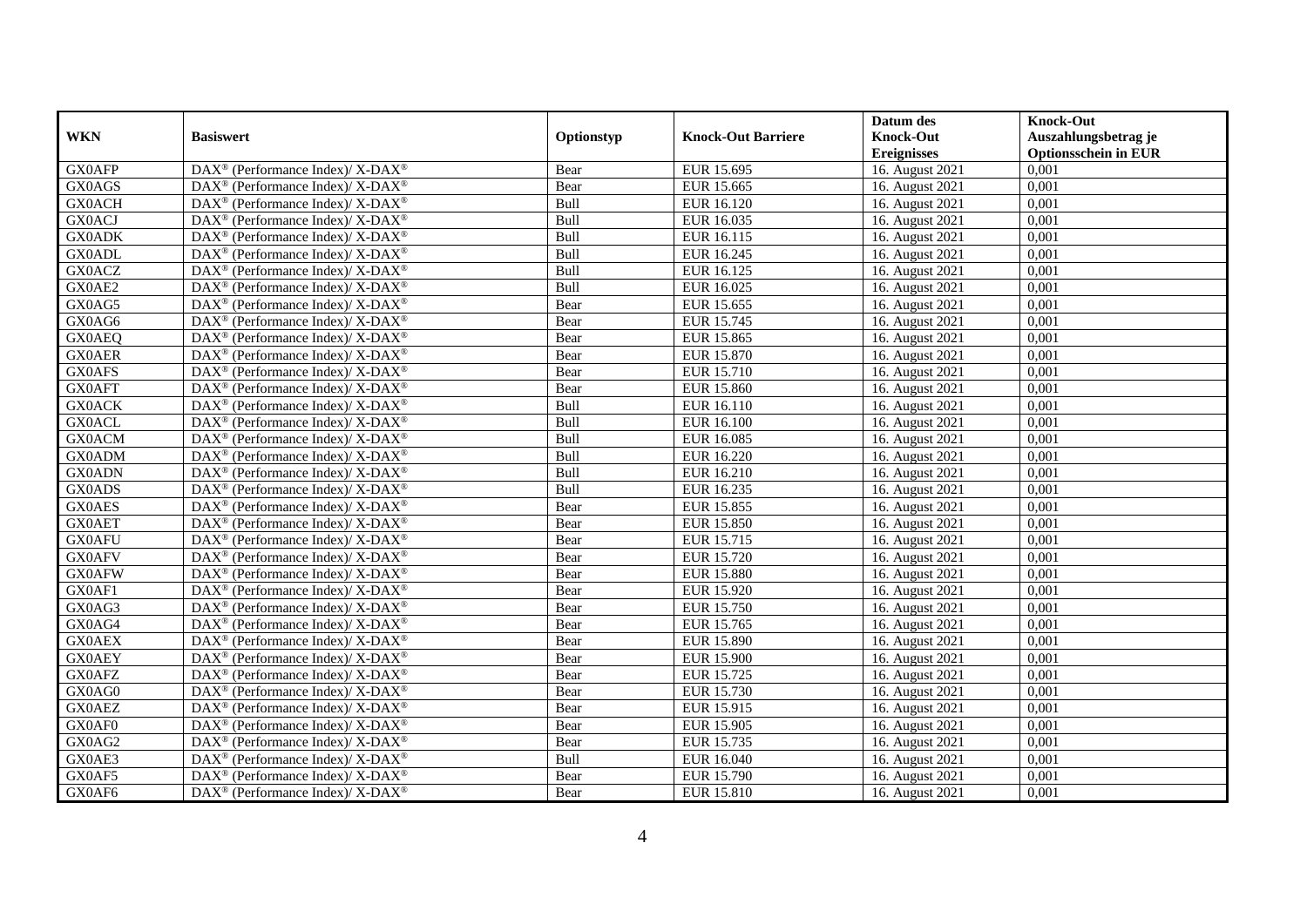|               |                                                             |            |                           | Datum des          | <b>Knock-Out</b>            |
|---------------|-------------------------------------------------------------|------------|---------------------------|--------------------|-----------------------------|
| <b>WKN</b>    | <b>Basiswert</b>                                            | Optionstyp | <b>Knock-Out Barriere</b> | <b>Knock-Out</b>   | Auszahlungsbetrag je        |
|               |                                                             |            |                           | <b>Ereignisses</b> | <b>Optionsschein in EUR</b> |
| GX0AG7        | DAX <sup>®</sup> (Performance Index)/ X-DAX <sup>®</sup>    | Bear       | EUR 15.660                | 16. August 2021    | 0,001                       |
| GX0AG8        | $DAX^{\circledast}$ (Performance Index)/ X-DAX <sup>®</sup> | Bear       | EUR 15.650                | 16. August 2021    | 0,001                       |
| <b>GX0AEV</b> | $DAX^{\circledast}$ (Performance Index)/ X-DAX <sup>®</sup> | Bear       | EUR 15.910                | 16. August 2021    | 0,001                       |
| <b>GX0AEW</b> | $DAX^{\circledast}$ (Performance Index)/ X-DAX <sup>®</sup> | Bear       | EUR 15.875                | 16. August 2021    | 0,001                       |
| <b>GX0AFX</b> | $DAX^{\circledast}$ (Performance Index)/ X-DAX <sup>®</sup> | Bear       | EUR 15.895                | 16. August 2021    | 0,001                       |
| <b>GX0AFB</b> | $DAX^{\circledast}$ (Performance Index)/ X-DAX <sup>®</sup> | Bear       | <b>EUR 15.820</b>         | 16. August 2021    | 0,001                       |
| <b>GX0AFC</b> | $DAX^{\circledast}$ (Performance Index)/ X-DAX <sup>®</sup> | Bear       | EUR 15.785                | 16. August 2021    | 0,001                       |
| GX0AGD        | DAX <sup>®</sup> (Performance Index)/ X-DAX <sup>®</sup>    | Bear       | EUR 15.760                | 16. August 2021    | 0,001                       |
| <b>GX0AGE</b> | DAX <sup>®</sup> (Performance Index)/ X-DAX <sup>®</sup>    | Bear       | EUR 15.675                | 16. August 2021    | 0,001                       |
| GH8YLP        | Varta AG                                                    | Bull       | EUR 133,23292178          | 16. August 2021    | 0,001                       |
| GH8YMS        | Varta AG                                                    | Bull       | EUR 133,94717257          | 16. August 2021    | 0,001                       |
| GH8YLH        | Varta AG                                                    | Bull       | EUR 132,51867099          | 16. August 2021    | 0,001                       |
| GX0A6K        | Varta AG                                                    | Bull       | EUR 138.19                | 16. August 2021    | 0.001                       |
| GX0A6U        | Siemens AG                                                  | Bull       | EUR 140,87                | 16. August 2021    | 0,001                       |
| GH9WN5        | Infineon Technologies AG                                    | Bull       | EUR 34,25264189           | 16. August 2021    | 0,001                       |
| GX077F        | ICE Brent Crude Oil Future (Generic Front Month<br>Future)  | Bull       | <b>USD 69,15</b>          | 16. August 2021    | 0,001                       |
| GX0A7N        | Volkswagen AG                                               | Bull       | EUR 205.35                | 16. August 2021    | 0.001                       |
| GX0A5K        | Deutsche Lufthansa AG                                       | Bull       | EUR 9,23                  | 16. August 2021    | 0,001                       |
| GH9HWV        | Nordex SE                                                   | Bull       | EUR 15,74143698           | 16. August 2021    | 0,001                       |
| GX09FC        | DAX <sup>®</sup> (Performance Index)                        | Bull       | <b>EUR 15.900</b>         | 16. August 2021    | 0,001                       |
| GX0A53        | Airbus SE                                                   | Bull       | EUR 114,27                | 16. August 2021    | 0,001                       |
| GH9WQS        | Deutsche Lufthansa AG                                       | Bull       | EUR 9,09740745            | 16. August 2021    | 0.001                       |
| GX0A75        | Prosus NV                                                   | Bull       | <b>EUR 76,92</b>          | 16. August 2021    | 0,001                       |
| GX0A4Q        | Shop Apotheke Europe NV                                     | Bull       | EUR 131,9                 | 16. August 2021    | 0,001                       |
| GX0A31        | Evotec AG                                                   | Bear       | <b>EUR 40,56</b>          | 16. August 2021    | 0,001                       |
| GH9HX4        | Nordex SE                                                   | Bull       | EUR 15,66117468           | 16. August 2021    | 0,001                       |
| <b>GX0A40</b> | HelloFresh SE                                               | Bear       | <b>EUR 82,6</b>           | 16. August 2021    | 0,001                       |
| GH4BWR        | Deutsche Telekom AG                                         | Bear       | EUR 18,63107131           | 16. August 2021    | 0,001                       |
| GX09FD        | DAX <sup>®</sup> (Performance Index)                        | Bull       | EUR 15.890                | 16. August 2021    | 0,001                       |
| GH9WRE        | Deutsche Lufthansa AG                                       | Bull       | EUR 9,04736669            | 16. August 2021    | 0,001                       |
| GX0A4B        | Shop Apotheke Europe NV                                     | Bull       | EUR 132,57                | 16. August 2021    | 0,001                       |
| GF6DN7        | Deutsche Lufthansa AG                                       | Bull       | EUR 8,93897914            | 16. August 2021    | 0,001                       |
| GX0A7Z        | Prosus NV                                                   | Bull       | <b>EUR 75,39</b>          | 16. August 2021    | 0,001                       |
| GX0A41        | HelloFresh SE                                               | Bear       | EUR 82,19                 | 16. August 2021    | 0,001                       |
| GX0A78        | Prosus NV                                                   | Bull       | <b>EUR 73,86</b>          | 16. August 2021    | 0,001                       |
| GX09ZY        | Evotec AG                                                   | Bear       | EUR 40,76                 | 16. August 2021    | 0,001                       |
| GX09EY        | DAX <sup>®</sup> (Performance Index)                        | Bull       | EUR 15.920                | 16. August 2021    | 0,001                       |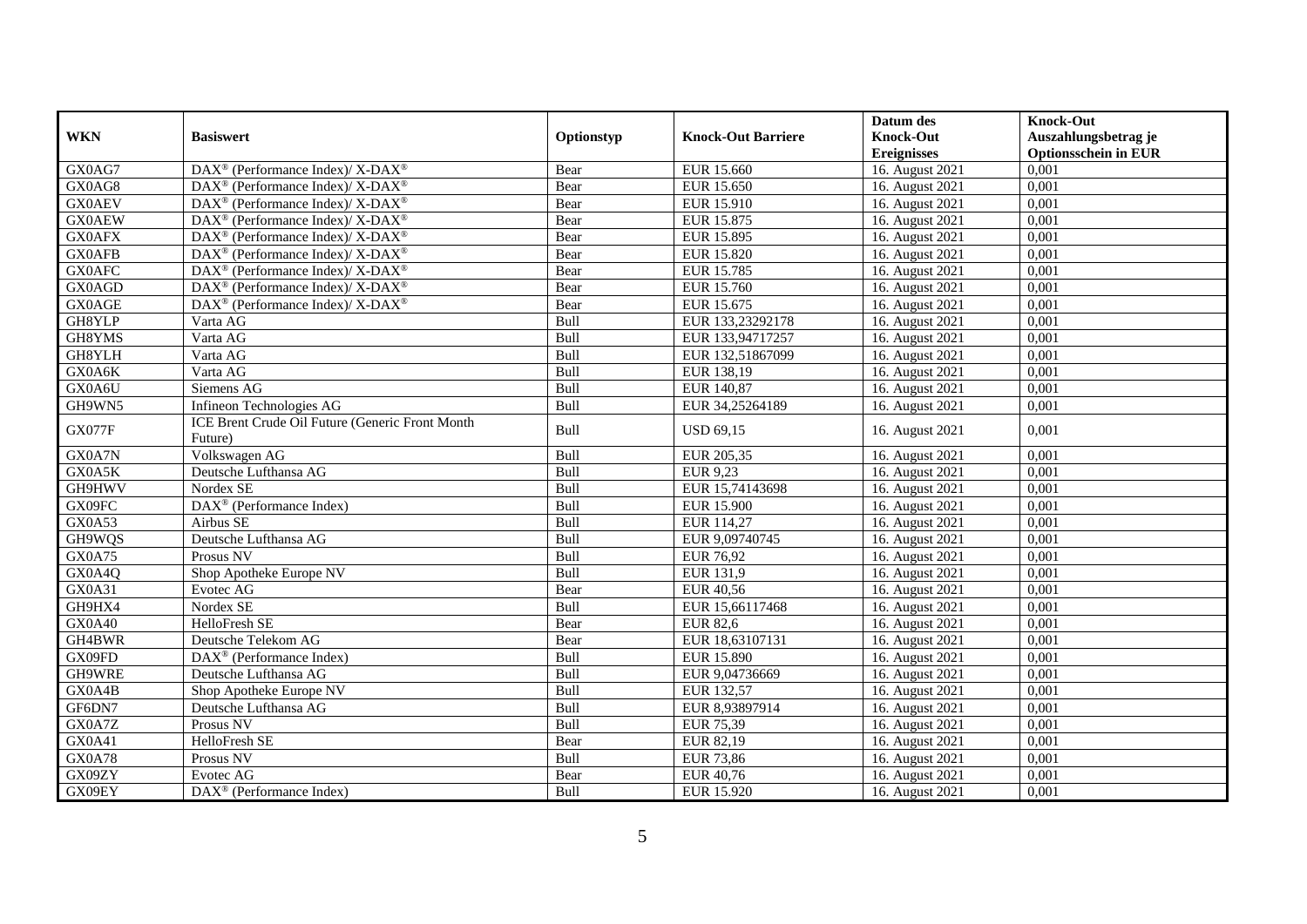|               |                                                                           |             |                           | Datum des          | <b>Knock-Out</b>            |
|---------------|---------------------------------------------------------------------------|-------------|---------------------------|--------------------|-----------------------------|
| <b>WKN</b>    | <b>Basiswert</b>                                                          | Optionstyp  | <b>Knock-Out Barriere</b> | <b>Knock-Out</b>   | Auszahlungsbetrag je        |
|               |                                                                           |             |                           | <b>Ereignisses</b> | <b>Optionsschein in EUR</b> |
| GH9WQU        | Deutsche Lufthansa AG                                                     | Bull        | EUR 9,00733409            | 16. August 2021    | 0,001                       |
| <b>GX0A42</b> | HelloFresh SE                                                             | Bear        | EUR 83,01                 | 16. August 2021    | 0,001                       |
| GF6DN8        | Deutsche Lufthansa AG                                                     | Bull        | EUR 8,82647492            | 16. August 2021    | 0,001                       |
| GX09EZ        | DAX <sup>®</sup> (Performance Index)                                      | Bull        | EUR 15.920                | 16. August 2021    | 0,001                       |
| GX0A79        | Prosus NV                                                                 | <b>Bull</b> | <b>EUR 74,62</b>          | 16. August 2021    | 0,001                       |
| GX09G0        | DAX <sup>®</sup> (Performance Index)                                      | Bull        | <b>EUR 15.860</b>         | 16. August 2021    | 0,001                       |
| GX0A7A        | Prosus NV                                                                 | <b>Bull</b> | EUR 76,15                 | 16. August 2021    | 0,001                       |
| GF92FN        | Deutsche Lufthansa AG                                                     | Bull        | EUR 8,87806717            | 16. August 2021    | 0,001                       |
| GH9TKZ        | <b>SGS SA</b>                                                             | Bull        | CHF 2.848,16368553        | 16. August 2021    | 0,001                       |
| GH7CPA        | <b>E.ON SE</b>                                                            | Bear        | EUR 10,86311918           | 16. August 2021    | 0,001                       |
| GX09G1        | DAX <sup>®</sup> (Performance Index)                                      | Bull        | EUR 15.860                | 16. August 2021    | 0,001                       |
| GX0A7G        | Prosus NV                                                                 | <b>Bull</b> | EUR 73,09                 | 16. August 2021    | 0,001                       |
| GX0A47        | HelloFresh SE                                                             | Bear        | <b>EUR 83,82</b>          | 16. August 2021    | 0,001                       |
| GX09FA        | $DAX^{\circledcirc}$ (Performance Index)                                  | <b>Bull</b> | <b>EUR 15.900</b>         | 16. August 2021    | 0.001                       |
| GX08AQ        | DAX <sup>®</sup> (Performance Index)/ X-DAX <sup>®</sup>                  | Bull        | EUR 15.868,21530667       | 16. August 2021    | 0,001                       |
| GX0A4A        | HelloFresh SE                                                             | Bear        | EUR 83,41                 | 16. August 2021    | 0,001                       |
| GX09FB        | DAX <sup>®</sup> (Performance Index)                                      | Bull        | <b>EUR 15.900</b>         | 16. August 2021    | 0,001                       |
| GX08AR        | $DAX^{\circledast}$ (Performance Index)/ $\overline{X-DAX^{\circledast}}$ | Bull        | EUR 15.863,21429334       | 16. August 2021    | 0,001                       |
| GX09F3        | $DAX^{\circledcirc}$ (Performance Index)                                  | Bull        | EUR 15.910                | 16. August 2021    | 0,001                       |
| GH9WQM        | Deutsche Lufthansa AG                                                     | Bull        | EUR 9,1474482             | 16. August 2021    | 0,001                       |
| GX08BY        | $DAX^{\circledast}$ (Performance Index)/ $\overline{X-DAX^{\circledast}}$ | Bull        | EUR 15.858,21328          | 16. August 2021    | 0,001                       |
| <b>GX09F4</b> | $DAX^{\circledcirc}$ (Performance Index)                                  | Bull        | EUR 15.910                | 16. August 2021    | 0,001                       |
| GX09F5        | $DAX^{\circledR}$ (Performance Index)                                     | Bull        | EUR 15.910                | 16. August 2021    | 0,001                       |
| <b>GX0AEC</b> | $DAX^{\circledR}$ (Performance Index)                                     | Bull        | EUR 15.940                | 16. August 2021    | 0,001                       |
| GX09EW        | $DAX^{\circledcirc}$ (Performance Index)                                  | Bull        | EUR 15.920                | 16. August 2021    | 0,001                       |
| GX0A84        | $DAX^{\circledast}$ (Performance Index)                                   | Bull        | EUR 16.025                | 16. August 2021    | 0,001                       |
| GX09EX        | $\overline{\text{DAX}^{\otimes}}$ (Performance Index)                     | Bull        | EUR 15.920                | 16. August 2021    | 0,001                       |
| GX0A95        | DAX <sup>®</sup> (Performance Index)                                      | Bull        | EUR 16.205                | 16. August 2021    | 0,001                       |
| GX09FY        | $DAX^{\circledast}$ (Performance Index)                                   | Bull        | EUR 15.860                | 16. August 2021    | 0,001                       |
| GX0A96        | $\text{DAX}^{\textcircled{}}$ (Performance Index)                         | <b>Bull</b> | EUR 16.210                | 16. August 2021    | 0,001                       |
| GX09FZ        | $DAX^{\circledR}$ (Performance Index)                                     | Bull        | EUR 15.860                | 16. August 2021    | 0,001                       |
| GX0AA7        | DAX <sup>®</sup> (Performance Index)                                      | Bull        | EUR 16.250                | 16. August 2021    | 0,001                       |
| GX09F8        | $DAX^{\circledR}$ (Performance Index)                                     | Bull        | <b>EUR 15.900</b>         | 16. August 2021    | 0,001                       |
| GX09F9        | $\overline{\text{DAX}^{\otimes}}$ (Performance Index)                     | Bull        | <b>EUR 15.900</b>         | 16. August 2021    | 0,001                       |
| GX0AA8        | $\text{DAX}^{\circledast}$ (Performance Index)                            | <b>Bull</b> | EUR 16.075                | 16. August 2021    | 0,001                       |
| GX0875        | DAX <sup>®</sup> (Performance Index)                                      | Bull        | EUR 15.918,22544          | 16. August 2021    | 0,001                       |
| GX09ES        | $DAX^{\circledast}$ (Performance Index)                                   | Bull        | EUR 15.925                | 16. August 2021    | 0,001                       |
| GX0AB9        | $\text{DAX}^{\circledast}$ (Performance Index)                            | Bear        | EUR 15.665                | 16. August 2021    | 0,001                       |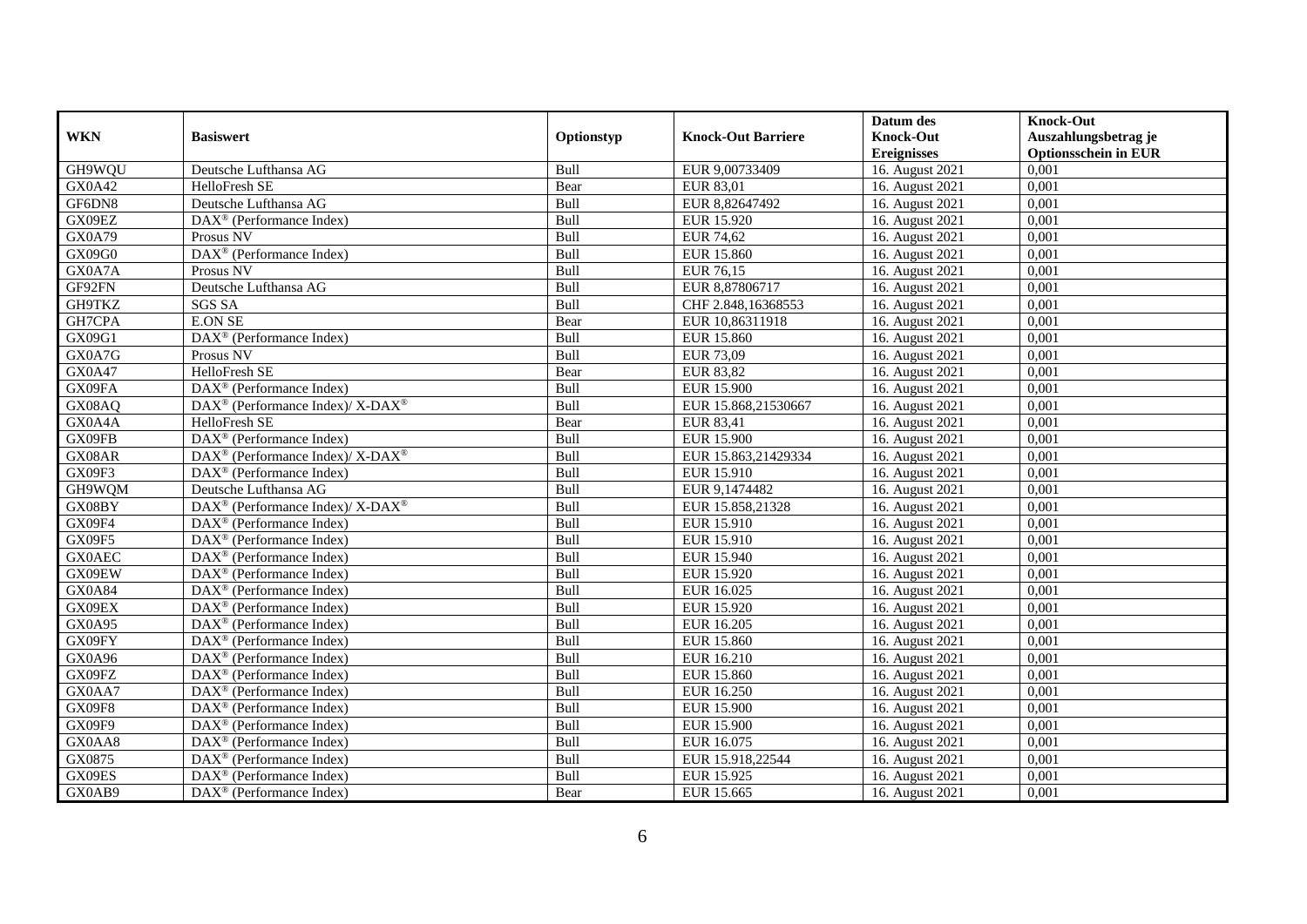|               |                                                         |             |                           | Datum des                     | <b>Knock-Out</b>            |
|---------------|---------------------------------------------------------|-------------|---------------------------|-------------------------------|-----------------------------|
| <b>WKN</b>    | <b>Basiswert</b>                                        | Optionstyp  | <b>Knock-Out Barriere</b> | <b>Knock-Out</b>              | Auszahlungsbetrag je        |
|               |                                                         |             |                           | <b>Ereignisses</b>            | <b>Optionsschein in EUR</b> |
| GX0873        | DAX <sup>®</sup> (Performance Index)                    | Bull        | EUR 15.873,21632          | 16. August 2021               | 0,001                       |
| GX09ET        | $DAX^{\circledast}$ (Performance Index)                 | Bull        | EUR 15.925                | 16. August 2021               | 0,001                       |
| <b>GX086V</b> | $DAX^{\circledcirc}$ (Performance Index)                | Bull        | EUR 15.943,23050667       | 16. August 2021               | 0,001                       |
| <b>GX0ABA</b> | $\text{DAX}^{\otimes}$ (Performance Index)              | Bear        | EUR 15.820                | 16. August 2021               | 0,001                       |
| GX09FU        | $\text{DAX}^{\circledast}$ (Performance Index)          | <b>Bull</b> | EUR 15.870                | 16. August 2021               | 0,001                       |
| <b>GX086P</b> | $DAX^{\circledR}$ (Performance Index)                   | Bull        | EUR 15.903,2224           | 16. August 2021               | 0,001                       |
| <b>GX0ADD</b> | $DAX^{\circledR}$ (Performance Index)                   | <b>Bull</b> | EUR 16.035                | 16. August 2021               | 0,001                       |
| GX09FV        | DAX <sup>®</sup> (Performance Index)                    | Bull        | EUR 15.870                | 16. August 2021               | 0,001                       |
| <b>GX087R</b> | $DAX^{\circledast}$ (Performance Index)                 | Bull        | EUR 15.878,21733334       | 16. August 2021               | 0,001                       |
| <b>GX088C</b> | DAX <sup>®</sup> (Performance Index)                    | Bull        | EUR 15.893,22037334       | 16. August 2021               | 0,001                       |
| GX09F6        | $\overline{\text{DAX}^{\otimes}}$ (Performance Index)   | Bull        | EUR 15.910                | 16. August 2021               | 0,001                       |
| <b>GX086S</b> | DAX <sup>®</sup> (Performance Index)                    | <b>Bull</b> | EUR 15.888,21936          | 16. August 2021               | 0,001                       |
| GX0A8B        | $\text{DAX}^{\otimes}$ (Performance Index)              | <b>Bull</b> | EUR 16.000                | 16. August 2021               | 0,001                       |
| GX09F7        | DAX <sup>®</sup> (Performance Index)                    | <b>Bull</b> | <b>EUR 15.900</b>         | 16. August 2021               | 0.001                       |
| GX0876        | DAX <sup>®</sup> (Performance Index)                    | Bull        | EUR 15.938,22949334       | 16. August 2021               | 0,001                       |
| GX0A8C        | $\overline{\text{DAX}}^{\textcirc}$ (Performance Index) | Bull        | EUR 16.100                | 16. August 2021               | 0,001                       |
| GX09EU        | DAX <sup>®</sup> (Performance Index)                    | Bull        | EUR 15.925                | 16. August 2021               | 0,001                       |
| <b>GX087P</b> | $DAX^{\circledast}$ (Performance Index)                 | Bull        | EUR 15.913,22442667       | 16. August 2021               | 0,001                       |
| GX09EV        | DAX <sup>®</sup> (Performance Index)                    | Bull        | EUR 15.920                | 16. August 2021               | 0,001                       |
| GX0A8D        | $\text{DAX}^{\otimes}$ (Performance Index)              | Bull        | EUR 16.130                | 16. August 2021               | 0,001                       |
| GX0879        | $\text{DAX}^{\otimes}$ (Performance Index)              | Bull        | EUR 15.933,22848          | 16. August 2021               | 0,001                       |
| GX09FW        | $DAX^{\circledcirc}$ (Performance Index)                | Bull        | EUR 15.870                | 16. August 2021               | 0,001                       |
| GX0A9D        | $\text{DAX}^{\otimes}$ (Performance Index)              | Bull        | EUR 16.095                | 16. August 2021               | 0,001                       |
| GX09FX        | DAX <sup>®</sup> (Performance Index)                    | Bull        | EUR 15.870                | 16. August 2021               | 0,001                       |
| GX0A9E        | $DAX^{\circledcirc}$ (Performance Index)                | Bull        | EUR 16.225                | 16. August 2021               | 0,001                       |
| GX09FN        | $DAX^{\circledast}$ (Performance Index)                 | Bull        | EUR 15.875                | 16. August 2021               | 0,001                       |
| <b>GX0AAF</b> | $\overline{\text{DAX}^{\otimes}}$ (Performance Index)   | Bull        | EUR 16.185                | 16. August 2021               | 0,001                       |
| GX09FP        | DAX <sup>®</sup> (Performance Index)                    | Bull        | EUR 15.875                | 16. August 2021               | 0,001                       |
| GX0AAG        | $DAX^{\circledast}$ (Performance Index)                 | Bear        | EUR 15.815                | $\overline{16}$ . August 2021 | 0,001                       |
| GX09F0        | $\text{DAX}^{\textcircled{}}$ (Performance Index)       | <b>Bull</b> | EUR 15.920                | 16. August 2021               | 0,001                       |
| <b>GX0AAH</b> | $DAX^{\circledR}$ (Performance Index)                   | Bear        | EUR 15.810                | 16. August 2021               | 0,001                       |
| GX09F1        | DAX <sup>®</sup> (Performance Index)                    | Bull        | EUR 15.910                | 16. August 2021               | 0,001                       |
| <b>GX0ABH</b> | $DAX^{\circledR}$ (Performance Index)                   | Bear        | EUR 15.710                | 16. August 2021               | 0,001                       |
| GX09F2        | DAX <sup>®</sup> (Performance Index)                    | Bull        | <b>EUR 15.910</b>         | 16. August 2021               | 0,001                       |
| <b>GX0ABJ</b> | $\text{DAX}^{\circledast}$ (Performance Index)          | Bear        | EUR 15.690                | 16. August 2021               | 0,001                       |
| GX09G2        | $DAX^{\circledast}$ (Performance Index)                 | Bull        | <b>EUR 15.860</b>         | 16. August 2021               | 0,001                       |
| <b>GX0ABK</b> | $DAX^{\circledast}$ (Performance Index)                 | Bear        | EUR 15.715                | 16. August 2021               | 0,001                       |
| GX09FG        | $\text{DAX}^{\circledast}$ (Performance Index)          | <b>Bull</b> | EUR 15.890                | 16. August 2021               | 0,001                       |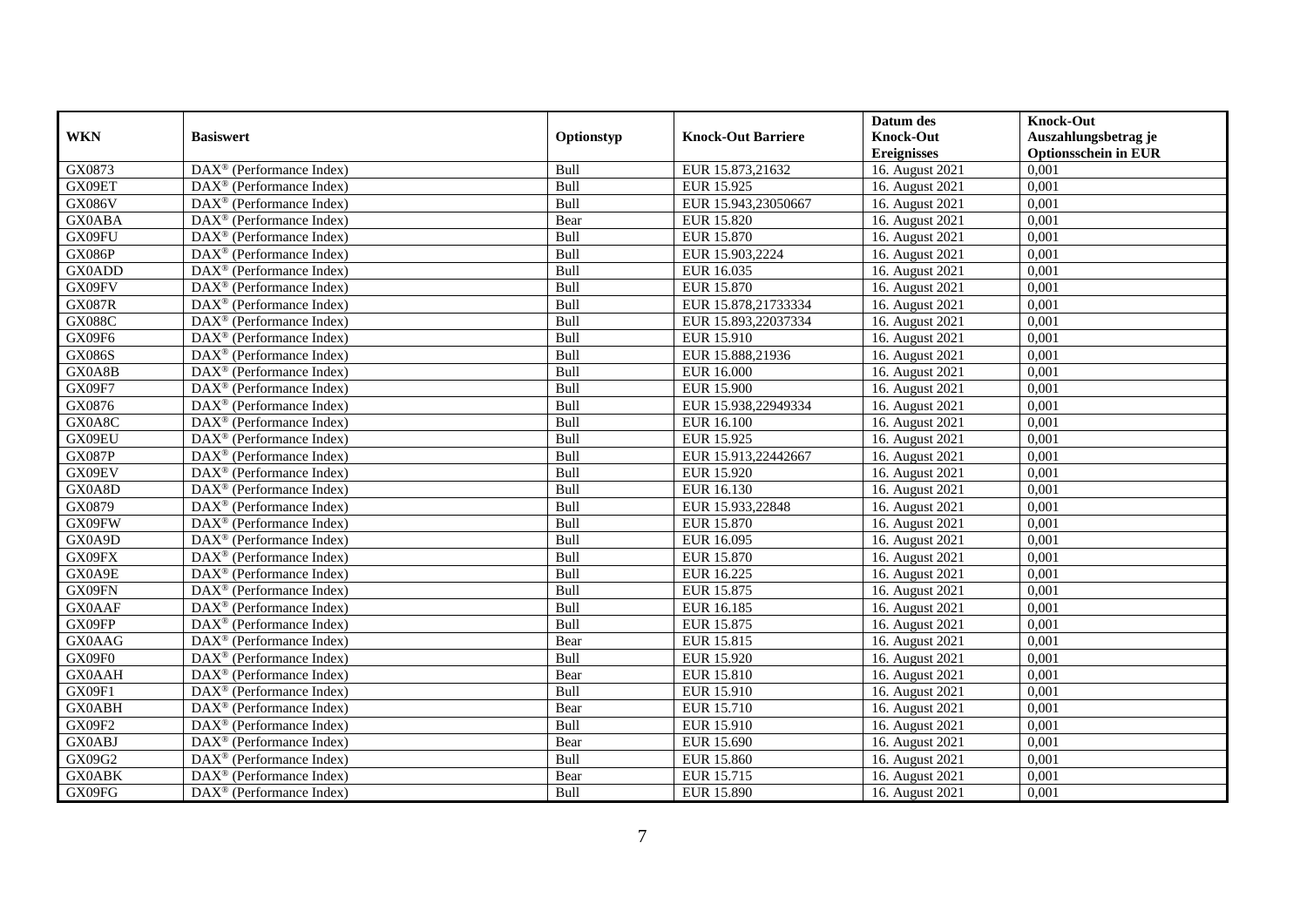|               |                                                              |             |                           | Datum des          | <b>Knock-Out</b>            |
|---------------|--------------------------------------------------------------|-------------|---------------------------|--------------------|-----------------------------|
| <b>WKN</b>    | <b>Basiswert</b>                                             | Optionstyp  | <b>Knock-Out Barriere</b> | <b>Knock-Out</b>   | Auszahlungsbetrag je        |
|               |                                                              |             |                           | <b>Ereignisses</b> | <b>Optionsschein in EUR</b> |
| <b>GX0ADP</b> | $\overline{\text{DAX}}^{\textcircled{}}$ (Performance Index) | Bull        | EUR 16.060                | 16. August 2021    | 0,001                       |
| GX09FH        | $DAX^{\circledast}$ (Performance Index)                      | Bull        | <b>EUR 15.890</b>         | 16. August 2021    | 0,001                       |
| GX09FJ        | $DAX^{\circledcirc}$ (Performance Index)                     | Bull        | <b>EUR 15.890</b>         | 16. August 2021    | 0,001                       |
| GX09FK        | $\text{DAX}^{\otimes}$ (Performance Index)                   | Bull        | <b>EUR 15.880</b>         | 16. August 2021    | 0,001                       |
| GX0A8X        | $\overline{\text{DAX}}^{\textcircled{}}$ (Performance Index) | <b>Bull</b> | <b>EUR 16.080</b>         | 16. August 2021    | 0,001                       |
| GX09EQ        | $DAX^{\circledR}$ (Performance Index)                        | Bull        | EUR 15.925                | 16. August 2021    | 0,001                       |
| GX09ER        | $DAX^{\circledR}$ (Performance Index)                        | <b>Bull</b> | EUR 15.925                | 16. August 2021    | 0,001                       |
| GX0A8Y        | DAX <sup>®</sup> (Performance Index)                         | Bull        | EUR 16.085                | 16. August 2021    | 0,001                       |
| GX09FS        | $DAX^{\circledast}$ (Performance Index)                      | Bull        | EUR 15.875                | 16. August 2021    | 0,001                       |
| GX0A9Z        | DAX <sup>®</sup> (Performance Index)                         | Bull        | EUR 16.050                | 16. August 2021    | 0,001                       |
| GX09FT        | $\overline{\text{DAX}^{\otimes}}$ (Performance Index)        | Bull        | EUR 15.870                | 16. August 2021    | 0,001                       |
| GX0AA0        | DAX <sup>®</sup> (Performance Index)                         | <b>Bull</b> | EUR 16.005                | 16. August 2021    | 0,001                       |
| GX09EN        | $DAX^{\circledast}$ (Performance Index)                      | <b>Bull</b> | EUR 15.930                | 16. August 2021    | 0,001                       |
| GX0AB1        | DAX <sup>®</sup> (Performance Index)                         | Bear        | EUR 15.790                | 16. August 2021    | 0.001                       |
| GX09EP        | DAX <sup>®</sup> (Performance Index)                         | Bull        | EUR 15.925                | 16. August 2021    | 0,001                       |
| GX0AB2        | $\overline{\text{DAX}^{\otimes}}$ (Performance Index)        | Bear        | EUR 15.735                | 16. August 2021    | 0,001                       |
| GX09FQ        | DAX <sup>®</sup> (Performance Index)                         | Bull        | EUR 15.875                | 16. August 2021    | 0,001                       |
| GX0AC3        | $DAX^{\circledast}$ (Performance Index)                      | Bear        | EUR 15.770                | 16. August 2021    | 0,001                       |
| GX09FR        | DAX <sup>®</sup> (Performance Index)                         | Bull        | EUR 15.875                | 16. August 2021    | 0,001                       |
| <b>GX089B</b> | $DAX^{\circledast}$ (Performance Index)                      | Bull        | EUR 15.858,21328          | 16. August 2021    | 0,001                       |
| GX09FE        | $DAX^{\circledast}$ (Performance Index)                      | Bull        | EUR 15.890                | 16. August 2021    | 0,001                       |
| GX09FF        | $DAX^{\circledcirc}$ (Performance Index)                     | Bull        | <b>EUR 15.890</b>         | 16. August 2021    | 0,001                       |
| GX0A89        | $DAX^{\circledR}$ (Performance Index)                        | Bull        | EUR 16.170                | 16. August 2021    | 0,001                       |
| GX09FL        | DAX <sup>®</sup> (Performance Index)                         | Bull        | <b>EUR 15.880</b>         | 16. August 2021    | 0,001                       |
| GX0A8A        | $DAX^{\circledcirc}$ (Performance Index)                     | Bull        | EUR 15.950                | 16. August 2021    | 0,001                       |
| GX09FM        | $DAX^{\circledast}$ (Performance Index)                      | Bull        | <b>EUR 15.880</b>         | 16. August 2021    | 0,001                       |
| GX0A9B        | $\overline{\text{DAX}^{\otimes}}$ (Performance Index)        | Bull        | EUR 16.120                | 16. August 2021    | 0,001                       |
| <b>GX082T</b> | DAX <sup>®</sup> (Performance Index)                         | Bull        | <b>EUR 15.860</b>         | 16. August 2021    | 0,001                       |
| GX0A9C        | $DAX^{\circledast}$ (Performance Index)                      | Bull        | EUR 16.260                | 16. August 2021    | 0,001                       |
| GX09DQ        | $DAX^{\circledast}$ (Performance Index)                      | <b>Bull</b> | EUR 15.975                | 16. August 2021    | 0,001                       |
| GX0AAD        | $DAX^{\circledR}$ (Performance Index)                        | Bear        | EUR 15.855                | 16. August 2021    | 0,001                       |
| GX09DR        | DAX <sup>®</sup> (Performance Index)                         | Bull        | EUR 15.975                | 16. August 2021    | 0,001                       |
| <b>GX0AAE</b> | $DAX^{\circledR}$ (Performance Index)                        | Bull        | EUR 16.195                | 16. August 2021    | 0,001                       |
| GX09DY        | $\overline{\text{DAX}^{\otimes}}$ (Performance Index)        | Bull        | EUR 15.970                | 16. August 2021    | 0,001                       |
| <b>GX0ABF</b> | $DAX^{\circledast}$ (Performance Index)                      | Bear        | EUR 15.670                | 16. August 2021    | 0,001                       |
| GX09DZ        | $DAX^{\circledast}$ (Performance Index)                      | Bull        | EUR 15.970                | 16. August 2021    | 0,001                       |
| GX0ABG        | $DAX^{\circledast}$ (Performance Index)                      | Bear        | EUR 15.705                | 16. August 2021    | 0,001                       |
| GX09E0        | $\text{DAX}^{\circledast}$ (Performance Index)               | <b>Bull</b> | EUR 15.960                | 16. August 2021    | 0,001                       |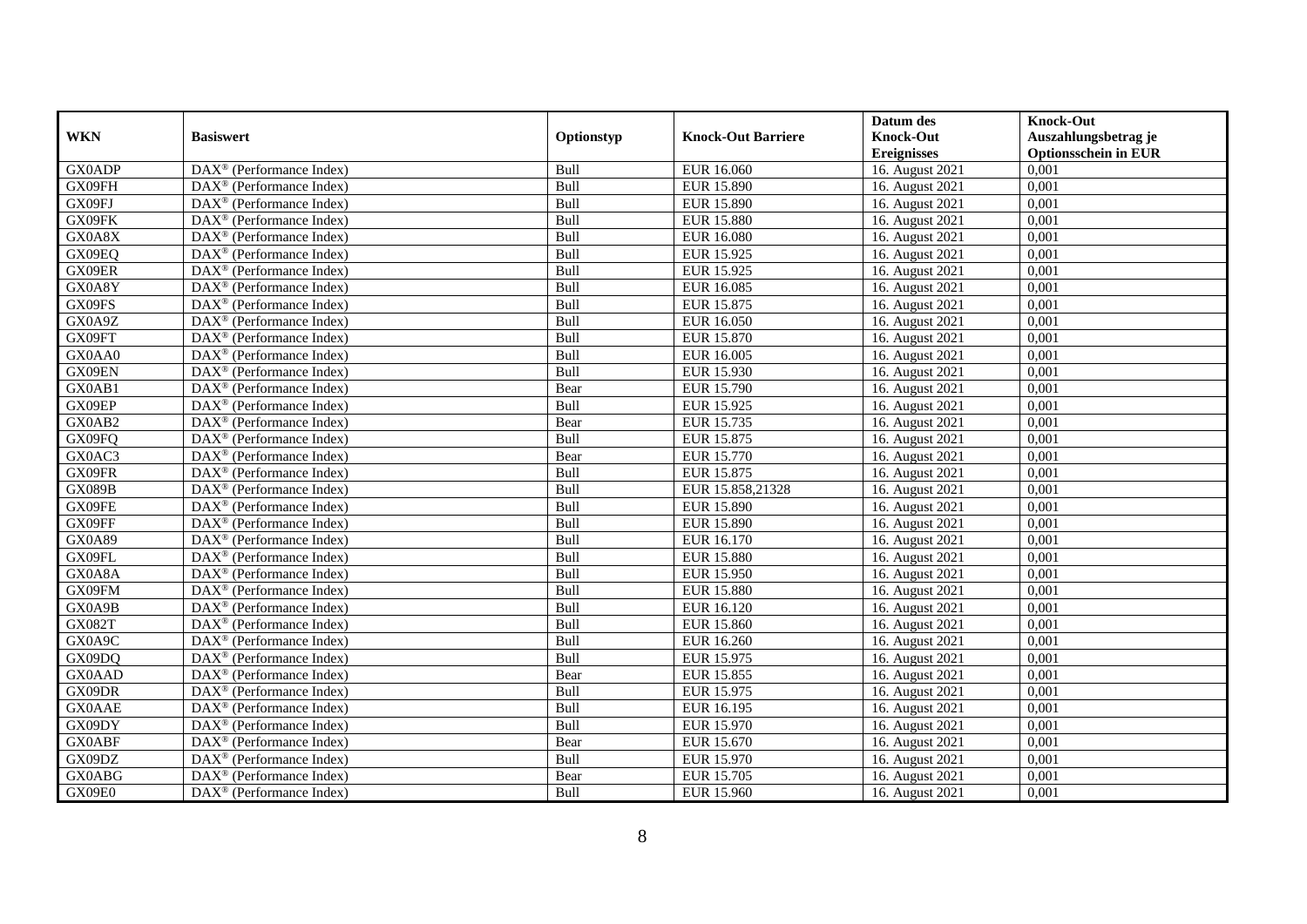|               |                                                         |             |                           | Datum des          | <b>Knock-Out</b>            |
|---------------|---------------------------------------------------------|-------------|---------------------------|--------------------|-----------------------------|
| <b>WKN</b>    | <b>Basiswert</b>                                        | Optionstyp  | <b>Knock-Out Barriere</b> | <b>Knock-Out</b>   | Auszahlungsbetrag je        |
|               |                                                         |             |                           | <b>Ereignisses</b> | <b>Optionsschein in EUR</b> |
| GX0A82        | $\overline{\text{DAX}^{\otimes}}$ (Performance Index)   | Bear        | <b>EUR 15.885</b>         | 16. August 2021    | 0,001                       |
| <b>GX082L</b> | DAX <sup>®</sup> (Performance Index)                    | Bull        | EUR 15.870                | 16. August 2021    | 0,001                       |
| GX0A94        | DAX <sup>®</sup> (Performance Index)                    | Bull        | EUR 16.220                | 16. August 2021    | 0,001                       |
| GX09EJ        | $\text{DAX}^{\otimes}$ (Performance Index)              | Bull        | EUR 15.940                | 16. August 2021    | 0,001                       |
| GX0AA5        | DAX <sup>®</sup> (Performance Index)                    | Bull        | EUR 16.105                | 16. August 2021    | 0,001                       |
| GX09EK        | $DAX^{\circledast}$ (Performance Index)                 | Bull        | EUR 15.940                | 16. August 2021    | 0,001                       |
| GX0AB7        | $\text{DAX}^{\otimes}$ (Performance Index)              | Bear        | EUR 15.750                | 16. August 2021    | 0,001                       |
| GX09DG        | $DAX^{\circledR}$ (Performance Index)                   | Bull        | <b>EUR 15.980</b>         | 16. August 2021    | 0,001                       |
| GX0AB8        | $DAX^{\circledR}$ (Performance Index)                   | Bear        | EUR 15.685                | 16. August 2021    | 0,001                       |
| GX09DW        | $DAX^{\circledR}$ (Performance Index)                   | Bull        | EUR 15.970                | 16. August 2021    | 0,001                       |
| GX0A92        | $\overline{\text{DAX}}^{\textcirc}$ (Performance Index) | Bull        | EUR 16.190                | 16. August 2021    | 0,001                       |
| GX09DX        | $\overline{\text{DAX}^{\otimes}}$ (Performance Index)   | Bull        | <b>EUR 15.970</b>         | 16. August 2021    | 0,001                       |
| GX0AA3        | $DAX^{\circledast}$ (Performance Index)                 | Bull        | <b>EUR 15.990</b>         | 16. August 2021    | 0,001                       |
| GX09DN        | DAX <sup>®</sup> (Performance Index)                    | Bull        | EUR 15.975                | 16. August 2021    | 0,001                       |
| GX0AA4        | $\text{DAX}^{\otimes}$ (Performance Index)              | Bull        | EUR 16.240                | 16. August 2021    | 0,001                       |
| GX09DP        | $DAX^{\circledast}$ (Performance Index)                 | <b>Bull</b> | EUR 15.975                | 16. August 2021    | 0,001                       |
| GX0AB5        | $DAX^{\circledast}$ (Performance Index)                 | Bear        | EUR 15.795                | 16. August 2021    | 0,001                       |
| GX09DL        | $DAX^{\circledcirc}$ (Performance Index)                | <b>Bull</b> | EUR 15.975                | 16. August 2021    | 0.001                       |
| GX0AB6        | $DAX^{\circledcirc}$ (Performance Index)                | Bear        | EUR 15.760                | 16. August 2021    | 0,001                       |
| <b>GX082D</b> | DAX <sup>®</sup> (Performance Index)                    | Bull        | EUR 15.875                | 16. August 2021    | 0,001                       |
| GX08BW        | DAX <sup>®</sup> (Performance Index)                    | Bull        | EUR 15.868,21530667       | 16. August 2021    | 0,001                       |
| GX09EC        | $\overline{\text{DAX}^{\otimes}}$ (Performance Index)   | Bull        | <b>EUR 15.950</b>         | 16. August 2021    | 0,001                       |
| GX0A8R        | $\text{DAX}^{\textcircled{}}$ (Performance Index)       | Bear        | <b>EUR 15.890</b>         | 16. August 2021    | 0,001                       |
| GX09ED        | DAX <sup>®</sup> (Performance Index)                    | Bull        | EUR 15.950                | 16. August 2021    | 0,001                       |
| GX0A9T        | $DAX^{\circledcirc}$ (Performance Index)                | Bull        | EUR 16.020                | 16. August 2021    | 0,001                       |
| GX09EG        | DAX <sup>®</sup> (Performance Index)                    | Bull        | EUR 15.940                | 16. August 2021    | 0,001                       |
| GX0A9U        | DAX <sup>®</sup> (Performance Index)                    | Bull        | EUR 16.055                | 16. August 2021    | 0,001                       |
| <b>GX0AAV</b> | $DAX^{\circledcirc}$ (Performance Index)                | Bear        | <b>EUR 15.785</b>         | 16. August 2021    | 0,001                       |
| GX09EH        | $DAX^{\circledR}$ (Performance Index)                   | Bull        | EUR 15.940                | 16. August 2021    | 0,001                       |
| <b>GX0AAW</b> | $\text{DAX}^{\textcircled{}}$ (Performance Index)       | Bear        | EUR 15.835                | 16. August 2021    | 0,001                       |
| GX09DV        | $DAX^{\circledR}$ (Performance Index)                   | Bull        | EUR 15.970                | 16. August 2021    | 0,001                       |
| <b>GX0ABX</b> | $DAX^{\circledast}$ (Performance Index)                 | Bear        | <b>EUR 15.700</b>         | 16. August 2021    | 0,001                       |
| GX09E2        | $\overline{\text{DAX}^{\otimes}}$ (Performance Index)   | Bull        | EUR 15.960                | 16. August 2021    | 0,001                       |
| GX0AD0        | $DAX^{\circledast}$ (Performance Index)                 | Bear        | EUR 15.660                | 16. August 2021    | 0,001                       |
| GX09E3        | $\text{DAX}^{\circledast}$ (Performance Index)          | <b>Bull</b> | EUR 15.960                | 16. August 2021    | 0,001                       |
| <b>GX088U</b> | $DAX^{\circledast}$ (Performance Index)                 | Bull        | EUR 15.928,22746667       | 16. August 2021    | 0,001                       |
| GX09DS        | $DAX^{\circledast}$ (Performance Index)                 | Bull        | EUR 15.975                | 16. August 2021    | 0,001                       |
| GX0A8W        | $\text{DAX}^{\circledast}$ (Performance Index)          | Bull        | EUR 16.030                | 16. August 2021    | 0,001                       |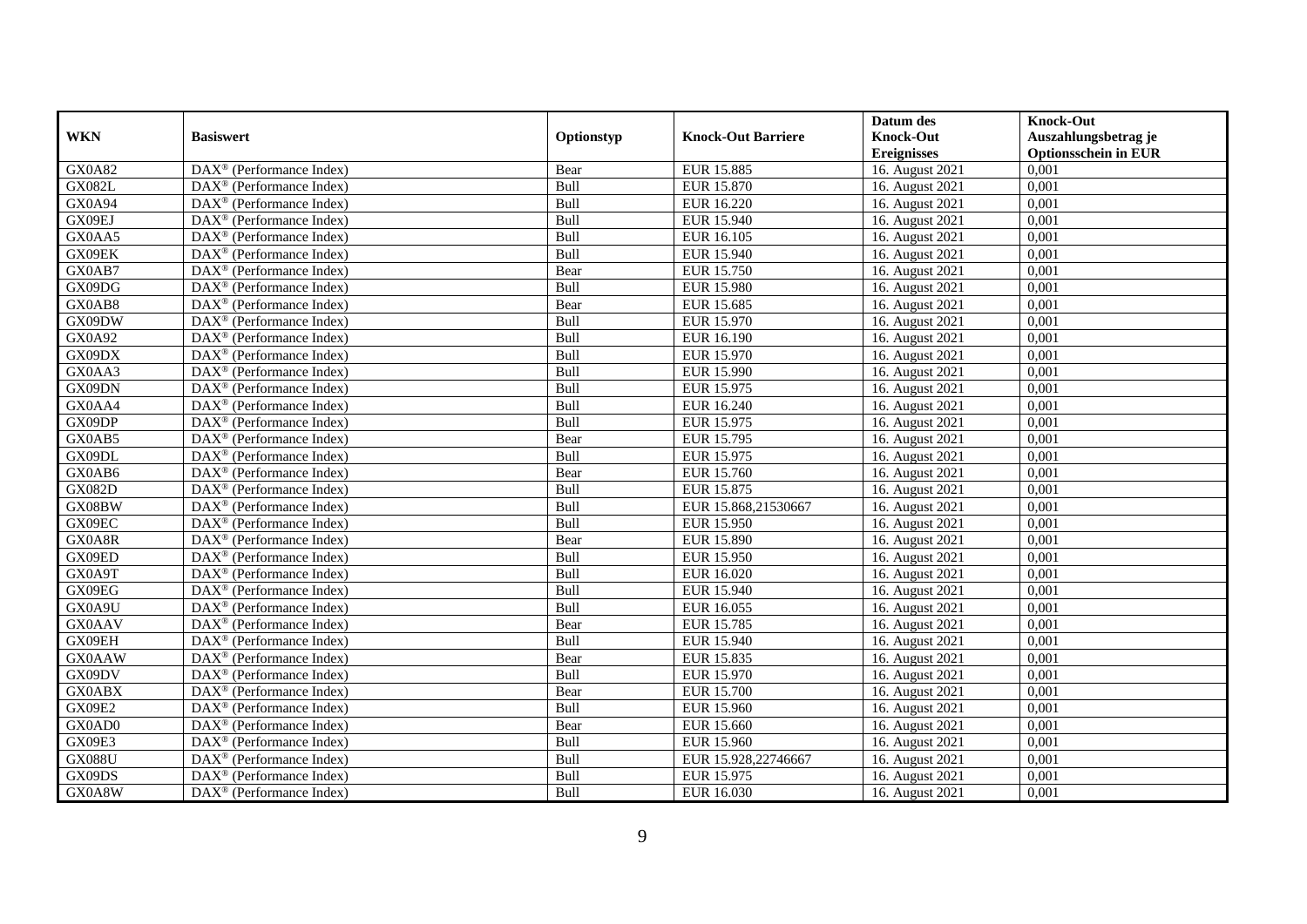|               |                                                              |             |                           | Datum des                     | <b>Knock-Out</b>            |
|---------------|--------------------------------------------------------------|-------------|---------------------------|-------------------------------|-----------------------------|
| <b>WKN</b>    | <b>Basiswert</b>                                             | Optionstyp  | <b>Knock-Out Barriere</b> | <b>Knock-Out</b>              | Auszahlungsbetrag je        |
|               |                                                              |             |                           | <b>Ereignisses</b>            | <b>Optionsschein in EUR</b> |
| GX09DT        | $\overline{\text{DAX}}^{\textcircled{}}$ (Performance Index) | Bull        | <b>EUR 15.970</b>         | 16. August 2021               | 0,001                       |
| GX0A9X        | $DAX^{\circledast}$ (Performance Index)                      | Bull        | EUR 16.040                | 16. August 2021               | 0,001                       |
| GX09EA        | $DAX^{\circledcirc}$ (Performance Index)                     | Bull        | EUR 15.950                | 16. August 2021               | 0,001                       |
| GX0A9Y        | $DAX^{\circledast}$ (Performance Index)                      | Bull        | EUR 16.115                | 16. August 2021               | 0,001                       |
| GX09EB        | $\text{DAX}^{\circledast}$ (Performance Index)               | <b>Bull</b> | EUR 15.950                | 16. August 2021               | 0,001                       |
| <b>GX09D9</b> | $DAX^{\circledR}$ (Performance Index)                        | Bull        | <b>EUR 15.990</b>         | 16. August 2021               | 0,001                       |
| <b>GX0AAZ</b> | $DAX^{\circledR}$ (Performance Index)                        | Bear        | EUR 15.725                | 16. August 2021               | 0,001                       |
| GX09E6        | DAX <sup>®</sup> (Performance Index)                         | Bull        | <b>EUR 15.960</b>         | 16. August 2021               | 0,001                       |
| GX0AB0        | $DAX^{\circledast}$ (Performance Index)                      | Bear        | <b>EUR 15.780</b>         | 16. August 2021               | 0,001                       |
| GX09E7        | DAX <sup>®</sup> (Performance Index)                         | Bull        | EUR 15.950                | 16. August 2021               | 0,001                       |
| GX0AC2        | $\overline{\text{DAX}^{\otimes}}$ (Performance Index)        | Bear        | EUR 15.650                | 16. August 2021               | 0,001                       |
| GX09E9        | DAX <sup>®</sup> (Performance Index)                         | <b>Bull</b> | EUR 15.950                | 16. August 2021               | 0,001                       |
| GX0887        | $DAX^{\circledast}$ (Performance Index)                      | <b>Bull</b> | EUR 15.898,22138667       | 16. August 2021               | 0,001                       |
| GX09DJ        | DAX <sup>®</sup> (Performance Index)                         | <b>Bull</b> | EUR 15.980                | 16. August 2021               | 0.001                       |
| GX09DK        | DAX <sup>®</sup> (Performance Index)                         | Bull        | <b>EUR 15.980</b>         | 16. August 2021               | 0,001                       |
| <b>GX0A88</b> | $\overline{\text{DAX}}^{\textcirc}$ (Performance Index)      | Bull        | <b>EUR 15.960</b>         | 16. August 2021               | 0,001                       |
| GX09EL        | DAX <sup>®</sup> (Performance Index)                         | Bull        | EUR 15.930                | 16. August 2021               | 0,001                       |
| <b>GX0AAB</b> | $DAX^{\circledast}$ (Performance Index)                      | Bear        | EUR 15.850                | 16. August 2021               | 0,001                       |
| GX09EM        | DAX <sup>®</sup> (Performance Index)                         | Bull        | EUR 15.930                | 16. August 2021               | 0,001                       |
| <b>GX0AAC</b> | $DAX^{\circledast}$ (Performance Index)                      | Bear        | EUR 15.805                | 16. August 2021               | 0,001                       |
| GX09EE        | $DAX^{\circledast}$ (Performance Index)                      | Bull        | EUR 15.940                | 16. August 2021               | 0,001                       |
| <b>GX0ABD</b> | $DAX^{\circledcirc}$ (Performance Index)                     | Bear        | EUR 15.865                | 16. August 2021               | 0,001                       |
| GX09EF        | $\text{DAX}^{\otimes}$ (Performance Index)                   | Bull        | EUR 15.940                | 16. August 2021               | 0,001                       |
| <b>GX0ABE</b> | DAX <sup>®</sup> (Performance Index)                         | Bear        | EUR 15.695                | 16. August 2021               | 0,001                       |
| GX09D2        | $DAX^{\circledcirc}$ (Performance Index)                     | Bull        | <b>EUR 16.000</b>         | 16. August 2021               | 0,001                       |
| <b>GX0ADJ</b> | $DAX^{\circledast}$ (Performance Index)                      | Bull        | EUR 15.985                | 16. August 2021               | 0,001                       |
| GX09E4        | $\overline{\text{DAX}^{\otimes}}$ (Performance Index)        | Bull        | EUR 15.960                | 16. August 2021               | 0,001                       |
| <b>GX0AFN</b> | DAX <sup>®</sup> (Performance Index)                         | Bull        | EUR 16.140                | 16. August 2021               | 0,001                       |
| GX09E5        | $DAX^{\circledast}$ (Performance Index)                      | Bull        | EUR 15.960                | $\overline{16}$ . August 2021 | 0,001                       |
| GX0A8E        | $\text{DAX}^{\textcircled{}}$ (Performance Index)            | <b>Bull</b> | EUR 16.070                | 16. August 2021               | 0,001                       |
| GX0A9G        | $DAX^{\circledR}$ (Performance Index)                        | Bull        | EUR 15.970                | 16. August 2021               | 0,001                       |
| GX0A9J        | DAX <sup>®</sup> (Performance Index)                         | Bull        | EUR 16.215                | 16. August 2021               | 0,001                       |
| <b>GX0AAJ</b> | $DAX^{\circledR}$ (Performance Index)                        | Bull        | EUR 15.955                | 16. August 2021               | 0,001                       |
| <b>GX0AAK</b> | $\overline{\text{DAX}^{\otimes}}$ (Performance Index)        | Bull        | EUR 16.265                | 16. August 2021               | 0,001                       |
| <b>GX0AAL</b> | $DAX^{\circledast}$ (Performance Index)                      | Bear        | EUR 15.870                | 16. August 2021               | 0,001                       |
| <b>GX0AEU</b> | $DAX^{\circledast}$ (Performance Index)                      | Bear        | EUR 15.860                | 16. August 2021               | 0,001                       |
| GX0897        | $DAX^{\circledast}$ (Performance Index)                      | Bull        | EUR 15.863,21429334       | 16. August 2021               | 0,001                       |
| <b>GX0A85</b> | $\text{DAX}^{\circledast}$ (Performance Index)               | <b>Bull</b> | EUR 15.965                | 16. August 2021               | 0,001                       |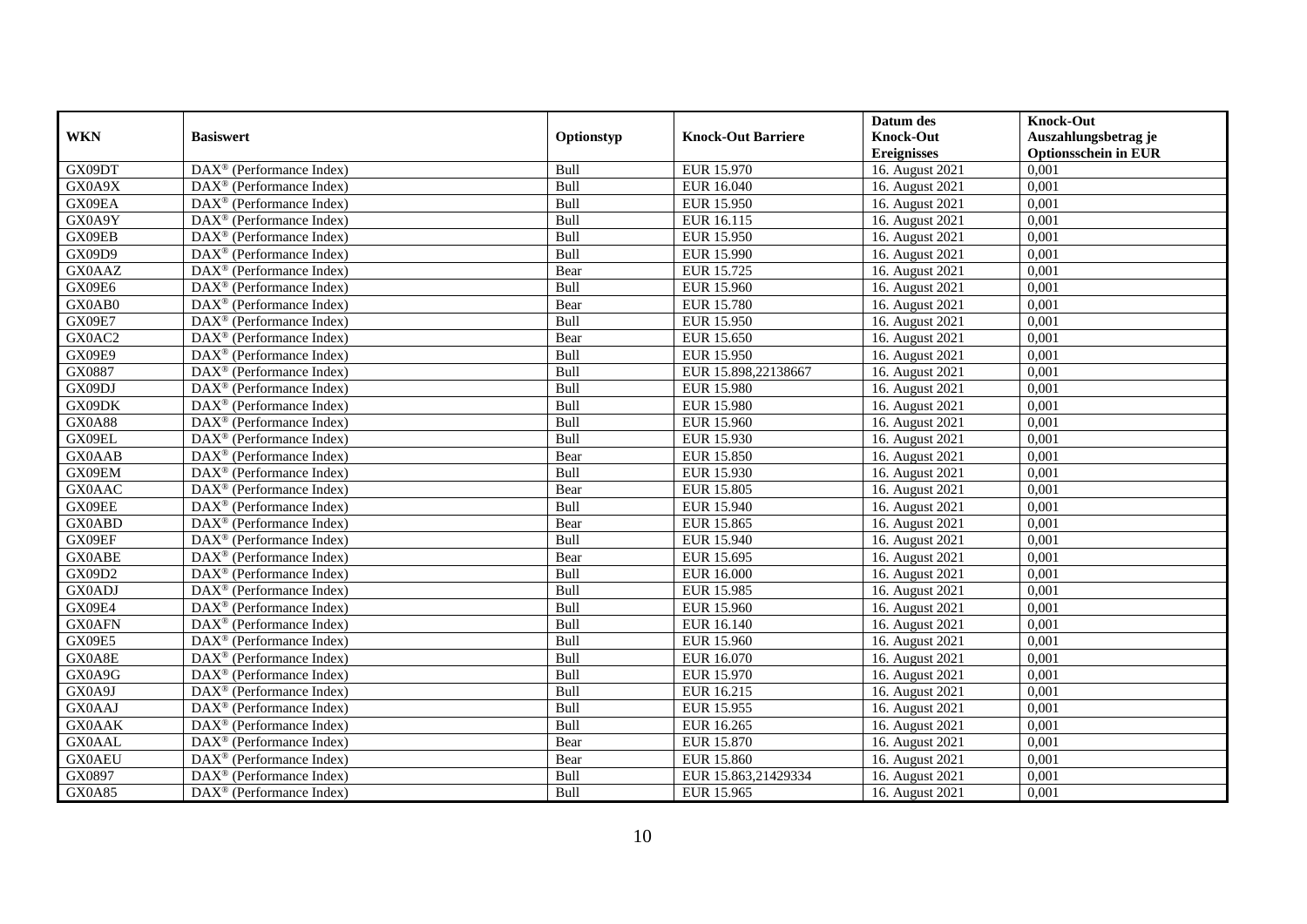|               |                                                         |             |                           | Datum des          | <b>Knock-Out</b>            |
|---------------|---------------------------------------------------------|-------------|---------------------------|--------------------|-----------------------------|
| <b>WKN</b>    | <b>Basiswert</b>                                        | Optionstyp  | <b>Knock-Out Barriere</b> | <b>Knock-Out</b>   | Auszahlungsbetrag je        |
|               |                                                         |             |                           | <b>Ereignisses</b> | <b>Optionsschein in EUR</b> |
| GX0A86        | $\overline{\text{DAX}^{\otimes}}$ (Performance Index)   | Bull        | EUR 16.160                | 16. August 2021    | 0,001                       |
| GX0A97        | DAX <sup>®</sup> (Performance Index)                    | Bull        | EUR 15.995                | 16. August 2021    | 0,001                       |
| GX0A98        | DAX <sup>®</sup> (Performance Index)                    | Bull        | EUR 16.235                | 16. August 2021    | 0,001                       |
| GX0AA9        | $DAX^{\circledast}$ (Performance Index)                 | Bull        | EUR 15.980                | 16. August 2021    | 0,001                       |
| <b>GX0AAA</b> | DAX <sup>®</sup> (Performance Index)                    | Bull        | <b>EUR 16.200</b>         | 16. August 2021    | 0,001                       |
| <b>GX0ABB</b> | $DAX^{\circledast}$ (Performance Index)                 | Bear        | EUR 15.680                | 16. August 2021    | 0,001                       |
| <b>GX0ABC</b> | $DAX^{\circledast}$ (Performance Index)                 | Bear        | EUR 15.675                | 16. August 2021    | 0,001                       |
| GX0ADG        | $DAX^{\circledR}$ (Performance Index)                   | Bull        | EUR 16.245                | 16. August 2021    | 0,001                       |
| GX0A8P        | $DAX^{\circledR}$ (Performance Index)                   | Bull        | EUR 16.255                | 16. August 2021    | 0,001                       |
| GX0A8Q        | $DAX^{\circledR}$ (Performance Index)                   | Bull        | EUR 15.945                | 16. August 2021    | 0,001                       |
| GX0A9R        | $\overline{\text{DAX}}^{\textcirc}$ (Performance Index) | Bull        | EUR 16.145                | 16. August 2021    | 0,001                       |
| GX0A9S        | $\overline{\text{DAX}^{\otimes}}$ (Performance Index)   | Bull        | EUR 16.175                | 16. August 2021    | 0,001                       |
| <b>GX0AAT</b> | $DAX^{\circledast}$ (Performance Index)                 | Bull        | EUR 16.015                | 16. August 2021    | 0,001                       |
| <b>GX0AAU</b> | DAX <sup>®</sup> (Performance Index)                    | Bull        | EUR 16.230                | 16. August 2021    | 0,001                       |
| <b>GX0ABV</b> | $DAX^{\circledast}$ (Performance Index)                 | Bear        | EUR 15.645                | 16. August 2021    | 0,001                       |
| <b>GX088K</b> | $DAX^{\circledast}$ (Performance Index)                 | <b>Bull</b> | EUR 15.908,22341334       | 16. August 2021    | 0,001                       |
| GX08EX        | DAX <sup>®</sup> (Performance Index)                    | Bull        | EUR 15.923,22645334       | 16. August 2021    | 0,001                       |
| GX0A9N        | $DAX^{\circledcirc}$ (Performance Index)                | <b>Bull</b> | EUR 16.165                | 16. August 2021    | 0.001                       |
| GX0AAQ        | $DAX^{\circledast}$ (Performance Index)                 | Bear        | EUR 15.830                | 16. August 2021    | 0,001                       |
| <b>GX0ABR</b> | DAX <sup>®</sup> (Performance Index)                    | Bear        | EUR 15.655                | 16. August 2021    | 0,001                       |
| <b>GX0ABS</b> | DAX <sup>®</sup> (Performance Index)                    | Bear        | EUR 15.745                | 16. August 2021    | 0,001                       |
| <b>GX0ADV</b> | $\overline{\text{DAX}^{\otimes}}$ (Performance Index)   | Bull        | <b>EUR 16.110</b>         | 16. August 2021    | 0,001                       |
| GX0A8M        | $DAX^{\circledast}$ (Performance Index)                 | Bear        | EUR 15.895                | 16. August 2021    | 0,001                       |
| GX0A9P        | DAX <sup>®</sup> (Performance Index)                    | Bull        | EUR 16.135                | 16. August 2021    | 0,001                       |
| <b>GX0AAR</b> | $DAX^{\circledcirc}$ (Performance Index)                | Bull        | EUR 16.180                | 16. August 2021    | 0,001                       |
| <b>GX0AAS</b> | DAX <sup>®</sup> (Performance Index)                    | Bear        | EUR 15.845                | 16. August 2021    | 0,001                       |
| <b>GX0ABT</b> | DAX <sup>®</sup> (Performance Index)                    | Bear        | EUR 15.765                | 16. August 2021    | 0,001                       |
| <b>GX0ABU</b> | $DAX^{\circledcirc}$ (Performance Index)                | Bear        | EUR 15.825                | 16. August 2021    | 0,001                       |
| GX0A8Z        | $DAX^{\circledR}$ (Performance Index)                   | Bull        | EUR 16.045                | 16. August 2021    | 0,001                       |
| GX0A90        | $DAX^{\circledR}$ (Performance Index)                   | Bear        | <b>EUR 15.900</b>         | 16. August 2021    | 0,001                       |
| GX0AA1        | $DAX^{\circledR}$ (Performance Index)                   | Bull        | EUR 16.065                | 16. August 2021    | 0,001                       |
| GX0AA2        | $\text{DAX}^{\otimes}$ (Performance Index)              | Bull        | EUR 16.155                | 16. August 2021    | 0,001                       |
| GX0AB3        | $\overline{\text{DAX}^{\otimes}}$ (Performance Index)   | Bear        | EUR 15.730                | 16. August 2021    | 0,001                       |
| GX0AB4        | $DAX^{\circledast}$ (Performance Index)                 | Bear        | EUR 15.755                | 16. August 2021    | 0,001                       |
| GX0A8T        | $\text{DAX}^{\otimes}$ (Performance Index)              | <b>Bull</b> | EUR 16.090                | 16. August 2021    | 0,001                       |
| GX0A8U        | $\text{DAX}^{\otimes}$ (Performance Index)              | Bull        | EUR 16.010                | 16. August 2021    | 0,001                       |
| GX0A9V        | $DAX^{\circledast}$ (Performance Index)                 | Bull        | EUR 16.270                | 16. August 2021    | 0,001                       |
| <b>GX0AAX</b> | $\text{DAX}^{\circledast}$ (Performance Index)          | Bear        | EUR 15.775                | 16. August 2021    | 0,001                       |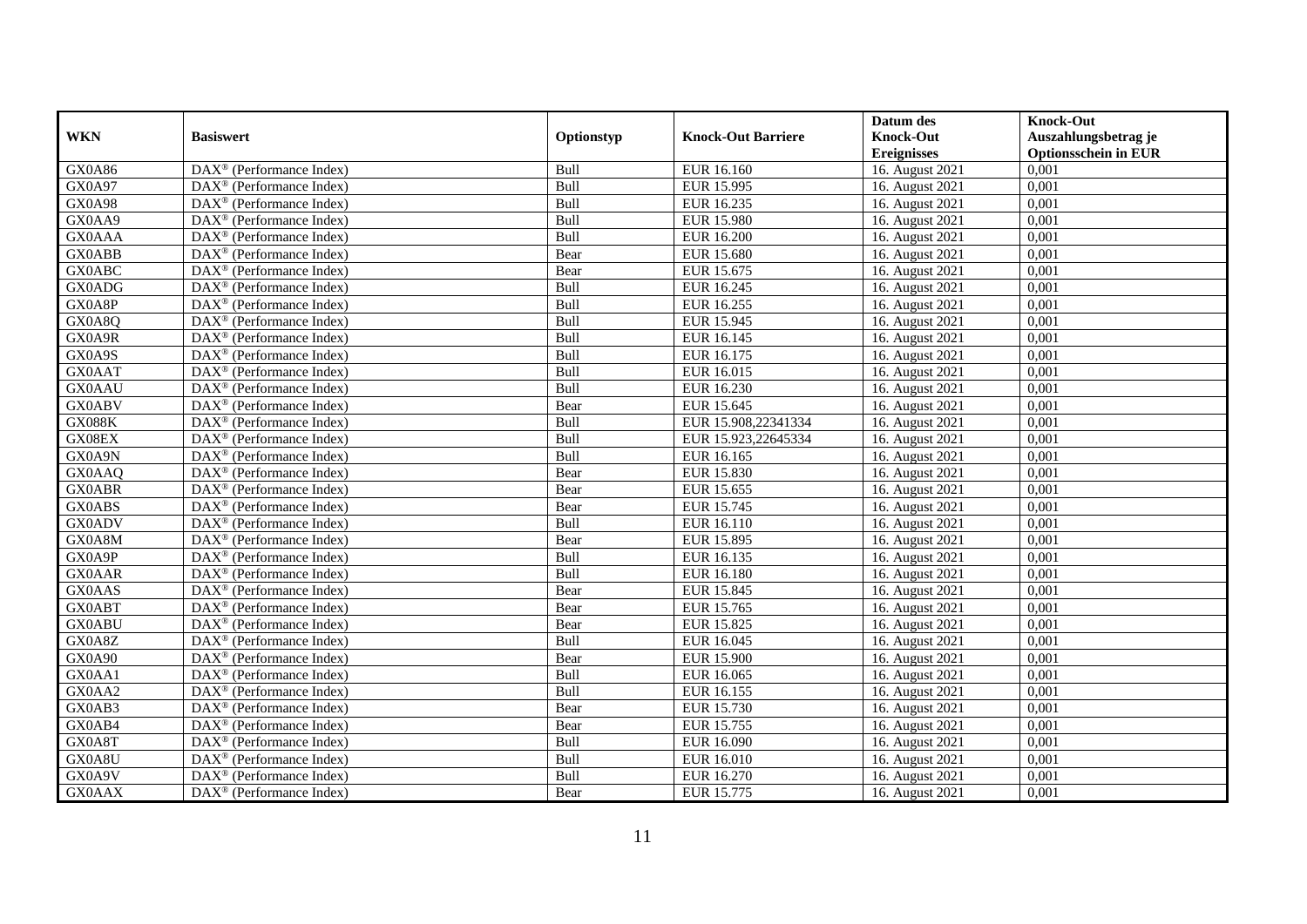|               |                                                                                         |            |                           | Datum des                     | <b>Knock-Out</b>            |
|---------------|-----------------------------------------------------------------------------------------|------------|---------------------------|-------------------------------|-----------------------------|
| <b>WKN</b>    | <b>Basiswert</b>                                                                        | Optionstyp | <b>Knock-Out Barriere</b> | <b>Knock-Out</b>              | Auszahlungsbetrag je        |
|               |                                                                                         |            |                           | <b>Ereignisses</b>            | <b>Optionsschein in EUR</b> |
| <b>GX0AAY</b> | $\overline{\text{DAX}}^{\textcircled{}}$ (Performance Index)                            | Bear       | <b>EUR 15.800</b>         | 16. August 2021               | 0,001                       |
| <b>GX088H</b> | $DAX^{\circledast}$ (Performance Index)                                                 | Bull       | EUR 15.883,21834667       | 16. August 2021               | 0,001                       |
| GX0A8H        | $DAX^{\circledcirc}$ (Performance Index)                                                | Bear       | <b>EUR 15.880</b>         | 16. August 2021               | 0,001                       |
| GX0A9K        | $\text{DAX}^{\otimes}$ (Performance Index)                                              | Bull       | EUR 16.125                | 16. August 2021               | 0,001                       |
| <b>GX0AAM</b> | $\text{DAX}^{\circledast}$ (Performance Index)                                          | Bear       | EUR 15.840                | 16. August 2021               | 0,001                       |
| <b>GX0AAN</b> | $DAX^{\circledR}$ (Performance Index)                                                   | Bear       | EUR 15.875                | 16. August 2021               | 0,001                       |
| <b>GX0ABP</b> | $DAX^{\circledR}$ (Performance Index)                                                   | Bear       | EUR 15.740                | 16. August 2021               | 0,001                       |
| GX0ABQ        | DAX <sup>®</sup> (Performance Index)                                                    | Bear       | EUR 15.720                | 16. August 2021               | 0,001                       |
| <b>GX0AFY</b> | $DAX^{\circledast}$ (Performance Index)                                                 | Bull       | EUR 16.275                | 16. August 2021               | 0,001                       |
| <b>GX0AEF</b> | $DAX^{\circledR}$ (Performance Index)                                                   | Bull       | EUR 15.975                | 16. August 2021               | 0,001                       |
| GX0AFQ        | $\overline{\text{DAX}^{\otimes}}$ (Performance Index)                                   | Bull       | EUR 16.150                | 16. August 2021               | 0,001                       |
| GX0A83        | DAX <sup>®</sup> (Performance Index)                                                    | Bear       | EUR 15.920                | 16. August 2021               | 0,001                       |
| <b>GX09E8</b> | $DAX^{\circledast}$ (Performance Index)                                                 | Bear       | EUR 15.950                | 16. August 2021               | 0,001                       |
| GX0AE7        | $DAX^{\circledcirc}$ (Performance Index)/ X-DAX <sup>®</sup>                            | Bear       | EUR 15.950                | 16. August 2021               | 0.001                       |
| GX0A8S        | $DAX^{\circledR}$ (Performance Index)                                                   | Bear       | EUR 15.955                | 16. August 2021               | 0,001                       |
| GX0AE5        | $\text{DAX}^{\circledast}$ (Performance Index)/ $\overline{\text{X-DAX}^{\circledast}}$ | Bear       | EUR 15.940                | 16. August 2021               | 0,001                       |
| <b>GX0A87</b> | $DAX^{\circledR}$ (Performance Index)                                                   | Bear       | EUR 15.940                | 16. August 2021               | 0,001                       |
| GX0AF4        | DAX <sup>®</sup> (Performance Index)/ X-DAX <sup>®</sup>                                | Bear       | EUR 15.935                | 16. August 2021               | 0,001                       |
| GX0A8F        | $DAX^{\circledcirc}$ (Performance Index)                                                | Bear       | EUR 15.950                | 16. August 2021               | 0,001                       |
| GX0ADZ        | DAX <sup>®</sup> (Performance Index)/ X-DAX <sup>®</sup>                                | Bear       | EUR 15.925                | 16. August 2021               | 0,001                       |
| GX0A9H        | $DAX^{\circledast}$ (Performance Index)                                                 | Bear       | EUR 15.935                | 16. August 2021               | 0,001                       |
| GX0AE0        | $DAX^{\circledast}$ (Performance Index)/ $\overline{X-DAX^{\circledast}}$               | Bear       | EUR 15.930                | 16. August 2021               | 0,001                       |
| GX0A8K        | $DAX^{\circledR}$ (Performance Index)                                                   | Bear       | EUR 15.910                | 16. August 2021               | 0,001                       |
| GX0AE4        | DAX <sup>®</sup> (Performance Index)/ X-DAX <sup>®</sup>                                | Bear       | EUR 15.945                | 16. August 2021               | 0,001                       |
| GX0A8L        | $DAX^{\circledcirc}$ (Performance Index)                                                | Bear       | EUR 15.905                | 16. August 2021               | 0,001                       |
| <b>GX0AEA</b> | DAX <sup>®</sup> (Performance Index)/ X-DAX <sup>®</sup>                                | Bear       | EUR 15.955                | 16. August 2021               | 0,001                       |
| GX0A9M        | DAX <sup>®</sup> (Performance Index)                                                    | Bear       | EUR 15.925                | 16. August 2021               | 0,001                       |
| GX0A8N        | DAX <sup>®</sup> (Performance Index)                                                    | Bear       | EUR 15.915                | 16. August 2021               | 0,001                       |
| GX0A9Q        | $\text{DAX}^{\otimes}$ (Performance Index)                                              | Bear       | EUR 15.945                | $\overline{16}$ . August 2021 | 0,001                       |
| <b>GX0AFR</b> | $\text{DAX}^{\textcircled{}}$ (Performance Index)                                       | Bear       | EUR 15.930                | 16. August 2021               | 0,001                       |
| GX0A57        | Ørsted A/S                                                                              | Bear       | DKK 960,23                | 16. August 2021               | 0,001                       |
| GX0A3F        | HelloFresh SE                                                                           | Bear       | EUR 84,63                 | 16. August 2021               | 0,001                       |
| GX0A2S        | <b>AIXTRON SE</b>                                                                       | Bear       | EUR 23,13                 | 16. August 2021               | 0,001                       |
| GX0A7R        | Prosus NV                                                                               | Bull       | <b>EUR 72,33</b>          | 16. August 2021               | 0,001                       |
| GH9WQD        | Merck KGaA                                                                              | Bear       | EUR 194,90963814          | 16. August 2021               | 0,001                       |
| GX0A46        | HelloFresh SE                                                                           | Bear       | EUR 84,22                 | 16. August 2021               | 0,001                       |
| GH9WTP        | Continental AG                                                                          | Bear       | EUR 117,88311698          | 16. August 2021               | 0,001                       |
| GH4VSE        | Danone S.A.                                                                             | Bear       | EUR 64,82442386           | 16. August 2021               | 0,001                       |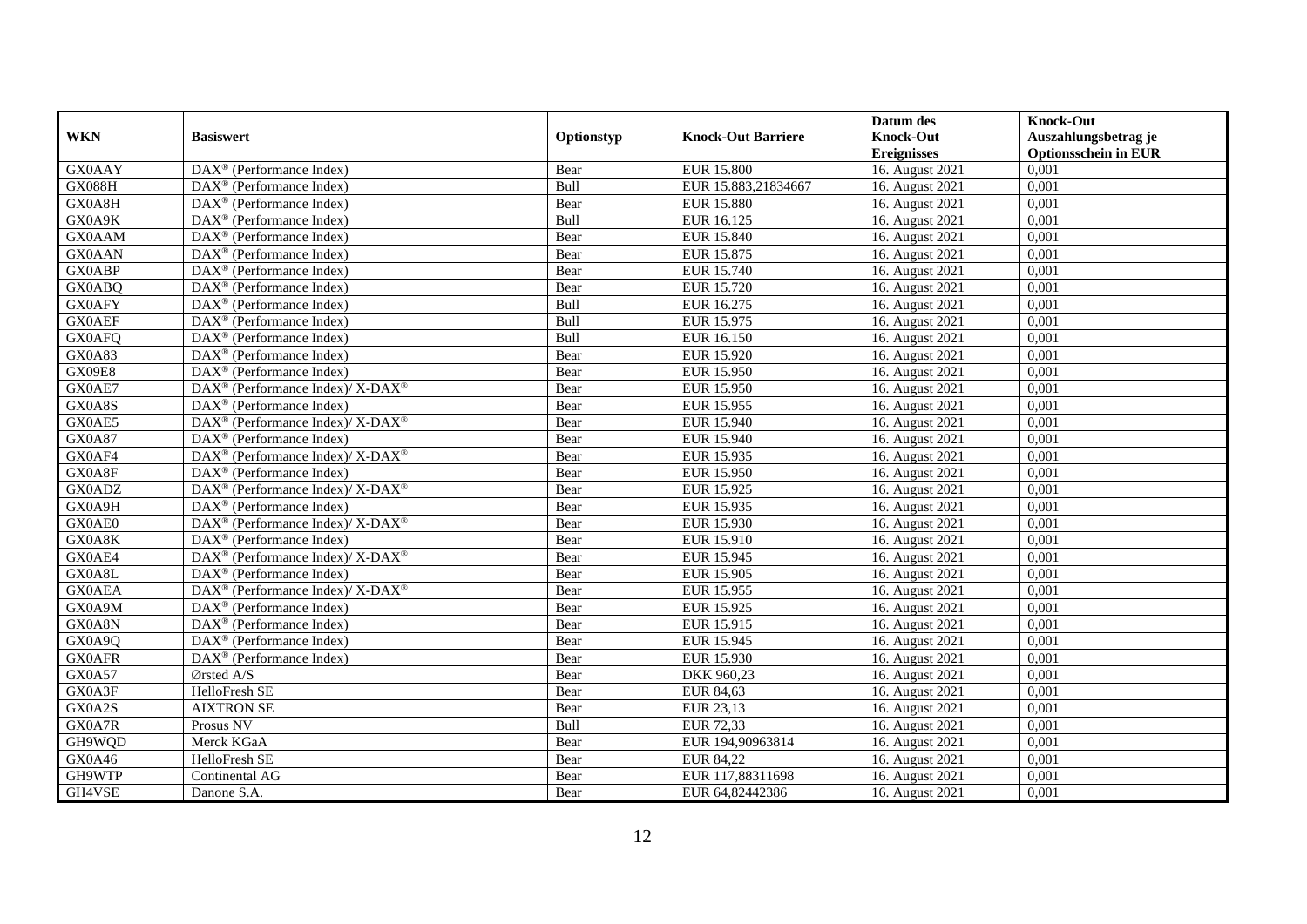|               |                                                              |             |                           | Datum des          | <b>Knock-Out</b>            |
|---------------|--------------------------------------------------------------|-------------|---------------------------|--------------------|-----------------------------|
| <b>WKN</b>    | <b>Basiswert</b>                                             | Optionstyp  | <b>Knock-Out Barriere</b> | <b>Knock-Out</b>   | Auszahlungsbetrag je        |
|               |                                                              |             |                           | <b>Ereignisses</b> | <b>Optionsschein in EUR</b> |
| <b>GH758F</b> | Deutsche Telekom AG                                          | Bear        | EUR 18,76743472           | 16. August 2021    | 0,001                       |
| GH9PLP        | Koninklijke Ahold Delhaize N.V.                              | Bear        | EUR 27,94354793           | 16. August 2021    | 0,001                       |
| GH8YLG        | Varta AG                                                     | Bull        | EUR 131,8044202           | 16. August 2021    | 0,001                       |
| GH9RS3        | Fresenius Medical Care AG & Co. KGaA                         | Bear        | EUR 68,8735406            | 16. August 2021    | 0,001                       |
| GX09E1        | $DAX^{\circledR}$ (Performance Index)                        | Bear        | EUR 15.960                | 16. August 2021    | 0,001                       |
| GX0A91        | DAX <sup>®</sup> (Performance Index)                         | Bear        | EUR 15.960                | 16. August 2021    | 0,001                       |
| GH8BDL        | Varta AG                                                     | <b>Bull</b> | EUR 131,00524644          | 16. August 2021    | 0.001                       |
| GX0AE9        | DAX <sup>®</sup> (Performance Index)/ X-DAX <sup>®</sup>     | Bear        | EUR 15.960                | 16. August 2021    | 0,001                       |
| GH8BDN        | Varta AG                                                     | Bull        | EUR 130,32980577          | 16. August 2021    | 0,001                       |
| GH60Z0        | Fresenius SE & Co KGaA                                       | Bear        | EUR 46,49893723           | 16. August 2021    | 0,001                       |
| GC8DCG        | Deutsche Telekom AG                                          | Bear        | EUR 18,80683064           | 16. August 2021    | 0,001                       |
| GC7B9L        | Terna Group                                                  | Bear        | EUR 7,02268383            | 16. August 2021    | 0,001                       |
| GH8JPD        | Compagnie Generale des Etablissements Michelin<br><b>SCA</b> | Bear        | EUR 144,34542569          | 16. August 2021    | 0,001                       |
| GX07BC        | 1 Feinunze Platin, Feinheit mind. 0,9995                     | Bull        | <b>USD 1.008,1</b>        | 16. August 2021    | 0,001                       |
| GH7KHG        | Varta AG                                                     | Bull        | EUR 127,21685242          | 16. August 2021    | 0,001                       |
| GH7KHL        | Varta AG                                                     | Bull        | EUR 126,51883373          | 16. August 2021    | 0,001                       |
| GH8BDP        | Varta AG                                                     | Bull        | EUR 129,65436507          | 16. August 2021    | 0,001                       |
| GH7KHJ        | Varta AG                                                     | Bull        | EUR 127,91487115          | 16. August 2021    | 0,001                       |
| GH8BDR        | Varta AG                                                     | Bull        | EUR 128,98900564          | 16. August 2021    | 0,001                       |
| GH7KNV        | Varta AG                                                     | Bull        | EUR 125,82081503          | 16. August 2021    | 0,001                       |
| GH9TL5        | <b>SGS SA</b>                                                | Bull        | CHF 2.832,46037771        | 16. August 2021    | 0,001                       |
| GH7CRT        | Varta AG                                                     | Bull        | EUR 124,24317943          | 16. August 2021    | 0,001                       |
| GH9WQP        | Merck KGaA                                                   | Bear        | EUR 195,79863306          | 16. August 2021    | 0,001                       |
| GH7CRL        | Varta AG                                                     | Bull        | EUR 124,89186574          | 16. August 2021    | 0,001                       |
| GH7CRP        | Varta AG                                                     | Bull        | EUR 123,604629            | 16. August 2021    | 0,001                       |
| GH7CQS        | Varta AG                                                     | Bull        | EUR 122,95594271          | 16. August 2021    | 0,001                       |
| GH9HX2        | Nordex SE                                                    | Bull        | EUR 15,57087963           | 16. August 2021    | 0,001                       |
| GH7UA4        | SBM Offshore N.V.                                            | Bear        | EUR 14,1535152            | 16. August 2021    | 0,001                       |
| GH9KZ4        | Royal Dutch Shell plc                                        | Bull        | EUR 16,92226483           | 16. August 2021    | 0,001                       |
| GH8JWC        | Delivery Hero SE                                             | Bull        | EUR 114,50023406          | 16. August 2021    | 0,001                       |
| <b>GX08A2</b> | DAX <sup>®</sup> (Performance Index)/ X-DAX <sup>®</sup>     | Bull        | EUR 15.853,21226667       | 16. August 2021    | 0,001                       |
| GX0885        | $DAX^{\otimes}$ (Performance Index)                          | Bull        | EUR 15.853,21226667       | 16. August 2021    | 0,001                       |
| <b>GH3RXL</b> | EUR/JPY (WM-Fixing)                                          | Bull        | JPY 128,77835774          | 16. August 2021    | 0,001                       |
| GH9PGM        | Shop Apotheke Europe NV                                      | Bear        | EUR 136,229               | 16. August 2021    | 0,001                       |
| GC8DNC        | <b>E.ON SE</b>                                               | Bear        | EUR 10,90354335           | 16. August 2021    | 0,001                       |
| GH9PEZ        | Shop Apotheke Europe NV                                      | Bear        | EUR 136,857               | 16. August 2021    | 0,001                       |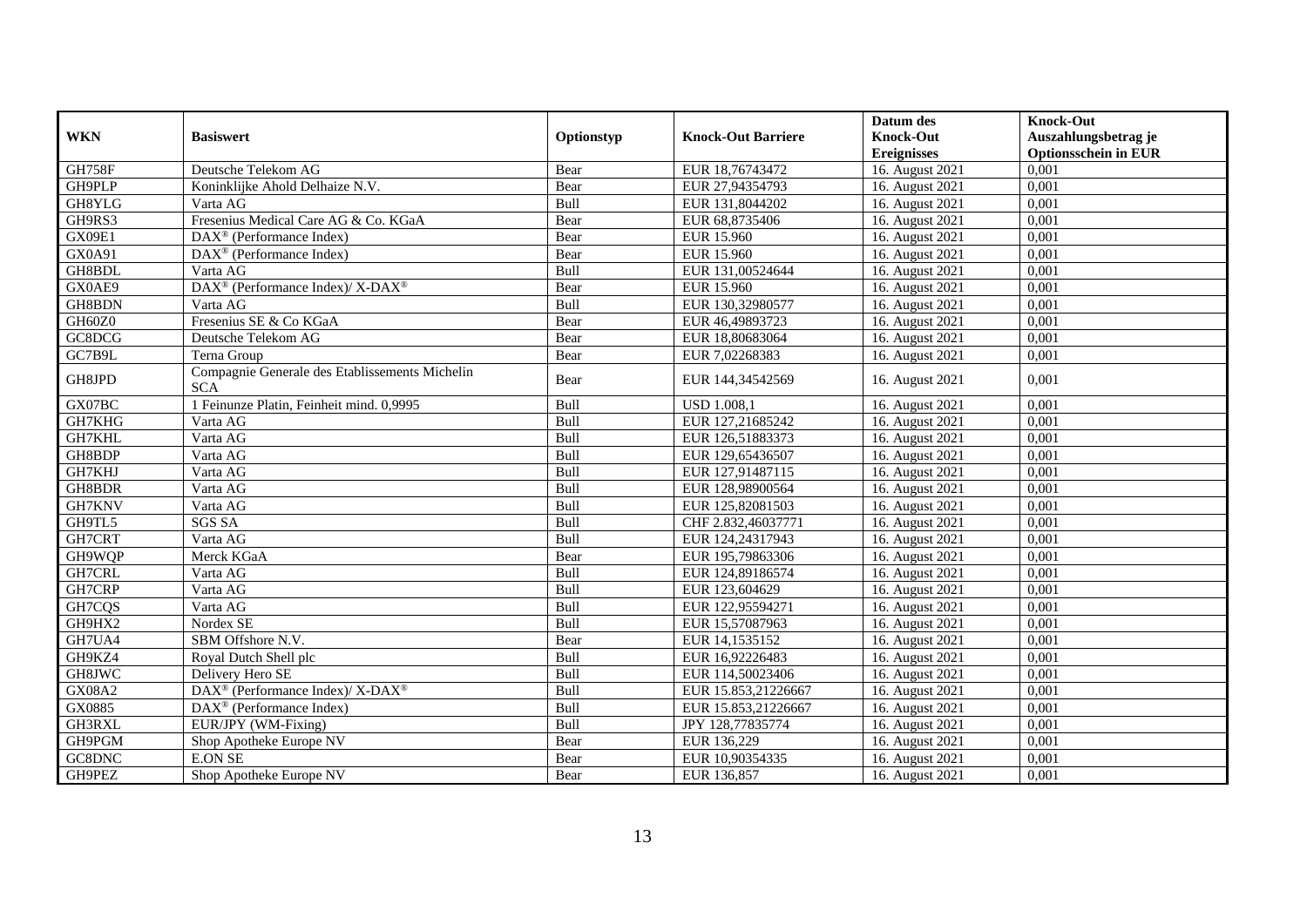| <b>WKN</b>    | <b>Basiswert</b>                                                    | Optionstyp  | <b>Knock-Out Barriere</b> | Datum des<br><b>Knock-Out</b><br><b>Ereignisses</b> | <b>Knock-Out</b><br>Auszahlungsbetrag je<br><b>Optionsschein in EUR</b> |
|---------------|---------------------------------------------------------------------|-------------|---------------------------|-----------------------------------------------------|-------------------------------------------------------------------------|
| <b>GX077G</b> | ICE Brent Crude Oil Future (Generic Front Month<br>Future)          | Bull        | <b>USD 68.65</b>          | 16. August 2021                                     | 0.001                                                                   |
| GH8JWD        | Delivery Hero SE                                                    | Bull        | EUR 113,90707279          | 16. August 2021                                     | 0,001                                                                   |
| GX0775        | NYMEX Light, Sweet Crude Oil Future (Generic Front<br>Month Future) | Bull        | <b>USD 66.57</b>          | 16. August 2021                                     | 0,001                                                                   |
| GX0776        | NYMEX Light, Sweet Crude Oil Future (Generic Front<br>Month Future) | Bull        | <b>USD 66.07</b>          | 16. August 2021                                     | 0.001                                                                   |
| GH33W7        | Henkel AG & Co KGaA                                                 | Bull        | EUR 84,52127481           | 16. August 2021                                     | 0,001                                                                   |
| GH9HXP        | Nordex SE                                                           | Bull        | EUR 15,49061737           | 16. August 2021                                     | 0,001                                                                   |
| <b>GX0A54</b> | $O$ rsted A/S                                                       | Bear        | DKK 964,97                | 16. August 2021                                     | 0,001                                                                   |
| GH9PF1        | Shop Apotheke Europe NV                                             | Bear        | EUR 137,487               | 16. August 2021                                     | 0,001                                                                   |
| GH7CP9        | <b>E.ON SE</b>                                                      | Bear        | EUR 10,91267719           | 16. August 2021                                     | 0,001                                                                   |
| GH9HWY        | Nordex SE                                                           | Bull        | EUR 15,41035511           | 16. August 2021                                     | 0,001                                                                   |
| GH8JWF        | Delivery Hero SE                                                    | Bull        | EUR 113,30385795          | 16. August 2021                                     | 0.001                                                                   |
| GX0A3H        | HelloFresh SE                                                       | Bear        | EUR 85,04                 | 16. August 2021                                     | 0,001                                                                   |
| GH9WP3        | Merck KGaA                                                          | Bear        | EUR 196,77752633          | 16. August 2021                                     | 0,001                                                                   |
| GH9PF2        | Shop Apotheke Europe NV                                             | Bear        | EUR 138,122               | 16. August 2021                                     | 0.001                                                                   |
| GH9PF0        | Shop Apotheke Europe NV                                             | Bear        | EUR 138,748               | 16. August 2021                                     | 0.001                                                                   |
| GH9RP8        | Danaher Corporation                                                 | Bear        | USD 315,49222519          | 16. August 2021                                     | 0,001                                                                   |
| GH9HRX        | The Hershey Company                                                 | Bear        | USD 179,98392864          | 16. August 2021                                     | 0,001                                                                   |
| GH81JJ        | Intercontinental Exchange, Inc.                                     | Bull        | USD 116,62326756          | 16. August 2021                                     | 0,001                                                                   |
| GH6BV8        | Plug Power Inc                                                      | Bull        | USD 24,86500952           | 16. August 2021                                     | 0.001                                                                   |
| GH7ZTW        | PPL Corp                                                            | Bear        | USD 29,5011293            | 16. August 2021                                     | 0,001                                                                   |
| GH9HVZ        | Baidu, Inc.                                                         | Bull        | USD 150,73996691          | 16. August 2021                                     | 0,001                                                                   |
| GH9HU9        | Alibaba Group Holding Limited                                       | Bull        | <b>USD 185,092</b>        | 16. August 2021                                     | 0,001                                                                   |
| <b>GH948N</b> | Marsh & McLennan Companies Inc                                      | Bear        | USD 152,05037022          | 16. August 2021                                     | 0,001                                                                   |
| GH9HW3        | Baidu, Inc.                                                         | Bull        | USD 148,95487514          | 16. August 2021                                     | 0,001                                                                   |
| GH8LSX        | Baidu, Inc.                                                         | Bull        | USD 147,57930183          | 16. August 2021                                     | 0,001                                                                   |
| GX04K8        | Carnival Corporation                                                | Bull        | USD 22,39414544           | 16. August 2021                                     | 0,001                                                                   |
| GH9HU6        | Alibaba Group Holding Limited                                       | Bull        | <b>USD 186,073</b>        | 16. August 2021                                     | 0,001                                                                   |
| GH55S5        | EOG Resources Inc.                                                  | Bull        | USD 67,75692662           | 16. August 2021                                     | 0,001                                                                   |
| GH9HW1        | Baidu, Inc.                                                         | Bull        | USD 149,83739242          | 16. August 2021                                     | 0,001                                                                   |
| GH9TP5        | <b>Exelon Corporation</b>                                           | Bear        | <b>USD 48,669</b>         | 16. August 2021                                     | 0,001                                                                   |
| GH85VG        | eBav Inc.                                                           | Bear        | USD 74,64227164           | 16. August 2021                                     | 0,001                                                                   |
| GH8801        | Vertex Pharmaceuticals Incorporated                                 | Bull        | USD 193,12501242          | 16. August 2021                                     | 0,001                                                                   |
| GH85VE        | eBay Inc.                                                           | Bear        | USD 74,24428562           | 16. August 2021                                     | 0,001                                                                   |
| GH9ZK0        | Snap Inc.                                                           | <b>Bull</b> | USD 73,92995149           | 16. August 2021                                     | 0,001                                                                   |
| GX07VF        | Moderna Inc                                                         | Bull        | USD 375,68437238          | 16. August 2021                                     | 0,001                                                                   |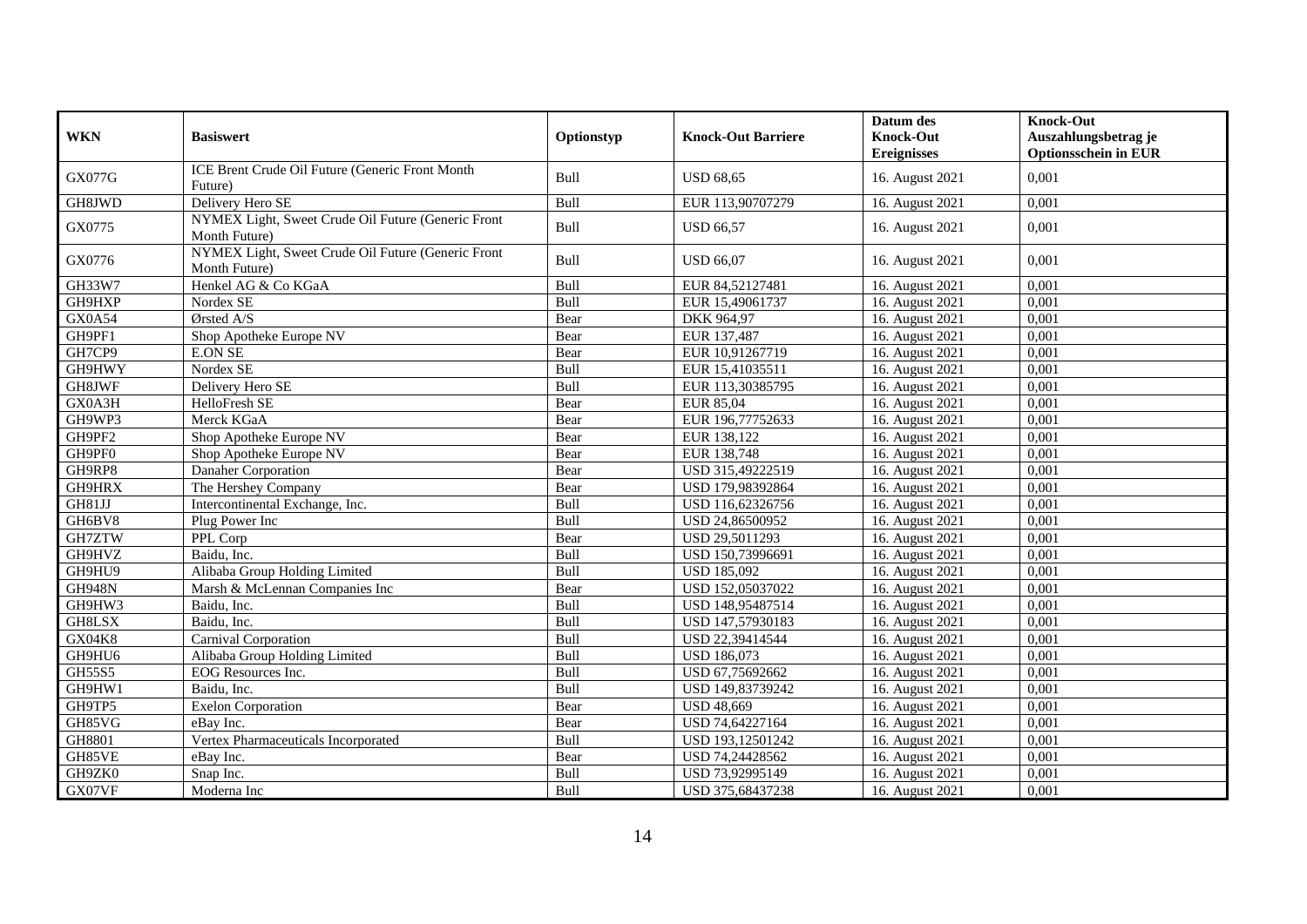|            |                                     |             |                           | Datum des          | <b>Knock-Out</b>            |
|------------|-------------------------------------|-------------|---------------------------|--------------------|-----------------------------|
| <b>WKN</b> | <b>Basiswert</b>                    | Optionstyp  | <b>Knock-Out Barriere</b> | <b>Knock-Out</b>   | Auszahlungsbetrag je        |
|            |                                     |             |                           | <b>Ereignisses</b> | <b>Optionsschein in EUR</b> |
| GX07VP     | Moderna Inc                         | Bull        | USD 385,81284788          | 16. August 2021    | 0,001                       |
| GX07VQ     | Moderna Inc                         | Bull        | USD 367,587597            | 16. August 2021    | 0,001                       |
| GC9KMT     | <b>Ameren Corporation</b>           | Bear        | USD 88,96200345           | 16. August 2021    | 0,001                       |
| GH9RLC     | AbbVie Inc.                         | Bear        | USD 117,41488222          | 16. August 2021    | 0,001                       |
| GX07W6     | Nvidia Corporation                  | Bear        | USD 202,14814933          | 16. August 2021    | 0,001                       |
| GX07UH     | BioNTech SE - ADR                   | Bull        | USD 359,12074867          | 16. August 2021    | 0,001                       |
| GH7WT8     | Microsoft Corporation               | Bear        | USD 293,71865249          | 16. August 2021    | 0,001                       |
| GX07UG     | BioNTech SE - ADR                   | Bull        | USD 357,29952775          | 16. August 2021    | 0,001                       |
| GX07VB     | Moderna Inc                         | Bull        | USD 379,73776425          | 16. August 2021    | 0,001                       |
| GX0A3K     | BioNTech SE - ADR                   | Bull        | <b>USD 371,31</b>         | 16. August 2021    | 0,001                       |
| GX0A6S     | Advanced Micro Devices, Inc.        | Bear        | <b>USD 107,66</b>         | 16. August 2021    | 0,001                       |
| GX07VK     | Moderna Inc                         | Bull        | USD 371,6309805           | 16. August 2021    | 0,001                       |
| GX07UN     | BioNTech SE - ADR                   | Bull        | USD 353,65708592          | 16. August 2021    | 0.001                       |
| GX07VL     | Moderna Inc                         | Bull        | USD 383,79115613          | 16. August 2021    | 0,001                       |
| GH6X2U     | NIO Inc                             | Bull        | USD 38,73000269           | 16. August 2021    | 0,001                       |
| GX07VU     | Moderna Inc                         | <b>Bull</b> | USD 381,759456            | 16. August 2021    | 0,001                       |
| GX0A3D     | BioNTech SE - ADR                   | Bull        | <b>USD 367,55</b>         | 16. August 2021    | 0,001                       |
| GH6X2V     | NIO Inc                             | <b>Bull</b> | USD 38.51540372           | 16. August 2021    | 0.001                       |
| GX07V9     | Moderna Inc                         | Bull        | USD 377,70606413          | 16. August 2021    | 0,001                       |
| GX0A3E     | BioNTech SE - ADR                   | Bull        | <b>USD 369,43</b>         | 16. August 2021    | 0,001                       |
| GH9H05     | NIO Inc                             | Bull        | USD 40,56151211           | 16. August 2021    | 0,001                       |
| GX0A39     | BioNTech SE - ADR                   | Bull        | <b>USD 365,67</b>         | 16. August 2021    | 0,001                       |
| GH9H06     | NIO Inc                             | Bull        | USD 40,35046359           | 16. August 2021    | 0,001                       |
| GX0A3A     | <b>BioNTech SE - ADR</b>            | Bull        | <b>USD 363,79</b>         | 16. August 2021    | 0,001                       |
| GH9GZX     | NIO Inc                             | Bull        | USD 39,51631952           | 16. August 2021    | 0,001                       |
| GH9GZY     | NIO Inc                             | Bull        | USD 39,10427245           | 16. August 2021    | 0,001                       |
| GH9GZW     | NIO Inc                             | Bull        | USD 39,305271             | 16. August 2021    | 0,001                       |
| GH9H27     | NIO Inc                             | Bull        | USD 39,93841651           | 16. August 2021    | 0,001                       |
| GH9GZT     | NIO Inc                             | Bull        | USD 40,13941509           | 16. August 2021    | 0,001                       |
| GH9GZU     | NIO Inc                             | Bull        | USD 39,72736801           | 16. August 2021    | 0,001                       |
| GX04KD     | Carnival Corporation                | Bull        | USD 22,02391157           | 16. August 2021    | 0,001                       |
| GH7WTW     | Peloton Interactive Inc.            | Bull        | USD 108,74689308          | 16. August 2021    | 0,001                       |
| GH880M     | Vertex Pharmaceuticals Incorporated | Bull        | USD 192,11052105          | 16. August 2021    | 0,001                       |
| GH7KLY     | Zoom Video Communications, Inc.     | Bull        | USD 345,03936321          | 16. August 2021    | 0,001                       |
| GX06GK     | Bristol-Myers Squibb Company        | Bear        | USD 67,92017994           | 16. August 2021    | 0,001                       |
| GH9HUC     | Alibaba Group Holding Limited       | Bull        | <b>USD 183,14</b>         | 16. August 2021    | 0,001                       |
| GH9RQX     | Tesla Inc                           | Bull        | USD 687,91730909          | 16. August 2021    | 0,001                       |
| GH7RD7     | Gilead Sciences, Inc.               | Bear        | USD 71,48678561           | 16. August 2021    | 0,001                       |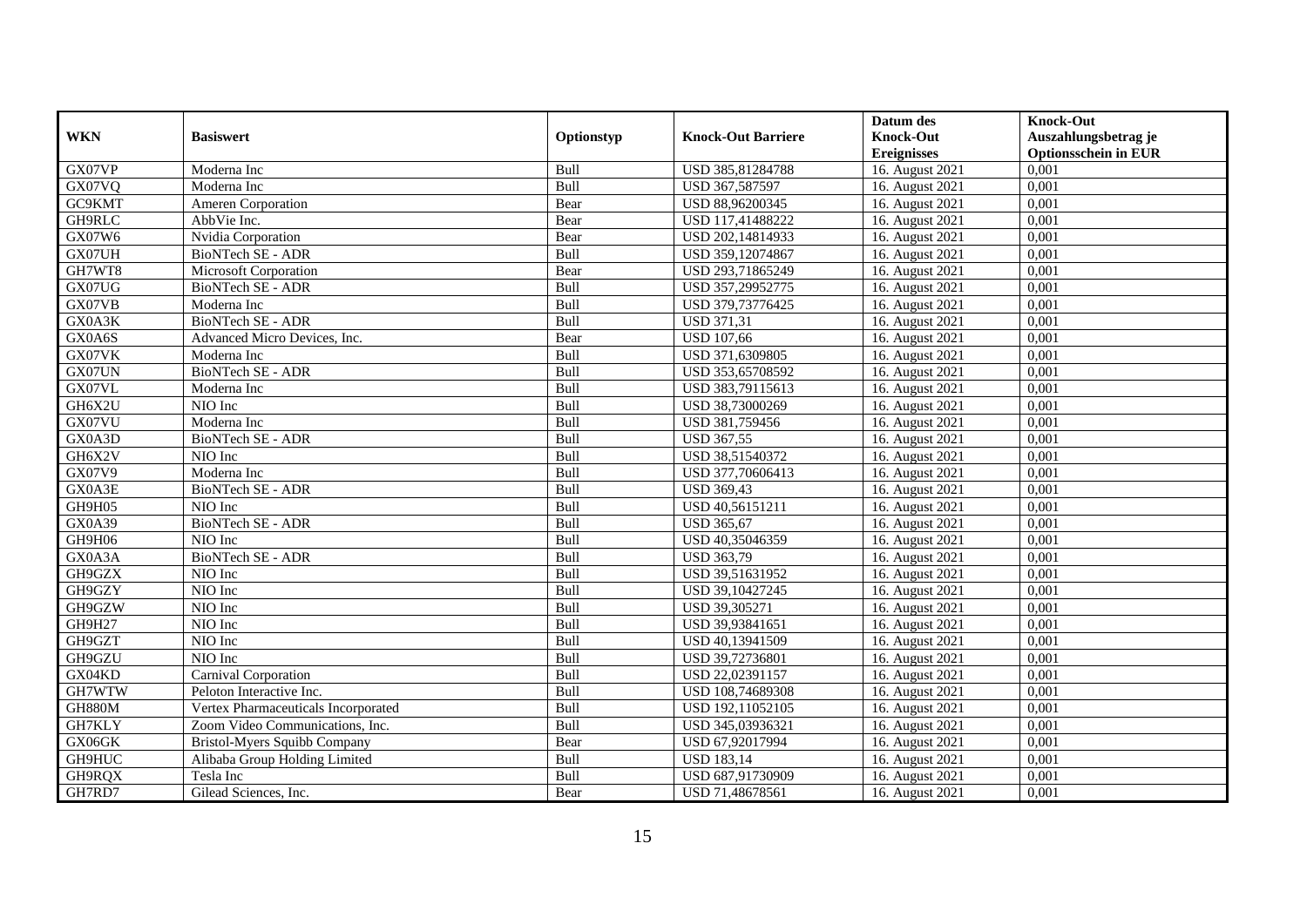|               |                                          |             |                           | Datum des          | <b>Knock-Out</b>            |
|---------------|------------------------------------------|-------------|---------------------------|--------------------|-----------------------------|
| <b>WKN</b>    | <b>Basiswert</b>                         | Optionstyp  | <b>Knock-Out Barriere</b> | <b>Knock-Out</b>   | Auszahlungsbetrag je        |
|               |                                          |             |                           | <b>Ereignisses</b> | <b>Optionsschein in EUR</b> |
| GX07ZN        | Coinbase Global Inc                      | Bull        | USD 258,23236905          | 16. August 2021    | 0,001                       |
| <b>GH9TUL</b> | BioNTech SE - ADR                        | Bull        | USD 336,07544373          | 16. August 2021    | 0,001                       |
| GX04KJ        | Carnival Corporation                     | <b>Bull</b> | USD 22,21403166           | 16. August 2021    | 0,001                       |
| GH55S7        | EOG Resources Inc.                       | Bull        | USD 66,4925821            | 16. August 2021    | 0,001                       |
| GH8JY5        | Thermo Fisher Scientific, Inc.           | Bear        | USD 546,49057527          | 16. August 2021    | 0,001                       |
| GH85VK        | eBay Inc.                                | Bear        | USD 76,22426591           | 16. August 2021    | 0,001                       |
| GH9RRT        | Fresenius Medical Care AG & Co. KGaA     | Bear        | EUR 69,19300042           | 16. August 2021    | 0,001                       |
| GH6RBM        | WEC Energy Group Inc.                    | Bear        | USD 96,5732817            | 16. August 2021    | 0,001                       |
| GH9D25        | Schlumberger N.V. (Schlumberger Limited) | Bull        | USD 27,44860237           | 16. August 2021    | 0,001                       |
| GH9HUA        | Alibaba Group Holding Limited            | Bull        | <b>USD 184,112</b>        | 16. August 2021    | 0,001                       |
| GH7WT1        | Peloton Interactive Inc.                 | Bull        | USD 108,14999416          | 16. August 2021    | 0,001                       |
| GH9FPF        | <b>TUI AG</b>                            | Bull        | EUR 3,79027968            | 16. August 2021    | 0,001                       |
| GX0A7F        | Bayer AG                                 | Bull        | EUR 47,41                 | 16. August 2021    | 0.001                       |
| GH9RQY        | Tesla Inc                                | Bull        | USD 698,7581542           | 16. August 2021    | 0,001                       |
| GX080A        | Coinbase Global Inc                      | Bull        | USD 254,6801355           | 16. August 2021    | 0,001                       |
| GX07VG        | Moderna Inc                              | <b>Bull</b> | USD 363,55422188          | 16. August 2021    | 0,001                       |
| GH9KZ2        | Royal Dutch Shell plc                    | Bull        | EUR 16,84214242           | 16. August 2021    | 0,001                       |
| GX04FL        | Siemens Energy AG                        | <b>Bull</b> | EUR 23.385                | 16. August 2021    | 0.001                       |
| GH9H0Z        | MTU Aero Engines AG                      | Bull        | EUR 202,75833913          | 16. August 2021    | 0,001                       |
| GH9TUR        | BioNTech SE - ADR                        | Bull        | USD 332,56682612          | 16. August 2021    | 0,001                       |
| GH85RW        | Twitter, Inc.                            | Bull        | USD 63,9341238            | 16. August 2021    | 0,001                       |
| GH85XH        | eBay Inc.                                | Bear        | USD 75,82627993           | 16. August 2021    | 0,001                       |
| GH4T3W        | eBay Inc.                                | Bear        | USD 75,37901898           | 16. August 2021    | 0,001                       |
| GX04G6        | MorphoSys AG                             | Bull        | EUR 44,59362764           | 16. August 2021    | 0,001                       |
| GH9RS6        | Tesla Inc                                | Bull        | USD 684,31706543          | 16. August 2021    | 0,001                       |
| GH752Z        | NextEra Energy, Inc.                     | Bear        | USD 83,60713264           | 16. August 2021    | 0,001                       |
| GH9CE3        | <b>Waters Corporation</b>                | Bear        | USD 407,62141515          | 16. August 2021    | 0,001                       |
| GH7WTY        | Peloton Interactive Inc.                 | Bull        | USD 107,55309521          | 16. August 2021    | 0,001                       |
| GX07VM        | Moderna Inc                              | Bull        | USD 358,81025213          | 16. August 2021    | 0,001                       |
| GX0A7E        | <b>BASFSE</b>                            | Bull        | EUR 68,03                 | 16. August 2021    | 0,001                       |
| GH85ST        | Twitter, Inc.                            | Bull        | USD 63,58050583           | 16. August 2021    | 0,001                       |
| GH9RK3        | AbbVie Inc.                              | Bear        | USD 118,39375576          | 16. August 2021    | 0,001                       |
| GH33X3        | Henkel AG & Co KGaA                      | Bull        | EUR 84,07462722           | 16. August 2021    | 0,001                       |
| GX07SM        | Medtronic, PLC                           | Bear        | USD 128,62837108          | 16. August 2021    | 0,001                       |
| GX04G7        | MorphoSys AG                             | <b>Bull</b> | EUR 44,36345407           | 16. August 2021    | 0,001                       |
| GH9TN4        | Corning Incorporated                     | Bull        | USD 40,01558682           | 16. August 2021    | 0,001                       |
| GH9KZA        | Royal Dutch Shell plc                    | Bull        | EUR 16,75200469           | 16. August 2021    | 0,001                       |
| GH9ZCJ        | American Water Works Co Inc              | Bear        | USD 179,69436977          | 16. August 2021    | 0,001                       |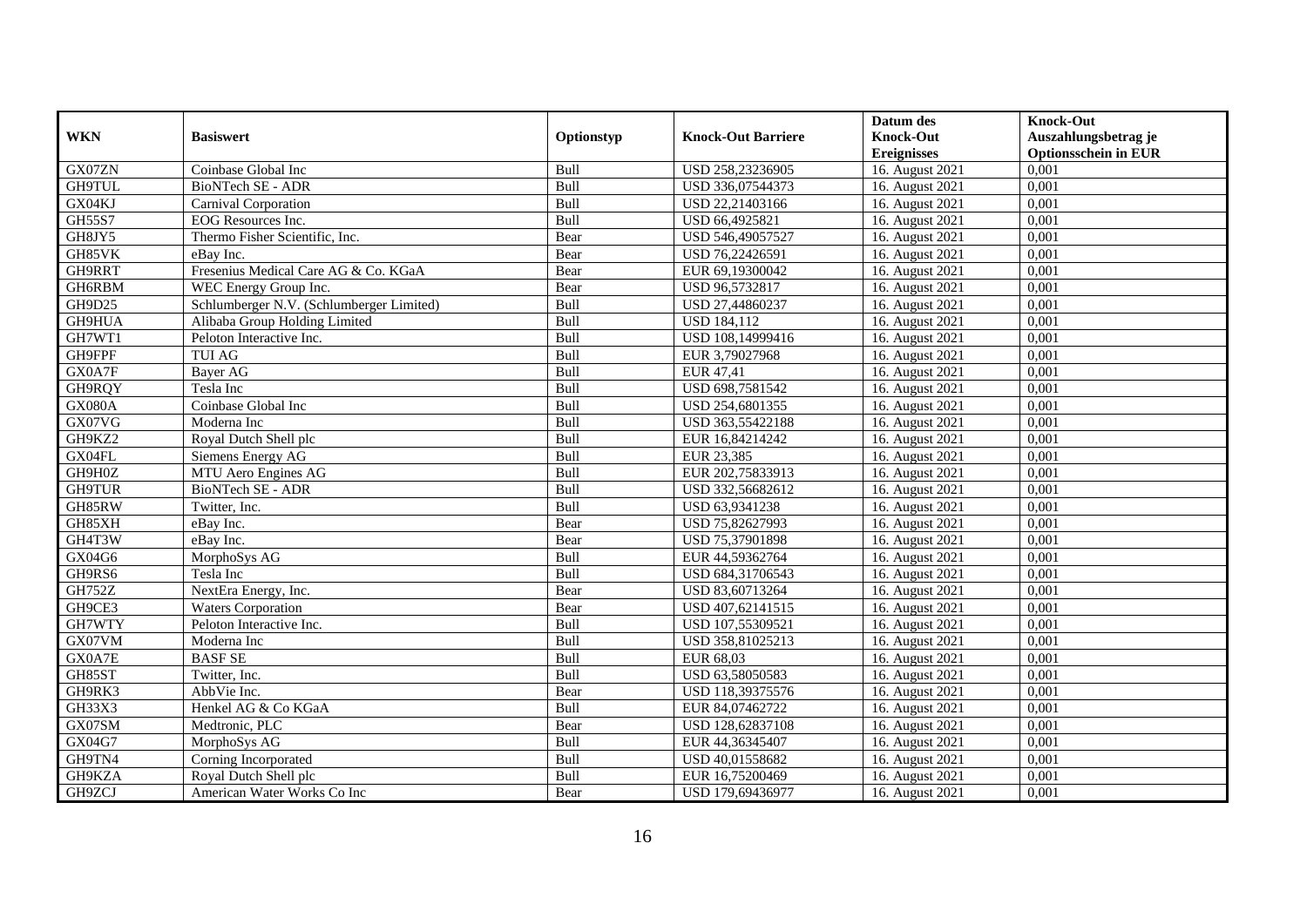|               |                                |             |                           | Datum des          | <b>Knock-Out</b>            |
|---------------|--------------------------------|-------------|---------------------------|--------------------|-----------------------------|
| <b>WKN</b>    | <b>Basiswert</b>               | Optionstyp  | <b>Knock-Out Barriere</b> | <b>Knock-Out</b>   | Auszahlungsbetrag je        |
|               |                                |             |                           | <b>Ereignisses</b> | <b>Optionsschein in EUR</b> |
| GX07UD        | BioNTech SE - ADR              | Bull        | USD 350,0246508           | 16. August 2021    | 0,001                       |
| GH9TU8        | BioNTech SE - ADR              | Bull        | USD 334,31111032          | 16. August 2021    | 0,001                       |
| GC9WVX        | Gilead Sciences, Inc.          | Bear        | USD 71,41658665           | 16. August 2021    | 0,001                       |
| GH9RQV        | Tesla Inc                      | Bull        | USD 691,53760982          | 16. August 2021    | 0,001                       |
| GH6X2W        | NIO Inc                        | Bull        | USD 38,30080476           | 16. August 2021    | 0,001                       |
| GH9ZJT        | Snap Inc.                      | Bull        | USD 72,34716934           | 16. August 2021    | 0,001                       |
| GX04CA        | Walmart Inc.                   | Bear        | USD 151,05804481          | 16. August 2021    | 0,001                       |
| GF6HL0        | Nordex SE                      | Bull        | EUR 15,30618661           | 16. August 2021    | 0,001                       |
| <b>GH7P33</b> | GlaxoSmithKline plc            | Bear        | GBP 14,96286902           | 16. August 2021    | 0,001                       |
| <b>GH87U8</b> | Archer-Daniels-Midland Company | Bear        | USD 62,62930262           | 16. August 2021    | 0,001                       |
| GX04G0        | MorphoSys AG                   | Bull        | EUR 44,13328049           | 16. August 2021    | 0,001                       |
| GX07UE        | BioNTech SE - ADR              | Bull        | USD 344,57099475          | 16. August 2021    | 0,001                       |
| GH9HYB        | Apple Inc.                     | Bear        | USD 150,1605283           | 16. August 2021    | 0.001                       |
| GH9CEZ        | TechnipFMC PLC                 | Bull        | EUR 5,609                 | 16. August 2021    | 0,001                       |
| GH9RP6        | Tesla Inc                      | Bull        | USD 695,14788202          | 16. August 2021    | 0,001                       |
| GH8RB2        | HelloFresh SE                  | Bear        | EUR 85,69677229           | 16. August 2021    | 0,001                       |
| GH9ZKV        | Snap Inc.                      | Bull        | USD 71,30533804           | 16. August 2021    | 0,001                       |
| GX07UC        | BioNTech SE - ADR              | <b>Bull</b> | USD 328,22003334          | 16. August 2021    | 0.001                       |
| GH9CDC        | Waste Management, Inc.         | Bear        | USD 151,3341769           | 16. August 2021    | 0,001                       |
| GH8LRA        | Apple Inc.                     | Bear        | USD 149,41347514          | 16. August 2021    | 0,001                       |
| GH9ZJS        | Snap Inc.                      | Bull        | USD 70,77440479           | 16. August 2021    | 0,001                       |
| GH9RNQ        | Square Inc                     | Bull        | USD 258,93544702          | 16. August 2021    | 0,001                       |
| GH8XPW        | Visa Inc. - Class A            | Bull        | USD 230,53204745          | 16. August 2021    | 0,001                       |
| <b>GC5UBN</b> | PPL Corp                       | Bear        | USD 29,5896166            | 16. August 2021    | 0,001                       |
| GX07VD        | BioNTech SE - ADR              | Bull        | USD 340,93855963          | 16. August 2021    | 0,001                       |
| GC4DVT        | Apple Inc.                     | Bear        | USD 149,65687814          | 16. August 2021    | 0,001                       |
| GH9ZEZ        | Square Inc                     | Bull        | USD 262,07718547          | 16. August 2021    | 0,001                       |
| GH9ZJN        | Snap Inc.                      | Bull        | USD 71,8262537            | 16. August 2021    | 0,001                       |
| GX07UA        | <b>BioNTech SE - ADR</b>       | Bull        | USD 342,74977384          | 16. August 2021    | 0,001                       |
| <b>GH8LKQ</b> | Republic Services, Inc.        | Bear        | USD 121,00259383          | 16. August 2021    | 0,001                       |
| GH9F3Q        | United Parcel Service, Inc.    | Bear        | USD 194,89348626          | 16. August 2021    | 0,001                       |
| GH9ZEM        | Square Inc                     | Bull        | USD 264,93999484          | 16. August 2021    | 0,001                       |
| GH9ZJL        | Snap Inc.                      | Bull        | USD 73,39901824           | 16. August 2021    | 0,001                       |
| GH7WG9        | Agilent Technologies, Inc.     | Bear        | USD 159,96663916          | 16. August 2021    | 0,001                       |
| GX07UP        | BioNTech SE - ADR              | <b>Bull</b> | USD 348,21343659          | 16. August 2021    | 0,001                       |
| GH9CE9        | Aon PLC                        | Bear        | USD 277,8070148           | 16. August 2021    | 0,001                       |
| GH9F2H        | United Parcel Service, Inc.    | Bear        | USD 196,77024577          | 16. August 2021    | 0,001                       |
| GH9ZG0        | Square Inc                     | <b>Bull</b> | USD 263,50859016          | 16. August 2021    | 0,001                       |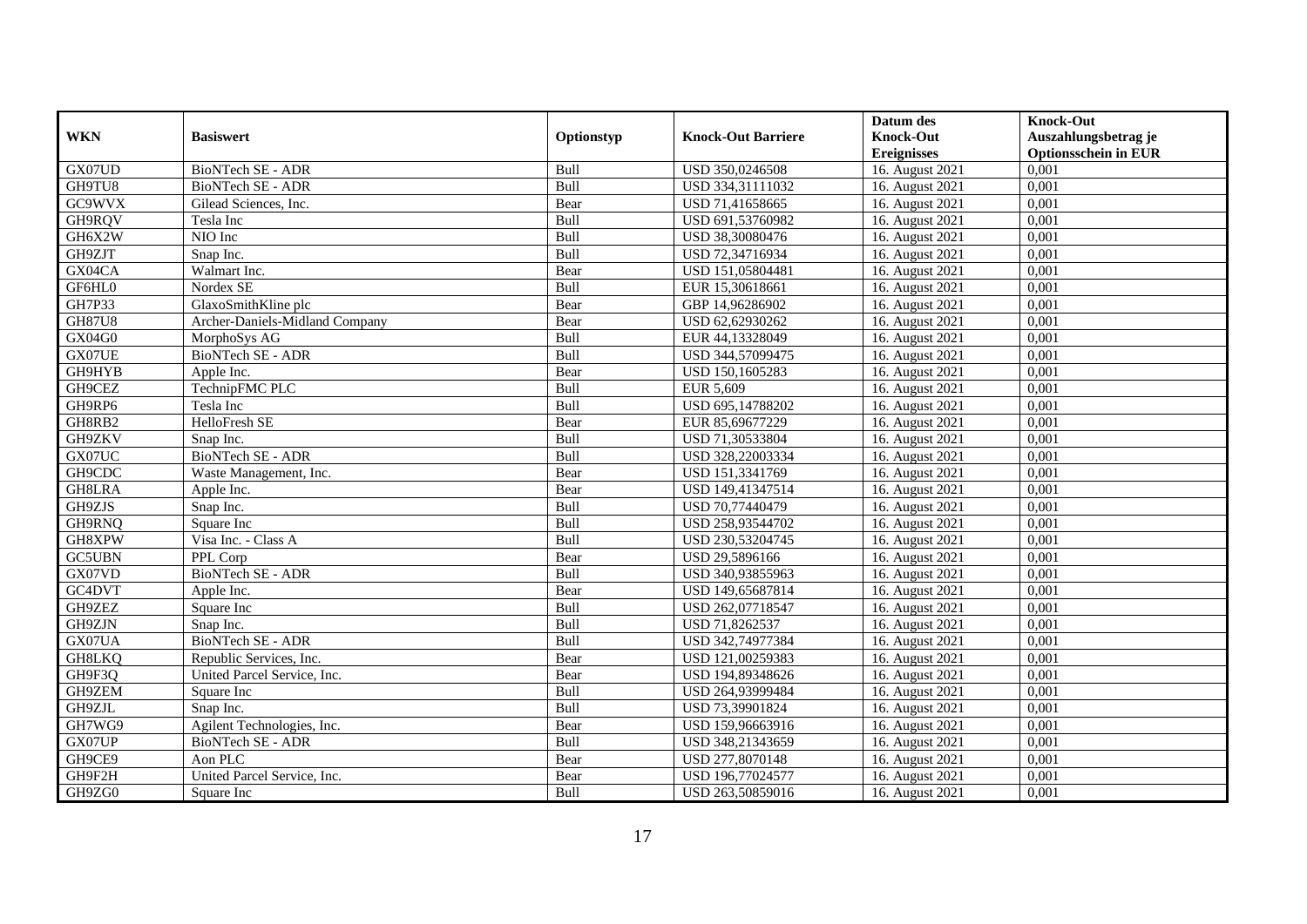|               |                                                               |             |                           | Datum des          | <b>Knock-Out</b>            |
|---------------|---------------------------------------------------------------|-------------|---------------------------|--------------------|-----------------------------|
| <b>WKN</b>    | <b>Basiswert</b>                                              | Optionstyp  | <b>Knock-Out Barriere</b> | <b>Knock-Out</b>   | Auszahlungsbetrag je        |
|               |                                                               |             |                           | <b>Ereignisses</b> | <b>Optionsschein in EUR</b> |
| GX07UQ        | BioNTech SE - ADR                                             | Bull        | USD 355,47830684          | 16. August 2021    | 0,001                       |
| GX09Z9        | Constellation Brands, Inc.                                    | Bear        | <b>USD 214,61</b>         | 16. August 2021    | 0,001                       |
| GH9RN8        | Square Inc                                                    | Bull        | USD 260,29773797          | 16. August 2021    | 0,001                       |
| <b>GH777V</b> | Amazon.com, Inc.                                              | Bull        | USD 3.263,4637101         | 16. August 2021    | 0,001                       |
| GX07US        | <b>BioNTech SE - ADR</b>                                      | Bull        | USD 339,107332            | 16. August 2021    | 0,001                       |
| GH9ZJV        | Snap Inc.                                                     | Bull        | USD 72,87810259           | 16. August 2021    | 0,001                       |
| GX07UW        | <b>BioNTech SE - ADR</b>                                      | <b>Bull</b> | USD 351,84587171          | 16. August 2021    | 0,001                       |
| <b>GH777W</b> | Amazon.com, Inc.                                              | Bull        | USD 3.246,93155413        | 16. August 2021    | 0,001                       |
| <b>GX07U7</b> | BioNTech SE - ADR                                             | Bull        | USD 346,39221567          | 16. August 2021    | 0,001                       |
| GH3RLE        | <b>Abbott Laboratories</b>                                    | Bear        | USD 124,00755247          | 16. August 2021    | 0,001                       |
| GX06FM        | The Procter & Gamble Company                                  | Bear        | USD 144,34069855          | 16. August 2021    | 0,001                       |
| GH9CGB        | Public Service Enterprise Group Inc                           | Bear        | USD 65,14848027           | 16. August 2021    | 0,001                       |
| GH9WWJ        | <b>CUREVAC NV</b>                                             | Bull        | USD 57,80505649           | 16. August 2021    | 0,001                       |
| <b>GX077H</b> | ICE Brent Crude Oil Future (Generic Front Month               | Bull        | <b>USD 68,14</b>          | 16. August 2021    | 0,001                       |
|               | Future)<br>NYMEX Light, Sweet Crude Oil Future (Generic Front |             |                           |                    |                             |
| GX0777        | Month Future)                                                 | Bull        | <b>USD 65.57</b>          | 16. August 2021    | 0,001                       |
| GX03YB        | 1 Feinunze Gold, Feinheit mind. 0.995, LBMA                   | Bear        | USD 1.784.27388563        | 16. August 2021    | 0.001                       |
| GX05ST        | 1 Feinunze Palladium, Feinheit mind. 0,9995                   | Bull        | USD 2.603,943             | 16. August 2021    | 0,001                       |
| GX02ZJ        | 1 Feinunze Palladium, Feinheit mind. 0,9995                   | Bull        | USD 2.589,043             | 16. August 2021    | 0,001                       |
| GX02ZK        | 1 Feinunze Palladium, Feinheit mind. 0,9995                   | Bull        | <b>USD 2.597,6</b>        | 16. August 2021    | 0,001                       |
| GH9WUW        | <b>AIXTRON SE</b>                                             | Bull        | EUR 22,34607856           | 16. August 2021    | 0,001                       |
| GX03Y7        | 1 Feinunze Gold, Feinheit mind. 0,995, LBMA                   | Bear        | USD 1.788.59859319        | 16. August 2021    | 0.001                       |
| GH7W03        | 1 Feinunze Palladium, Feinheit mind. 0,9995                   | Bull        | <b>USD 2.579,42</b>       | 16. August 2021    | 0,001                       |
| GH9ZR1        | <b>BP</b> Plc                                                 | Bull        | GBP 2,9582954             | 16. August 2021    | 0,001                       |
| GH670A        | Plug Power Inc                                                | Bull        | USD 24,53055974           | 16. August 2021    | 0,001                       |
| GX04MD        | Deutsche Bank AG                                              | Bull        | EUR 10,78663745           | 16. August 2021    | 0,001                       |
| GH9HWB        | Baidu, Inc.                                                   | Bull        | USD 151,62248417          | 16. August 2021    | 0,001                       |
| <b>GH777R</b> | Nordex SE                                                     | Bull        | EUR 15,21158651           | 16. August 2021    | 0,001                       |
| GH9F51        | Kimberly-Clark Corporation                                    | Bear        | USD 137,98630326          | 16. August 2021    | 0,001                       |
| GH9WUD        | <b>AIXTRON SE</b>                                             | Bull        | EUR 22,2258306            | 16. August 2021    | 0,001                       |
| GH7KKY        | Zoom Video Communications, Inc.                               | Bull        | USD 343,21809446          | 16. August 2021    | 0,001                       |
| GH9ZDN        | <b>Costco Wholesale Corporation</b>                           | Bear        | USD 450,62757563          | 16. August 2021    | 0,001                       |
| GH7ZS7        | <b>CMS</b> Energy Corporation                                 | Bear        | USD 64,38878259           | 16. August 2021    | 0,001                       |
| GH7780        | Amazon.com. Inc.                                              | Bull        | USD 3.230,39939816        | 16. August 2021    | 0,001                       |
| GH85RY        | Twitter, Inc.                                                 | Bull        | USD 63,23699129           | 16. August 2021    | 0,001                       |
| GH9F7E        | Alibaba Group Holding Limited                                 | Bull        | <b>USD 181,835</b>        | 16. August 2021    | 0,001                       |
| GH8DGR        | $K+SAG$                                                       | <b>Bull</b> | EUR 11,44708142           | 16. August 2021    | 0,001                       |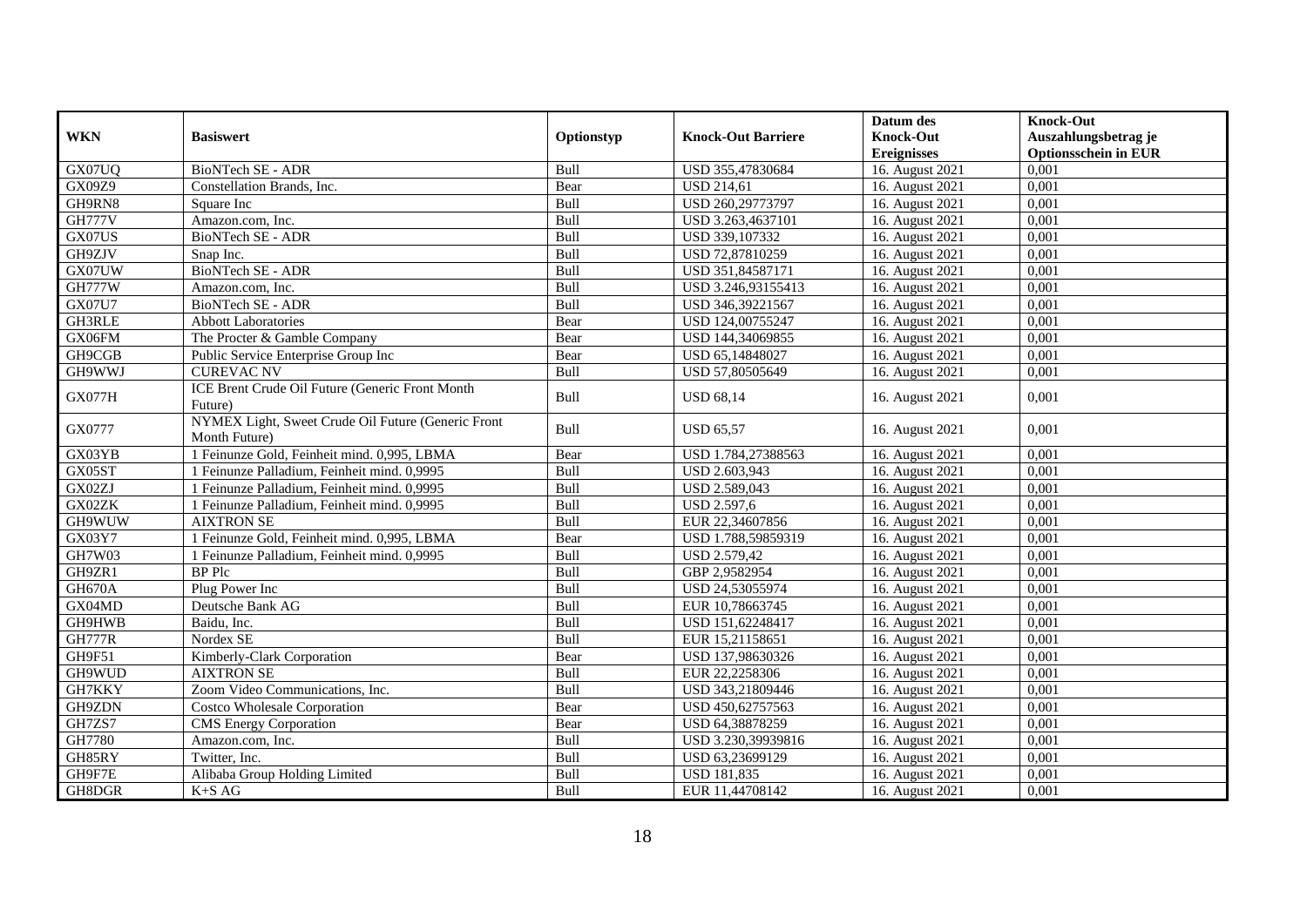|               |                                                 |             |                           | Datum des          | <b>Knock-Out</b>            |
|---------------|-------------------------------------------------|-------------|---------------------------|--------------------|-----------------------------|
| <b>WKN</b>    | <b>Basiswert</b>                                | Optionstyp  | <b>Knock-Out Barriere</b> | <b>Knock-Out</b>   | Auszahlungsbetrag je        |
|               |                                                 |             |                           | <b>Ereignisses</b> | <b>Optionsschein in EUR</b> |
| GH9WKU        | General Mills, Inc.                             | Bear        | USD 60,19390965           | 16. August 2021    | 0,001                       |
| GH9F4F        | Illumina, Inc.                                  | Bear        | USD 521,36916513          | 16. August 2021    | 0,001                       |
| GH9ZJY        | Snap Inc.                                       | Bull        | USD 70,24347154           | 16. August 2021    | 0,001                       |
| <b>GX04P5</b> | Hermes International                            | Bull        | EUR 1.321,07449323        | 16. August 2021    | 0.001                       |
| <b>GH777X</b> | Amazon.com, Inc.                                | Bull        | USD 3.213,87731661        | 16. August 2021    | 0,001                       |
| GH8U7A        | Accenture plc                                   | Bear        | USD 325,05972566          | 16. August 2021    | 0,001                       |
| GC9G9V        | American Electric Power Company, Inc.           | Bear        | USD 91,05620907           | 16. August 2021    | 0,001                       |
| GH9ZF3        | American Water Works Co Inc                     | Bear        | USD 180,63392205          | 16. August 2021    | 0,001                       |
| GH8R7B        | Thermo Fisher Scientific, Inc.                  | Bear        | USD 549,48681549          | 16. August 2021    | 0,001                       |
| GH7GK9        | LINDE PLC                                       | Bear        | USD 310,38466406          | 16. August 2021    | 0.001                       |
| GX0A0M        | NextEra Energy, Inc.                            | Bear        | <b>USD 84.37</b>          | 16. August 2021    | 0,001                       |
| GX06GX        | <b>Bristol-Myers Squibb Company</b>             | Bear        | USD 68,47993419           | 16. August 2021    | 0,001                       |
| GH9ZAY        | American Water Works Co Inc                     | Bear        | USD 181,56347907          | 16. August 2021    | 0,001                       |
| GH9F38        | AstraZeneca Plc                                 | Bear        | GBP 84,70522795           | 16. August 2021    | 0,001                       |
| GX0A6F        | NIKE, Inc.                                      | Bear        | <b>USD 172,26</b>         | 16. August 2021    | 0,001                       |
| GH946X        | Swiss Life Holding AG                           | Bear        | CHF 494,67739157          | 16. August 2021    | 0,001                       |
| GH9U7D        | Taiwan Semiconductor Manufacturing Company Ltd. | Bull        | USD 114,28618816          | 16. August 2021    | 0,001                       |
| GH87ZS        | Vertex Pharmaceuticals Incorporated             | <b>Bull</b> | USD 191,09602964          | 16. August 2021    | 0.001                       |
| GH87ZV        | Vertex Pharmaceuticals Incorporated             | Bull        | USD 190,08153821          | 16. August 2021    | 0,001                       |
| GH85SG        | Twitter, Inc.                                   | Bull        | USD 62,88337337           | 16. August 2021    | 0,001                       |
| GH8U7F        | Accenture plc                                   | Bear        | USD 326,60553956          | 16. August 2021    | 0,001                       |
| GH9ZBU        | The Sherwin-Williams Company                    | Bear        | USD 307,49363542          | 16. August 2021    | 0,001                       |
| GH8R6Q        | Thermo Fisher Scientific, Inc.                  | Bear        | USD 552,0895533           | 16. August 2021    | 0,001                       |
| GH9RP9        | Danaher Corporation                             | Bear        | USD 316,98100877          | 16. August 2021    | 0,001                       |
| GH9WKV        | Charter Communications, Inc.                    | Bear        | USD 781,3707484           | 16. August 2021    | 0.001                       |
| GX04JA        | BlackRock, Inc.                                 | Bear        | USD 922,7559297           | 16. August 2021    | 0,001                       |
| GX03VR        | 1 Feinunze Silber, Feinheit mind. 0,999         | Bear        | USD 23,89224766           | 16. August 2021    | 0,001                       |
| GH9CRE        | S&P 500 <sup>®</sup> Index                      | Bear        | <b>USD 4.470</b>          | 16. August 2021    | 0,001                       |
| <b>GH9TNJ</b> | <b>Quest Diagnostics Incorporated</b>           | Bear        | USD 151,1674182           | 16. August 2021    | 0,001                       |
| GX0A4G        | Visa Inc. - Class A                             | Bear        | <b>USD 234,63</b>         | 16. August 2021    | 0,001                       |
| GX0A3L        | Anthem Inc.                                     | Bear        | <b>USD 373,31</b>         | 16. August 2021    | 0,001                       |
| GH9LHZ        | Regeneron Pharmaceuticals, Inc.                 | Bear        | USD 626,76049899          | 16. August 2021    | 0.001                       |
| GH2K1E        | S&P 500 <sup>®</sup> Index                      | Bear        | USD 4.472,78041238        | 16. August 2021    | 0,001                       |
| GX0014        | S&P 500 <sup>®</sup> Index                      | Bear        | <b>USD 4.470</b>          | 16. August 2021    | 0,001                       |
| <b>GH9TKR</b> | Pfizer Inc.                                     | Bear        | USD 48,85088267           | 16. August 2021    | 0,001                       |
| GX0013        | S&P 500 <sup>®</sup> Index                      | Bear        | <b>USD 4.475</b>          | 16. August 2021    | 0,001                       |
| GH9CRD        | S&P 500 <sup>®</sup> Index                      | Bear        | <b>USD 4.475</b>          | 16. August 2021    | 0,001                       |
| GH4BW6        | Dow Jones Industrial Average <sup>®</sup> Index | Bear        | USD 35.621,46109811       | 16. August 2021    | 0,001                       |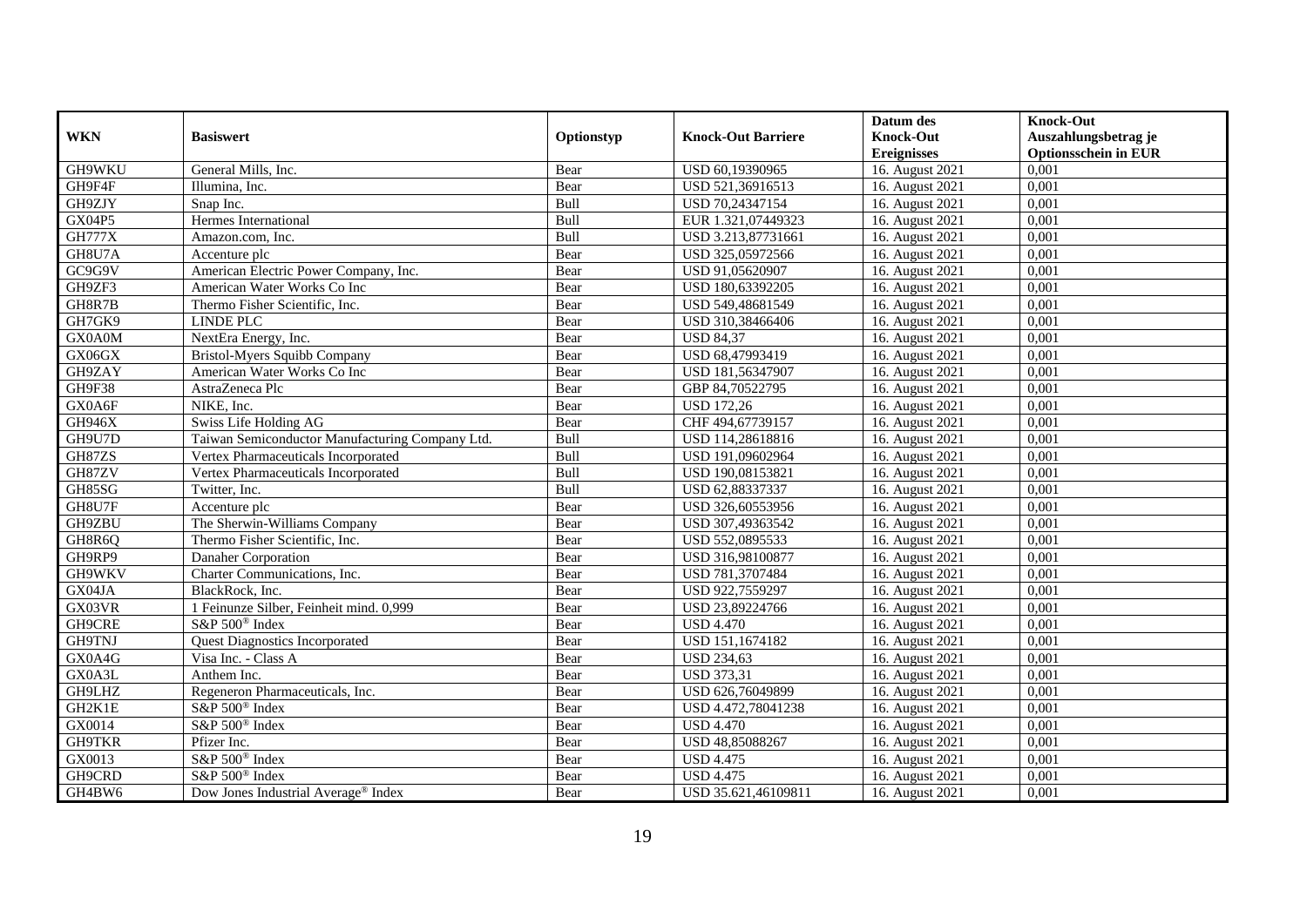|               |                                                              |            |                           | Datum des          | <b>Knock-Out</b>            |
|---------------|--------------------------------------------------------------|------------|---------------------------|--------------------|-----------------------------|
| <b>WKN</b>    | <b>Basiswert</b>                                             | Optionstyp | <b>Knock-Out Barriere</b> | <b>Knock-Out</b>   | Auszahlungsbetrag je        |
|               |                                                              |            |                           | <b>Ereignisses</b> | <b>Optionsschein in EUR</b> |
| GF9QQH        | S&P 500 <sup>®</sup> Index                                   | Bear       | USD 4.477,91102463        | 16. August 2021    | 0,001                       |
| GX0A6T        | <b>Starbucks Corporation</b>                                 | Bear       | <b>USD 117,56</b>         | 16. August 2021    | 0,001                       |
| GH8ZRT        | Accenture plc                                                | Bear       | USD 328,41554606          | 16. August 2021    | 0,001                       |
| GH9RPH        | Danaher Corporation                                          | Bear       | USD 318,46979235          | 16. August 2021    | 0,001                       |
| GH9LKJ        | Facebook, Inc.                                               | Bear       | USD 366,63489562          | 16. August 2021    | 0,001                       |
| GH9ZJH        | Electronic Arts Inc.                                         | Bear       | USD 139,6918661           | 16. August 2021    | 0,001                       |
| GH9CAY        | <b>Amphenol Corporation</b>                                  | Bear       | USD 74,27462238           | 16. August 2021    | 0,001                       |
| GH7WG0        | Agilent Technologies, Inc.                                   | Bear       | USD 162,20545349          | 16. August 2021    | 0,001                       |
| <b>GH1DVV</b> | Johnson & Johnson                                            | Bear       | USD 177,65685917          | 16. August 2021    | 0,001                       |
| GH163F        | Apple Inc.                                                   | Bear       | USD 150,93862664          | 16. August 2021    | 0,001                       |
| GH7WGN        | Philip Morris International Inc.                             | Bear       | USD 102,27899022          | 16. August 2021    | 0,001                       |
| GH6JXC        | <b>IQVIA</b> Holdings Inc.                                   | Bear       | USD 254,65906139          | 16. August 2021    | 0,001                       |
| GB2HHU        | Dow Jones Industrial Average® Index                          | Bear       | USD 35.623.53331689       | 16. August 2021    | 0,001                       |
| GH9CRC        | S&P 500 <sup>®</sup> Index                                   | Bear       | <b>USD 4.480</b>          | 16. August 2021    | 0,001                       |
| GX0012        | S&P 500 <sup>®</sup> Index                                   | Bear       | <b>USD 4.480</b>          | 16. August 2021    | 0,001                       |
| <b>GX0BHS</b> | DAX <sup>®</sup> (Performance Index)/ X-DAX <sup>®</sup>     | Bull       | <b>EUR 15.900</b>         | 17. August 2021    | 0,001                       |
| GX0BZ0        | DAX <sup>®</sup> (Performance Index)/ X-DAX <sup>®</sup>     | Bull       | <b>EUR 15.880</b>         | 17. August 2021    | 0,001                       |
| GX0C1J        | DAX <sup>®</sup> (Performance Index)/ X-DAX <sup>®</sup>     | Bull       | EUR 16.230                | 17. August 2021    | 0,001                       |
| <b>GX0BYU</b> | DAX <sup>®</sup> (Performance Index)/ X-DAX <sup>®</sup>     | Bull       | EUR 15.860                | 17. August 2021    | 0,001                       |
| GX0C01        | $DAX^{\circledcirc}$ (Performance Index)/ X-DAX <sup>®</sup> | Bull       | EUR 16.040                | 17. August 2021    | 0,001                       |
| GX0C02        | DAX <sup>®</sup> (Performance Index)/ X-DAX <sup>®</sup>     | Bull       | EUR 16.035                | 17. August 2021    | 0,001                       |
| <b>GX0BZX</b> | DAX <sup>®</sup> (Performance Index)/ X-DAX <sup>®</sup>     | Bull       | EUR 15.905                | 17. August 2021    | 0,001                       |
| GX0C08        | DAX <sup>®</sup> (Performance Index)/ X-DAX <sup>®</sup>     | Bull       | EUR 16.005                | 17. August 2021    | 0,001                       |
| GX0C1Y        | DAX <sup>®</sup> (Performance Index)/ X-DAX <sup>®</sup>     | Bear       | <b>EUR 15.880</b>         | 17. August 2021    | 0,001                       |
| GX0C14        | $DAX^{\circledast}$ (Performance Index)/ X-DAX <sup>®</sup>  | Bull       | EUR 16.090                | 17. August 2021    | 0,001                       |
| GX0C21        | DAX <sup>®</sup> (Performance Index)/ X-DAX <sup>®</sup>     | Bull       | EUR 16.130                | 17. August 2021    | 0,001                       |
| GX0C0B        | DAX <sup>®</sup> (Performance Index)/ X-DAX <sup>®</sup>     | Bull       | EUR 16.180                | 17. August 2021    | 0,001                       |
| GX0C3D        | $DAX^{\circledcirc}$ (Performance Index)/ X-DAX <sup>®</sup> | Bear       | EUR 15.705                | 17. August 2021    | 0,001                       |
| GX0C33        | DAX <sup>®</sup> (Performance Index)/ X-DAX <sup>®</sup>     | Bear       | EUR 15.655                | 17. August 2021    | 0,001                       |
| GX0C1R        | DAX <sup>®</sup> (Performance Index)/ X-DAX <sup>®</sup>     | Bull       | EUR 16.215                | 17. August 2021    | 0,001                       |
| GX0C13        | $DAX^{\circledcirc}$ (Performance Index)/ X-DAX <sup>®</sup> | Bull       | EUR 16.100                | 17. August 2021    | 0,001                       |
| <b>GX0BZV</b> | $DAX^{\circledast}$ (Performance Index)/ X-DAX <sup>®</sup>  | Bull       | EUR 16.065                | 17. August 2021    | 0,001                       |
| GX0C37        | $DAX^{\circledast}$ (Performance Index)/ X-DAX <sup>®</sup>  | Bear       | EUR 15.675                | 17. August 2021    | 0,001                       |
| <b>GX0BZW</b> | DAX <sup>®</sup> (Performance Index)/ X-DAX <sup>®</sup>     | Bull       | EUR 15.890                | 17. August 2021    | 0,001                       |
| GX0C2D        | $DAX^{\circledast}$ (Performance Index)/ X-DAX <sup>®</sup>  | Bear       | EUR 15.765                | 17. August 2021    | 0,001                       |
| GX0C0X        | $DAX^{\circledast}$ (Performance Index)/ X-DAX <sup>®</sup>  | Bull       | EUR 16.125                | 17. August 2021    | 0,001                       |
| <b>GX0BYT</b> | DAX <sup>®</sup> (Performance Index)/ X-DAX <sup>®</sup>     | Bull       | EUR 15.865                | 17. August 2021    | 0,001                       |
| GX0C0Y        | $DAX^{\circledast}$ (Performance Index)/ X-DAX <sup>®</sup>  | Bull       | EUR 16.120                | 17. August 2021    | 0,001                       |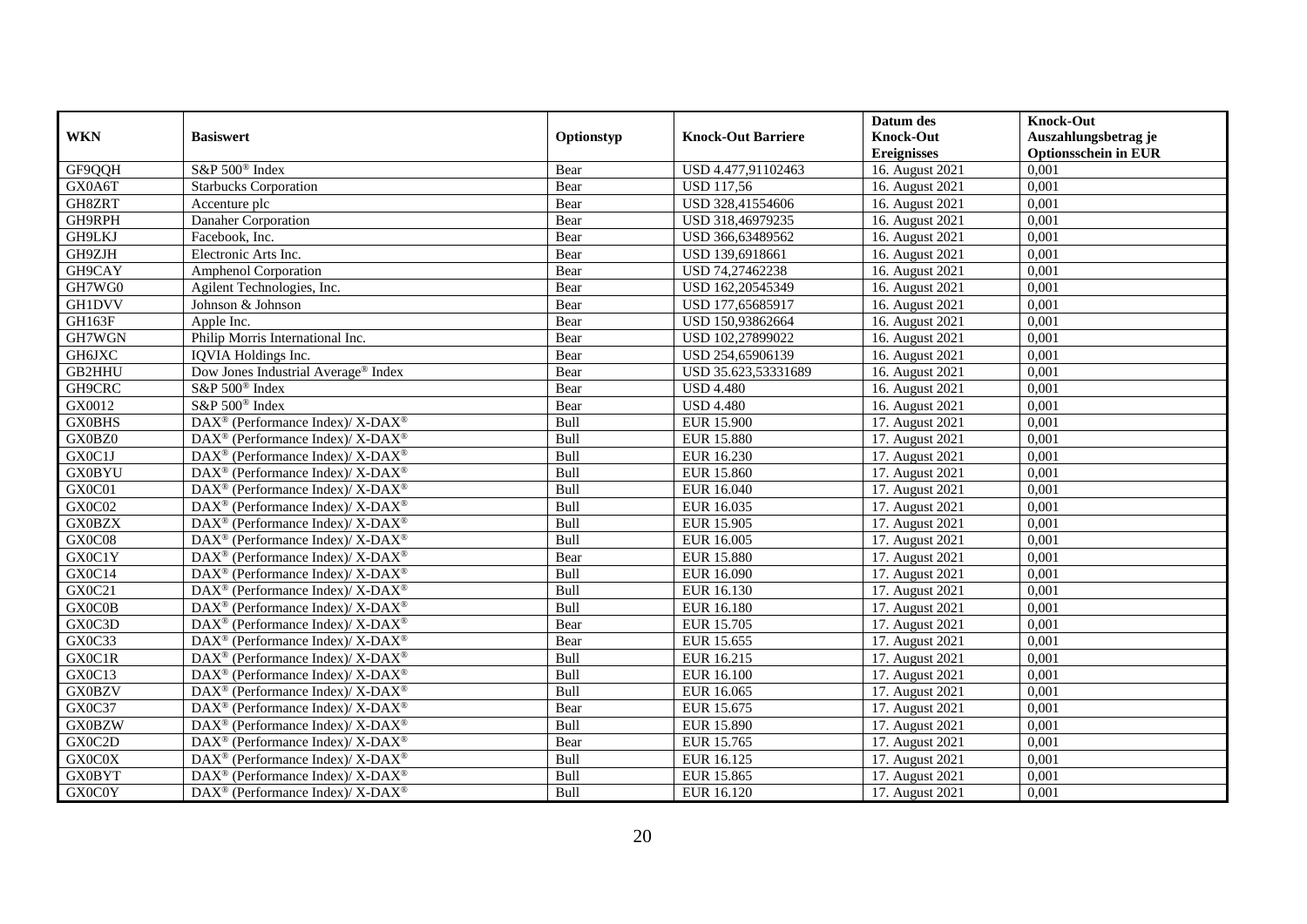|               |                                                                          |             |                           | Datum des          | <b>Knock-Out</b>            |
|---------------|--------------------------------------------------------------------------|-------------|---------------------------|--------------------|-----------------------------|
| <b>WKN</b>    | <b>Basiswert</b>                                                         | Optionstyp  | <b>Knock-Out Barriere</b> | <b>Knock-Out</b>   | Auszahlungsbetrag je        |
|               |                                                                          |             |                           | <b>Ereignisses</b> | <b>Optionsschein in EUR</b> |
| GX0C0Q        | DAX <sup>®</sup> (Performance Index)/ X-DAX <sup>®</sup>                 | Bull        | EUR 16.165                | 17. August 2021    | 0,001                       |
| GX0C2B        | $DAX^{\circledast}$ (Performance Index)/ X-DAX <sup>®</sup>              | Bear        | EUR 15.755                | 17. August 2021    | 0,001                       |
| GX0C16        | $DAX^{\circledast}$ (Performance Index)/ X-DAX <sup>®</sup>              | Bull        | EUR 16.010                | 17. August 2021    | 0,001                       |
| GX0BZD        | $DAX^{\circledast}$ (Performance Index)/ X-DAX <sup>®</sup>              | Bull        | EUR 15.970                | 17. August 2021    | 0,001                       |
| GX0C3H        | DAX <sup>®</sup> (Performance Index)/ X-DAX <sup>®</sup>                 | Bear        | EUR 15.720                | 17. August 2021    | 0,001                       |
| GX0C3N        | DAX <sup>®</sup> (Performance Index)/ X-DAX <sup>®</sup>                 | Bear        | EUR 15.630                | 17. August 2021    | 0,001                       |
| <b>GX0BZZ</b> | $DAX^{\circledcirc}$ (Performance Index)/ X-DAX <sup>®</sup>             | Bull        | EUR 16.050                | 17. August 2021    | 0,001                       |
| GX0C2C        | $DAX^{\circledast}$ (Performance Index)/ X-DAX <sup>®</sup>              | Bear        | EUR 15.735                | 17. August 2021    | 0,001                       |
| GX0C2U        | $DAX^{\circledast}$ (Performance Index)/ X-DAX <sup>®</sup>              | Bear        | <b>EUR 15.805</b>         | 17. August 2021    | 0,001                       |
| GX0C3M        | DAX <sup>®</sup> (Performance Index)/ X-DAX <sup>®</sup>                 | Bear        | EUR 15.620                | 17. August 2021    | 0,001                       |
| GX0C38        | DAX <sup>®</sup> (Performance Index)/ X-DAX <sup>®</sup>                 | Bear        | EUR 15.665                | 17. August 2021    | 0,001                       |
| <b>GX0BZT</b> | DAX <sup>®</sup> (Performance Index)/ X-DAX <sup>®</sup>                 | Bull        | EUR 15.920                | 17. August 2021    | 0,001                       |
| GX0C2L        | $DAX^{\circledast}$ (Performance Index)/ X-DAX <sup>®</sup>              | Bear        | EUR 15.860                | 17. August 2021    | 0,001                       |
| GX0C32        | $DAX^{\circledast}$ (Performance Index)/ X-DAX <sup>®</sup>              | Bear        | EUR 15.645                | 17. August 2021    | 0,001                       |
| <b>GX0BZE</b> | DAX <sup>®</sup> (Performance Index)/ X-DAX <sup>®</sup>                 | Bull        | EUR 15.975                | 17. August 2021    | 0,001                       |
| <b>GX0BZS</b> | DAX <sup>®</sup> (Performance Index)/ X-DAX <sup>®</sup>                 | <b>Bull</b> | EUR 15.950                | 17. August 2021    | 0,001                       |
| <b>GX0BZH</b> | $DAX^{\circledast}$ (Performance Index)/ X-DAX <sup>®</sup>              | Bull        | <b>EUR 15.980</b>         | 17. August 2021    | 0,001                       |
| GX0C3F        | $DAX^{\circledcirc}$ (Performance Index)/ X-DAX <sup>®</sup>             | Bear        | EUR 15.610                | 17. August 2021    | 0.001                       |
| GX0C0G        | $DAX^{\circledast}$ (Performance Index)/ X-DAX <sup>®</sup>              | Bull        | EUR 16.185                | 17. August 2021    | 0,001                       |
| GX0C2V        | $DAX^{\circledast}$ (Performance Index)/ X-DAX <sup>®</sup>              | Bear        | EUR 15.815                | 17. August 2021    | 0,001                       |
| GX03Y3        | 1 Feinunze Gold, Feinheit mind. 0,995, LBMA                              | Bear        | USD 1.792,73592815        | 17. August 2021    | 0,001                       |
| GX0C3E        | $DAX^{\circledast}$ (Performance Index)/ X-DAX <sup>®</sup>              | Bear        | <b>EUR 15.820</b>         | 17. August 2021    | 0,001                       |
| GX0C2P        | DAX <sup>®</sup> (Performance Index)/ X-DAX <sup>®</sup>                 | Bear        | EUR 15.770                | 17. August 2021    | 0,001                       |
| GX0C1N        | DAX <sup>®</sup> (Performance Index)/ X-DAX <sup>®</sup>                 | Bull        | EUR 16.195                | 17. August 2021    | 0,001                       |
| <b>GX0BZL</b> | $\overline{\text{DAX}^{\otimes}}$ (Performance Index)/X-DAX <sup>®</sup> | Bull        | EUR 15.940                | 17. August 2021    | 0,001                       |
| GX0C2K        | DAX <sup>®</sup> (Performance Index)/ X-DAX <sup>®</sup>                 | Bull        | EUR 16.210                | 17. August 2021    | 0,001                       |
| GX0C1Z        | DAX <sup>®</sup> (Performance Index)/ X-DAX <sup>®</sup>                 | Bear        | <b>EUR 15.875</b>         | 17. August 2021    | 0,001                       |
| <b>GX0BZR</b> | DAX <sup>®</sup> (Performance Index)/ X-DAX <sup>®</sup>                 | Bull        | EUR 15.935                | 17. August 2021    | 0,001                       |
| GX0C2R        | DAX <sup>®</sup> (Performance Index)/ X-DAX <sup>®</sup>                 | Bear        | EUR 15.795                | 17. August 2021    | 0,001                       |
| GX0C19        | $DAX^{\circledast}$ (Performance Index)/ X-DAX <sup>®</sup>              | <b>Bull</b> | EUR 16.075                | 17. August 2021    | 0,001                       |
| GX0C0L        | $DAX^{\circledast}$ (Performance Index)/ X-DAX <sup>®</sup>              | <b>Bull</b> | <b>EUR 15.900</b>         | 17. August 2021    | 0,001                       |
| GX0C07        | $DAX^{\circledast}$ (Performance Index)/ X-DAX <sup>®</sup>              | <b>Bull</b> | EUR 16.015                | 17. August 2021    | 0,001                       |
| <b>GX0BZJ</b> | $DAX^{\circledast}$ (Performance Index)/ X-DAX <sup>®</sup>              | Bull        | EUR 15.955                | 17. August 2021    | 0,001                       |
| GX0C3U        | DAX <sup>®</sup> (Performance Index)/ X-DAX <sup>®</sup>                 | Bear        | EUR 15.715                | 17. August 2021    | 0,001                       |
| GX0C2G        | DAX <sup>®</sup> (Performance Index)/ X-DAX <sup>®</sup>                 | Bear        | EUR 15.775                | 17. August 2021    | 0,001                       |
| <b>GX0BZP</b> | $DAX^{\circledast}$ (Performance Index)/ X-DAX <sup>®</sup>              | Bull        | EUR 15.925                | 17. August 2021    | 0,001                       |
| GX0C2X        | DAX <sup>®</sup> (Performance Index)/ X-DAX <sup>®</sup>                 | Bear        | EUR 15.790                | 17. August 2021    | 0,001                       |
| <b>GX0BYX</b> | $DAX^{\circledast}$ (Performance Index)/ X-DAX <sup>®</sup>              | <b>Bull</b> | EUR 15.875                | 17. August 2021    | 0,001                       |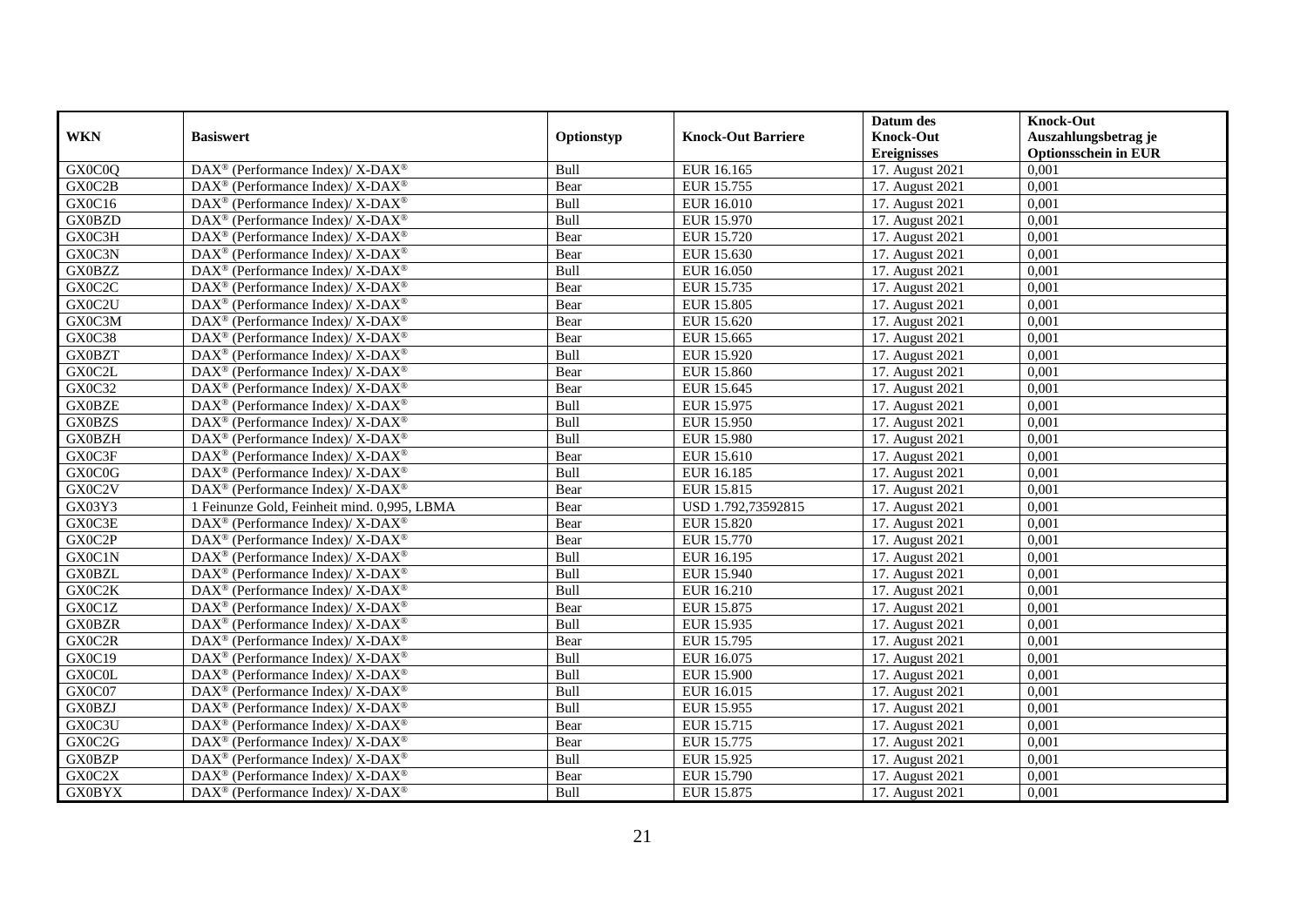|               |                                                              |            |                           | Datum des          | <b>Knock-Out</b>            |
|---------------|--------------------------------------------------------------|------------|---------------------------|--------------------|-----------------------------|
| <b>WKN</b>    | <b>Basiswert</b>                                             | Optionstyp | <b>Knock-Out Barriere</b> | <b>Knock-Out</b>   | Auszahlungsbetrag je        |
|               |                                                              |            |                           | <b>Ereignisses</b> | <b>Optionsschein in EUR</b> |
| GX0C1H        | DAX <sup>®</sup> (Performance Index)/ X-DAX <sup>®</sup>     | Bull       | EUR 16.235                | 17. August 2021    | 0,001                       |
| GX0C06        | $DAX^{\circledast}$ (Performance Index)/ X-DAX <sup>®</sup>  | Bull       | EUR 16.025                | 17. August 2021    | 0,001                       |
| GX0C3C        | $DAX^{\circledast}$ (Performance Index)/ X-DAX <sup>®</sup>  | Bear       | EUR 15.690                | 17. August 2021    | 0,001                       |
| GX0C2F        | $DAX^{\circledast}$ (Performance Index)/ X-DAX <sup>®</sup>  | Bull       | EUR 16.225                | 17. August 2021    | 0,001                       |
| GX0C1Q        | $DAX^{\circledast}$ (Performance Index)/ X-DAX <sup>®</sup>  | Bear       | EUR 15.845                | 17. August 2021    | 0,001                       |
| GX0C3B        | DAX <sup>®</sup> (Performance Index)/ X-DAX <sup>®</sup>     | Bear       | EUR 15.695                | 17. August 2021    | 0,001                       |
| <b>GX0C0F</b> | $DAX^{\circledcirc}$ (Performance Index)/ X-DAX <sup>®</sup> | Bull       | EUR 16.160                | 17. August 2021    | 0,001                       |
| <b>GXOCOR</b> | $DAX^{\circledast}$ (Performance Index)/ X-DAX <sup>®</sup>  | Bull       | EUR 15.965                | 17. August 2021    | 0,001                       |
| GX0C3S        | $DAX^{\circledast}$ (Performance Index)/ X-DAX <sup>®</sup>  | Bear       | EUR 15.710                | 17. August 2021    | 0,001                       |
| GX0C29        | DAX <sup>®</sup> (Performance Index)/ X-DAX <sup>®</sup>     | Bear       | EUR 15.750                | 17. August 2021    | 0,001                       |
| GX0C31        | DAX <sup>®</sup> (Performance Index)/ X-DAX <sup>®</sup>     | Bear       | EUR 15.660                | 17. August 2021    | 0,001                       |
| GX0C0H        | DAX <sup>®</sup> (Performance Index)/ X-DAX <sup>®</sup>     | Bull       | EUR 15.895                | 17. August 2021    | 0,001                       |
| GX0C1T        | $DAX^{\circledast}$ (Performance Index)/ X-DAX <sup>®</sup>  | Bull       | <b>EUR 16.200</b>         | 17. August 2021    | 0,001                       |
| GX0C2A        | $DAX^{\circledast}$ (Performance Index)/ X-DAX <sup>®</sup>  | Bear       | EUR 15.740                | 17. August 2021    | 0,001                       |
| GX0C30        | DAX <sup>®</sup> (Performance Index)/ X-DAX <sup>®</sup>     | Bear       | EUR 15.640                | 17. August 2021    | 0,001                       |
| GX0C3R        | DAX <sup>®</sup> (Performance Index)/ X-DAX <sup>®</sup>     | Bear       | EUR 15.635                | 17. August 2021    | 0,001                       |
| GX0C3L        | $DAX^{\circledast}$ (Performance Index)/ X-DAX <sup>®</sup>  | Bear       | EUR 15.615                | 17. August 2021    | 0,001                       |
| GX0C1M        | $DAX^{\circledcirc}$ (Performance Index)/ X-DAX <sup>®</sup> | Bull       | EUR 16.220                | 17. August 2021    | 0.001                       |
| GX0C00        | $DAX^{\circledast}$ (Performance Index)/ X-DAX <sup>®</sup>  | Bull       | EUR 16.055                | 17. August 2021    | 0,001                       |
| GX0C2N        | DAX <sup>®</sup> (Performance Index)/ X-DAX <sup>®</sup>     | Bear       | <b>EUR 15.785</b>         | 17. August 2021    | 0,001                       |
| <b>GX0BZY</b> | $DAX^{\circledast}$ (Performance Index)/ X-DAX <sup>®</sup>  | Bull       | EUR 16.060                | 17. August 2021    | 0,001                       |
| <b>GX0C0W</b> | $DAX^{\circledast}$ (Performance Index)/ X-DAX <sup>®</sup>  | Bull       | EUR 15.960                | 17. August 2021    | 0,001                       |
| GX0C2T        | DAX <sup>®</sup> (Performance Index)/ X-DAX <sup>®</sup>     | Bear       | EUR 15.810                | 17. August 2021    | 0,001                       |
| GX0C39        | $DAX^{\circledast}$ (Performance Index)/ X-DAX <sup>®</sup>  | Bear       | EUR 15.685                | 17. August 2021    | 0,001                       |
| GX0C2Z        | $DAX^{\circledcirc}$ (Performance Index)/ X-DAX <sup>®</sup> | Bear       | EUR 15.650                | 17. August 2021    | 0,001                       |
| GX0C1W        | $DAX^{\circledast}$ (Performance Index)/ X-DAX <sup>®</sup>  | Bear       | EUR 15.830                | 17. August 2021    | 0,001                       |
| GX0C0J        | DAX <sup>®</sup> (Performance Index)/ X-DAX <sup>®</sup>     | Bull       | EUR 16.170                | 17. August 2021    | 0,001                       |
| GX0C3P        | DAX <sup>®</sup> (Performance Index)/ X-DAX <sup>®</sup>     | Bear       | EUR 15.825                | 17. August 2021    | 0,001                       |
| GX0C2Q        | DAX <sup>®</sup> (Performance Index)/ X-DAX <sup>®</sup>     | Bear       | EUR 15.835                | 17. August 2021    | 0,001                       |
| <b>GX0C0N</b> | $DAX^{\circledast}$ (Performance Index)/ X-DAX <sup>®</sup>  | Bull       | EUR 16.135                | 17. August 2021    | 0,001                       |
| <b>GX0BZQ</b> | $DAX^{\circledast}$ (Performance Index)/ X-DAX <sup>®</sup>  | Bull       | EUR 15.910                | 17. August 2021    | 0,001                       |
| GX0C0M        | $DAX^{\circledast}$ (Performance Index)/ X-DAX <sup>®</sup>  | Bull       | EUR 16.175                | 17. August 2021    | 0,001                       |
| <b>GX0BYW</b> | $DAX^{\circledast}$ (Performance Index)/ X-DAX <sup>®</sup>  | Bull       | EUR 15.870                | 17. August 2021    | 0,001                       |
| <b>GX0BZU</b> | DAX <sup>®</sup> (Performance Index)/ X-DAX <sup>®</sup>     | Bull       | EUR 15.915                | 17. August 2021    | 0,001                       |
| <b>GX0BZM</b> | DAX <sup>®</sup> (Performance Index)/ X-DAX <sup>®</sup>     | Bull       | EUR 15.930                | 17. August 2021    | 0,001                       |
| GX0C1X        | $DAX^{\circledast}$ (Performance Index)/ X-DAX <sup>®</sup>  | Bear       | EUR 15.870                | 17. August 2021    | 0,001                       |
| GX03XG        | 1 Feinunze Silber, Feinheit mind. 0,999                      | Bear       | USD 23,94856449           | 17. August 2021    | 0,001                       |
| GX0C2Y        | $DAX^{\circledast}$ (Performance Index)/ X-DAX <sup>®</sup>  | Bear       | EUR 15.885                | 17. August 2021    | 0,001                       |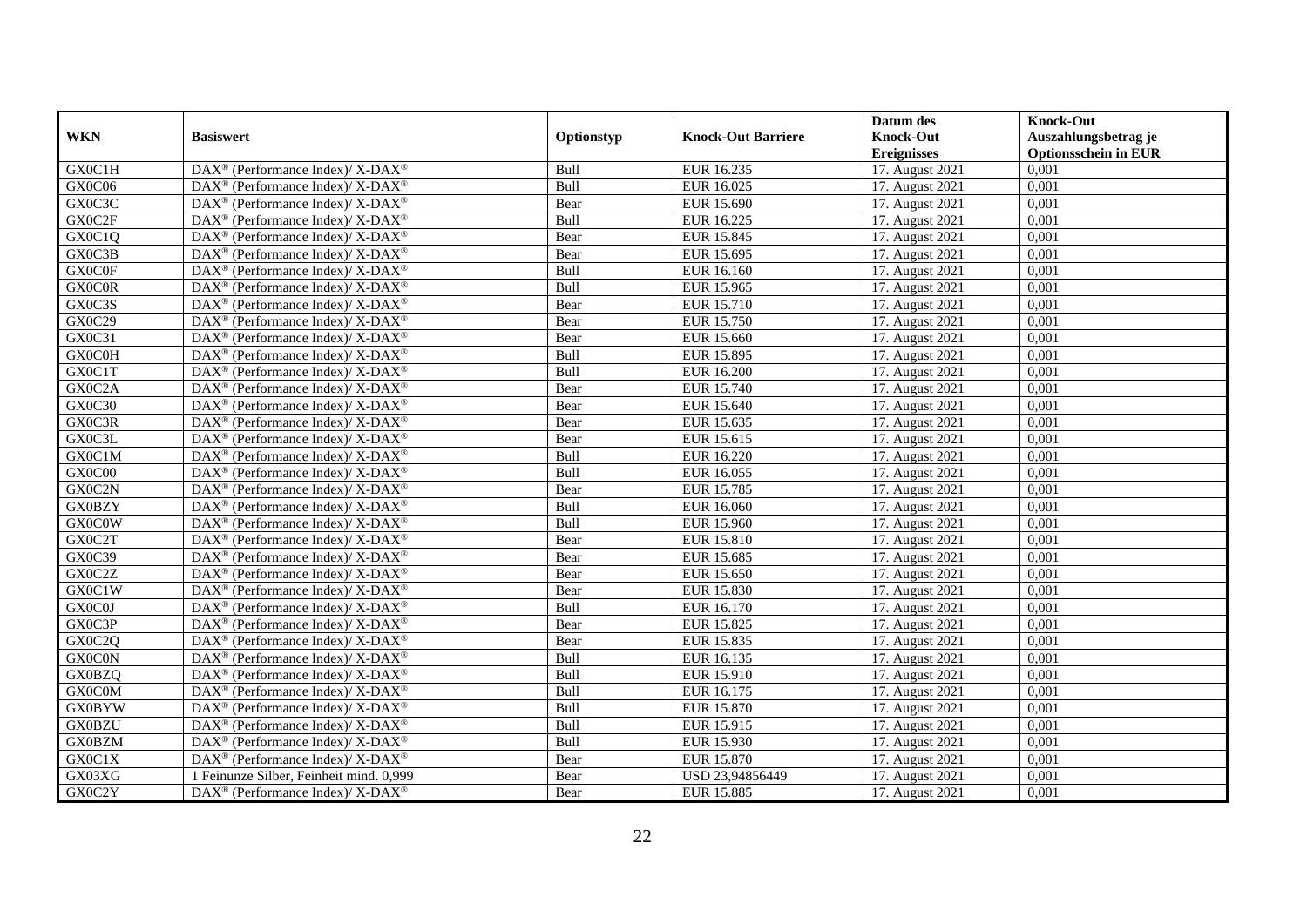|               |                                                              |            |                           | Datum des          | <b>Knock-Out</b>            |
|---------------|--------------------------------------------------------------|------------|---------------------------|--------------------|-----------------------------|
| <b>WKN</b>    | <b>Basiswert</b>                                             | Optionstyp | <b>Knock-Out Barriere</b> | <b>Knock-Out</b>   | Auszahlungsbetrag je        |
|               |                                                              |            |                           | <b>Ereignisses</b> | <b>Optionsschein in EUR</b> |
| GX0C2J        | DAX <sup>®</sup> (Performance Index)/ X-DAX <sup>®</sup>     | Bear       | EUR 15.850                | 17. August 2021    | 0,001                       |
| <b>GX0C0K</b> | $DAX^{\circledast}$ (Performance Index)/ X-DAX <sup>®</sup>  | Bull       | EUR 16.155                | 17. August 2021    | 0,001                       |
| <b>GX0BYY</b> | $DAX^{\circledast}$ (Performance Index)/ X-DAX <sup>®</sup>  | Bull       | <b>EUR 15.885</b>         | 17. August 2021    | 0,001                       |
| <b>GX0C0T</b> | $DAX^{\circledast}$ (Performance Index)/ X-DAX <sup>®</sup>  | Bull       | EUR 16.140                | 17. August 2021    | 0,001                       |
| GX0C0V        | $DAX^{\circledast}$ (Performance Index)/ X-DAX <sup>®</sup>  | Bull       | EUR 16.150                | 17. August 2021    | 0,001                       |
| GX0C23        | DAX <sup>®</sup> (Performance Index)/ X-DAX <sup>®</sup>     | Bull       | EUR 16.110                | 17. August 2021    | 0,001                       |
| <b>GX0BZA</b> | $DAX^{\circledast}$ (Performance Index)/ X-DAX <sup>®</sup>  | Bull       | EUR 15.990                | 17. August 2021    | 0,001                       |
| GX0C17        | $DAX^{\circledast}$ (Performance Index)/ X-DAX <sup>®</sup>  | Bull       | EUR 16.095                | 17. August 2021    | 0,001                       |
| GX0C3T        | $DAX^{\circledast}$ (Performance Index)/ X-DAX <sup>®</sup>  | Bear       | EUR 15.700                | 17. August 2021    | 0,001                       |
| GX0C10        | $DAX^{\circledast}$ (Performance Index)/ X-DAX <sup>®</sup>  | Bull       | EUR 16.105                | 17. August 2021    | 0,001                       |
| GX0C1S        | $DAX^{\circledcirc}$ (Performance Index)/ X-DAX <sup>®</sup> | Bear       | EUR 15.840                | 17. August 2021    | 0,001                       |
| GX0C2S        | DAX <sup>®</sup> (Performance Index)/ X-DAX <sup>®</sup>     | Bear       | <b>EUR 15.800</b>         | 17. August 2021    | 0,001                       |
| GX0C03        | $DAX^{\circledast}$ (Performance Index)/ X-DAX <sup>®</sup>  | Bull       | EUR 16.045                | 17. August 2021    | 0,001                       |
| <b>GX0BHR</b> | $DAX^{\circledast}$ (Performance Index)/ X-DAX <sup>®</sup>  | Bull       | EUR 15.900                | 17. August 2021    | 0,001                       |
| GX0C1U        | DAX <sup>®</sup> (Performance Index)/ X-DAX <sup>®</sup>     | Bear       | EUR 15.855                | 17. August 2021    | 0,001                       |
| GX0C1K        | DAX <sup>®</sup> (Performance Index)/ X-DAX <sup>®</sup>     | Bull       | EUR 16.205                | 17. August 2021    | 0,001                       |
| <b>GX0BZF</b> | $DAX^{\circledast}$ (Performance Index)/ X-DAX <sup>®</sup>  | Bull       | EUR 15.985                | 17. August 2021    | 0,001                       |
| GX0C05        | DAX <sup>®</sup> (Performance Index)/ X-DAX <sup>®</sup>     | Bull       | EUR 16.020                | 17. August 2021    | 0.001                       |
| <b>GX0BZB</b> | $DAX^{\circledast}$ (Performance Index)/ X-DAX <sup>®</sup>  | Bull       | EUR 15.995                | 17. August 2021    | 0,001                       |
| GX0C3J        | DAX <sup>®</sup> (Performance Index)/ X-DAX <sup>®</sup>     | Bear       | EUR 15.625                | 17. August 2021    | 0,001                       |
| <b>GX0BZN</b> | $DAX^{\circledast}$ (Performance Index)/ X-DAX <sup>®</sup>  | Bull       | EUR 15.945                | 17. August 2021    | 0,001                       |
| GX0C0S        | $DAX^{\circledast}$ (Performance Index)/ X-DAX <sup>®</sup>  | Bull       | EUR 16.145                | 17. August 2021    | 0,001                       |
| GX0C1L        | DAX <sup>®</sup> (Performance Index)/ X-DAX <sup>®</sup>     | Bull       | EUR 16.190                | 17. August 2021    | 0,001                       |
| GX0C2H        | $DAX^{\circledast}$ (Performance Index)/ X-DAX <sup>®</sup>  | Bear       | <b>EUR 15.780</b>         | 17. August 2021    | 0,001                       |
| <b>GX0C28</b> | $DAX^{\circledcirc}$ (Performance Index)/ X-DAX <sup>®</sup> | Bear       | EUR 15.745                | 17. August 2021    | 0,001                       |
| GX0C0Z        | $DAX^{\circledast}$ (Performance Index)/ X-DAX <sup>®</sup>  | Bull       | EUR 16.085                | 17. August 2021    | 0,001                       |
| GX0C04        | DAX <sup>®</sup> (Performance Index)/ X-DAX <sup>®</sup>     | Bull       | EUR 16.030                | 17. August 2021    | 0,001                       |
| GX0C09        | DAX <sup>®</sup> (Performance Index)/ X-DAX <sup>®</sup>     | Bull       | <b>EUR 16.000</b>         | 17. August 2021    | 0,001                       |
| <b>GX0C0U</b> | $DAX^{\circledast}$ (Performance Index)/ X-DAX <sup>®</sup>  | Bull       | EUR 16.115                | 17. August 2021    | 0,001                       |
| GX0C3A        | $DAX^{\circledast}$ (Performance Index)/ X-DAX <sup>®</sup>  | Bear       | EUR 15.680                | 17. August 2021    | 0,001                       |
| GX0C3G        | $DAX^{\circledast}$ (Performance Index)/ X-DAX <sup>®</sup>  | Bear       | EUR 15.605                | 17. August 2021    | 0,001                       |
| GX0C12        | $DAX^{\circledast}$ (Performance Index)/ X-DAX <sup>®</sup>  | Bull       | EUR 16.080                | 17. August 2021    | 0,001                       |
| GX0C2M        | $DAX^{\circledast}$ (Performance Index)/ X-DAX <sup>®</sup>  | Bear       | EUR 15.760                | 17. August 2021    | 0,001                       |
| GX0C3Q        | DAX <sup>®</sup> (Performance Index)/ X-DAX <sup>®</sup>     | Bear       | EUR 15.730                | 17. August 2021    | 0,001                       |
| GX0C15        | DAX <sup>®</sup> (Performance Index)/ X-DAX <sup>®</sup>     | Bull       | EUR 16.070                | 17. August 2021    | 0,001                       |
| GX0C1V        | $DAX^{\circledast}$ (Performance Index)/ X-DAX <sup>®</sup>  | Bear       | EUR 15.865                | 17. August 2021    | 0,001                       |
| GX0C36        | $DAX^{\circledast}$ (Performance Index)/ X-DAX <sup>®</sup>  | Bear       | EUR 15.670                | 17. August 2021    | 0,001                       |
| GX0C3K        | $DAX^{\circledast}$ (Performance Index)/ X-DAX <sup>®</sup>  | Bear       | EUR 15.725                | 17. August 2021    | 0,001                       |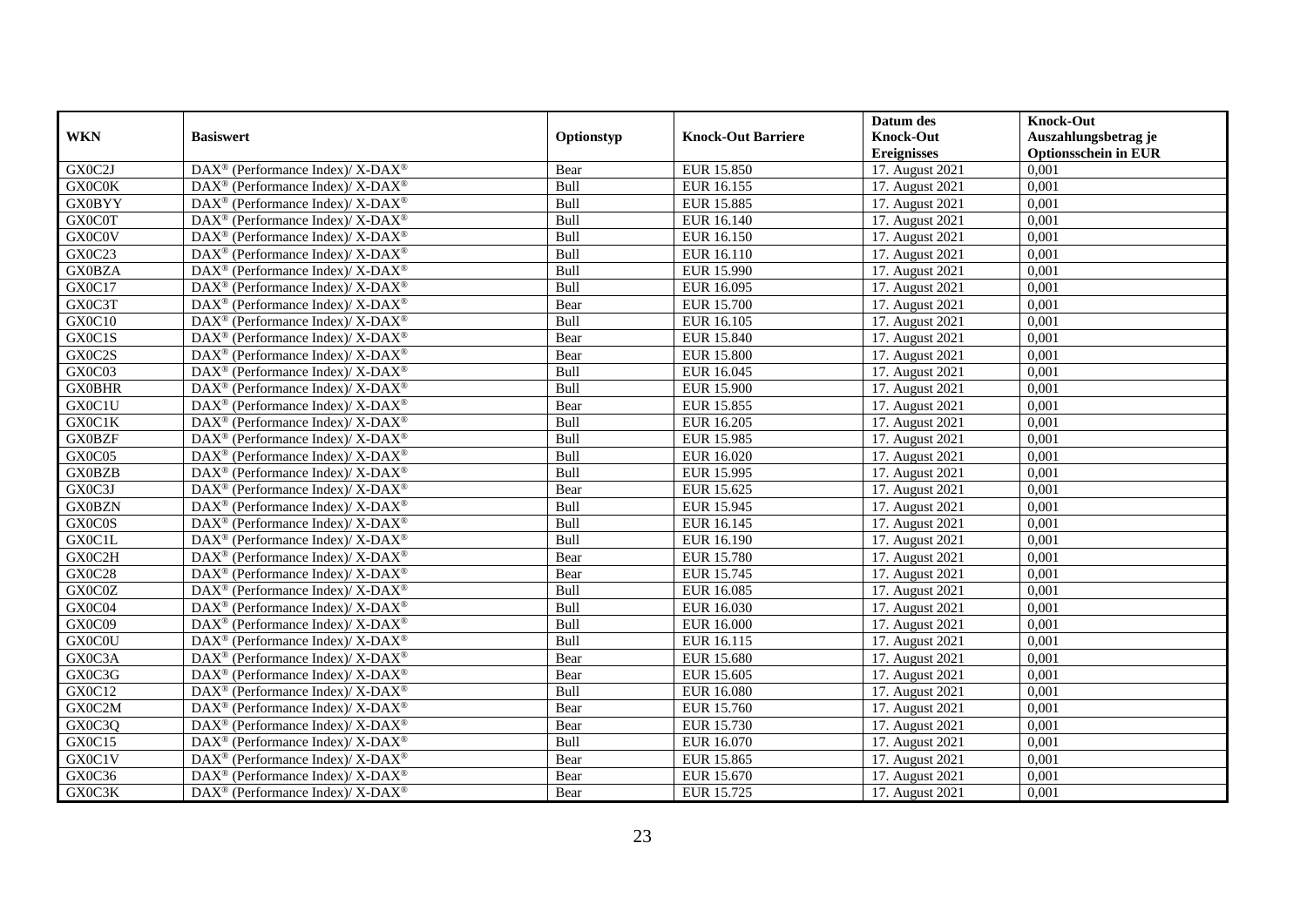|               |                                                          |             |                           | Datum des          | <b>Knock-Out</b>            |
|---------------|----------------------------------------------------------|-------------|---------------------------|--------------------|-----------------------------|
| <b>WKN</b>    | <b>Basiswert</b>                                         | Optionstyp  | <b>Knock-Out Barriere</b> | <b>Knock-Out</b>   | Auszahlungsbetrag je        |
|               |                                                          |             |                           | <b>Ereignisses</b> | <b>Optionsschein in EUR</b> |
| <b>GX0BVT</b> | DAX <sup>®</sup> (Performance Index)                     | Bull        | EUR 16.160                | 17. August 2021    | 0,001                       |
| <b>GX0BWW</b> | $DAX^{\circledast}$ (Performance Index)                  | Bull        | EUR 16.170                | 17. August 2021    | 0,001                       |
| <b>GX0BVM</b> | $DAX^{\circledcirc}$ (Performance Index)                 | Bull        | EUR 16.130                | 17. August 2021    | 0,001                       |
| <b>GX0BVP</b> | $\text{DAX}^{\otimes}$ (Performance Index)               | Bear        | EUR 15.870                | 17. August 2021    | 0.001                       |
| <b>GX087N</b> | DAX <sup>®</sup> (Performance Index)                     | Bull        | EUR 15.844,28009679       | 17. August 2021    | 0,001                       |
| GX0C1A        | $DAX^{\circledR}$ (Performance Index)                    | Bear        | EUR 15.755                | 17. August 2021    | 0,001                       |
| <b>GX0BXX</b> | $DAX^{\circledR}$ (Performance Index)                    | Bear        | EUR 15.675                | 17. August 2021    | 0,001                       |
| <b>GX0BYV</b> | $\text{DAX}^{\otimes}$ (Performance Index)               | Bear        | EUR 15.605                | 17. August 2021    | 0,001                       |
| GX08A1        | DAX <sup>®</sup> (Performance Index)/ X-DAX <sup>®</sup> | Bull        | EUR 15.849,28144783       | 17. August 2021    | 0,001                       |
| <b>GX0BXY</b> | $DAX^{\circledast}$ (Performance Index)                  | Bear        | EUR 15.665                | 17. August 2021    | 0,001                       |
| <b>GX0BVQ</b> | $\overline{\text{DAX}}^{\textcirc}$ (Performance Index)  | Bull        | EUR 15.955                | 17. August 2021    | 0,001                       |
| GX0BX3        | $\overline{\text{DAX}^{\otimes}}$ (Performance Index)    | Bull        | EUR 16.060                | 17. August 2021    | 0,001                       |
| GX0BV0        | $\text{DAX}^{\otimes}$ (Performance Index)               | Bull        | EUR 16.005                | 17. August 2021    | 0,001                       |
| <b>GX0BVU</b> | $DAX^{\circledR}$ (Performance Index)                    | Bull        | EUR 16.150                | 17. August 2021    | 0,001                       |
| GX0BW1        | $\text{DAX}^{\otimes}$ (Performance Index)               | Bull        | EUR 16.025                | 17. August 2021    | 0,001                       |
| <b>GX0BXT</b> | DAX <sup>®</sup> (Performance Index)                     | Bear        | <b>EUR 15.805</b>         | 17. August 2021    | 0,001                       |
| GX0BW2        | DAX <sup>®</sup> (Performance Index)                     | Bull        | EUR 16.095                | 17. August 2021    | 0,001                       |
| GX0BV5        | $DAX^{\circledcirc}$ (Performance Index)                 | <b>Bull</b> | EUR 15.930                | 17. August 2021    | 0.001                       |
| GX0BZ7        | $DAX^{\circledcirc}$ (Performance Index)                 | Bear        | EUR 15.630                | 17. August 2021    | 0,001                       |
| <b>GX0BWZ</b> | DAX <sup>®</sup> (Performance Index)                     | Bull        | EUR 15.985                | 17. August 2021    | 0,001                       |
| <b>GX0BUZ</b> | DAX <sup>®</sup> (Performance Index)                     | Bull        | EUR 16.030                | 17. August 2021    | 0,001                       |
| <b>GX0BWS</b> | $\overline{\text{DAX}^{\otimes}}$ (Performance Index)    | Bull        | EUR 16.140                | 17. August 2021    | 0,001                       |
| <b>GX0BYL</b> | DAX <sup>®</sup> (Performance Index)                     | Bear        | EUR 15.745                | 17. August 2021    | 0,001                       |
| GX087X        | DAX <sup>®</sup> (Performance Index)                     | Bull        | EUR 15.849,28144783       | 17. August 2021    | 0,001                       |
| GX0BY0        | DAX <sup>®</sup> (Performance Index)                     | Bear        | EUR 15.685                | 17. August 2021    | 0,001                       |
| <b>GX0BVD</b> | DAX <sup>®</sup> (Performance Index)                     | Bull        | EUR 16.230                | 17. August 2021    | 0,001                       |
| <b>GX0BVB</b> | DAX <sup>®</sup> (Performance Index)                     | Bull        | <b>EUR 15.875</b>         | 17. August 2021    | 0,001                       |
| GX0BX4        | $DAX^{\circledR}$ (Performance Index)                    | Bull        | EUR 16.220                | 17. August 2021    | 0,001                       |
| <b>GX0BVK</b> | DAX <sup>®</sup> (Performance Index)                     | Bull        | EUR 16.215                | 17. August 2021    | 0,001                       |
| <b>GX0BXJ</b> | DAX <sup>®</sup> (Performance Index)                     | Bear        | EUR 15.790                | 17. August 2021    | 0,001                       |
| GX08AG        | DAX <sup>®</sup> (Performance Index)/ X-DAX <sup>®</sup> | <b>Bull</b> | EUR 15.829,27604366       | 17. August 2021    | 0,001                       |
| GX0C0C        | $DAX^{\circledcirc}$ (Performance Index)                 | Bear        | EUR 15.825                | 17. August 2021    | 0.001                       |
| <b>GX0BVE</b> | $DAX^{\circledR}$ (Performance Index)                    | Bull        | EUR 16.100                | 17. August 2021    | 0,001                       |
| <b>GX0BYB</b> | $\overline{\text{DAX}}^{\textcirc}$ (Performance Index)  | Bear        | EUR 15.715                | 17. August 2021    | 0,001                       |
| <b>GX0BWQ</b> | DAX <sup>®</sup> (Performance Index)                     | Bull        | EUR 16.180                | 17. August 2021    | 0,001                       |
| <b>GX0BVN</b> | $DAX^{\circledR}$ (Performance Index)                    | Bear        | EUR 15.865                | 17. August 2021    | 0,001                       |
| <b>GX0C0P</b> | $DAX^{\circledast}$ (Performance Index)                  | Bear        | EUR 15.650                | 17. August 2021    | 0,001                       |
| <b>GX0BWC</b> | $\overline{\text{DAX}^{\otimes}}$ (Performance Index)    | <b>Bull</b> | <b>EUR 15.880</b>         | 17. August 2021    | 0,001                       |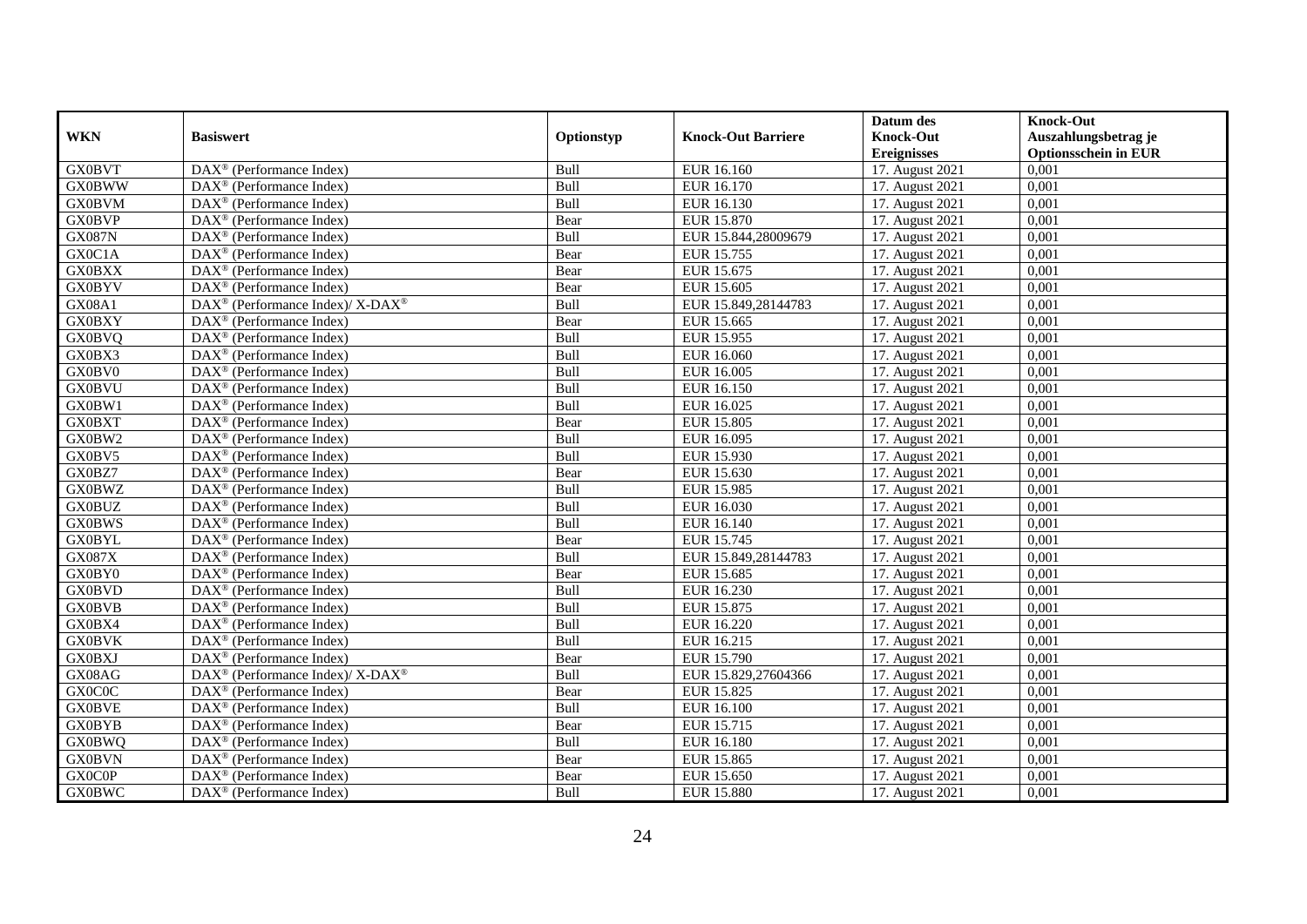|               |                                                                           |             |                           | Datum des          | <b>Knock-Out</b>            |
|---------------|---------------------------------------------------------------------------|-------------|---------------------------|--------------------|-----------------------------|
| <b>WKN</b>    | <b>Basiswert</b>                                                          | Optionstyp  | <b>Knock-Out Barriere</b> | <b>Knock-Out</b>   | Auszahlungsbetrag je        |
|               |                                                                           |             |                           | <b>Ereignisses</b> | <b>Optionsschein in EUR</b> |
| <b>GX0BVG</b> | DAX <sup>®</sup> (Performance Index)                                      | Bull        | EUR 16.115                | 17. August 2021    | 0,001                       |
| GX0BZ5        | $DAX^{\circledast}$ (Performance Index)                                   | Bear        | EUR 15.620                | 17. August 2021    | 0,001                       |
| GX0BY4        | $DAX^{\circledcirc}$ (Performance Index)                                  | Bear        | EUR 15.835                | 17. August 2021    | 0,001                       |
| <b>GX0BVH</b> | $DAX^{\circledcirc}$ (Performance Index)                                  | Bull        | EUR 15.925                | 17. August 2021    | 0,001                       |
| GX0BZ8        | DAX <sup>®</sup> (Performance Index)                                      | Bear        | <b>EUR 15.680</b>         | 17. August 2021    | 0,001                       |
| GX0BW0        | $DAX^{\circledR}$ (Performance Index)                                     | Bull        | EUR 15.965                | 17. August 2021    | 0,001                       |
| GX0BV6        | $DAX^{\circledR}$ (Performance Index)                                     | Bull        | EUR 15.915                | 17. August 2021    | 0,001                       |
| GX0BY8        | $\text{DAX}^{\otimes}$ (Performance Index)                                | Bear        | <b>EUR 15.700</b>         | 17. August 2021    | 0,001                       |
| <b>GX0BYF</b> | $\text{DAX}^{\otimes}$ (Performance Index)                                | Bear        | EUR 15.740                | 17. August 2021    | 0,001                       |
| GX0BV9        | $DAX^{\circledast}$ (Performance Index)                                   | Bull        | EUR 16.000                | 17. August 2021    | 0,001                       |
| GX08A6        | $DAX^{\circledast}$ (Performance Index)/ $\overline{X-DAX^{\circledast}}$ | Bull        | EUR 15.844,28009679       | 17. August 2021    | 0,001                       |
| <b>GX0BXG</b> | $\overline{\text{DAX}^{\otimes}}$ (Performance Index)                     | Bear        | <b>EUR 15.850</b>         | 17. August 2021    | 0,001                       |
| <b>GX0BVF</b> | $\text{DAX}^{\otimes}$ (Performance Index)                                | Bull        | <b>EUR 15.900</b>         | 17. August 2021    | 0,001                       |
| <b>GX0BVZ</b> | $DAX^{\circledR}$ (Performance Index)                                     | Bull        | EUR 15.995                | 17. August 2021    | 0,001                       |
| <b>GX0BZC</b> | $\text{DAX}^{\otimes}$ (Performance Index)                                | Bear        | EUR 15.640                | 17. August 2021    | 0,001                       |
| GX0BX0        | DAX <sup>®</sup> (Performance Index)                                      | <b>Bull</b> | EUR 15.940                | 17. August 2021    | 0,001                       |
| GX0BX6        | DAX <sup>®</sup> (Performance Index)                                      | Bull        | EUR 15.895                | 17. August 2021    | 0,001                       |
| <b>GX0BYP</b> | $DAX^{\circledcirc}$ (Performance Index)                                  | Bear        | EUR 15.735                | 17. August 2021    | 0.001                       |
| GX0BY2        | $DAX^{\circledR}$ (Performance Index)                                     | Bear        | EUR 15.830                | 17. August 2021    | 0,001                       |
| GX0BX9        | DAX <sup>®</sup> (Performance Index)                                      | Bull        | <b>EUR 15.890</b>         | 17. August 2021    | 0,001                       |
| <b>GX0BYZ</b> | DAX <sup>®</sup> (Performance Index)                                      | Bear        | EUR 15.635                | 17. August 2021    | 0,001                       |
| <b>GX0BXS</b> | $\overline{\text{DAX}^{\otimes}}$ (Performance Index)                     | Bull        | EUR 16.085                | 17. August 2021    | 0,001                       |
| <b>GX0BWD</b> | DAX <sup>®</sup> (Performance Index)                                      | <b>Bull</b> | EUR 16.195                | 17. August 2021    | 0,001                       |
| <b>GX0BXE</b> | DAX <sup>®</sup> (Performance Index)                                      | Bear        | <b>EUR 15.840</b>         | 17. August 2021    | 0,001                       |
| <b>GX0BXH</b> | DAX <sup>®</sup> (Performance Index)                                      | Bear        | EUR 15.770                | 17. August 2021    | 0,001                       |
| <b>GX0BXP</b> | DAX <sup>®</sup> (Performance Index)                                      | Bear        | EUR 15.810                | 17. August 2021    | 0,001                       |
| GX0BZ6        | DAX <sup>®</sup> (Performance Index)                                      | Bear        | <b>EUR 15.670</b>         | 17. August 2021    | 0,001                       |
| <b>GX0BXL</b> | $DAX^{\circledR}$ (Performance Index)                                     | Bear        | EUR 15.855                | 17. August 2021    | 0,001                       |
| GX0BV8        | $\overline{\text{DAX}^{\otimes}}$ (Performance Index)                     | Bull        | EUR 16.035                | 17. August 2021    | 0,001                       |
| <b>GX0BWA</b> | $\text{DAX}^{\textcircled{}}$ (Performance Index)                         | <b>Bull</b> | EUR 16.050                | 17. August 2021    | 0,001                       |
| <b>GX0BXK</b> | $\text{DAX}^{\otimes}$ (Performance Index)                                | Bear        | EUR 15.775                | 17. August 2021    | 0,001                       |
| <b>GX0BWE</b> | $DAX^{\circledcirc}$ (Performance Index)                                  | <b>Bull</b> | EUR 16.135                | 17. August 2021    | 0,001                       |
| <b>GX0BXD</b> | $DAX^{\circledR}$ (Performance Index)                                     | Bull        | EUR 15.935                | 17. August 2021    | 0,001                       |
| <b>GX0BWT</b> | $\overline{\text{DAX}}^{\textcirc}$ (Performance Index)                   | Bull        | EUR 16.045                | 17. August 2021    | 0,001                       |
| GX0BY3        | DAX <sup>®</sup> (Performance Index)                                      | Bear        | EUR 15.705                | 17. August 2021    | 0,001                       |
| <b>GX0BXQ</b> | $DAX^{\circledR}$ (Performance Index)                                     | Bear        | EUR 15.795                | 17. August 2021    | 0,001                       |
| <b>GX0BXN</b> | $DAX^{\circledast}$ (Performance Index)                                   | Bear        | EUR 15.785                | 17. August 2021    | 0,001                       |
| GX0BZ3        | $\overline{\text{DAX}^{\otimes}}$ (Performance Index)                     | Bear        | EUR 15.615                | 17. August 2021    | 0,001                       |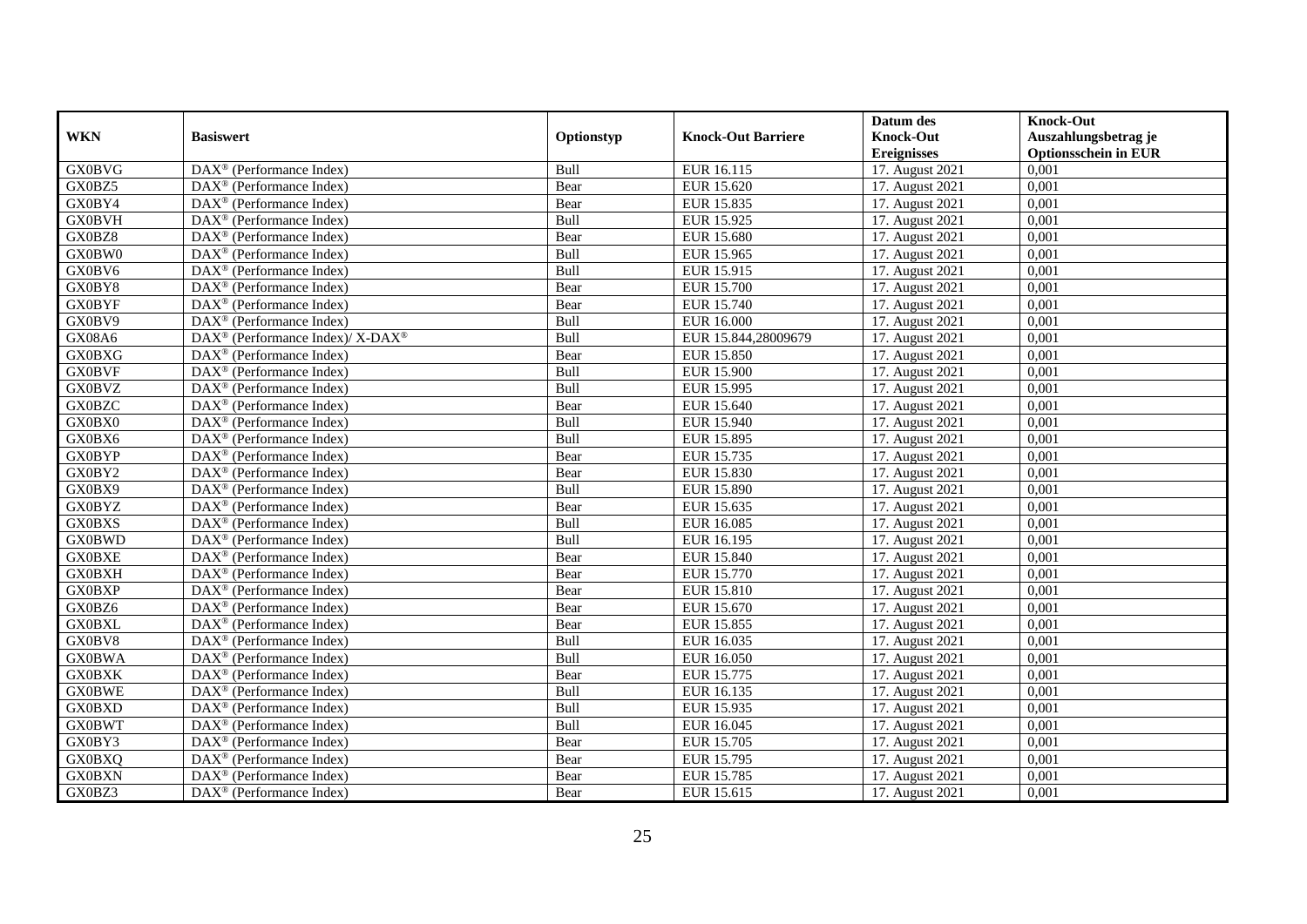|               |                                                         |             |                           | Datum des          | <b>Knock-Out</b>            |
|---------------|---------------------------------------------------------|-------------|---------------------------|--------------------|-----------------------------|
| <b>WKN</b>    | <b>Basiswert</b>                                        | Optionstyp  | <b>Knock-Out Barriere</b> | <b>Knock-Out</b>   | Auszahlungsbetrag je        |
|               |                                                         |             |                           | <b>Ereignisses</b> | <b>Optionsschein in EUR</b> |
| GX0BW7        | DAX <sup>®</sup> (Performance Index)                    | Bull        | EUR 15.865                | 17. August 2021    | 0,001                       |
| <b>GX0BXW</b> | $DAX^{\circledast}$ (Performance Index)                 | Bull        | EUR 16.020                | 17. August 2021    | 0,001                       |
| GX0BX5        | $DAX^{\circledcirc}$ (Performance Index)                | Bull        | EUR 15.960                | 17. August 2021    | 0,001                       |
| <b>GX0BYH</b> | $\text{DAX}^{\otimes}$ (Performance Index)              | Bull        | EUR 16.075                | 17. August 2021    | 0,001                       |
| GX09G5        | DAX <sup>®</sup> (Performance Index)                    | Bull        | EUR 15.850                | 17. August 2021    | 0,001                       |
| <b>GX0BVA</b> | $DAX^{\circledR}$ (Performance Index)                   | Bull        | <b>EUR 15.920</b>         | 17. August 2021    | 0,001                       |
| GX0C11        | $\overline{\text{DAX}^{\otimes}}$ (Performance Index)   | Bear        | EUR 15.690                | 17. August 2021    | 0,001                       |
| GX0BX7        | $\text{DAX}^{\otimes}$ (Performance Index)              | <b>Bull</b> | EUR 16.090                | 17. August 2021    | 0,001                       |
| GX0BV1        | $\text{DAX}^{\otimes}$ (Performance Index)              | Bull        | EUR 16.055                | 17. August 2021    | 0,001                       |
| <b>GX0BVY</b> | $DAX^{\circledast}$ (Performance Index)                 | Bull        | EUR 16.145                | 17. August 2021    | 0,001                       |
| <b>GX0BYJ</b> | $\overline{\text{DAX}}^{\textcirc}$ (Performance Index) | Bear        | EUR 15.750                | 17. August 2021    | 0,001                       |
| GX0BW9        | $\overline{\text{DAX}^{\otimes}}$ (Performance Index)   | Bull        | EUR 15.945                | 17. August 2021    | 0,001                       |
| <b>GX0BWR</b> | $\text{DAX}^{\otimes}$ (Performance Index)              | Bull        | EUR 15.990                | 17. August 2021    | 0,001                       |
| <b>GX0BZK</b> | $DAX^{\circledR}$ (Performance Index)                   | Bear        | EUR 15.765                | 17. August 2021    | 0,001                       |
| <b>GX0BWV</b> | $\text{DAX}^{\otimes}$ (Performance Index)              | Bull        | EUR 16.155                | 17. August 2021    | 0,001                       |
| GX0BV7        | $DAX^{\circledast}$ (Performance Index)                 | <b>Bull</b> | EUR 15.870                | 17. August 2021    | 0,001                       |
| <b>GX0BVV</b> | DAX <sup>®</sup> (Performance Index)                    | Bull        | EUR 16.225                | 17. August 2021    | 0,001                       |
| <b>GX0BWB</b> | $DAX^{\circledcirc}$ (Performance Index)                | <b>Bull</b> | EUR 16.185                | 17. August 2021    | 0.001                       |
| GX0BY5        | $\text{DAX}^{\otimes}$ (Performance Index)              | Bull        | <b>EUR 15.905</b>         | 17. August 2021    | 0,001                       |
| <b>GX0BYM</b> | DAX <sup>®</sup> (Performance Index)                    | Bull        | EUR 15.975                | 17. August 2021    | 0,001                       |
| <b>GX0BVX</b> | DAX <sup>®</sup> (Performance Index)                    | Bull        | EUR 16.210                | 17. August 2021    | 0,001                       |
| <b>GX0BVJ</b> | $\overline{\text{DAX}^{\otimes}}$ (Performance Index)   | Bull        | EUR 16.205                | 17. August 2021    | 0,001                       |
| GX0BW5        | DAX <sup>®</sup> (Performance Index)                    | Bull        | EUR 16.125                | 17. August 2021    | 0,001                       |
| GX0BV4        | DAX <sup>®</sup> (Performance Index)                    | Bull        | EUR 16.190                | 17. August 2021    | 0,001                       |
| GX0C0D        | DAX <sup>®</sup> (Performance Index)                    | <b>Bull</b> | EUR 16.010                | 17. August 2021    | 0,001                       |
| GX0BZ2        | DAX <sup>®</sup> (Performance Index)                    | Bear        | EUR 15.820                | 17. August 2021    | 0,001                       |
| <b>GX0BWG</b> | DAX <sup>®</sup> (Performance Index)                    | Bull        | EUR 16.165                | 17. August 2021    | 0,001                       |
| GX09G6        | $DAX^{\circledR}$ (Performance Index)                   | Bull        | EUR 15.850                | 17. August 2021    | 0,001                       |
| GX0BZ9        | $\overline{\text{DAX}^{\otimes}}$ (Performance Index)   | Bear        | EUR 15.655                | 17. August 2021    | 0,001                       |
| GX0BY9        | $DAX^{\circledast}$ (Performance Index)                 | <b>Bull</b> | EUR 16.175                | 17. August 2021    | 0,001                       |
| <b>GX0C0E</b> | $\text{DAX}^{\otimes}$ (Performance Index)              | Bear        | EUR 15.660                | 17. August 2021    | 0,001                       |
| <b>GX0BWX</b> | $DAX^{\circledcirc}$ (Performance Index)                | <b>Bull</b> | EUR 16.065                | 17. August 2021    | 0,001                       |
| GX0BZ4        | $DAX^{\circledR}$ (Performance Index)                   | Bear        | EUR 15.610                | 17. August 2021    | 0,001                       |
| <b>GX0BVW</b> | $\overline{\text{DAX}}^{\textcirc}$ (Performance Index) | Bull        | EUR 16.070                | 17. August 2021    | 0,001                       |
| <b>GX0BWK</b> | DAX <sup>®</sup> (Performance Index)                    | Bull        | <b>EUR 16.200</b>         | 17. August 2021    | 0,001                       |
| GX0C1E        | $DAX^{\circledR}$ (Performance Index)                   | Bear        | <b>EUR 15.800</b>         | 17. August 2021    | 0,001                       |
| <b>GX0BWN</b> | $DAX^{\circledast}$ (Performance Index)                 | Bull        | EUR 15.855                | 17. August 2021    | 0,001                       |
| <b>GX0BXB</b> | $\overline{\text{DAX}^{\otimes}}$ (Performance Index)   | <b>Bull</b> | EUR 16.120                | 17. August 2021    | 0,001                       |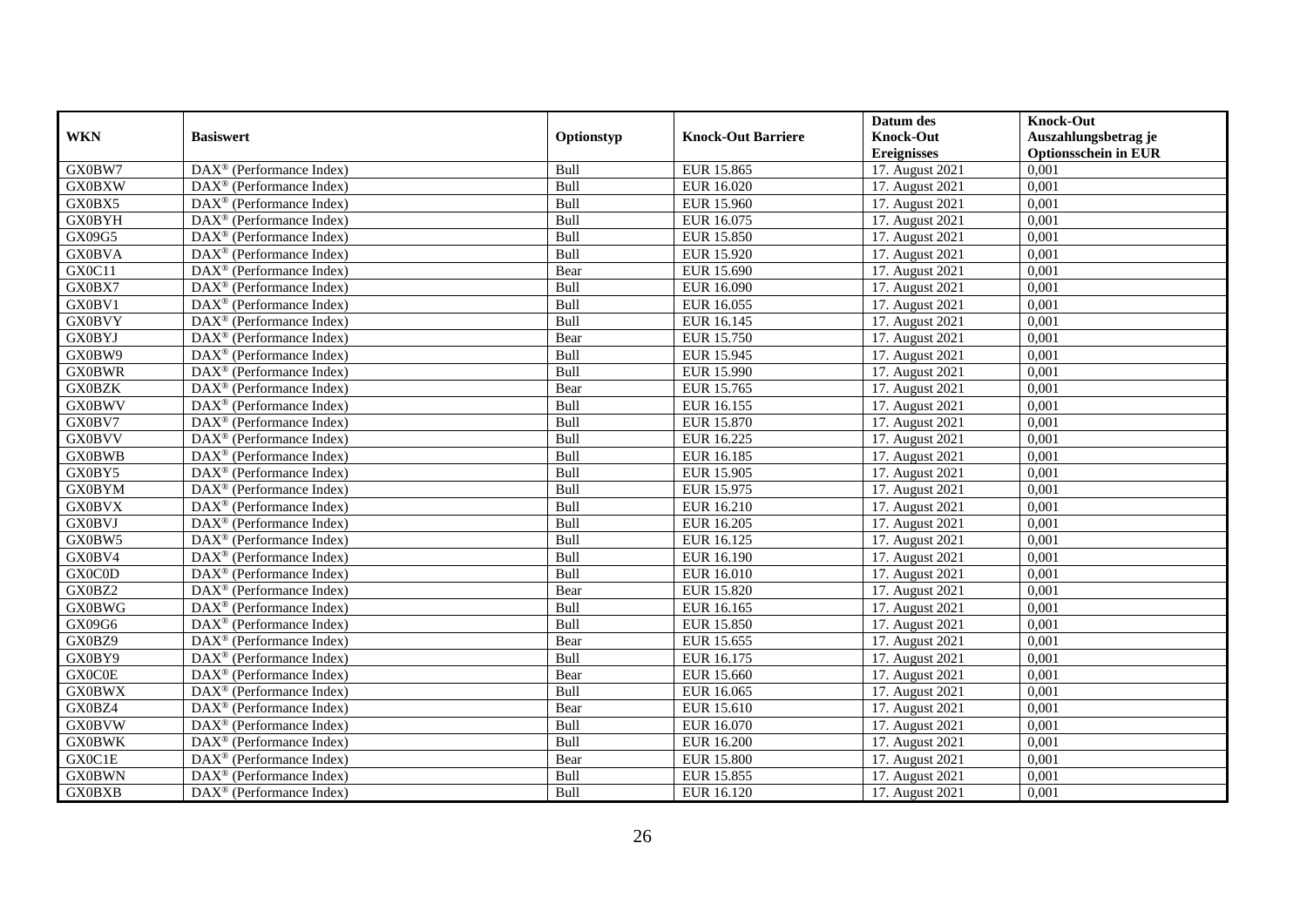|               |                                                                           |             |                           | Datum des          | <b>Knock-Out</b>            |
|---------------|---------------------------------------------------------------------------|-------------|---------------------------|--------------------|-----------------------------|
| <b>WKN</b>    | <b>Basiswert</b>                                                          | Optionstyp  | <b>Knock-Out Barriere</b> | <b>Knock-Out</b>   | Auszahlungsbetrag je        |
|               |                                                                           |             |                           | <b>Ereignisses</b> | <b>Optionsschein in EUR</b> |
| GX0C0A        | DAX <sup>®</sup> (Performance Index)/ X-DAX <sup>®</sup>                  | Bull        | <b>EUR 15.850</b>         | 17. August 2021    | 0,001                       |
| <b>GX0BZG</b> | $DAX^{\circledast}$ (Performance Index)                                   | Bear        | EUR 15.645                | 17. August 2021    | 0,001                       |
| <b>GX0BXA</b> | $DAX^{\circledcirc}$ (Performance Index)                                  | Bull        | EUR 16.235                | 17. August 2021    | 0,001                       |
| GX09G7        | $DAX^{\circledast}$ (Performance Index)                                   | Bull        | EUR 15.850                | 17. August 2021    | 0,001                       |
| <b>GX0BYD</b> | $\text{DAX}^{\circledast}$ (Performance Index)                            | Bear        | EUR 15.720                | 17. August 2021    | 0,001                       |
| <b>GX0BXZ</b> | $DAX^{\circledR}$ (Performance Index)                                     | Bear        | EUR 15.815                | 17. August 2021    | 0,001                       |
| <b>GX0BYA</b> | $DAX^{\circledR}$ (Performance Index)                                     | Bear        | EUR 15.695                | 17. August 2021    | 0,001                       |
| GX0BY6        | DAX <sup>®</sup> (Performance Index)                                      | Bear        | EUR 15.710                | 17. August 2021    | 0,001                       |
| <b>GX0BYR</b> | $DAX^{\circledast}$ (Performance Index)                                   | Bull        | EUR 16.015                | 17. August 2021    | 0,001                       |
| GX0BW6        | $DAX^{\circledR}$ (Performance Index)                                     | Bull        | EUR 15.910                | 17. August 2021    | 0,001                       |
| GX0BY1        | $\overline{\text{DAX}^{\otimes}}$ (Performance Index)                     | Bear        | <b>EUR 15.860</b>         | 17. August 2021    | 0,001                       |
| <b>GX0BVC</b> | DAX <sup>®</sup> (Performance Index)                                      | <b>Bull</b> | EUR 15.970                | 17. August 2021    | 0,001                       |
| <b>GX0BYQ</b> | $DAX^{\circledast}$ (Performance Index)                                   | Bear        | EUR 15.730                | 17. August 2021    | 0,001                       |
| GX08AD        | $DAX^{\circledcirc}$ (Performance Index)/ X-DAX <sup>®</sup>              | <b>Bull</b> | EUR 15.839.27874575       | 17. August 2021    | 0.001                       |
| <b>GX0BXF</b> | DAX <sup>®</sup> (Performance Index)                                      | Bear        | EUR 15.845                | 17. August 2021    | 0,001                       |
| GX0BX8        | $\overline{\text{DAX}^{\otimes}}$ (Performance Index)                     | Bull        | <b>EUR 16.080</b>         | 17. August 2021    | 0,001                       |
| <b>GX0BFN</b> | DAX <sup>®</sup> (Performance Index)                                      | Bull        | <b>EUR 15.870</b>         | 17. August 2021    | 0,001                       |
| <b>GX0BVL</b> | $DAX^{\circledast}$ (Performance Index)                                   | Bull        | EUR 15.850                | 17. August 2021    | 0,001                       |
| <b>GX0BWM</b> | DAX <sup>®</sup> (Performance Index)                                      | Bull        | EUR 15.950                | 17. August 2021    | 0,001                       |
| GX0BV2        | $DAX^{\circledast}$ (Performance Index)                                   | Bull        | EUR 16.040                | 17. August 2021    | 0,001                       |
| <b>GX0BWL</b> | $DAX^{\circledast}$ (Performance Index)                                   | Bull        | EUR 16.110                | 17. August 2021    | 0,001                       |
| <b>GX0BYK</b> | $DAX^{\circledcirc}$ (Performance Index)                                  | Bull        | EUR 16.105                | 17. August 2021    | 0,001                       |
| <b>GX0BDW</b> | $\text{DAX}^{\otimes}$ (Performance Index)                                | Bull        | EUR 15.925                | 17. August 2021    | 0,001                       |
| <b>GX0BYN</b> | $DAX^{\circledR}$ (Performance Index)                                     | Bear        | <b>EUR 15.760</b>         | 17. August 2021    | 0,001                       |
| <b>GX0BYS</b> | DAX <sup>®</sup> (Performance Index)/ X-DAX <sup>®</sup>                  | Bull        | EUR 15.855                | 17. August 2021    | 0,001                       |
| <b>GX0BEM</b> | $DAX^{\circledast}$ (Performance Index)                                   | Bull        | <b>EUR 15.900</b>         | 17. August 2021    | 0,001                       |
| <b>GX0BFP</b> | $\overline{\text{DAX}^{\otimes}}$ (Performance Index)                     | Bull        | EUR 15.870                | 17. August 2021    | 0,001                       |
| GX0C20        | DAX <sup>®</sup> (Performance Index)                                      | Bull        | <b>EUR 15.885</b>         | 17. August 2021    | 0,001                       |
| <b>GX0BXM</b> | $DAX^{\circledast}$ (Performance Index)                                   | Bear        | EUR 15.780                | 17. August 2021    | 0,001                       |
| <b>GX0BFX</b> | $\text{DAX}^{\textcircled{}}$ (Performance Index)                         | <b>Bull</b> | EUR 15.860                | 17. August 2021    | 0,001                       |
| GX0BV3        | $DAX^{\circledR}$ (Performance Index)                                     | Bull        | EUR 15.980                | 17. August 2021    | 0,001                       |
| <b>GX0BEE</b> | DAX <sup>®</sup> (Performance Index)                                      | Bull        | EUR 15.910                | 17. August 2021    | 0,001                       |
| GX08C9        | $DAX^{\circledast}$ (Performance Index)/ $\overline{X-DAX^{\circledast}}$ | Bull        | EUR 15.834,27739471       | 17. August 2021    | 0,001                       |
| <b>GX0BEY</b> | $\overline{\text{DAX}}^{\textcirc}$ (Performance Index)                   | Bull        | <b>EUR 15.890</b>         | 17. August 2021    | 0,001                       |
| <b>GX0BFE</b> | $\text{DAX}^{\circledast}$ (Performance Index)                            | <b>Bull</b> | EUR 15.875                | 17. August 2021    | 0,001                       |
| GX0BF8        | $DAX^{\circledast}$ (Performance Index)                                   | Bull        | <b>EUR 15.880</b>         | 17. August 2021    | 0,001                       |
| GX0BX2        | $DAX^{\circledast}$ (Performance Index)                                   | Bull        | EUR 15.860                | 17. August 2021    | 0,001                       |
| GX0BF0        | $\text{DAX}^{\circledast}$ (Performance Index)                            | <b>Bull</b> | EUR 15.890                | 17. August 2021    | 0,001                       |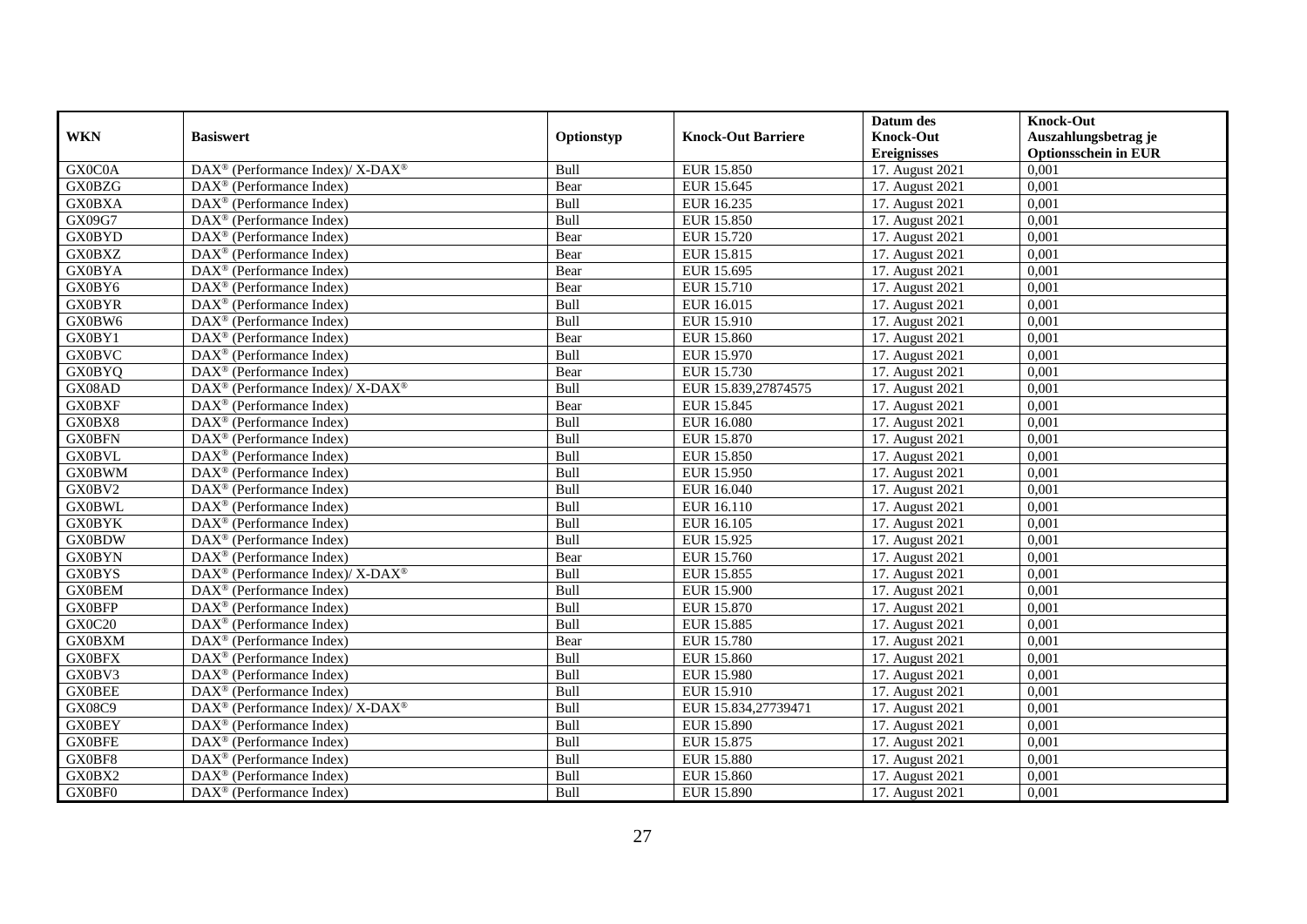|               |                                                         |             |                           | Datum des          | <b>Knock-Out</b>            |
|---------------|---------------------------------------------------------|-------------|---------------------------|--------------------|-----------------------------|
| <b>WKN</b>    | <b>Basiswert</b>                                        | Optionstyp  | <b>Knock-Out Barriere</b> | <b>Knock-Out</b>   | Auszahlungsbetrag je        |
|               |                                                         |             |                           | <b>Ereignisses</b> | <b>Optionsschein in EUR</b> |
| GX0BF5        | DAX <sup>®</sup> (Performance Index)                    | Bull        | <b>EUR 15.880</b>         | 17. August 2021    | 0,001                       |
| <b>GX0BEU</b> | $DAX^{\circledast}$ (Performance Index)                 | Bull        | <b>EUR 15.900</b>         | 17. August 2021    | 0,001                       |
| GX0BE3        | $DAX^{\circledcirc}$ (Performance Index)                | Bull        | EUR 15.920                | 17. August 2021    | 0,001                       |
| <b>GX0BDF</b> | $DAX^{\circledast}$ (Performance Index)                 | Bull        | EUR 15.940                | 17. August 2021    | 0,001                       |
| <b>GX0BYC</b> | DAX <sup>®</sup> (Performance Index)                    | Bear        | EUR 15.725                | 17. August 2021    | 0,001                       |
| <b>GX0BFQ</b> | $DAX^{\circledR}$ (Performance Index)                   | Bull        | <b>EUR 15.870</b>         | 17. August 2021    | 0,001                       |
| GX0837        | $\overline{\text{DAX}^{\otimes}}$ (Performance Index)   | Bull        | EUR 15.840                | 17. August 2021    | 0,001                       |
| <b>GX0BES</b> | $DAX^{\circledast}$ (Performance Index)                 | <b>Bull</b> | EUR 15.900                | 17. August 2021    | 0,001                       |
| <b>GX0BFF</b> | $DAX^{\circledast}$ (Performance Index)                 | Bull        | EUR 15.875                | 17. August 2021    | 0,001                       |
| <b>GX0BDU</b> | $DAX^{\circledast}$ (Performance Index)                 | Bull        | EUR 15.925                | 17. August 2021    | 0,001                       |
| GX0BZ1        | $\overline{\text{DAX}}^{\textcirc}$ (Performance Index) | Bear        | EUR 15.625                | 17. August 2021    | 0,001                       |
| <b>GX0BEC</b> | $\overline{\text{DAX}^{\otimes}}$ (Performance Index)   | Bull        | EUR 15.910                | 17. August 2021    | 0,001                       |
| <b>GX0BFS</b> | $DAX^{\circledast}$ (Performance Index)                 | Bull        | EUR 15.870                | 17. August 2021    | 0,001                       |
| <b>GX0BEW</b> | $DAX^{\circledR}$ (Performance Index)                   | Bull        | EUR 15.890                | 17. August 2021    | 0,001                       |
| GX0BF1        | $DAX^{\circledast}$ (Performance Index)                 | Bull        | EUR 15.890                | 17. August 2021    | 0,001                       |
| <b>GX0BDH</b> | $DAX^{\circledast}$ (Performance Index)                 | <b>Bull</b> | EUR 15.940                | 17. August 2021    | 0,001                       |
| GX09GC        | DAX <sup>®</sup> (Performance Index)                    | Bull        | <b>EUR 15.840</b>         | 17. August 2021    | 0,001                       |
| GX0BG0        | $\overline{\text{DAX}^{\otimes}}$ (Performance Index)   | <b>Bull</b> | EUR 15.850                | 17. August 2021    | 0.001                       |
| GX0830        | $\text{DAX}^{\otimes}$ (Performance Index)              | Bull        | EUR 15.850                | 17. August 2021    | 0,001                       |
| GX0BF7        | DAX <sup>®</sup> (Performance Index)                    | Bull        | <b>EUR 15.880</b>         | 17. August 2021    | 0,001                       |
| GX0BG1        | DAX <sup>®</sup> (Performance Index)                    | Bull        | <b>EUR 15.840</b>         | 17. August 2021    | 0,001                       |
| <b>GX0BFV</b> | $\overline{\text{DAX}^{\otimes}}$ (Performance Index)   | Bull        | <b>EUR 15.860</b>         | 17. August 2021    | 0,001                       |
| <b>GX0BFM</b> | DAX <sup>®</sup> (Performance Index)                    | Bear        | EUR 15.870                | 17. August 2021    | 0,001                       |
| <b>GX0BET</b> | DAX <sup>®</sup> (Performance Index)                    | Bull        | <b>EUR 15.900</b>         | 17. August 2021    | 0,001                       |
| <b>GX0BEP</b> | DAX <sup>®</sup> (Performance Index)                    | Bull        | <b>EUR 15.900</b>         | 17. August 2021    | 0,001                       |
| <b>GX0BDQ</b> | DAX <sup>®</sup> (Performance Index)                    | Bull        | EUR 15.930                | 17. August 2021    | 0,001                       |
| GX0BF3        | DAX <sup>®</sup> (Performance Index)                    | Bull        | <b>EUR 15.890</b>         | 17. August 2021    | 0,001                       |
| GX09GA        | $DAX^{\circledR}$ (Performance Index)                   | Bull        | EUR 15.840                | 17. August 2021    | 0,001                       |
| <b>GX0BFT</b> | $\overline{\text{DAX}^{\otimes}}$ (Performance Index)   | Bull        | <b>EUR 15.860</b>         | 17. August 2021    | 0,001                       |
| GX09GB        | $DAX^{\circledast}$ (Performance Index)                 | <b>Bull</b> | EUR 15.840                | 17. August 2021    | 0,001                       |
| GX09G8        | $\text{DAX}^{\otimes}$ (Performance Index)              | <b>Bull</b> | EUR 15.840                | 17. August 2021    | 0,001                       |
| GX09G9        | $DAX^{\circledcirc}$ (Performance Index)                | <b>Bull</b> | EUR 15.840                | 17. August 2021    | 0,001                       |
| GX09G3        | $DAX^{\circledR}$ (Performance Index)                   | Bull        | EUR 15.850                | 17. August 2021    | 0,001                       |
| GX09G4        | $\overline{\text{DAX}}^{\textcirc}$ (Performance Index) | Bull        | EUR 15.850                | 17. August 2021    | 0,001                       |
| <b>GX0BFU</b> | DAX <sup>®</sup> (Performance Index)                    | Bull        | EUR 15.860                | 17. August 2021    | 0,001                       |
| GX0BE5        | $DAX^{\circledcirc}$ (Performance Index)                | Bull        | EUR 15.920                | 17. August 2021    | 0,001                       |
| <b>GX0BFJ</b> | $DAX^{\circledast}$ (Performance Index)                 | Bull        | EUR 15.870                | 17. August 2021    | 0,001                       |
| <b>GX0BFZ</b> | DAX <sup>®</sup> (Performance Index)                    | <b>Bull</b> | EUR 15.860                | 17. August 2021    | 0,001                       |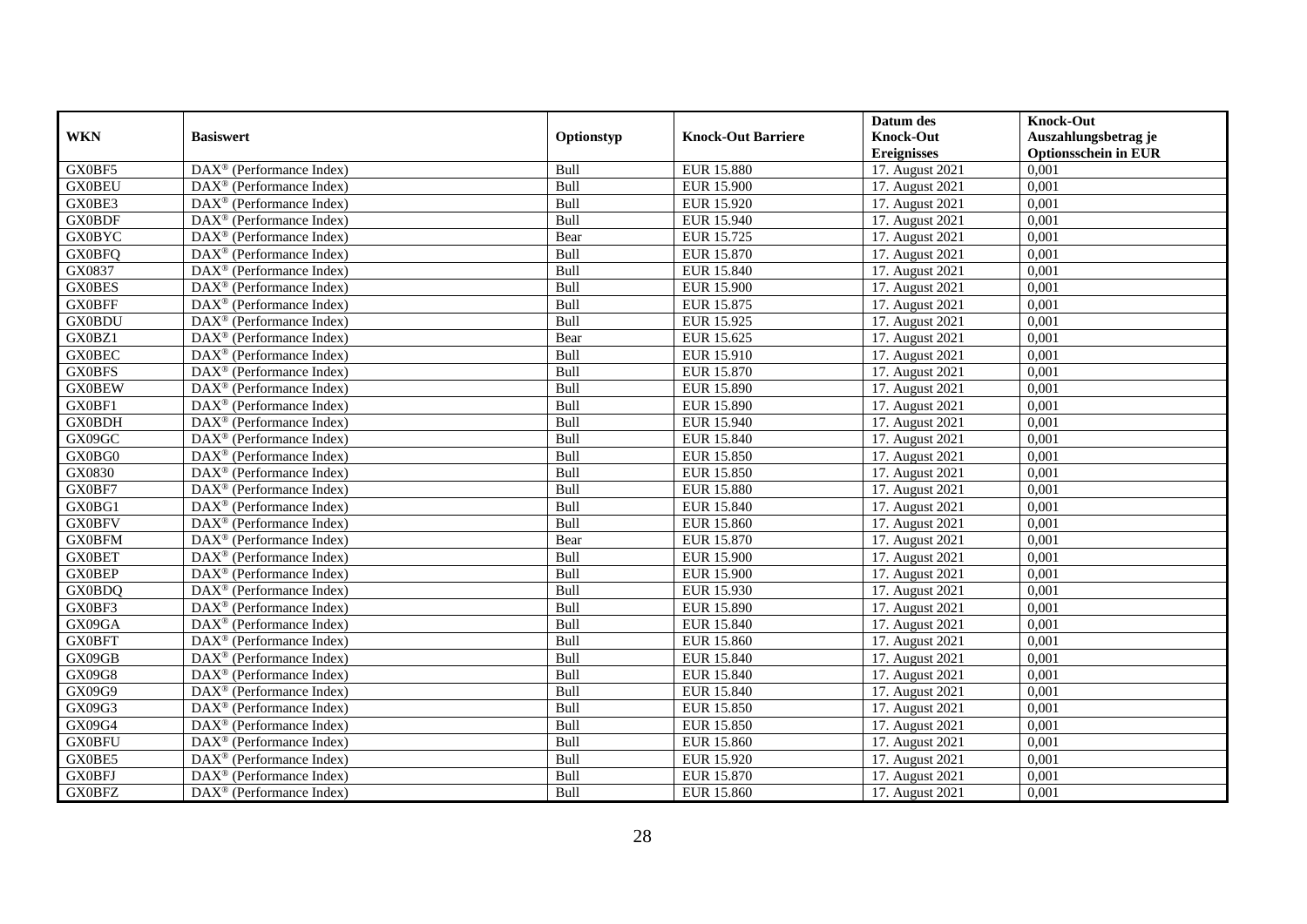|               |                                                             |             |                           | Datum des                     | <b>Knock-Out</b>            |
|---------------|-------------------------------------------------------------|-------------|---------------------------|-------------------------------|-----------------------------|
| <b>WKN</b>    | <b>Basiswert</b>                                            | Optionstyp  | <b>Knock-Out Barriere</b> | <b>Knock-Out</b>              | Auszahlungsbetrag je        |
|               |                                                             |             |                           | <b>Ereignisses</b>            | <b>Optionsschein in EUR</b> |
| GX069B        | DAX <sup>®</sup> (Performance Index)/ X-DAX <sup>®</sup>    | Bull        | EUR 15.815,34077176       | 17. August 2021               | 0,001                       |
| <b>GX088R</b> | $DAX^{\circledast}$ (Performance Index)                     | Bull        | EUR 15.834,27739471       | 17. August 2021               | 0,001                       |
| GX0665        | $DAX^{\circledcirc}$ (Performance Index)                    | Bull        | EUR 15.815,34077176       | 17. August 2021               | 0,001                       |
| GX083G        | $\text{DAX}^{\otimes}$ (Performance Index)                  | Bull        | EUR 15.830                | 17. August 2021               | 0,001                       |
| GX0882        | $\text{DAX}^{\circledast}$ (Performance Index)              | <b>Bull</b> | EUR 15.839,27874575       | 17. August 2021               | 0,001                       |
| GX083M        | $DAX^{\circledR}$ (Performance Index)                       | Bull        | <b>EUR 15.825</b>         | 17. August 2021               | 0,001                       |
| GX06CR        | $DAX^{\circledR}$ (Performance Index)                       | <b>Bull</b> | EUR 15.825,34414987       | 17. August 2021               | 0,001                       |
| GX0BG2        | DAX <sup>®</sup> (Performance Index)                        | Bull        | EUR 15.830                | 17. August 2021               | 0,001                       |
| GH3RXM        | EUR/JPY (WM-Fixing)                                         | Bull        | JPY 128,46176314          | 17. August 2021               | 0,001                       |
| <b>GX083N</b> | DAX <sup>®</sup> (Performance Index)                        | Bull        | EUR 15.825                | 17. August 2021               | 0,001                       |
| GH8DGP        | $K+SAG$                                                     | Bull        | EUR 11,31806446           | 17. August 2021               | 0,001                       |
| GX0BG3        | DAX <sup>®</sup> (Performance Index)                        | <b>Bull</b> | EUR 15.825                | 17. August 2021               | 0,001                       |
| <b>GX0BER</b> | $\text{DAX}^{\otimes}$ (Performance Index)                  | <b>Bull</b> | <b>EUR 15.900</b>         | 17. August 2021               | 0,001                       |
| <b>GX087D</b> | $\text{DAX}^{\otimes}$ (Performance Index)                  | <b>Bull</b> | EUR 15.829.27604366       | 17. August 2021               | 0.001                       |
| <b>GX0BFG</b> | $DAX^{\circledR}$ (Performance Index)                       | Bull        | EUR 15.875                | 17. August 2021               | 0,001                       |
| GH9WNA        | Infineon Technologies AG                                    | Bull        | EUR 34,08572798           | 17. August 2021               | 0,001                       |
| <b>GX0BFK</b> | DAX <sup>®</sup> (Performance Index)                        | Bear        | <b>EUR 15.870</b>         | 17. August 2021               | 0,001                       |
| GH9H0M        | MTU Aero Engines AG                                         | Bull        | EUR 201,70582547          | 17. August 2021               | 0,001                       |
| GX083P        | $DAX^{\circledast}$ (Performance Index)                     | Bull        | EUR 15.825                | 17. August 2021               | 0,001                       |
| <b>GX0BEV</b> | $DAX^{\circledast}$ (Performance Index)                     | Bull        | EUR 15.900                | 17. August 2021               | 0,001                       |
| <b>GX08A7</b> | DAX <sup>®</sup> (Performance Index)/ X-DAX <sup>®</sup>    | Bull        | EUR 15.819,27334159       | 17. August 2021               | 0,001                       |
| <b>GX066N</b> | $DAX^{\circledR}$ (Performance Index)                       | Bull        | EUR 15.820.34246081       | 17. August 2021               | 0,001                       |
| <b>GX0BFL</b> | $\overline{\text{DAX}^{\otimes}}$ (Performance Index)       | Bull        | EUR 15.870                | 17. August 2021               | 0,001                       |
| GH9H0E        | MTU Aero Engines AG                                         | Bull        | EUR 200,64400498          | 17. August 2021               | 0,001                       |
| GX0BF4        | $DAX^{\circledcirc}$ (Performance Index)                    | Bull        | <b>EUR 15.890</b>         | 17. August 2021               | 0,001                       |
| GX083Q        | DAX <sup>®</sup> (Performance Index)                        | Bull        | EUR 15.825                | 17. August 2021               | 0,001                       |
| <b>GX0BFW</b> | $\overline{\text{DAX}^{\otimes}}$ (Performance Index)       | Bull        | <b>EUR 15.860</b>         | 17. August 2021               | 0,001                       |
| GX08AA        | DAX <sup>®</sup> (Performance Index)/ X-DAX <sup>®</sup>    | Bull        | EUR 15.814,27199054       | 17. August 2021               | 0,001                       |
| <b>GX0BFB</b> | $DAX^{\circledast}$ (Performance Index)                     | Bull        | EUR 15.875                | $\overline{17}$ . August 2021 | 0,001                       |
| GX0A7V        | Prosus NV                                                   | <b>Bull</b> | EUR 71,56781396           | 17. August 2021               | 0,001                       |
| GH8DGV        | $K+SAG$                                                     | Bull        | EUR 11,25764776           | 17. August 2021               | 0,001                       |
| <b>GX0BVR</b> | DAX <sup>®</sup> (Performance Index)                        | Bear        | EUR 15.875                | 17. August 2021               | 0,001                       |
| <b>GX0BFR</b> | $DAX^{\circledR}$ (Performance Index)                       | Bull        | <b>EUR 15.870</b>         | 17. August 2021               | 0,001                       |
| <b>GX083V</b> | DAX <sup>®</sup> (Performance Index)                        | Bull        | <b>EUR 15.820</b>         | 17. August 2021               | 0,001                       |
| <b>GX08A5</b> | $DAX^{\circledast}$ (Performance Index)/ X-DAX <sup>®</sup> | <b>Bull</b> | EUR 15.824,27469263       | 17. August 2021               | 0,001                       |
| <b>GX0BFC</b> | DAX <sup>®</sup> (Performance Index)                        | Bear        | EUR 15.875                | 17. August 2021               | 0,001                       |
| GX0BF9        | $DAX^{\circledast}$ (Performance Index)                     | Bull        | EUR 15.875                | 17. August 2021               | 0,001                       |
| <b>GX0BFD</b> | $\text{DAX}^{\circledast}$ (Performance Index)              | Bull        | EUR 15.875                | 17. August 2021               | 0,001                       |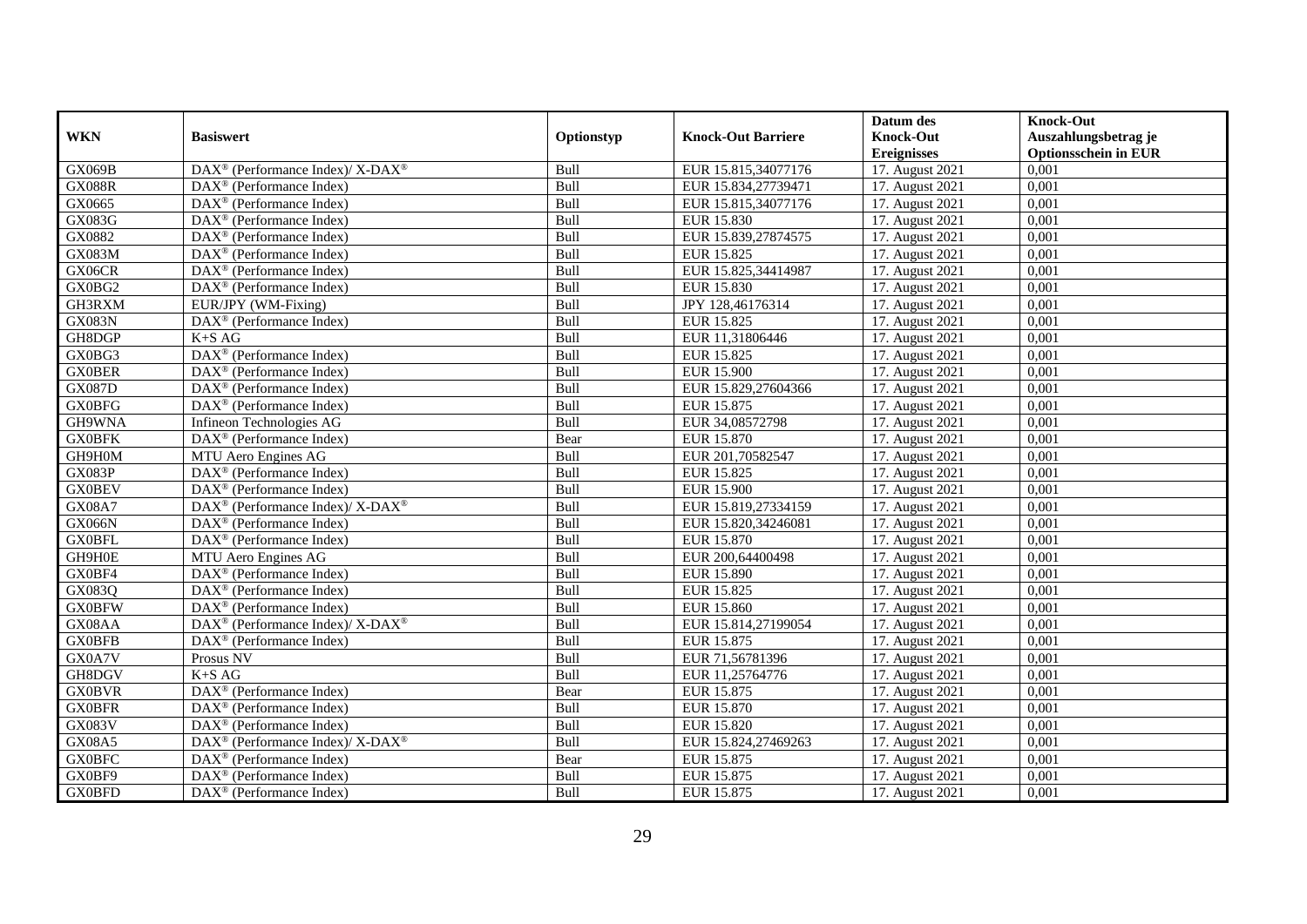|               |                                                               |             |                           | Datum des          | <b>Knock-Out</b>            |
|---------------|---------------------------------------------------------------|-------------|---------------------------|--------------------|-----------------------------|
| <b>WKN</b>    | <b>Basiswert</b>                                              | Optionstyp  | <b>Knock-Out Barriere</b> | <b>Knock-Out</b>   | Auszahlungsbetrag je        |
|               |                                                               |             |                           | <b>Ereignisses</b> | <b>Optionsschein in EUR</b> |
| GX083W        | DAX <sup>®</sup> (Performance Index)                          | Bull        | EUR 15.820                | 17. August 2021    | 0,001                       |
| GX0BF2        | $DAX^{\circledast}$ (Performance Index)                       | Bull        | EUR 15.890                | 17. August 2021    | 0,001                       |
| GH8DGY        | $K+SAG$                                                       | <b>Bull</b> | EUR 11,19723104           | 17. August 2021    | 0,001                       |
| GX0A7L        | Prosus NV                                                     | Bull        | EUR 70,03764689           | 17. August 2021    | 0,001                       |
| <b>GX0BFY</b> | DAX <sup>®</sup> (Performance Index)                          | Bull        | <b>EUR 15.860</b>         | 17. August 2021    | 0,001                       |
| <b>GX0BFH</b> | $DAX^{\circledR}$ (Performance Index)                         | Bull        | EUR 15.875                | 17. August 2021    | 0,001                       |
| GX083E        | $\overline{\text{DAX}^{\otimes}}$ (Performance Index)         | Bull        | EUR 15.830                | 17. August 2021    | 0,001                       |
| GH8DGZ        | $K+SAG$                                                       | <b>Bull</b> | EUR 11,13681435           | 17. August 2021    | 0,001                       |
| <b>GX083L</b> | DAX <sup>®</sup> (Performance Index)                          | Bull        | EUR 15.825                | 17. August 2021    | 0,001                       |
| GH9FN6        | <b>TUI AG</b>                                                 | <b>Bull</b> | EUR 3,73067924            | 17. August 2021    | 0,001                       |
| GX083H        | DAX <sup>®</sup> (Performance Index)                          | Bull        | EUR 15.830                | 17. August 2021    | 0,001                       |
| GH9FB3        | Daimler AG                                                    | Bull        | EUR 73,61321733           | 17. August 2021    | 0,001                       |
| GH8DGQ        | $K+SAG$                                                       | Bull        | EUR 11,38855069           | 17. August 2021    | 0,001                       |
| <b>GH1KVY</b> | Amadeus IT Group S.A.                                         | Bull        | EUR 51,60841877           | 17. August 2021    | 0,001                       |
| <b>GX083J</b> | $DAX^{\circledast}$ (Performance Index)                       | Bull        | EUR 15.825                | 17. August 2021    | 0,001                       |
| GH9FBG        | Daimler AG                                                    | Bull        | EUR 73,24254654           | 17. August 2021    | 0,001                       |
| GH9L06        | Volkswagen AG                                                 | <b>Bull</b> | EUR 201,78833762          | 17. August 2021    | 0,001                       |
| GH9FQ5        | <b>TUI AG</b>                                                 | Bull        | EUR 3,75073666            | 17. August 2021    | 0,001                       |
| GH87SN        | Amadeus IT Group S.A.                                         | Bull        | EUR 51,72642063           | 17. August 2021    | 0,001                       |
| GX01L1        | <b>EUREX Euro Bund Future (Generic Front Month</b><br>Future) | Bear        | EUR 177,13                | 17. August 2021    | 0,001                       |
| GX0BG4        | DAX <sup>®</sup> (Performance Index)                          | <b>Bull</b> | EUR 15.820                | 17. August 2021    | 0,001                       |
| GH8DGX        | $K+SAG$                                                       | Bull        | EUR 11,07639762           | 17. August 2021    | 0,001                       |
| GH9PS9        | Airbus SE                                                     | Bull        | EUR 113,2210139           | 17. August 2021    | 0,001                       |
| GH1H1G        | Aegon $N.V.$                                                  | Bear        | EUR 4,30295458            | 17. August 2021    | 0,001                       |
| GX04N6        | Deutsche Bank AG                                              | Bull        | EUR 10,67788383           | 17. August 2021    | 0,001                       |
| <b>GX083R</b> | $DAX^{\circledast}$ (Performance Index)                       | Bull        | EUR 15.820                | 17. August 2021    | 0,001                       |
| GH33XP        | Henkel AG & Co KGaA                                           | Bull        | EUR 83,63590101           | 17. August 2021    | 0,001                       |
| GX04NX        | Deutsche Bank AG                                              | Bull        | EUR 10,72792077           | 17. August 2021    | 0,001                       |
| GX04FQ        | Siemens Energy AG                                             | Bull        | EUR 23,148                | 17. August 2021    | 0,001                       |
| GX0A7D        | Prosus NV                                                     | Bull        | EUR 70,80773097           | 17. August 2021    | 0,001                       |
| <b>GX0BFA</b> | DAX <sup>®</sup> (Performance Index)                          | Bear        | EUR 15.875                | 17. August 2021    | 0,001                       |
| GX0809        | Sartorius AG                                                  | Bear        | EUR 544,132               | 17. August 2021    | 0,001                       |
| GX04LP        | Commerzbank AG                                                | Bull        | EUR 5,22211629            | 17. August 2021    | 0,001                       |
| GH9FNL        | <b>TUI AG</b>                                                 | Bull        | EUR 3,670507              | 17. August 2021    | 0,001                       |
| <b>GH9TNR</b> | Kone OYJ                                                      | Bull        | EUR 69,43783299           | 17. August 2021    | 0,001                       |
| GX083T        | DAX <sup>®</sup> (Performance Index)                          | Bull        | EUR 15.820                | 17. August 2021    | 0,001                       |
| GH8LG5        | Koninklijke Philips N.V.                                      | <b>Bull</b> | EUR 37,06759449           | 17. August 2021    | 0,001                       |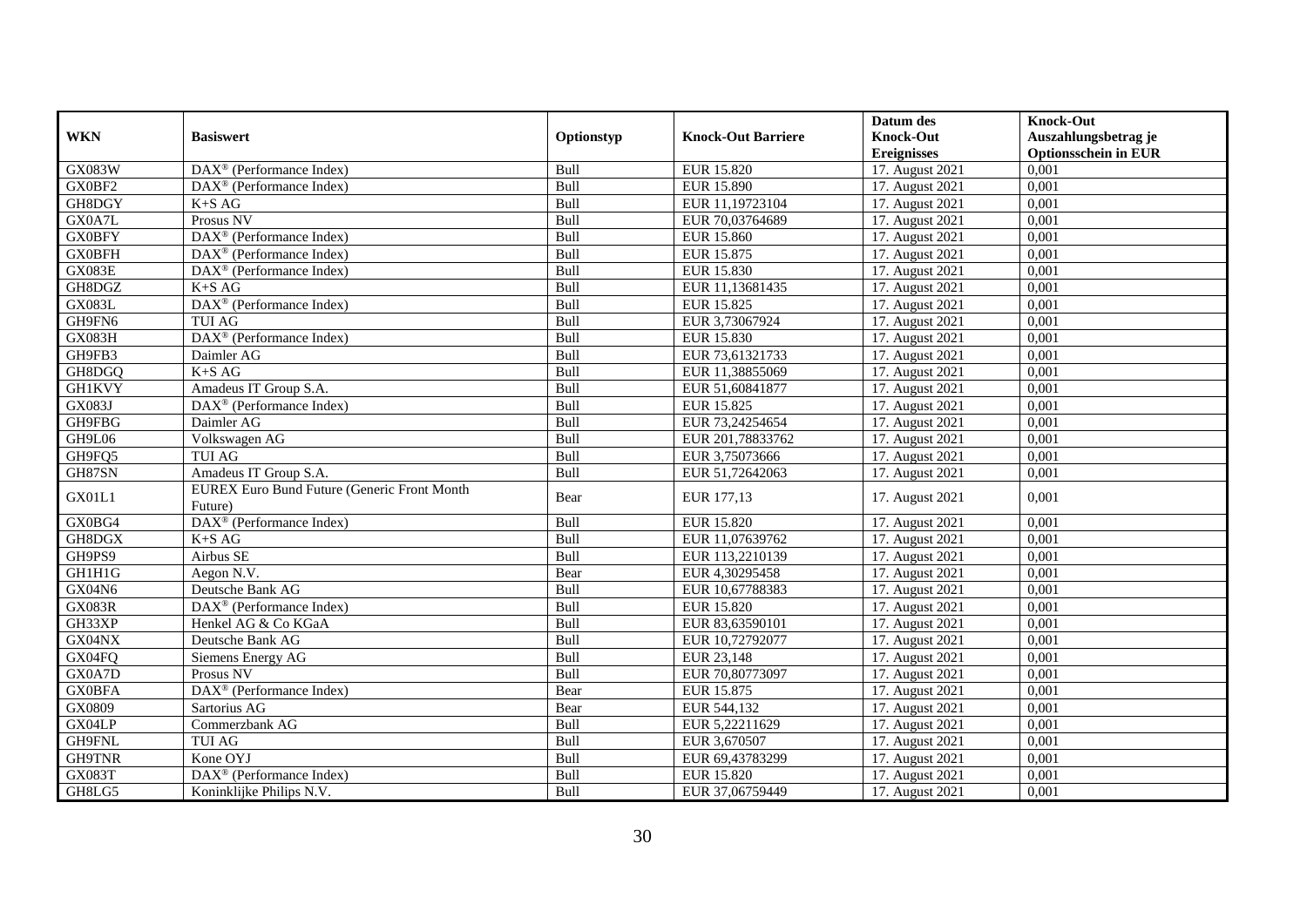|               |                                                                          |             |                           | Datum des                     | <b>Knock-Out</b>            |
|---------------|--------------------------------------------------------------------------|-------------|---------------------------|-------------------------------|-----------------------------|
| <b>WKN</b>    | <b>Basiswert</b>                                                         | Optionstyp  | <b>Knock-Out Barriere</b> | <b>Knock-Out</b>              | Auszahlungsbetrag je        |
|               |                                                                          |             |                           | <b>Ereignisses</b>            | <b>Optionsschein in EUR</b> |
| GH9FPM        | <b>TUI AG</b>                                                            | Bull        | EUR 3,77079408            | 17. August 2021               | 0,001                       |
| GX04MR        | Commerzbank AG                                                           | Bull        | EUR 5,2421244             | 17. August 2021               | 0,001                       |
| GX04FN        | Siemens Energy AG                                                        | Bull        | EUR 23,268                | 17. August 2021               | 0,001                       |
| <b>GX083U</b> | $\text{DAX}^{\otimes}$ (Performance Index)                               | Bull        | EUR 15.820                | 17. August 2021               | 0,001                       |
| GH33W2        | Henkel AG & Co KGaA                                                      | Bull        | EUR 82,73236904           | 17. August 2021               | 0,001                       |
| GH7200        | Hannover Rück SE                                                         | Bear        | EUR 155,43617314          | 17. August 2021               | 0,001                       |
| <b>GH777S</b> | Nordex SE                                                                | Bull        | EUR 15,13853761           | 17. August 2021               | 0,001                       |
| <b>GX083X</b> | DAX <sup>®</sup> (Performance Index)                                     | Bull        | EUR 15.820                | 17. August 2021               | 0,001                       |
| GH9ZQT        | <b>BP</b> Plc                                                            | Bull        | GBP 2,92852573            | 17. August 2021               | 0,001                       |
| GH9FRB        | <b>TUI AG</b>                                                            | Bull        | EUR 3,6905644             | 17. August 2021               | 0,001                       |
| GH33Y7        | Henkel AG & Co KGaA                                                      | Bull        | EUR 83,18921097           | 17. August 2021               | 0,001                       |
| GX04CY        | Ubisoft Entertainment S.A.                                               | Bull        | EUR 49,96104689           | 17. August 2021               | 0,001                       |
| GH1KSL        | Adecco Group AG                                                          | Bull        | CHF 52,28331117           | 17. August 2021               | 0,001                       |
| GH9FNA        | <b>TUI AG</b>                                                            | <b>Bull</b> | EUR 3,71062183            | 17. August 2021               | 0.001                       |
| GH9ZQN        | <b>BP</b> Plc                                                            | Bull        | GBP 2,9385325             | 17. August 2021               | 0,001                       |
| GH2ZZ2        | Safran S.A.                                                              | Bull        | EUR 105,98453749          | 17. August 2021               | 0,001                       |
| GH2K1Z        | Adecco Group AG                                                          | Bull        | CHF 51,7053644            | 17. August 2021               | 0,001                       |
| <b>GX080L</b> | Sartorius AG                                                             | Bear        | EUR 546,801               | 17. August 2021               | 0,001                       |
| GH33WG        | Henkel AG & Co KGaA                                                      | Bull        | EUR 82,28567907           | 17. August 2021               | 0,001                       |
| GH9WGW        | <b>VERBUND AG</b>                                                        | Bear        | EUR 82,76705819           | 17. August 2021               | 0,001                       |
| GF86C1        | Adecco Group AG                                                          | Bull        | CHF 51,27999327           | 17. August 2021               | 0,001                       |
| GF6HL2        | Nordex SE                                                                | Bull        | EUR 15,0025465            | 17. August 2021               | 0,001                       |
| GH9WHU        | Schneider Electric SE                                                    | Bear        | EUR 153,66887385          | 17. August 2021               | 0,001                       |
| GX0BF6        | DAX <sup>®</sup> (Performance Index)                                     | Bear        | <b>EUR 15.880</b>         | 17. August 2021               | 0,001                       |
| GX0BY7        | $DAX^{\circledR}$ (Performance Index)                                    | Bear        | <b>EUR 15.885</b>         | 17. August 2021               | 0,001                       |
| <b>GX0BVS</b> | $DAX^{\otimes}$ (Performance Index)                                      | Bear        | EUR 15.880                | 17. August 2021               | 0,001                       |
| GX07WM        | Carl-Zeiss Meditec AG                                                    | Bear        | EUR 188,55182418          | 17. August 2021               | 0,001                       |
| GH9RKE        | Lonza Group AG                                                           | Bear        | CHF 729,99319391          | 17. August 2021               | 0,001                       |
| GH9WP1        | Merck KGaA                                                               | Bear        | EUR 197,85391857          | $\overline{17}$ . August 2021 | 0,001                       |
| GX07WS        | Carl-Zeiss Meditec AG                                                    | Bear        | EUR 189,47110175          | 17. August 2021               | 0,001                       |
| GH9WJ3        | <b>VERBUND AG</b>                                                        | Bear        | EUR 83,49615137           | 17. August 2021               | 0,001                       |
| GH84EY        | Evotec AG                                                                | Bear        | EUR 41,99906682           | 17. August 2021               | 0,001                       |
| <b>GX0BEH</b> | DAX <sup>®</sup> (Performance Index)                                     | Bear        | EUR 15.910                | 17. August 2021               | 0,001                       |
| <b>GX0BED</b> | $\overline{\text{DAX}^{\otimes}}$ (Performance Index)                    | Bear        | EUR 15.910                | 17. August 2021               | 0,001                       |
| GX0C2E        | $DAX^{\circledast}$ (Performance Index)/ X-DAX <sup>®</sup>              | Bear        | EUR 15.905                | 17. August 2021               | 0,001                       |
| GX0C2W        | $DAX^{\circledast}$ (Performance Index)/ X-DAX <sup>®</sup>              | Bear        | EUR 15.890                | 17. August 2021               | 0,001                       |
| <b>GX0BEK</b> | $\text{DAX}^{\circledast}$ (Performance Index)                           | Bear        | EUR 15.910                | 17. August 2021               | 0,001                       |
| GX0C24        | $\overline{\text{DAX}^{\otimes}}$ (Performance Index)/X-DAX <sup>®</sup> | Bear        | EUR 15.895                | 17. August 2021               | 0,001                       |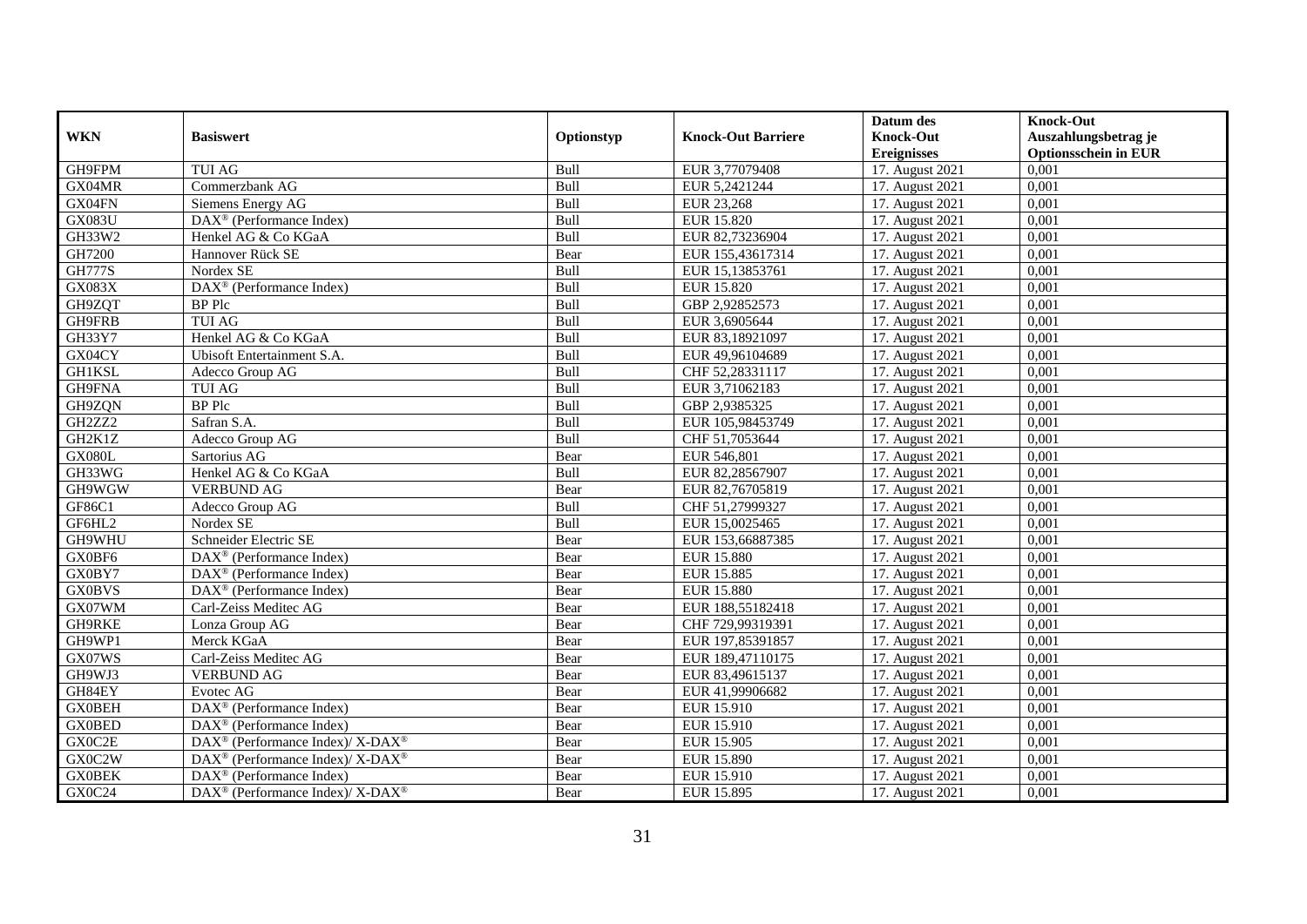|               |                                                          |             |                           | Datum des          | <b>Knock-Out</b>            |
|---------------|----------------------------------------------------------|-------------|---------------------------|--------------------|-----------------------------|
| <b>WKN</b>    | <b>Basiswert</b>                                         | Optionstyp  | <b>Knock-Out Barriere</b> | <b>Knock-Out</b>   | Auszahlungsbetrag je        |
|               |                                                          |             |                           | <b>Ereignisses</b> | <b>Optionsschein in EUR</b> |
| GX0C22        | DAX <sup>®</sup> (Performance Index)/ X-DAX <sup>®</sup> | Bear        | <b>EUR 15.900</b>         | 17. August 2021    | 0,001                       |
| <b>GX0BEX</b> | $DAX^{\circledast}$ (Performance Index)                  | Bear        | EUR 15.890                | 17. August 2021    | 0,001                       |
| <b>GX0BEJ</b> | $DAX^{\circledcirc}$ (Performance Index)                 | Bear        | EUR 15.910                | 17. August 2021    | 0,001                       |
| GX0C34        | DAX <sup>®</sup> (Performance Index)/ X-DAX <sup>®</sup> | Bear        | EUR 15.910                | 17. August 2021    | 0,001                       |
| <b>GX0BEZ</b> | $\text{DAX}^{\circledast}$ (Performance Index)           | Bear        | <b>EUR 15.890</b>         | 17. August 2021    | 0,001                       |
| <b>GX0BEN</b> | $DAX^{\circledR}$ (Performance Index)                    | Bear        | <b>EUR 15.900</b>         | 17. August 2021    | 0,001                       |
| <b>GX0BYE</b> | $DAX^{\circledR}$ (Performance Index)                    | Bear        | <b>EUR 15.900</b>         | 17. August 2021    | 0,001                       |
| <b>GX0BEL</b> | $\overline{\text{DAX}}^{\textcirc}$ (Performance Index)  | Bear        | EUR 15.910                | 17. August 2021    | 0,001                       |
| <b>GX0BXV</b> | $DAX^{\circledast}$ (Performance Index)                  | Bear        | EUR 15.905                | 17. August 2021    | 0,001                       |
| <b>GX0BXR</b> | $DAX^{\circledR}$ (Performance Index)                    | Bear        | EUR 15.910                | 17. August 2021    | 0,001                       |
| GX0BX1        | $\overline{\text{DAX}}^{\textcirc}$ (Performance Index)  | Bear        | <b>EUR 15.890</b>         | 17. August 2021    | 0,001                       |
| GX06GM        | <b>SAP SE</b>                                            | Bear        | EUR 126,22987755          | 17. August 2021    | 0,001                       |
| GX04G4        | MorphoSys AG                                             | <b>Bull</b> | EUR 43,90973021           | 17. August 2021    | 0,001                       |
| <b>GX0BEG</b> | $DAX^{\circledcirc}$ (Performance Index)                 | Bear        | EUR 15.910                | 17. August 2021    | 0.001                       |
| <b>GX0BWJ</b> | $DAX^{\circledR}$ (Performance Index)                    | Bear        | EUR 15.895                | 17. August 2021    | 0,001                       |
| GH1G5W        | Accor S.A.                                               | Bull        | EUR 27,98965666           | 17. August 2021    | 0,001                       |
| <b>GX0BEQ</b> | $\overline{\text{DAX}^{\otimes}}$ (Performance Index)    | Bear        | <b>EUR 15.900</b>         | 17. August 2021    | 0,001                       |
| <b>GH84F2</b> | Evotec AG                                                | Bear        | EUR 42,20654281           | 17. August 2021    | 0,001                       |
| <b>GX0BEF</b> | DAX <sup>®</sup> (Performance Index)                     | Bear        | EUR 15.910                | 17. August 2021    | 0,001                       |
| GX04PJ        | Deutsche Bank AG                                         | Bull        | EUR 10,6178395            | 17. August 2021    | 0,001                       |
| GF6HL3        | Nordex SE                                                | Bull        | EUR 14,88387113           | 17. August 2021    | 0,001                       |
| GH9F83        | MorphoSys AG                                             | Bull        | EUR 43,40424599           | 17. August 2021    | 0,001                       |
| GH9F94        | MorphoSys AG                                             | Bull        | EUR 43,63490628           | 17. August 2021    | 0,001                       |
| <b>GH777T</b> | Nordex SE                                                | Bull        | EUR 14,80613555           | 17. August 2021    | 0,001                       |
| GH947G        | Grifols SA                                               | Bull        | EUR 20,22199616           | 17. August 2021    | 0,001                       |
| GH9TMA        | Givaudan SA                                              | Bear        | CHF 4.610,800585          | 17. August 2021    | 0,001                       |
| GH9RL7        | Lonza Group AG                                           | Bear        | CHF 735,10446399          | 17. August 2021    | 0,001                       |
| GX06H3        | Allianz SE                                               | Bull        | EUR 198,79713294          | 17. August 2021    | 0,001                       |
| GH84F1        | Evotec AG                                                | Bear        | EUR 42,44365823           | 17. August 2021    | 0,001                       |
| GH9FN7        | TUI AG                                                   | Bull        | EUR 3,63039218            | 17. August 2021    | 0,001                       |
| GH9FQB        | TUI AG                                                   | Bull        | EUR 3,65044959            | 17. August 2021    | 0,001                       |
| GX0A4N        | <b>BASFSE</b>                                            | Bull        | EUR 67,68551028           | 17. August 2021    | 0,001                       |
| GH9UAC        | LVMH Moët Hennessy Louis Vuitton SE                      | Bull        | EUR 689,97402695          | 17. August 2021    | 0,001                       |
| GH5NL3        | Vivendi S.A.                                             | Bear        | EUR 30,79461824           | 17. August 2021    | 0,001                       |
| GX04Q7        | Commerzbank AG                                           | <b>Bull</b> | EUR 5,19210413            | 17. August 2021    | 0,001                       |
| GH9WN1        | Infineon Technologies AG                                 | Bull        | EUR 33,90553911           | 17. August 2021    | 0,001                       |
| GH6XA3        | $K+SAG$                                                  | Bull        | EUR 11,00520312           | 17. August 2021    | 0,001                       |
| GH9TS2        | Deutsche Börse AG                                        | Bear        | EUR 148,37342851          | 17. August 2021    | 0,001                       |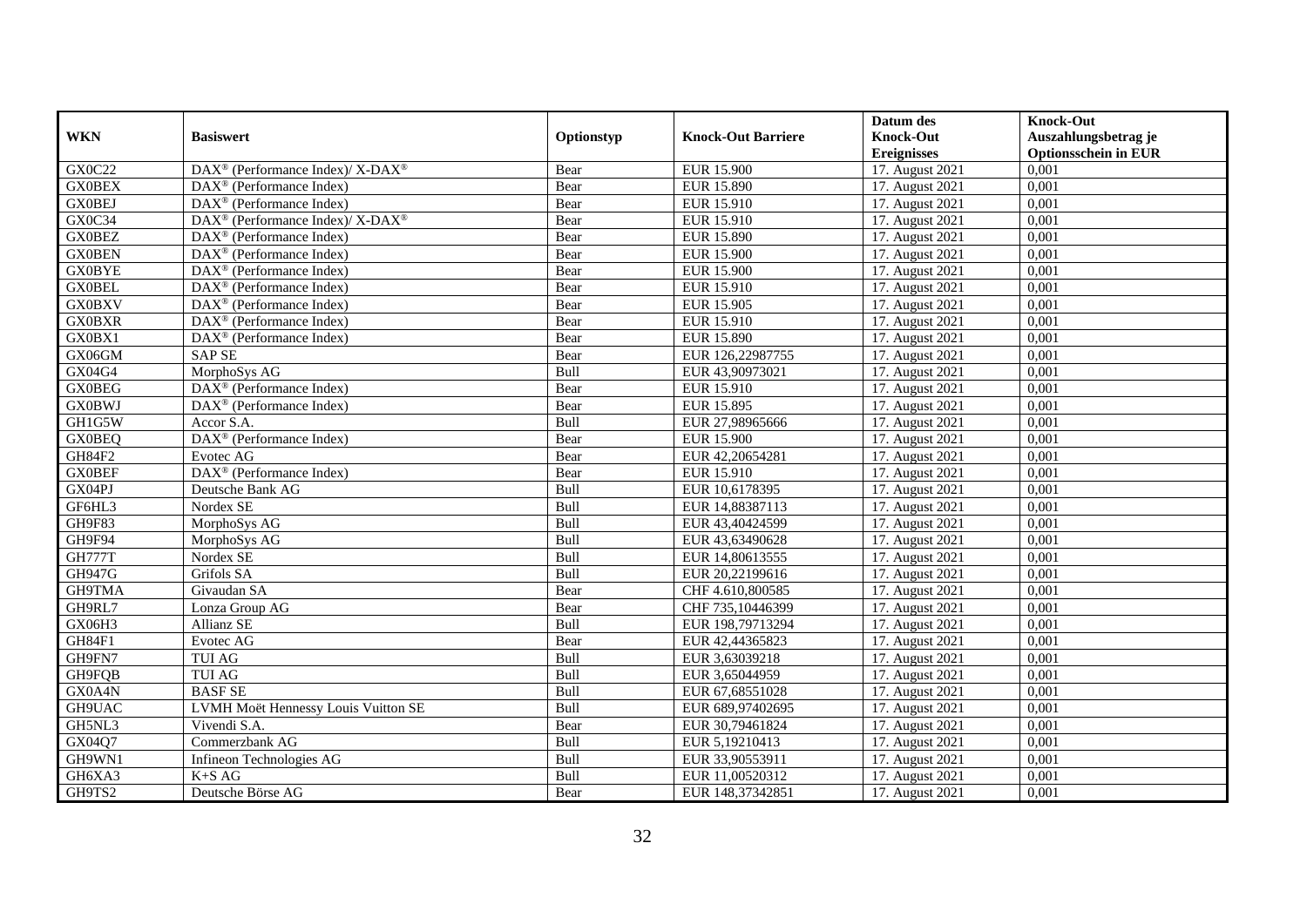|               |                                                          |             |                           | Datum des          | <b>Knock-Out</b>            |
|---------------|----------------------------------------------------------|-------------|---------------------------|--------------------|-----------------------------|
| <b>WKN</b>    | <b>Basiswert</b>                                         | Optionstyp  | <b>Knock-Out Barriere</b> | <b>Knock-Out</b>   | Auszahlungsbetrag je        |
|               |                                                          |             |                           | <b>Ereignisses</b> | <b>Optionsschein in EUR</b> |
| GX04LG        | Deutsche Bank AG                                         | Bull        | EUR 10,56780256           | 17. August 2021    | 0,001                       |
| GH5TU9        | <b>LINDE PLC</b>                                         | Bear        | EUR 265,73295975          | 17. August 2021    | 0,001                       |
| GH7U9Z        | SBM Offshore N.V.                                        | Bear        | EUR 14,40916347           | 17. August 2021    | 0,001                       |
| <b>GX0BXC</b> | $DAX^{\circledcirc}$ (Performance Index)                 | Bear        | EUR 15.915                | 17. August 2021    | 0.001                       |
| GH9PTT        | Airbus SE                                                | Bull        | EUR 112,63022592          | 17. August 2021    | 0,001                       |
| GH94MS        | 1 Feinunze Palladium, Feinheit mind. 0,9995              | Bull        | USD 2.555,076             | 17. August 2021    | 0,001                       |
| GX0C27        | DAX <sup>®</sup> (Performance Index)/ X-DAX <sup>®</sup> | Bear        | EUR 15.915                | 17. August 2021    | 0,001                       |
| GH7KMV        | Evotec AG                                                | Bear        | EUR 42,74806835           | 17. August 2021    | 0,001                       |
| GX0A5D        | Ørsted A/S                                               | Bear        | DKK 969,56714824          | 17. August 2021    | 0,001                       |
| GH60XQ        | <b>E.ON SE</b>                                           | Bear        | EUR 11,02307406           | 17. August 2021    | 0.001                       |
| GH7VZU        | 1 Feinunze Palladium, Feinheit mind. 0,9995              | Bull        | USD 2.566,51              | 17. August 2021    | 0,001                       |
| GH9LJ9        | NetEase Inc ADR                                          | Bull        | USD 84,17440152           | 17. August 2021    | 0,001                       |
| GH8R6V        | Thermo Fisher Scientific, Inc.                           | Bear        | USD 554,62689446          | 17. August 2021    | 0,001                       |
| GH8BCN        | Fortum OYJ                                               | Bear        | EUR 24,77933373           | 17. August 2021    | 0,001                       |
| GH9HW0        | Baidu, Inc.                                              | Bull        | USD 145,79027541          | 17. August 2021    | 0,001                       |
| GH8R7P        | Alibaba Group Holding Limited                            | Bull        | <b>USD 174,97</b>         | 17. August 2021    | 0,001                       |
| GH8LKL        | IQVIA Holdings Inc.                                      | Bear        | USD 255,70243542          | 17. August 2021    | 0,001                       |
| GX0BE7        | $DAX^{\circledR}$ (Performance Index)                    | Bear        | EUR 15.920                | 17. August 2021    | 0.001                       |
| GX0BE4        | $DAX^{\circledR}$ (Performance Index)                    | Bear        | EUR 15.920                | 17. August 2021    | 0,001                       |
| GH8PGP        | Alibaba Group Holding Limited                            | Bull        | <b>USD 178,18</b>         | 17. August 2021    | 0,001                       |
| GH9HW7        | Baidu, Inc.                                              | Bull        | USD 144,44621647          | 17. August 2021    | 0,001                       |
| GX0C26        | DAX <sup>®</sup> (Performance Index)/ X-DAX <sup>®</sup> | Bear        | EUR 15.920                | 17. August 2021    | 0,001                       |
| <b>GX0BEA</b> | DAX <sup>®</sup> (Performance Index)                     | Bear        | EUR 15.920                | 17. August 2021    | 0,001                       |
| <b>GX0BXU</b> | DAX <sup>®</sup> (Performance Index)                     | Bear        | EUR 15.920                | 17. August 2021    | 0,001                       |
| GH6X32        | NIO Inc                                                  | <b>Bull</b> | USD 37,51471366           | 17. August 2021    | 0.001                       |
| GX0BE6        | DAX <sup>®</sup> (Performance Index)                     | Bear        | EUR 15.920                | 17. August 2021    | 0,001                       |
| <b>GX0BEB</b> | DAX <sup>®</sup> (Performance Index)                     | Bear        | <b>EUR 15.920</b>         | 17. August 2021    | 0,001                       |
| GH7VZ3        | 1 Feinunze Palladium, Feinheit mind. 0,9995              | Bull        | USD 2.546,771             | 17. August 2021    | 0,001                       |
| GH9HXB        | Baidu, Inc.                                              | Bull        | USD 142,51037034          | 17. August 2021    | 0,001                       |
| GH8PGT        | Alibaba Group Holding Limited                            | <b>Bull</b> | <b>USD 179,436</b>        | 17. August 2021    | 0,001                       |
| GH8JZN        | Alibaba Group Holding Limited                            | Bull        | <b>USD 176,699</b>        | 17. August 2021    | 0,001                       |
| GF8C0K        | NetEase Inc ADR                                          | <b>Bull</b> | USD 82,54912835           | 17. August 2021    | 0.001                       |
| GH9F7R        | Alibaba Group Holding Limited                            | Bull        | <b>USD 180,95</b>         | 17. August 2021    | 0,001                       |
| GF5VBL        | Regeneron Pharmaceuticals, Inc.                          | Bear        | USD 637,29565281          | 17. August 2021    | 0,001                       |
| GH6X2Z        | NIO Inc                                                  | Bull        | USD 38,07692324           | 17. August 2021    | 0,001                       |
| GH6X30        | NIO Inc                                                  | Bull        | USD 37,18760984           | 17. August 2021    | 0,001                       |
| GH6X2X        | NIO Inc                                                  | Bull        | USD 37,81115143           | 17. August 2021    | 0,001                       |
| GH8YJW        | Lowe's Companies, Inc.                                   | Bull        | USD 186,42264456          | 17. August 2021    | 0,001                       |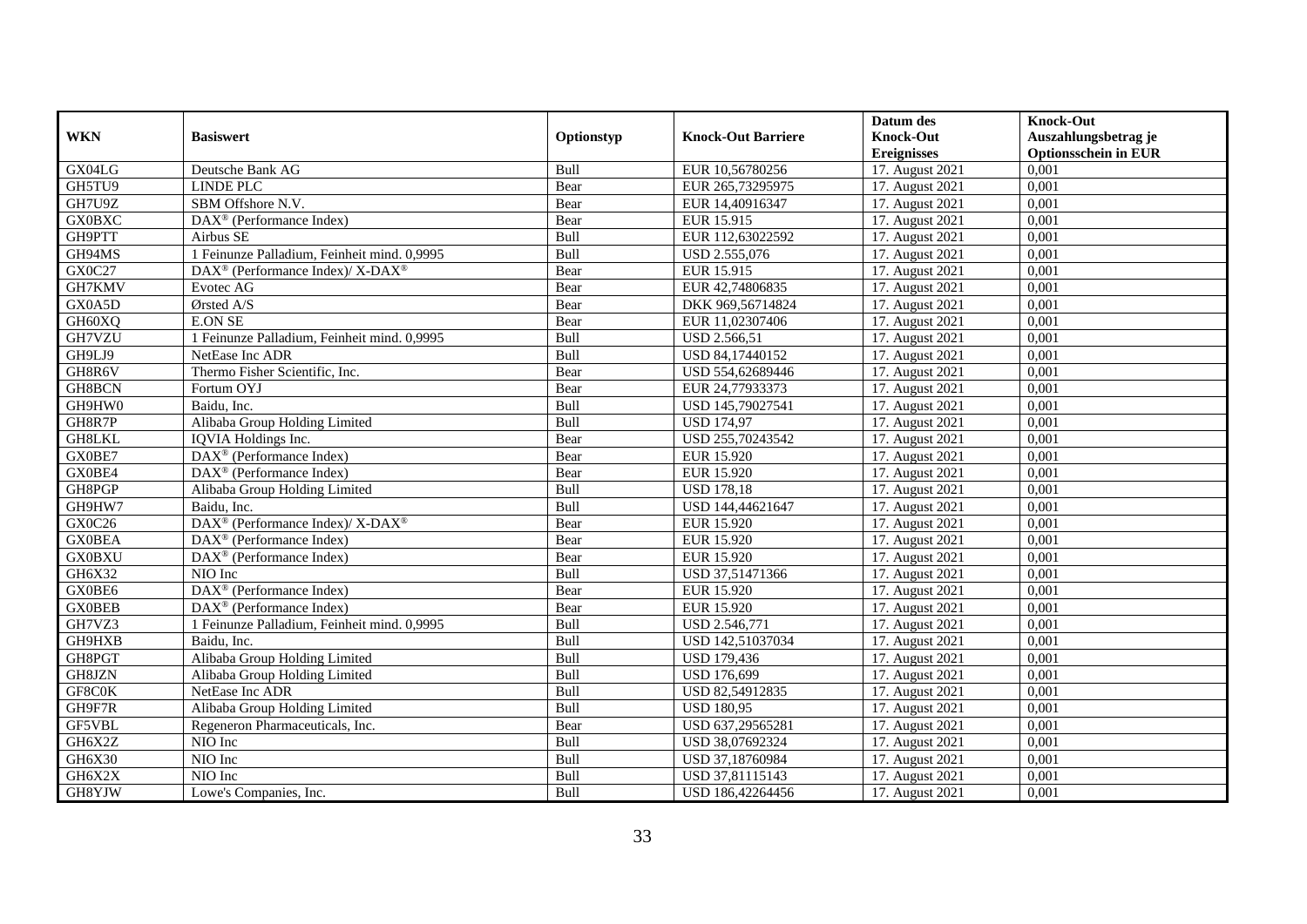|               |                                                 |            |                           | Datum des          | <b>Knock-Out</b>            |
|---------------|-------------------------------------------------|------------|---------------------------|--------------------|-----------------------------|
| <b>WKN</b>    | <b>Basiswert</b>                                | Optionstyp | <b>Knock-Out Barriere</b> | <b>Knock-Out</b>   | Auszahlungsbetrag je        |
|               |                                                 |            |                           | <b>Ereignisses</b> | <b>Optionsschein in EUR</b> |
| GX06GQ        | Oracle Corporation                              | Bear       | USD 91,64607109           | 17. August 2021    | 0,001                       |
| GH3H0X        | <b>EOG</b> Resources Inc.                       | Bull       | USD 65,78204023           | 17. August 2021    | 0,001                       |
| GX07W9        | Pfizer Inc.                                     | Bear       | USD 49,06936643           | 17. August 2021    | 0,001                       |
| GH9WHX        | Charter Communications, Inc.                    | Bear       | USD 786,04086186          | 17. August 2021    | 0,001                       |
| GH87ZT        | Vertex Pharmaceuticals Incorporated             | Bull       | USD 189,08569096          | 17. August 2021    | 0,001                       |
| GH3RK2        | <b>Abbott Laboratories</b>                      | Bear       | USD 124,89039379          | 17. August 2021    | 0,001                       |
| GX0BE8        | DAX <sup>®</sup> (Performance Index)            | Bear       | EUR 15.920                | 17. August 2021    | 0,001                       |
| GX0BE9        | $DAX^{\circledR}$ (Performance Index)           | Bear       | EUR 15.920                | 17. August 2021    | 0,001                       |
| GH6JM3        | Taiwan Semiconductor Manufacturing Company Ltd. | Bull       | USD 112,36982242          | 17. August 2021    | 0,001                       |
| GX07T8        | Medtronic, PLC                                  | Bear       | USD 129,70747344          | 17. August 2021    | 0,001                       |
| GH9LGF        | Regeneron Pharmaceuticals, Inc.                 | Bear       | USD 631,83283723          | 17. August 2021    | 0,001                       |
| <b>GH9LKB</b> | Tesla Inc                                       | Bull       | USD 669,31970155          | 17. August 2021    | 0,001                       |
| GH9U83        | Taiwan Semiconductor Manufacturing Company Ltd. | Bull       | USD 113,71122613          | 17. August 2021    | 0,001                       |
| GH9U6Z        | Taiwan Semiconductor Manufacturing Company Ltd. | Bull       | USD 113,12023225          | 17. August 2021    | 0,001                       |
| GH9LLF        | Tesla Inc                                       | Bull       | USD 672,72179738          | 17. August 2021    | 0,001                       |
| GH9ZCL        | Eli Lilly and Company                           | Bear       | USD 274,1499986           | 17. August 2021    | 0,001                       |
| GH7RDC        | Gilead Sciences, Inc.                           | Bear       | USD 71,95016447           | 17. August 2021    | 0,001                       |
| GX0A55        | $\mathcal{O}$ rsted A/S                         | Bear       | DKK 974,3164485           | 17. August 2021    | 0,001                       |
| GH9TJZ        | Pfizer Inc.                                     | Bear       | USD 49,31793113           | 17. August 2021    | 0,001                       |
| GH9F42        | AstraZeneca Plc                                 | Bear       | GBP 85,44712101           | 17. August 2021    | 0,001                       |
| <b>GH9RLR</b> | McCormick & Company, Incorporated               | Bear       | USD 87,47512419           | 17. August 2021    | 0,001                       |
| GH9LQ8        | <b>QUALCOMM</b> Incorporated                    | Bull       | USD 144,42351251          | 17. August 2021    | 0,001                       |
| GH9F54        | Kimberly-Clark Corporation                      | Bear       | USD 139,33288008          | 17. August 2021    | 0,001                       |
| GH4VV2        | Lowe's Companies, Inc.                          | Bull       | USD 183,86731382          | 17. August 2021    | 0,001                       |
| GH9ZQK        | Nvidia Corporation                              | Bull       | USD 194,09920924          | 17. August 2021    | 0,001                       |
| GH9WN2        | Infineon Technologies AG                        | Bull       | EUR 33,73536073           | 17. August 2021    | 0,001                       |
| GH9LKY        | Tesla Inc                                       | Bull       | USD 665,90757005          | 17. August 2021    | 0,001                       |
| GH6RBV        | WEC Energy Group Inc.                           | Bear       | USD 97,46962673           | 17. August 2021    | 0,001                       |
| GH75C6        | Merck KGaA                                      | Bear       | EUR 199,06514666          | 17. August 2021    | 0,001                       |
| GH7GG5        | <b>CVS Health Corporation</b>                   | Bear       | USD 85,94628596           | 17. August 2021    | 0,001                       |
| GH9461        | Copart Inc.                                     | Bull       | USD 138,87304031          | 17. August 2021    | 0,001                       |
| GX0A0E        | Walmart Inc.                                    | Bear       | USD 151,85755509          | 17. August 2021    | 0,001                       |
| GH9TMY        | <b>Quest Diagnostics Incorporated</b>           | Bear       | USD 152,64885783          | 17. August 2021    | 0,001                       |
| GX06FQ        | Bristol-Myers Squibb Company                    | Bear       | USD 69,04210775           | 17. August 2021    | 0,001                       |
| GH9ZJ5        | Electronic Arts Inc.                            | Bear       | USD 140,34989513          | 17. August 2021    | 0,001                       |
| GH7GG6        | <b>CVS Health Corporation</b>                   | Bear       | USD 86,6310159            | 17. August 2021    | 0,001                       |
| GX09YQ        | Anthem Inc.                                     | Bear       | USD 379,06366958          | 17. August 2021    | 0,001                       |
| GH7RCC        | Gilead Sciences, Inc.                           | Bear       | USD 72,42837103           | 17. August 2021    | 0,001                       |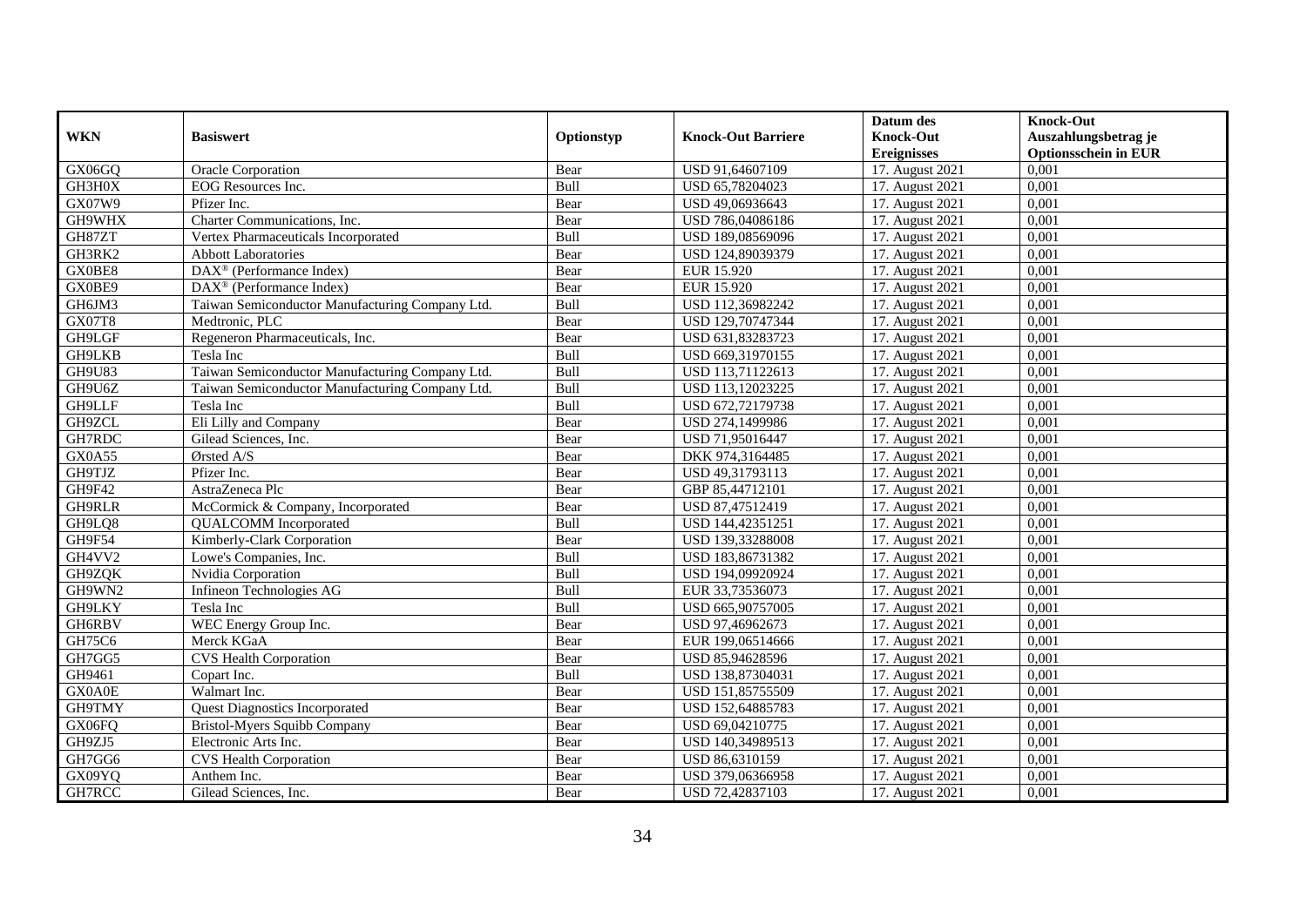|               |                                                          |            |                           | Datum des          | <b>Knock-Out</b>            |
|---------------|----------------------------------------------------------|------------|---------------------------|--------------------|-----------------------------|
| <b>WKN</b>    | <b>Basiswert</b>                                         | Optionstyp | <b>Knock-Out Barriere</b> | <b>Knock-Out</b>   | Auszahlungsbetrag je        |
|               |                                                          |            |                           | <b>Ereignisses</b> | <b>Optionsschein in EUR</b> |
| GH9ZJB        | Electronic Arts Inc.                                     | Bear       | USD 141,03905987          | 17. August 2021    | 0,001                       |
| GH3RJB        | <b>Abbott Laboratories</b>                               | Bear       | USD 125,78157728          | 17. August 2021    | 0,001                       |
| GH9LLD        | Tesla Inc                                                | Bull       | USD 662,50547423          | 17. August 2021    | 0,001                       |
| GH7NVZ        | Merck & Co., Inc.                                        | Bear       | USD 78,77638963           | 17. August 2021    | 0,001                       |
| GH9UA8        | LVMH Moët Hennessy Louis Vuitton SE                      | Bull       | EUR 686,48061428          | 17. August 2021    | 0,001                       |
| GX0A1Z        | Moderna Inc                                              | Bear       | USD 397,25017411          | 17. August 2021    | 0,001                       |
| GH9PN1        | Check Point Software Technologies Ltd.                   | Bull       | USD 121,60135147          | 17. August 2021    | 0,001                       |
| GH9PJA        | Danone S.A.                                              | Bear       | EUR 65,20675946           | 17. August 2021    | 0,001                       |
| GH9WS2        | Pfizer Inc.                                              | Bear       | USD 50,21007253           | 17. August 2021    | 0,001                       |
| GH9D6N        | Schneider Electric SE                                    | Bear       | EUR 154,61019552          | 17. August 2021    | 0,001                       |
| GH60XP        | <b>E.ON SE</b>                                           | Bear       | EUR 11,07246268           | 17. August 2021    | 0,001                       |
| GX0A20        | Moderna Inc                                              | Bear       | USD 401,15909343          | 17. August 2021    | 0,001                       |
| GH6JM7        | Taiwan Semiconductor Manufacturing Company Ltd.          | Bull       | USD 111,78312751          | 17. August 2021    | 0,001                       |
| GH9ZKL        | Electronic Arts Inc.                                     | Bear       | USD 141,72822459          | 17. August 2021    | 0.001                       |
| GH9WQA        | Pfizer Inc.                                              | Bear       | USD 49,76034058           | 17. August 2021    | 0,001                       |
| GF28P1        | The Procter & Gamble Company                             | Bear       | USD 145,36445559          | 17. August 2021    | 0,001                       |
| GX0A1V        | Moderna Inc                                              | Bear       | USD 399,20963238          | 17. August 2021    | 0,001                       |
| GX0A2Y        | Moderna Inc                                              | Bear       | USD 395,30071306          | 17. August 2021    | 0,001                       |
| GH9RRX        | Fresenius Medical Care AG & Co. KGaA                     | Bear       | EUR 69,51265421           | 17. August 2021    | 0,001                       |
| GH9PN0        | Colgate-Palmolive Company                                | Bear       | USD 80,44764863           | 17. August 2021    | 0,001                       |
| <b>GX0BDR</b> | DAX <sup>®</sup> (Performance Index)                     | Bear       | EUR 15.930                | 17. August 2021    | 0,001                       |
| <b>GX0BDS</b> | $\overline{\text{DAX}^{\otimes}}$ (Performance Index)    | Bear       | EUR 15.930                | 17. August 2021    | 0,001                       |
| <b>GH9LGU</b> | Regeneron Pharmaceuticals, Inc.                          | Bear       | USD 647,17396744          | 17. August 2021    | 0,001                       |
| <b>GX0BWF</b> | $DAX^{\circledR}$ (Performance Index)                    | Bear       | EUR 15.935                | 17. August 2021    | 0,001                       |
| GX0C25        | DAX <sup>®</sup> (Performance Index)/ X-DAX <sup>®</sup> | Bear       | EUR 15.925                | 17. August 2021    | 0,001                       |
| GH9PJF        | Edwards Lifesciences Corporation                         | Bear       | USD 115,8170457           | 17. August 2021    | 0,001                       |
| <b>GH948V</b> | Marsh & McLennan Companies Inc                           | Bear       | USD 154,46253969          | 17. August 2021    | 0,001                       |
| GH9PMM        | Hormel Foods Corporation                                 | Bear       | USD 46,89789685           | 17. August 2021    | 0,001                       |
| GX07BA        | 1 Feinunze Platin, Feinheit mind. 0,9995                 | Bull       | <b>USD 1.003,08</b>       | 17. August 2021    | 0,001                       |
| <b>GX0BDV</b> | $DAX^{\circledR}$ (Performance Index)                    | Bear       | EUR 15.925                | 17. August 2021    | 0.001                       |
| GH8D76        | The JM Smucker Company                                   | Bear       | USD 135,31106337          | 17. August 2021    | 0,001                       |
| GX0BE1        | $DAX^{\circledR}$ (Performance Index)                    | Bear       | EUR 15.925                | 17. August 2021    | 0,001                       |
| <b>GX0BDT</b> | DAX <sup>®</sup> (Performance Index)                     | Bear       | EUR 15.930                | 17. August 2021    | 0,001                       |
| GH9FB8        | Daimler AG                                               | Bull       | EUR 72,87187575           | 17. August 2021    | 0,001                       |
| <b>GH1DVX</b> | Johnson & Johnson                                        | Bear       | USD 179,28095052          | 17. August 2021    | 0,001                       |
| <b>GX0BDZ</b> | DAX <sup>®</sup> (Performance Index)                     | Bear       | EUR 15.925                | 17. August 2021    | 0,001                       |
| GH9TTB        | Deutsche Börse AG                                        | Bear       | EUR 149,07259647          | 17. August 2021    | 0,001                       |
| GX0C1D        | DAX <sup>®</sup> (Performance Index)/ X-DAX <sup>®</sup> | Bear       | EUR 15.935                | 17. August 2021    | 0,001                       |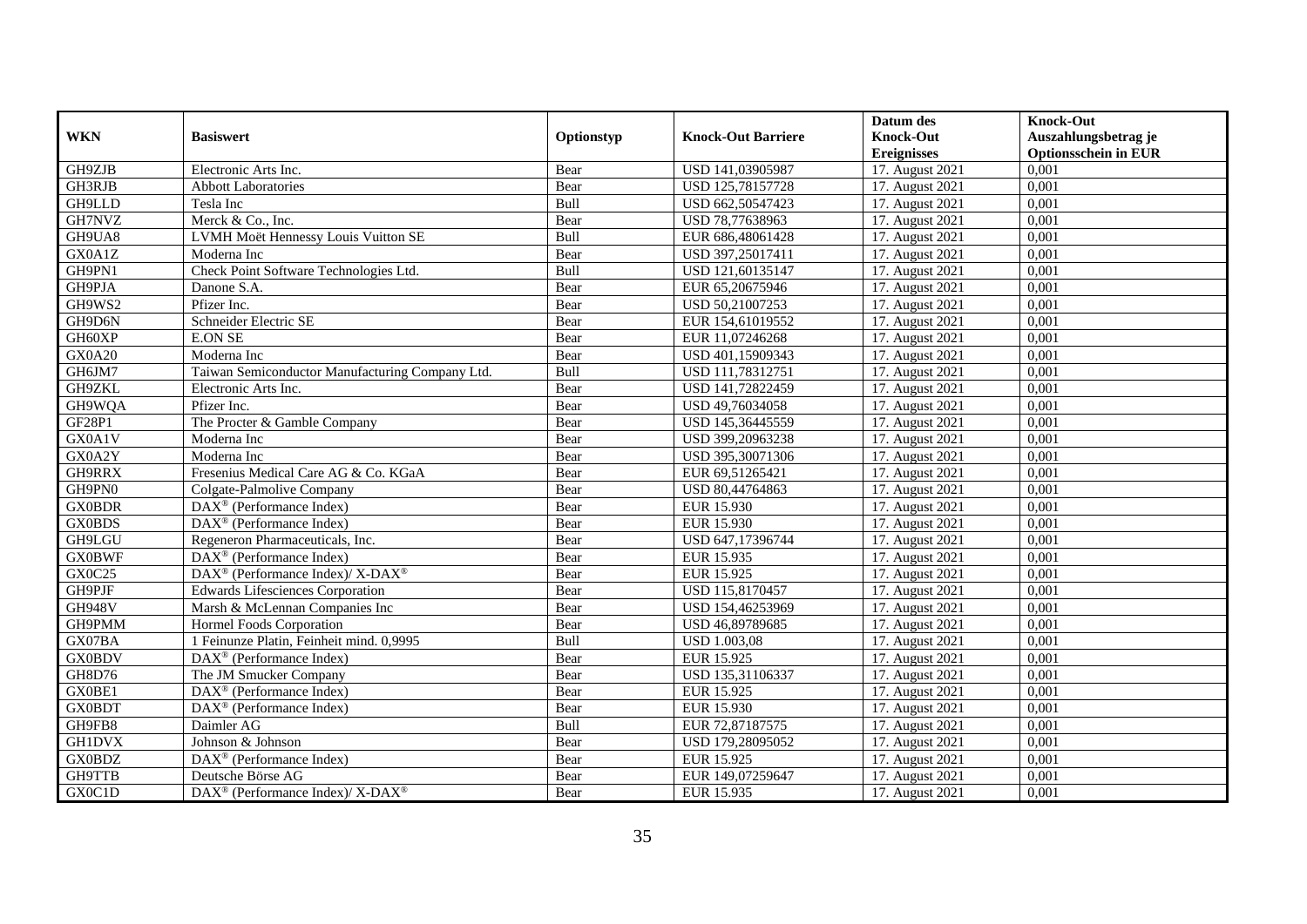|               |                                                              |             |                           | Datum des                     | <b>Knock-Out</b>            |
|---------------|--------------------------------------------------------------|-------------|---------------------------|-------------------------------|-----------------------------|
| <b>WKN</b>    | <b>Basiswert</b>                                             | Optionstyp  | <b>Knock-Out Barriere</b> | <b>Knock-Out</b>              | Auszahlungsbetrag je        |
|               |                                                              |             |                           | <b>Ereignisses</b>            | <b>Optionsschein in EUR</b> |
| <b>GX0BWY</b> | $\overline{\text{DAX}}^{\textcircled{}}$ (Performance Index) | Bear        | EUR 15.930                | 17. August 2021               | 0,001                       |
| GF9X37        | <b>SAP SE</b>                                                | Bear        | EUR 126,96051829          | 17. August 2021               | 0,001                       |
| GH8LHT        | The Hershey Company                                          | Bear        | USD 182,68649606          | 17. August 2021               | 0,001                       |
| GX0BW3        | DAX <sup>®</sup> (Performance Index)                         | Bear        | EUR 15.925                | 17. August 2021               | 0,001                       |
| GH5WEK        | Aurubis AG                                                   | <b>Bull</b> | EUR 72,79100485           | 17. August 2021               | 0,001                       |
| <b>GX0BDY</b> | DAX <sup>®</sup> (Performance Index)                         | Bear        | EUR 15.925                | 17. August 2021               | 0,001                       |
| GX0BE2        | $\overline{\text{DAX}^{\otimes}}$ (Performance Index)        | Bear        | EUR 15.925                | 17. August 2021               | 0,001                       |
| GH9CBV        | Waste Management, Inc.                                       | Bear        | USD 152,34249027          | 17. August 2021               | 0,001                       |
| GH9WL2        | General Mills, Inc.                                          | Bear        | USD 60,92641233           | 17. August 2021               | 0,001                       |
| GX07BS        | 1 Feinunze Platin, Feinheit mind. 0,9995                     | Bull        | USD 1.005,639             | 17. August 2021               | 0,001                       |
| GH5WEZ        | Aurubis AG                                                   | Bull        | EUR 73,18633272           | 17. August 2021               | 0,001                       |
| GX0C35        | DAX <sup>®</sup> (Performance Index)/ X-DAX <sup>®</sup>     | Bear        | EUR 15.930                | 17. August 2021               | 0,001                       |
| <b>GF2U18</b> | Fresenius SE & Co KGaA                                       | Bear        | EUR 46,92751554           | 17. August 2021               | 0,001                       |
| GH9PQ1        | Sartorius AG                                                 | Bear        | EUR 551,568               | 17. August 2021               | 0.001                       |
| GX0BE0        | DAX <sup>®</sup> (Performance Index)                         | Bear        | EUR 15.925                | 17. August 2021               | 0,001                       |
| <b>GX0BDX</b> | DAX <sup>®</sup> (Performance Index)                         | Bear        | EUR 15.925                | 17. August 2021               | 0,001                       |
| GH7VZN        | 1 Feinunze Palladium, Feinheit mind. 0,9995                  | Bull        | USD 2.533,62              | 17. August 2021               | 0,001                       |
| GH8TPH        | 1 Feinunze Palladium, Feinheit mind. 0,9995                  | Bull        | USD 2.521,857             | 17. August 2021               | 0.001                       |
| GH9LKG        | Tesla Inc                                                    | Bull        | USD 655,6912469           | 17. August 2021               | 0,001                       |
| <b>GH948C</b> | Hess Corp.                                                   | Bull        | USD 66,737326             | 17. August 2021               | 0,001                       |
| GH9LM7        | Shopify Inc.                                                 | Bull        | USD 1.460,53859164        | 17. August 2021               | 0,001                       |
| GH9LKN        | Tesla Inc                                                    | Bull        | USD 659,09334272          | 17. August 2021               | 0,001                       |
| GH12SH        | EUR/USD (WM-Fixing)                                          | Bull        | <b>USD 1,17097</b>        | 17. August 2021               | 0,001                       |
| <b>GX07B9</b> | 1 Feinunze Platin, Feinheit mind. 0,9995                     | Bull        | USD 1.000,519             | 17. August 2021               | 0,001                       |
| GX04MU        | Commerzbank AG                                               | Bull        | EUR 5,16209197            | 17. August 2021               | 0,001                       |
| GH7VZF        | 1 Feinunze Palladium, Feinheit mind. 0,9995                  | Bull        | USD 2.513,852             | 17. August 2021               | 0,001                       |
| GX07ZA        | Coinbase Global Inc                                          | Bull        | USD 251,22060263          | 17. August 2021               | 0,001                       |
| GH9GZE        | The Boeing Company                                           | Bull        | USD 221,02707677          | 17. August 2021               | 0,001                       |
| GH9D1H        | Schlumberger N.V. (Schlumberger Limited)                     | Bull        | USD 27,14099213           | $\overline{17}$ . August 2021 | 0.001                       |
| GX04KC        | Carnival Corporation                                         | <b>Bull</b> | USD 21,84655862           | 17. August 2021               | 0,001                       |
| GH71XJ        | Ford Motor Company                                           | Bull        | USD 12,8251626            | 17. August 2021               | 0,001                       |
| GH6JNE        | Taiwan Semiconductor Manufacturing Company Ltd.              | Bull        | USD 111,18631713          | 17. August 2021               | 0,001                       |
| <b>GH85S4</b> | Twitter, Inc.                                                | Bull        | USD 62,51342089           | 17. August 2021               | 0,001                       |
| GH8TQC        | 1 Feinunze Palladium, Feinheit mind. 0,9995                  | Bull        | USD 2.500,354             | 17. August 2021               | 0,001                       |
| GH9D1B        | Schlumberger N.V. (Schlumberger Limited)                     | <b>Bull</b> | USD 26,83029393           | 17. August 2021               | 0,001                       |
| GX07Z2        | Coinbase Global Inc                                          | Bull        | USD 247,66762411          | 17. August 2021               | 0,001                       |
| GH9LKP        | Tesla Inc                                                    | Bull        | USD 652,28915107          | 17. August 2021               | 0,001                       |
| GH9F7S        | Alibaba Group Holding Limited                                | <b>Bull</b> | <b>USD 173,58</b>         | 17. August 2021               | 0,001                       |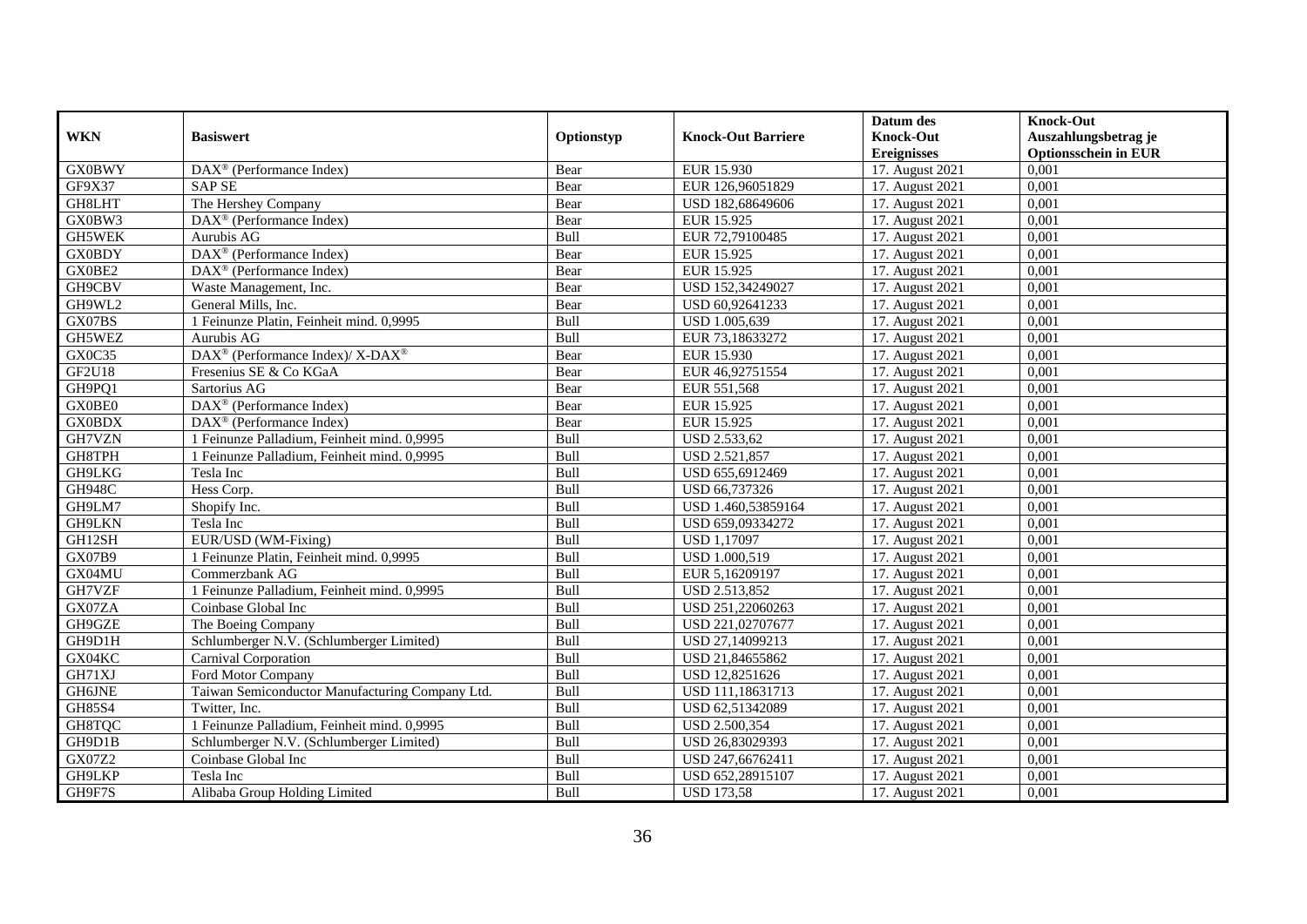|               |                                                                          |             |                           | Datum des          | <b>Knock-Out</b>            |
|---------------|--------------------------------------------------------------------------|-------------|---------------------------|--------------------|-----------------------------|
| <b>WKN</b>    | <b>Basiswert</b>                                                         | Optionstyp  | <b>Knock-Out Barriere</b> | <b>Knock-Out</b>   | Auszahlungsbetrag je        |
|               |                                                                          |             |                           | <b>Ereignisses</b> | <b>Optionsschein in EUR</b> |
| GX001E        | S&P 500 <sup>®</sup> Index                                               | Bull        | <b>USD 4.420</b>          | 17. August 2021    | 0,001                       |
| GH9LNE        | <b>QUALCOMM</b> Incorporated                                             | Bull        | USD 143,66207048          | 17. August 2021    | 0,001                       |
| <b>GH5E77</b> | Kinder Morgan Inc.                                                       | <b>Bull</b> | USD 16,6869525            | 17. August 2021    | 0,001                       |
| GH7WPM        | PayPal Holdings, Inc.                                                    | Bull        | USD 269,24618292          | 17. August 2021    | 0,001                       |
| GH9TMF        | PNC Financial Services Group, Inc.                                       | Bull        | USD 185,1080817           | 17. August 2021    | 0,001                       |
| GH9PL6        | <b>Edwards Lifesciences Corporation</b>                                  | Bear        | USD 116,69603664          | 17. August 2021    | 0,001                       |
| GH9GZD        | The Boeing Company                                                       | Bull        | USD 219,84468512          | 17. August 2021    | 0,001                       |
| GX07BN        | 1 Feinunze Platin, Feinheit mind. 0,9995                                 | Bull        | USD 997,963               | 17. August 2021    | 0,001                       |
| GH94N4        | 1 Feinunze Palladium, Feinheit mind. 0,9995                              | Bull        | USD 2.483,549             | 17. August 2021    | 0,001                       |
| GH8TPL        | 1 Feinunze Palladium, Feinheit mind. 0,9995                              | Bull        | USD 2.471,694             | 17. August 2021    | 0,001                       |
| GH9D0T        | Intuitive Surgical, Inc.                                                 | Bear        | USD 1.036,44140107        | 17. August 2021    | 0,001                       |
| GH4K50        | <b>Barrick Gold Corporation</b>                                          | Bull        | USD 19,82798693           | 17. August 2021    | 0,001                       |
| GC9WVZ        | Gilead Sciences, Inc.                                                    | Bear        | USD 72,62999115           | 17. August 2021    | 0,001                       |
| GH9RLK        | AbbVie Inc.                                                              | Bear        | USD 119,37117696          | 17. August 2021    | 0.001                       |
| GX07TF        | Centene Corp                                                             | Bear        | USD 65,44398971           | 17. August 2021    | 0,001                       |
| GH7REE        | Gilead Sciences, Inc.                                                    | Bear        | USD 72,9065776            | 17. August 2021    | 0,001                       |
| GC216F        | Regeneron Pharmaceuticals, Inc.                                          | Bear        | USD 649,21498978          | 17. August 2021    | 0,001                       |
| <b>GX0DMV</b> | DAX <sup>®</sup> (Performance Index)/ X-DAX <sup>®</sup>                 | Bear        | <b>EUR 15.900</b>         | 18. August 2021    | 0,001                       |
| <b>GX0DMW</b> | $DAX^{\circledast}$ (Performance Index)/ X-DAX <sup>®</sup>              | Bear        | <b>EUR 15.900</b>         | 18. August 2021    | 0,001                       |
| <b>GX0DUR</b> | $DAX^{\circledast}$ (Performance Index)/ X-DAX <sup>®</sup>              | Bull        | EUR 16.150                | 18. August 2021    | 0,001                       |
| GX0C1F        | $DAX^{\circledast}$ (Performance Index)/ X-DAX <sup>®</sup>              | Bear        | EUR 15.963,41724763       | 18. August 2021    | 0,001                       |
| <b>GX0DTG</b> | $DAX^{\circledcirc}$ (Performance Index)/ X-DAX <sup>®</sup>             | Bull        | EUR 16.000                | 18. August 2021    | 0,001                       |
| <b>GX0AED</b> | DAX <sup>®</sup> (Performance Index)/ X-DAX <sup>®</sup>                 | Bear        | EUR 15.966,83366084       | 18. August 2021    | 0,001                       |
| <b>GX0DUJ</b> | DAX <sup>®</sup> (Performance Index)/ X-DAX <sup>®</sup>                 | Bull        | EUR 16.155                | 18. August 2021    | 0,001                       |
| GX0C1G        | $\overline{\text{DAX}^{\otimes}}$ (Performance Index)/X-DAX <sup>®</sup> | Bear        | EUR 15.943,41923041       | 18. August 2021    | 0,001                       |
| <b>GX0DTD</b> | DAX <sup>®</sup> (Performance Index)/ X-DAX <sup>®</sup>                 | Bull        | EUR 15.940                | 18. August 2021    | 0,001                       |
| <b>GX0DTE</b> | $DAX^{\circledast}$ (Performance Index)/ X-DAX <sup>®</sup>              | Bull        | EUR 15.925                | 18. August 2021    | 0,001                       |
| <b>GX0AEK</b> | $DAX^{\circledast}$ (Performance Index)/ X-DAX <sup>®</sup>              | Bear        | EUR 15.961,83465218       | 18. August 2021    | 0,001                       |
| <b>GX0DUF</b> | DAX <sup>®</sup> (Performance Index)/ X-DAX <sup>®</sup>                 | Bull        | EUR 16.165                | 18. August 2021    | 0,001                       |
| <b>GX0DUK</b> | $DAX^{\circledcirc}$ (Performance Index)/ X-DAX <sup>®</sup>             | Bull        | EUR 16.145                | 18. August 2021    | 0.001                       |
| GX0C18        | DAX <sup>®</sup> (Performance Index)/ X-DAX <sup>®</sup>                 | Bear        | EUR 15.938,41972611       | 18. August 2021    | 0,001                       |
| <b>GX0DTZ</b> | DAX <sup>®</sup> (Performance Index)/ X-DAX <sup>®</sup>                 | Bull        | EUR 16.035                | 18. August 2021    | 0,001                       |
| GX0C1B        | $DAX^{\circledast}$ (Performance Index)/ X-DAX <sup>®</sup>              | Bear        | EUR 15.953,41823902       | 18. August 2021    | 0,001                       |
| GX0C1C        | DAX <sup>®</sup> (Performance Index)/ X-DAX <sup>®</sup>                 | Bear        | EUR 15.958,41774333       | 18. August 2021    | 0,001                       |
| <b>GX0DTY</b> | DAX <sup>®</sup> (Performance Index)/ X-DAX <sup>®</sup>                 | Bull        | EUR 16.045                | 18. August 2021    | 0,001                       |
| GX0C1P        | $DAX^{\circledast}$ (Performance Index)/ X-DAX <sup>®</sup>              | Bear        | EUR 15.948,41873472       | 18. August 2021    | 0,001                       |
| GX0DU7        | DAX <sup>®</sup> (Performance Index)/ X-DAX <sup>®</sup>                 | Bull        | EUR 16.085                | 18. August 2021    | 0,001                       |
| GX0DU8        | $DAX^{\circledast}$ (Performance Index)/ X-DAX <sup>®</sup>              | Bull        | EUR 16.015                | 18. August 2021    | 0,001                       |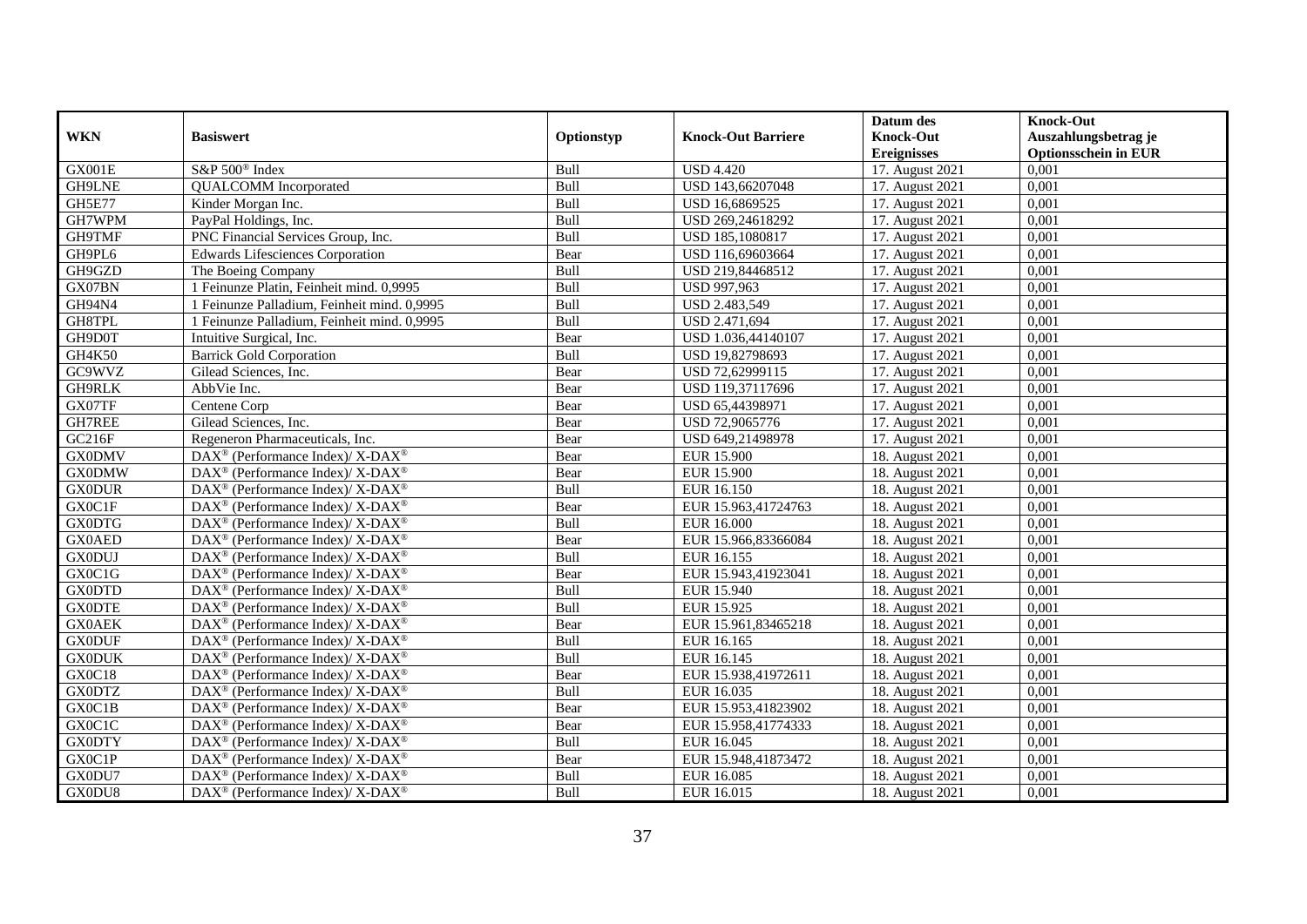|               |                                                              |            |                           | Datum des          | <b>Knock-Out</b>            |
|---------------|--------------------------------------------------------------|------------|---------------------------|--------------------|-----------------------------|
| <b>WKN</b>    | <b>Basiswert</b>                                             | Optionstyp | <b>Knock-Out Barriere</b> | <b>Knock-Out</b>   | Auszahlungsbetrag je        |
|               |                                                              |            |                           | <b>Ereignisses</b> | <b>Optionsschein in EUR</b> |
| <b>GX0DTC</b> | DAX <sup>®</sup> (Performance Index)/ X-DAX <sup>®</sup>     | Bull       | EUR 15.955                | 18. August 2021    | 0,001                       |
| <b>GX0DUE</b> | $DAX^{\circledast}$ (Performance Index)/ X-DAX <sup>®</sup>  | Bull       | EUR 16.075                | 18. August 2021    | 0,001                       |
| <b>GX0DUG</b> | $DAX^{\circledast}$ (Performance Index)/ X-DAX <sup>®</sup>  | Bull       | EUR 16.170                | 18. August 2021    | 0,001                       |
| GX0DT7        | $DAX^{\circledast}$ (Performance Index)/ X-DAX <sup>®</sup>  | Bull       | EUR 15.960                | 18. August 2021    | 0,001                       |
| GX0DU9        | $DAX^{\circledast}$ (Performance Index)/ X-DAX <sup>®</sup>  | Bull       | EUR 16.095                | 18. August 2021    | 0,001                       |
| <b>GX0DUA</b> | DAX <sup>®</sup> (Performance Index)/ X-DAX <sup>®</sup>     | Bull       | EUR 16.090                | 18. August 2021    | 0,001                       |
| <b>GX0DTT</b> | $DAX^{\circledast}$ (Performance Index)/ X-DAX <sup>®</sup>  | Bull       | EUR 15.990                | 18. August 2021    | 0,001                       |
| <b>GX0DTU</b> | $DAX^{\circledast}$ (Performance Index)/ X-DAX <sup>®</sup>  | Bull       | EUR 16.055                | 18. August 2021    | 0,001                       |
| <b>GX0DTV</b> | $DAX^{\circledast}$ (Performance Index)/ X-DAX <sup>®</sup>  | Bull       | EUR 16.060                | 18. August 2021    | 0,001                       |
| <b>GX0DTW</b> | $DAX^{\circledast}$ (Performance Index)/ X-DAX <sup>®</sup>  | Bull       | EUR 16.065                | 18. August 2021    | 0,001                       |
| <b>GX0DTM</b> | $DAX^{\circledcirc}$ (Performance Index)/ X-DAX <sup>®</sup> | Bull       | EUR 15.970                | 18. August 2021    | 0,001                       |
| <b>GX0DTN</b> | DAX <sup>®</sup> (Performance Index)/ X-DAX <sup>®</sup>     | Bull       | EUR 15.985                | 18. August 2021    | 0,001                       |
| <b>GX0DUP</b> | $DAX^{\circledast}$ (Performance Index)/ X-DAX <sup>®</sup>  | Bull       | EUR 16.120                | 18. August 2021    | 0,001                       |
| <b>GX0DUQ</b> | $DAX^{\circledast}$ (Performance Index)/ X-DAX <sup>®</sup>  | Bull       | EUR 16.130                | 18. August 2021    | 0,001                       |
| GX0DT9        | DAX <sup>®</sup> (Performance Index)/ X-DAX <sup>®</sup>     | Bull       | EUR 15.950                | 18. August 2021    | 0,001                       |
| <b>GX0DTA</b> | DAX <sup>®</sup> (Performance Index)/ X-DAX <sup>®</sup>     | Bull       | EUR 15.945                | 18. August 2021    | 0,001                       |
| <b>GX0DUB</b> | $DAX^{\circledast}$ (Performance Index)/ X-DAX <sup>®</sup>  | Bull       | EUR 16.175                | 18. August 2021    | 0,001                       |
| <b>GX0DUC</b> | DAX <sup>®</sup> (Performance Index)/ X-DAX <sup>®</sup>     | Bull       | EUR 16.105                | 18. August 2021    | 0.001                       |
| <b>GX0DTJ</b> | $DAX^{\circledast}$ (Performance Index)/ X-DAX <sup>®</sup>  | Bull       | EUR 15.935                | 18. August 2021    | 0,001                       |
| <b>GX0DUL</b> | DAX <sup>®</sup> (Performance Index)/ X-DAX <sup>®</sup>     | Bull       | EUR 16.140                | 18. August 2021    | 0,001                       |
| <b>GX0DTF</b> | $DAX^{\circledast}$ (Performance Index)/ X-DAX <sup>®</sup>  | Bull       | EUR 16.005                | 18. August 2021    | 0,001                       |
| <b>GX0DUH</b> | $DAX^{\circledast}$ (Performance Index)/ X-DAX <sup>®</sup>  | Bull       | <b>EUR 16.080</b>         | 18. August 2021    | 0,001                       |
| GX0DU3        | DAX <sup>®</sup> (Performance Index)/ X-DAX <sup>®</sup>     | Bull       | EUR 16.025                | 18. August 2021    | 0,001                       |
| GX0DU4        | $DAX^{\circledast}$ (Performance Index)/ X-DAX <sup>®</sup>  | Bull       | <b>EUR 16.010</b>         | 18. August 2021    | 0,001                       |
| GX0DU6        | $DAX^{\circledcirc}$ (Performance Index)/ X-DAX <sup>®</sup> | Bull       | EUR 16.050                | 18. August 2021    | 0,001                       |
| GX0DU1        | $DAX^{\circledast}$ (Performance Index)/ X-DAX <sup>®</sup>  | Bull       | EUR 16.020                | 18. August 2021    | 0,001                       |
| GX0DU2        | DAX <sup>®</sup> (Performance Index)/ X-DAX <sup>®</sup>     | Bull       | EUR 16.030                | 18. August 2021    | 0,001                       |
| <b>GX0DTP</b> | DAX <sup>®</sup> (Performance Index)/ X-DAX <sup>®</sup>     | Bull       | EUR 15.965                | 18. August 2021    | 0,001                       |
| <b>GX0DTR</b> | $DAX^{\circledast}$ (Performance Index)/ X-DAX <sup>®</sup>  | Bull       | <b>EUR 15.980</b>         | 18. August 2021    | 0,001                       |
| <b>GX0DTK</b> | $DAX^{\circledast}$ (Performance Index)/ X-DAX <sup>®</sup>  | Bull       | EUR 15.995                | 18. August 2021    | 0,001                       |
| <b>GX0DTL</b> | $DAX^{\circledast}$ (Performance Index)/ X-DAX <sup>®</sup>  | Bull       | EUR 15.975                | 18. August 2021    | 0,001                       |
| <b>GX0DUM</b> | $DAX^{\circledast}$ (Performance Index)/ X-DAX <sup>®</sup>  | Bull       | EUR 16.160                | 18. August 2021    | 0,001                       |
| <b>GX0DUN</b> | $DAX^{\circledast}$ (Performance Index)/ X-DAX <sup>®</sup>  | Bull       | EUR 15.930                | 18. August 2021    | 0,001                       |
| GX0DU0        | DAX <sup>®</sup> (Performance Index)/ X-DAX <sup>®</sup>     | Bull       | EUR 16.040                | 18. August 2021    | 0,001                       |
| GX0DV4        | DAX <sup>®</sup> (Performance Index)/ X-DAX <sup>®</sup>     | Bull       | EUR 16.195                | 18. August 2021    | 0,001                       |
| GX0DW5        | $DAX^{\circledast}$ (Performance Index)/ X-DAX <sup>®</sup>  | Bear       | <b>EUR 15.790</b>         | 18. August 2021    | 0,001                       |
| GX0DW6        | $DAX^{\circledast}$ (Performance Index)/ X-DAX <sup>®</sup>  | Bear       | EUR 15.780                | 18. August 2021    | 0,001                       |
| GX0DX7        | DAX <sup>®</sup> (Performance Index)/ X-DAX <sup>®</sup>     | Bear       | EUR 15.625                | 18. August 2021    | 0,001                       |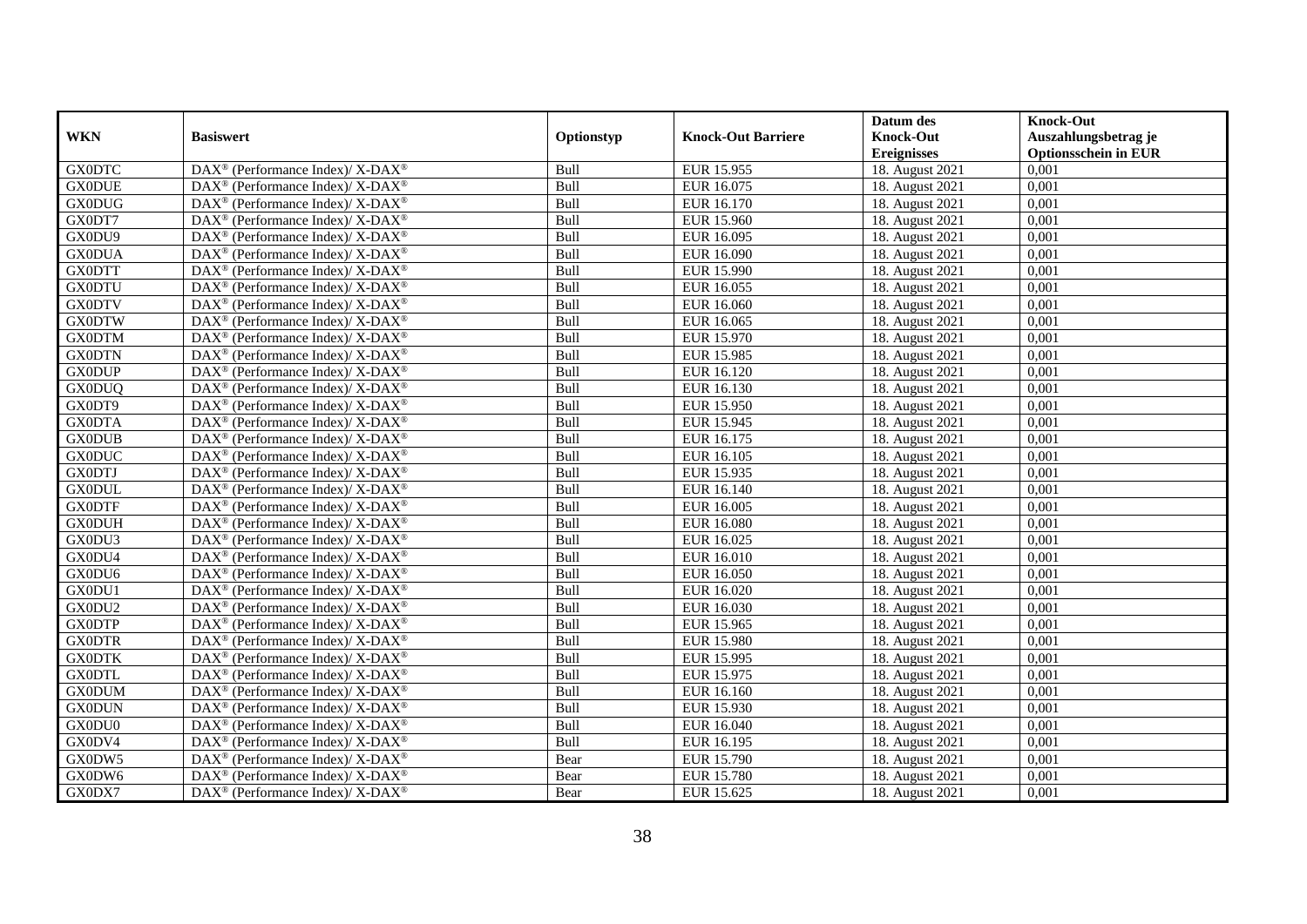|               |                                                              |            |                           | Datum des          | <b>Knock-Out</b>            |
|---------------|--------------------------------------------------------------|------------|---------------------------|--------------------|-----------------------------|
| <b>WKN</b>    | <b>Basiswert</b>                                             | Optionstyp | <b>Knock-Out Barriere</b> | <b>Knock-Out</b>   | Auszahlungsbetrag je        |
|               |                                                              |            |                           | <b>Ereignisses</b> | <b>Optionsschein in EUR</b> |
| <b>GX0DUS</b> | DAX <sup>®</sup> (Performance Index)/ X-DAX <sup>®</sup>     | Bull       | EUR 16.115                | 18. August 2021    | 0,001                       |
| <b>GX0DVT</b> | $DAX^{\circledast}$ (Performance Index)/ X-DAX <sup>®</sup>  | Bear       | EUR 15.730                | 18. August 2021    | 0,001                       |
| <b>GX0DVU</b> | $DAX^{\circledast}$ (Performance Index)/ X-DAX <sup>®</sup>  | Bear       | <b>EUR 15.840</b>         | 18. August 2021    | 0,001                       |
| <b>GX0DWV</b> | $DAX^{\circledast}$ (Performance Index)/ X-DAX <sup>®</sup>  | Bear       | EUR 15.685                | 18. August 2021    | 0,001                       |
| <b>GX0DWW</b> | $DAX^{\circledast}$ (Performance Index)/ X-DAX <sup>®</sup>  | Bear       | EUR 15.640                | 18. August 2021    | 0,001                       |
| <b>GX0DVP</b> | DAX <sup>®</sup> (Performance Index)/ X-DAX <sup>®</sup>     | Bear       | EUR 15.830                | 18. August 2021    | 0,001                       |
| <b>GX0DVQ</b> | $DAX^{\circledcirc}$ (Performance Index)/ X-DAX <sup>®</sup> | Bear       | EUR 15.825                | 18. August 2021    | 0,001                       |
| <b>GX0DWR</b> | $DAX^{\circledast}$ (Performance Index)/ X-DAX <sup>®</sup>  | Bear       | EUR 15.635                | 18. August 2021    | 0,001                       |
| <b>GX0DWS</b> | $DAX^{\circledast}$ (Performance Index)/ X-DAX <sup>®</sup>  | Bear       | EUR 15.650                | 18. August 2021    | 0,001                       |
| <b>GX0DVK</b> | $DAX^{\circledast}$ (Performance Index)/ X-DAX <sup>®</sup>  | Bull       | EUR 16.240                | 18. August 2021    | 0,001                       |
| <b>GX0DVL</b> | DAX <sup>®</sup> (Performance Index)/ X-DAX <sup>®</sup>     | Bear       | EUR 15.805                | 18. August 2021    | 0,001                       |
| <b>GX0DWM</b> | DAX <sup>®</sup> (Performance Index)/ X-DAX <sup>®</sup>     | Bear       | EUR 15.695                | 18. August 2021    | 0,001                       |
| <b>GX0DWN</b> | $DAX^{\circledast}$ (Performance Index)/ X-DAX <sup>®</sup>  | Bear       | EUR 15.660                | 18. August 2021    | 0,001                       |
| <b>GX0DVG</b> | $DAX^{\circledast}$ (Performance Index)/ X-DAX <sup>®</sup>  | Bull       | EUR 16.190                | 18. August 2021    | 0,001                       |
| <b>GX0DVH</b> | DAX <sup>®</sup> (Performance Index)/ X-DAX <sup>®</sup>     | Bear       | EUR 15.900                | 18. August 2021    | 0,001                       |
| <b>GX0DVJ</b> | DAX <sup>®</sup> (Performance Index)/ X-DAX <sup>®</sup>     | Bear       | EUR 15.915                | 18. August 2021    | 0,001                       |
| GX0DWJ        | $DAX^{\circledast}$ (Performance Index)/ X-DAX <sup>®</sup>  | Bear       | EUR 15.675                | 18. August 2021    | 0,001                       |
| <b>GX0DWK</b> | $DAX^{\circledcirc}$ (Performance Index)/ X-DAX <sup>®</sup> | Bear       | EUR 15.610                | 18. August 2021    | 0,001                       |
| <b>GX0DWL</b> | $DAX^{\circledast}$ (Performance Index)/ X-DAX <sup>®</sup>  | Bear       | EUR 15.720                | 18. August 2021    | 0,001                       |
| GX0DV9        | DAX <sup>®</sup> (Performance Index)/ X-DAX <sup>®</sup>     | Bull       | EUR 16.235                | 18. August 2021    | 0,001                       |
| <b>GX0DVA</b> | $DAX^{\circledast}$ (Performance Index)/ X-DAX <sup>®</sup>  | Bear       | EUR 15.895                | 18. August 2021    | 0,001                       |
| <b>GX0DWB</b> | $DAX^{\circledast}$ (Performance Index)/ X-DAX <sup>®</sup>  | Bear       | EUR 15.690                | 18. August 2021    | 0,001                       |
| <b>GX0DWC</b> | DAX <sup>®</sup> (Performance Index)/ X-DAX <sup>®</sup>     | Bear       | EUR 15.785                | 18. August 2021    | 0,001                       |
| <b>GX0DUT</b> | $DAX^{\circledast}$ (Performance Index)/ X-DAX <sup>®</sup>  | Bull       | EUR 16.225                | 18. August 2021    | 0,001                       |
| <b>GX0DUU</b> | $DAX^{\circledcirc}$ (Performance Index)/ X-DAX <sup>®</sup> | Bull       | EUR 16.125                | 18. August 2021    | 0,001                       |
| <b>GX0DVV</b> | $DAX^{\circledast}$ (Performance Index)/ X-DAX <sup>®</sup>  | Bear       | EUR 15.735                | 18. August 2021    | 0,001                       |
| <b>GX0DVW</b> | DAX <sup>®</sup> (Performance Index)/ X-DAX <sup>®</sup>     | Bear       | EUR 15.755                | 18. August 2021    | 0,001                       |
| <b>GX0DWX</b> | DAX <sup>®</sup> (Performance Index)/ X-DAX <sup>®</sup>     | Bull       | EUR 16.070                | 18. August 2021    | 0,001                       |
| <b>GX0DWY</b> | $DAX^{\circledast}$ (Performance Index)/ X-DAX <sup>®</sup>  | Bear       | EUR 15.615                | 18. August 2021    | 0,001                       |
| GX0DV1        | $DAX^{\circledast}$ (Performance Index)/ X-DAX <sup>®</sup>  | Bull       | EUR 16.185                | 18. August 2021    | 0,001                       |
| GX0DV2        | $DAX^{\circledast}$ (Performance Index)/ X-DAX <sup>®</sup>  | Bull       | EUR 16.220                | 18. August 2021    | 0,001                       |
| GX0DW3        | $DAX^{\circledast}$ (Performance Index)/ X-DAX <sup>®</sup>  | Bear       | EUR 15.765                | 18. August 2021    | 0,001                       |
| GX0DW4        | $DAX^{\circledast}$ (Performance Index)/ X-DAX <sup>®</sup>  | Bear       | EUR 15.770                | 18. August 2021    | 0,001                       |
| GX0DX5        | DAX <sup>®</sup> (Performance Index)/ X-DAX <sup>®</sup>     | Bear       | <b>EUR 15.845</b>         | 18. August 2021    | 0,001                       |
| GX0DX6        | DAX <sup>®</sup> (Performance Index)/ X-DAX <sup>®</sup>     | Bear       | EUR 15.725                | 18. August 2021    | 0,001                       |
| <b>GX0DUW</b> | $DAX^{\circledast}$ (Performance Index)/ X-DAX <sup>®</sup>  | Bull       | EUR 16.215                | 18. August 2021    | 0,001                       |
| <b>GX0DVX</b> | $DAX^{\circledast}$ (Performance Index)/ X-DAX <sup>®</sup>  | Bear       | EUR 15.745                | 18. August 2021    | 0,001                       |
| <b>GX0DVY</b> | DAX <sup>®</sup> (Performance Index)/ X-DAX <sup>®</sup>     | Bear       | EUR 15.860                | 18. August 2021    | 0,001                       |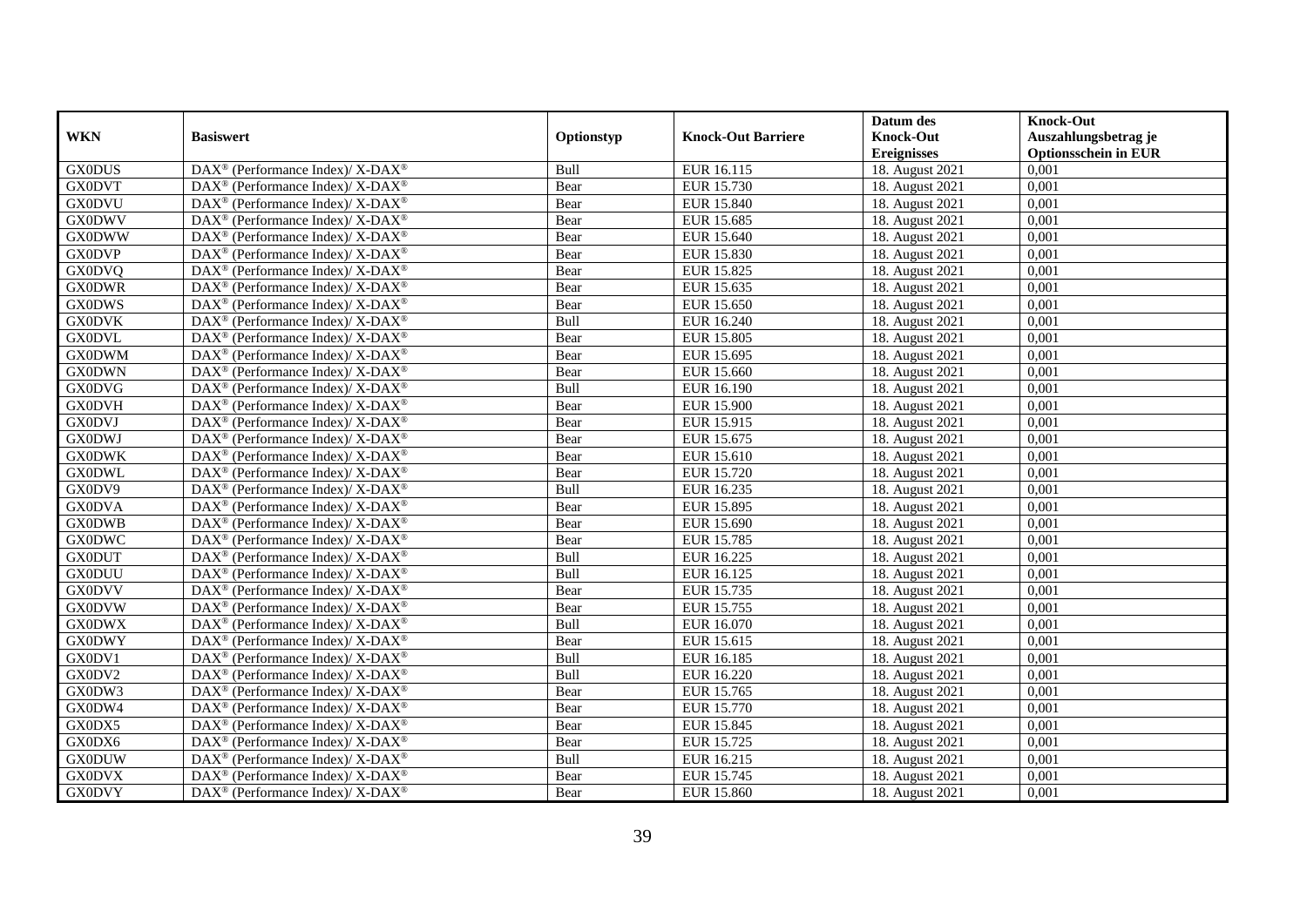|               |                                                              |            |                           | Datum des          | <b>Knock-Out</b>            |
|---------------|--------------------------------------------------------------|------------|---------------------------|--------------------|-----------------------------|
| <b>WKN</b>    | <b>Basiswert</b>                                             | Optionstyp | <b>Knock-Out Barriere</b> | <b>Knock-Out</b>   | Auszahlungsbetrag je        |
|               |                                                              |            |                           | <b>Ereignisses</b> | <b>Optionsschein in EUR</b> |
| <b>GX0DWZ</b> | DAX <sup>®</sup> (Performance Index)/ X-DAX <sup>®</sup>     | Bear       | EUR 15.630                | 18. August 2021    | 0,001                       |
| GX0DX0        | $DAX^{\circledast}$ (Performance Index)/ X-DAX <sup>®</sup>  | Bear       | EUR 15.810                | 18. August 2021    | 0,001                       |
| GX0DV7        | $DAX^{\circledast}$ (Performance Index)/ X-DAX <sup>®</sup>  | Bear       | EUR 15.865                | 18. August 2021    | 0,001                       |
| GX0DV8        | $DAX^{\circledast}$ (Performance Index)/ X-DAX <sup>®</sup>  | Bear       | EUR 15.870                | 18. August 2021    | 0,001                       |
| GX0DW9        | $DAX^{\circledast}$ (Performance Index)/ X-DAX <sup>®</sup>  | Bear       | EUR 15.795                | 18. August 2021    | 0,001                       |
| <b>GX0DWA</b> | DAX <sup>®</sup> (Performance Index)/ X-DAX <sup>®</sup>     | Bear       | EUR 15.680                | 18. August 2021    | 0,001                       |
| <b>GX0DVD</b> | $DAX^{\circledcirc}$ (Performance Index)/ X-DAX <sup>®</sup> | Bear       | EUR 15.910                | 18. August 2021    | 0,001                       |
| <b>GX0DVE</b> | $DAX^{\circledast}$ (Performance Index)/ X-DAX <sup>®</sup>  | Bull       | EUR 16.180                | 18. August 2021    | 0,001                       |
| <b>GX0DVF</b> | $DAX^{\circledast}$ (Performance Index)/ X-DAX <sup>®</sup>  | Bear       | EUR 15.885                | 18. August 2021    | 0,001                       |
| <b>GX0DWF</b> | $DAX^{\circledast}$ (Performance Index)/ X-DAX <sup>®</sup>  | Bear       | <b>EUR 15.700</b>         | 18. August 2021    | 0,001                       |
| <b>GX0DWG</b> | DAX <sup>®</sup> (Performance Index)/ $X$ -DAX <sup>®</sup>  | Bear       | EUR 15.715                | 18. August 2021    | 0,001                       |
| <b>GX0DWH</b> | DAX <sup>®</sup> (Performance Index)/ X-DAX <sup>®</sup>     | Bear       | EUR 15.775                | 18. August 2021    | 0,001                       |
| <b>GX0DVM</b> | $DAX^{\circledast}$ (Performance Index)/ X-DAX <sup>®</sup>  | Bear       | EUR 15.905                | 18. August 2021    | 0,001                       |
| <b>GX0DVN</b> | $DAX^{\circledast}$ (Performance Index)/ X-DAX <sup>®</sup>  | Bear       | EUR 15.835                | 18. August 2021    | 0,001                       |
| <b>GX0DWP</b> | DAX <sup>®</sup> (Performance Index)/ X-DAX <sup>®</sup>     | Bear       | EUR 15.750                | 18. August 2021    | 0,001                       |
| <b>GX0DWQ</b> | DAX <sup>®</sup> (Performance Index)/ X-DAX <sup>®</sup>     | Bear       | EUR 15.620                | 18. August 2021    | 0,001                       |
| <b>GX0DVR</b> | $DAX^{\circledast}$ (Performance Index)/ X-DAX <sup>®</sup>  | Bear       | <b>EUR 15.800</b>         | 18. August 2021    | 0,001                       |
| <b>GX0DVS</b> | $DAX^{\circledcirc}$ (Performance Index)/ X-DAX <sup>®</sup> | Bear       | EUR 15.850                | 18. August 2021    | 0,001                       |
| <b>GX0DWT</b> | $DAX^{\circledast}$ (Performance Index)/ X-DAX <sup>®</sup>  | Bear       | EUR 15.655                | 18. August 2021    | 0,001                       |
| <b>GX0DWU</b> | DAX <sup>®</sup> (Performance Index)/ X-DAX <sup>®</sup>     | Bear       | EUR 15.645                | 18. August 2021    | 0,001                       |
| <b>GX0DUX</b> | $DAX^{\circledast}$ (Performance Index)/ X-DAX <sup>®</sup>  | Bull       | EUR 16.210                | 18. August 2021    | 0,001                       |
| <b>GX0DUY</b> | $DAX^{\circledast}$ (Performance Index)/ X-DAX <sup>®</sup>  | Bull       | EUR 16.205                | 18. August 2021    | 0,001                       |
| <b>GX0DVZ</b> | DAX <sup>®</sup> (Performance Index)/ X-DAX <sup>®</sup>     | Bull       | EUR 16.110                | 18. August 2021    | 0,001                       |
| GX0DW0        | $DAX^{\circledast}$ (Performance Index)/ X-DAX <sup>®</sup>  | Bear       | EUR 15.740                | 18. August 2021    | 0,001                       |
| GX0DX1        | $DAX^{\circledcirc}$ (Performance Index)/ X-DAX <sup>®</sup> | Bear       | EUR 15.760                | 18. August 2021    | 0,001                       |
| GX0DX2        | $DAX^{\circledast}$ (Performance Index)/ X-DAX <sup>®</sup>  | Bear       | EUR 15.815                | 18. August 2021    | 0,001                       |
| <b>GX0DUZ</b> | DAX <sup>®</sup> (Performance Index)/ X-DAX <sup>®</sup>     | Bull       | <b>EUR 16.200</b>         | 18. August 2021    | 0,001                       |
| GX0DW1        | DAX <sup>®</sup> (Performance Index)/ X-DAX <sup>®</sup>     | Bear       | EUR 15.855                | 18. August 2021    | 0,001                       |
| GX0DW2        | $DAX^{\circledast}$ (Performance Index)/ X-DAX <sup>®</sup>  | Bull       | <b>EUR 16.100</b>         | 18. August 2021    | 0,001                       |
| GX0DX3        | $DAX^{\circledast}$ (Performance Index)/ X-DAX <sup>®</sup>  | Bear       | EUR 15.820                | 18. August 2021    | 0,001                       |
| GX0DX4        | DAX <sup>®</sup> (Performance Index)/ X-DAX <sup>®</sup>     | Bull       | EUR 16.135                | 18. August 2021    | 0,001                       |
| <b>GX0DVB</b> | $DAX^{\circledast}$ (Performance Index)/ X-DAX <sup>®</sup>  | Bear       | EUR 15.880                | 18. August 2021    | 0,001                       |
| <b>GX0DVC</b> | $DAX^{\circledast}$ (Performance Index)/ X-DAX <sup>®</sup>  | Bear       | EUR 15.890                | 18. August 2021    | 0,001                       |
| <b>GX0DWD</b> | DAX <sup>®</sup> (Performance Index)/ X-DAX <sup>®</sup>     | Bear       | EUR 15.705                | 18. August 2021    | 0,001                       |
| <b>GX0DWE</b> | DAX <sup>®</sup> (Performance Index)/ X-DAX <sup>®</sup>     | Bear       | EUR 15.710                | 18. August 2021    | 0,001                       |
| GX0DV5        | $DAX^{\circledast}$ (Performance Index)/ X-DAX <sup>®</sup>  | Bull       | EUR 16.230                | 18. August 2021    | 0,001                       |
| GX0DV6        | $DAX^{\circledast}$ (Performance Index)/ X-DAX <sup>®</sup>  | Bear       | EUR 15.875                | 18. August 2021    | 0,001                       |
| GX0DW7        | DAX <sup>®</sup> (Performance Index)/ X-DAX <sup>®</sup>     | Bear       | EUR 15.670                | 18. August 2021    | 0,001                       |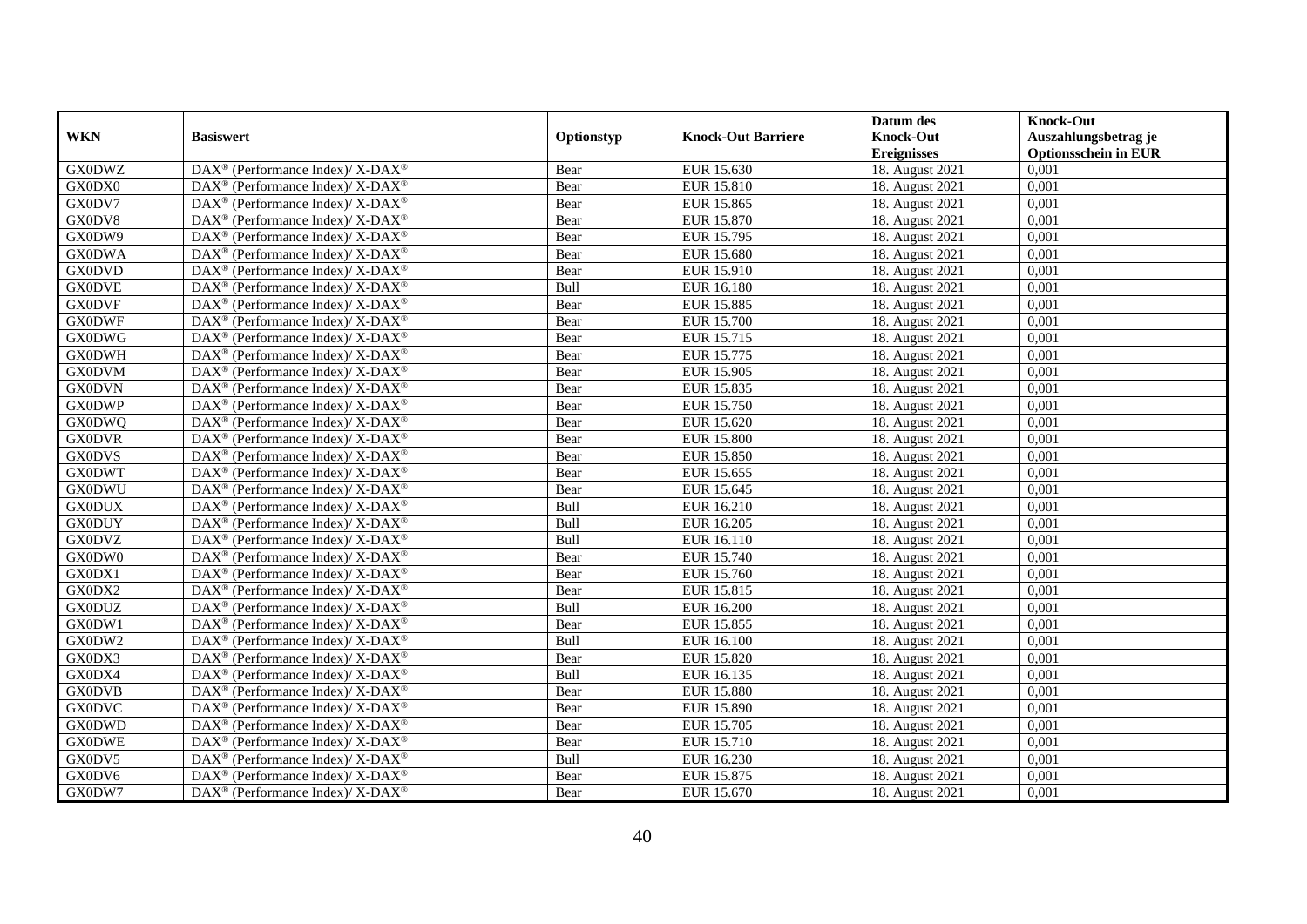|               |                                                          |             |                           | Datum des          | <b>Knock-Out</b>            |
|---------------|----------------------------------------------------------|-------------|---------------------------|--------------------|-----------------------------|
| <b>WKN</b>    | <b>Basiswert</b>                                         | Optionstyp  | <b>Knock-Out Barriere</b> | <b>Knock-Out</b>   | Auszahlungsbetrag je        |
|               |                                                          |             |                           | <b>Ereignisses</b> | <b>Optionsschein in EUR</b> |
| GX0DW8        | DAX <sup>®</sup> (Performance Index)/ X-DAX <sup>®</sup> | Bear        | EUR 15.665                | 18. August 2021    | 0,001                       |
| <b>GX0BDM</b> | $DAX^{\circledast}$ (Performance Index)                  | Bear        | EUR 15.940                | 18. August 2021    | 0,001                       |
| <b>GX0BDN</b> | $DAX^{\circledcirc}$ (Performance Index)                 | Bear        | EUR 15.940                | 18. August 2021    | 0,001                       |
| <b>GX0BDP</b> | $\text{DAX}^{\otimes}$ (Performance Index)               | Bear        | EUR 15.940                | 18. August 2021    | 0,001                       |
| <b>GX0BDL</b> | $\text{DAX}^{\otimes}$ (Performance Index)               | Bear        | EUR 15.940                | 18. August 2021    | 0,001                       |
| <b>GX0BDJ</b> | $DAX^{\circledR}$ (Performance Index)                    | Bear        | <b>EUR 15.940</b>         | 18. August 2021    | 0,001                       |
| <b>GX0BDK</b> | $DAX^{\circledR}$ (Performance Index)                    | Bear        | EUR 15.940                | 18. August 2021    | 0,001                       |
| <b>GX0BDG</b> | DAX <sup>®</sup> (Performance Index)                     | Bear        | EUR 15.940                | 18. August 2021    | 0,001                       |
| <b>GX0DHW</b> | DAX <sup>®</sup> (Performance Index)                     | Bear        | <b>EUR 15.880</b>         | 18. August 2021    | 0,001                       |
| <b>GX0DHX</b> | DAX <sup>®</sup> (Performance Index)                     | Bear        | <b>EUR 15.880</b>         | 18. August 2021    | 0,001                       |
| GH8R9C        | Vonovia SE                                               | Bear        | EUR 59,68674266           | 18. August 2021    | 0,001                       |
| <b>GX0DHY</b> | DAX <sup>®</sup> (Performance Index)                     | Bear        | <b>EUR 15.880</b>         | 18. August 2021    | 0,001                       |
| <b>GX0DHR</b> | $\text{DAX}^{\otimes}$ (Performance Index)               | Bear        | <b>EUR 15.890</b>         | 18. August 2021    | 0,001                       |
| <b>GX0DHS</b> | DAX <sup>®</sup> (Performance Index)                     | Bear        | EUR 15.890                | 18. August 2021    | 0,001                       |
| <b>GX0DJU</b> | $DAX^{\circledR}$ (Performance Index)                    | Bear        | EUR 15.840                | 18. August 2021    | 0,001                       |
| <b>GX0DJE</b> | $\overline{\text{DAX}^{\otimes}}$ (Performance Index)    | Bear        | <b>EUR 15.860</b>         | 18. August 2021    | 0,001                       |
| <b>GX0DJB</b> | DAX <sup>®</sup> (Performance Index)                     | Bear        | EUR 15.870                | 18. August 2021    | 0,001                       |
| <b>GX0DJC</b> | $DAX^{\circledast}$ (Performance Index)                  | Bear        | EUR 15.870                | 18. August 2021    | 0,001                       |
| <b>GX0DRX</b> | DAX <sup>®</sup> (Performance Index)                     | Bear        | <b>EUR 15.700</b>         | 18. August 2021    | 0,001                       |
| GX0DJ5        | $\text{DAX}^{\otimes}$ (Performance Index)               | Bear        | EUR 15.875                | 18. August 2021    | 0,001                       |
| <b>GX0DRY</b> | $DAX^{\circledast}$ (Performance Index)                  | Bear        | <b>EUR 15.780</b>         | 18. August 2021    | 0,001                       |
| <b>GX0DHT</b> | $DAX^{\circledcirc}$ (Performance Index)                 | Bear        | EUR 15.890                | 18. August 2021    | 0,001                       |
| <b>GX0DQD</b> | $DAX^{\circledR}$ (Performance Index)                    | Bull        | EUR 16.125                | 18. August 2021    | 0,001                       |
| <b>GX0DHU</b> | DAX <sup>®</sup> (Performance Index)                     | Bear        | <b>EUR 15.890</b>         | 18. August 2021    | 0,001                       |
| GX0DQE        | $DAX^{\circledcirc}$ (Performance Index)                 | Bull        | EUR 15.985                | 18. August 2021    | 0,001                       |
| GX0DJ1        | $DAX^{\circledast}$ (Performance Index)                  | Bear        | EUR 15.875                | 18. August 2021    | 0,001                       |
| <b>GX0DRF</b> | $\overline{\text{DAX}^{\otimes}}$ (Performance Index)    | Bull        | EUR 15.995                | 18. August 2021    | 0,001                       |
| GX0DJ2        | DAX <sup>®</sup> (Performance Index)                     | Bear        | EUR 15.875                | 18. August 2021    | 0,001                       |
| <b>GX0DRG</b> | $DAX^{\circledast}$ (Performance Index)                  | Bear        | <b>EUR 15.800</b>         | 18. August 2021    | 0,001                       |
| GX0DJ0        | $\text{DAX}^{\textcircled{}}$ (Performance Index)        | Bear        | EUR 15.875                | 18. August 2021    | 0,001                       |
| <b>GX0DSH</b> | $DAX^{\circledR}$ (Performance Index)                    | Bear        | EUR 15.665                | 18. August 2021    | 0,001                       |
| GX0DK1        | DAX <sup>®</sup> (Performance Index)                     | Bear        | EUR 15.830                | 18. August 2021    | 0,001                       |
| <b>GX0DSJ</b> | $DAX^{\circledR}$ (Performance Index)                    | Bear        | EUR 15.655                | 18. August 2021    | 0,001                       |
| <b>GX0DHK</b> | $\overline{\text{DAX}^{\otimes}}$ (Performance Index)    | Bear        | <b>EUR 15.900</b>         | 18. August 2021    | 0,001                       |
| GX0DP8        | $DAX^{\circledast}$ (Performance Index)                  | <b>Bull</b> | EUR 16.225                | 18. August 2021    | 0,001                       |
| <b>GX0DHL</b> | $DAX^{\circledast}$ (Performance Index)                  | Bear        | <b>EUR 15.900</b>         | 18. August 2021    | 0,001                       |
| GX0DP9        | $DAX^{\circledast}$ (Performance Index)                  | Bear        | EUR 15.860                | 18. August 2021    | 0,001                       |
| GX0DQ9        | $\text{DAX}^{\circledast}$ (Performance Index)           | Bull        | EUR 16.015                | 18. August 2021    | 0,001                       |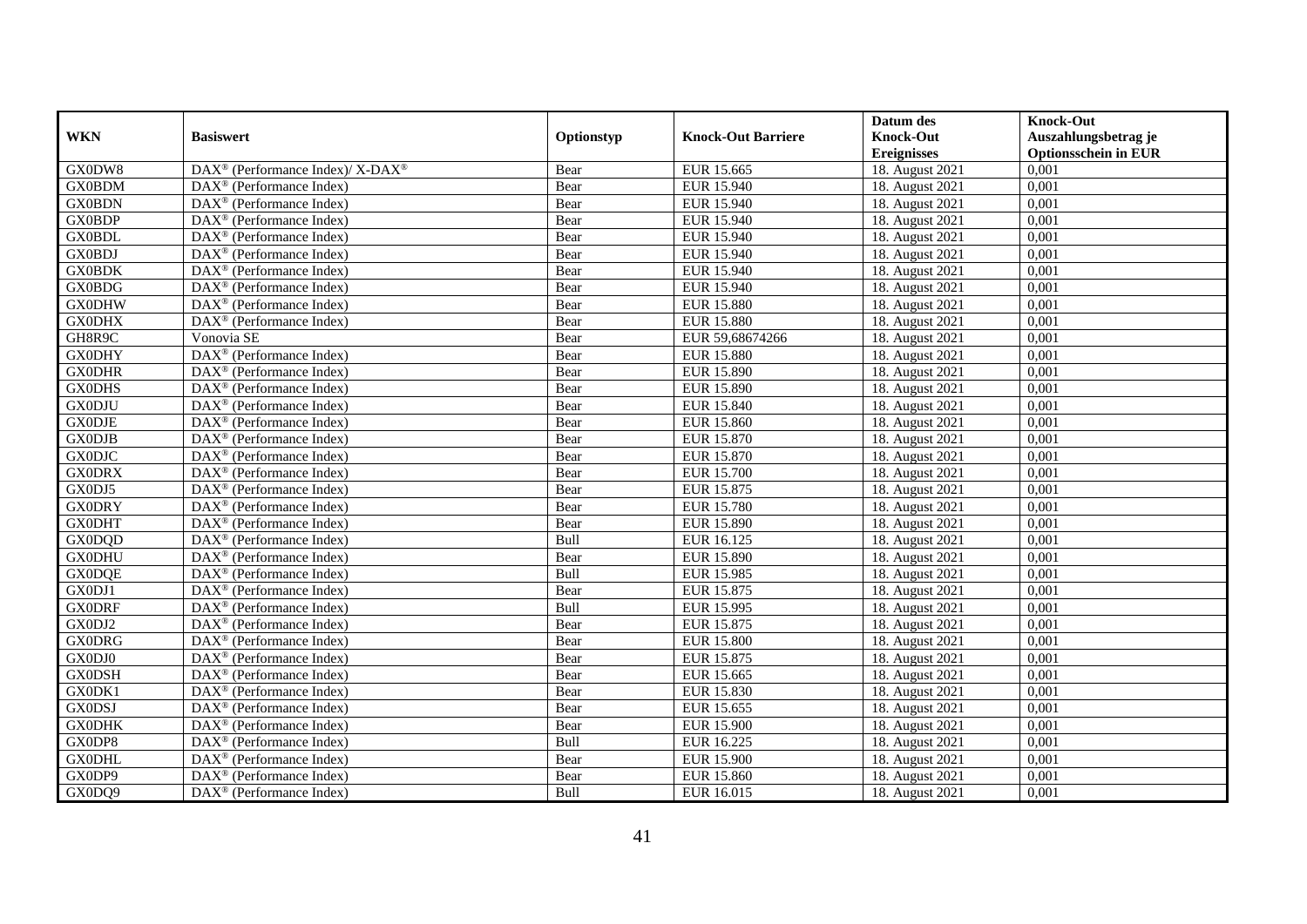|               |                                                              |             |                           | Datum des          | <b>Knock-Out</b>            |
|---------------|--------------------------------------------------------------|-------------|---------------------------|--------------------|-----------------------------|
| <b>WKN</b>    | <b>Basiswert</b>                                             | Optionstyp  | <b>Knock-Out Barriere</b> | <b>Knock-Out</b>   | Auszahlungsbetrag je        |
|               |                                                              |             |                           | <b>Ereignisses</b> | <b>Optionsschein in EUR</b> |
| <b>GX0DJM</b> | $\overline{\text{DAX}}^{\textcircled{}}$ (Performance Index) | Bear        | <b>EUR 15.850</b>         | 18. August 2021    | 0,001                       |
| <b>GX0DQA</b> | $DAX^{\circledast}$ (Performance Index)                      | Bull        | EUR 16.240                | 18. August 2021    | 0,001                       |
| <b>GX0DHM</b> | $DAX^{\circledcirc}$ (Performance Index)                     | Bear        | <b>EUR 15.900</b>         | 18. August 2021    | 0,001                       |
| <b>GX0DRB</b> | $DAX^{\circledast}$ (Performance Index)                      | Bear        | EUR 15.795                | 18. August 2021    | 0,001                       |
| <b>GX0DHN</b> | $\text{DAX}^{\circledast}$ (Performance Index)               | Bear        | <b>EUR 15.900</b>         | 18. August 2021    | 0,001                       |
| <b>GX0DRC</b> | $DAX^{\circledR}$ (Performance Index)                        | Bear        | <b>EUR 15.785</b>         | 18. August 2021    | 0,001                       |
| GX0DJ9        | $DAX^{\circledR}$ (Performance Index)                        | Bear        | EUR 15.870                | 18. August 2021    | 0,001                       |
| <b>GX0DSD</b> | DAX <sup>®</sup> (Performance Index)                         | Bear        | EUR 15.645                | 18. August 2021    | 0,001                       |
| <b>GX0DJA</b> | $DAX^{\circledast}$ (Performance Index)                      | Bear        | EUR 15.870                | 18. August 2021    | 0,001                       |
| GX0DJ7        | $DAX^{\circledR}$ (Performance Index)                        | Bear        | <b>EUR 15.870</b>         | 18. August 2021    | 0,001                       |
| <b>GX0DSE</b> | $\overline{\text{DAX}^{\otimes}}$ (Performance Index)        | Bear        | EUR 15.650                | 18. August 2021    | 0,001                       |
| <b>GX0DPG</b> | DAX <sup>®</sup> (Performance Index)                         | Bear        | EUR 15.885                | 18. August 2021    | 0,001                       |
| GX0DJ8        | $DAX^{\circledast}$ (Performance Index)                      | Bear        | EUR 15.870                | 18. August 2021    | 0,001                       |
| <b>GX0DPH</b> | DAX <sup>®</sup> (Performance Index)                         | Bear        | <b>EUR 15.880</b>         | 18. August 2021    | 0.001                       |
| GX0DJ3        | DAX <sup>®</sup> (Performance Index)                         | Bear        | EUR 15.875                | 18. August 2021    | 0,001                       |
| GX0DJ4        | $\overline{\text{DAX}^{\otimes}}$ (Performance Index)        | Bear        | EUR 15.875                | 18. August 2021    | 0,001                       |
| <b>GX0DQJ</b> | DAX <sup>®</sup> (Performance Index)                         | Bull        | EUR 16.090                | 18. August 2021    | 0,001                       |
| <b>GX0DRK</b> | DAX <sup>®</sup> (Performance Index)                         | Bear        | EUR 15.760                | 18. August 2021    | 0,001                       |
| GX0DK5        | DAX <sup>®</sup> (Performance Index)                         | Bear        | EUR 15.825                | 18. August 2021    | 0,001                       |
| <b>GX0DHH</b> | $DAX^{\circledast}$ (Performance Index)                      | Bear        | EUR 15.910                | 18. August 2021    | 0,001                       |
| <b>GX0DRL</b> | $DAX^{\circledast}$ (Performance Index)                      | Bear        | EUR 15.835                | 18. August 2021    | 0,001                       |
| <b>GX0DHJ</b> | $DAX^{\circledcirc}$ (Performance Index)                     | Bear        | EUR 15.910                | 18. August 2021    | 0,001                       |
| <b>GX0DNT</b> | $DAX^{\circledR}$ (Performance Index)                        | Bull        | EUR 16.005                | 18. August 2021    | 0,001                       |
| <b>GX0DHG</b> | $DAX^{\circledR}$ (Performance Index)                        | Bear        | EUR 15.910                | 18. August 2021    | 0,001                       |
| <b>GX0DPU</b> | $DAX^{\circledcirc}$ (Performance Index)                     | Bull        | EUR 16.230                | 18. August 2021    | 0,001                       |
| <b>GX0DHP</b> | $DAX^{\circledast}$ (Performance Index)                      | Bear        | <b>EUR 15.900</b>         | 18. August 2021    | 0,001                       |
| <b>GX0DPV</b> | $\overline{\text{DAX}^{\otimes}}$ (Performance Index)        | Bull        | EUR 16.130                | 18. August 2021    | 0,001                       |
| <b>GX0DHQ</b> | DAX <sup>®</sup> (Performance Index)                         | Bear        | <b>EUR 15.890</b>         | 18. August 2021    | 0,001                       |
| <b>GX0DQV</b> | $DAX^{\circledast}$ (Performance Index)                      | Bull        | EUR 15.945                | 18. August 2021    | 0,001                       |
| <b>GX0DQW</b> | $\text{DAX}^{\textcircled{}}$ (Performance Index)            | <b>Bull</b> | EUR 16.200                | 18. August 2021    | 0,001                       |
| GX0DP6        | $DAX^{\circledR}$ (Performance Index)                        | Bull        | EUR 16.120                | 18. August 2021    | 0,001                       |
| GX0DQ6        | DAX <sup>®</sup> (Performance Index)                         | Bull        | EUR 16.025                | 18. August 2021    | 0,001                       |
| GH8JSK        | HelloFresh SE                                                | Bear        | EUR 86,43106639           | 18. August 2021    | 0,001                       |
| GX0DQ7        | DAX <sup>®</sup> (Performance Index)                         | Bull        | EUR 16.100                | 18. August 2021    | 0,001                       |
| GX0DQ8        | $DAX^{\circledast}$ (Performance Index)                      | <b>Bull</b> | EUR 16.210                | 18. August 2021    | 0,001                       |
| GX09ZJ        | Evotec AG                                                    | Bear        | EUR 43,33815653           | 18. August 2021    | 0,001                       |
| GH8LQ3        | HelloFresh SE                                                | Bear        | EUR 87,74730573           | 18. August 2021    | 0,001                       |
| GX0DR8        | $\overline{\text{DAX}}^{\textcircled{}}$ (Performance Index) | Bear        | EUR 15.820                | 18. August 2021    | 0,001                       |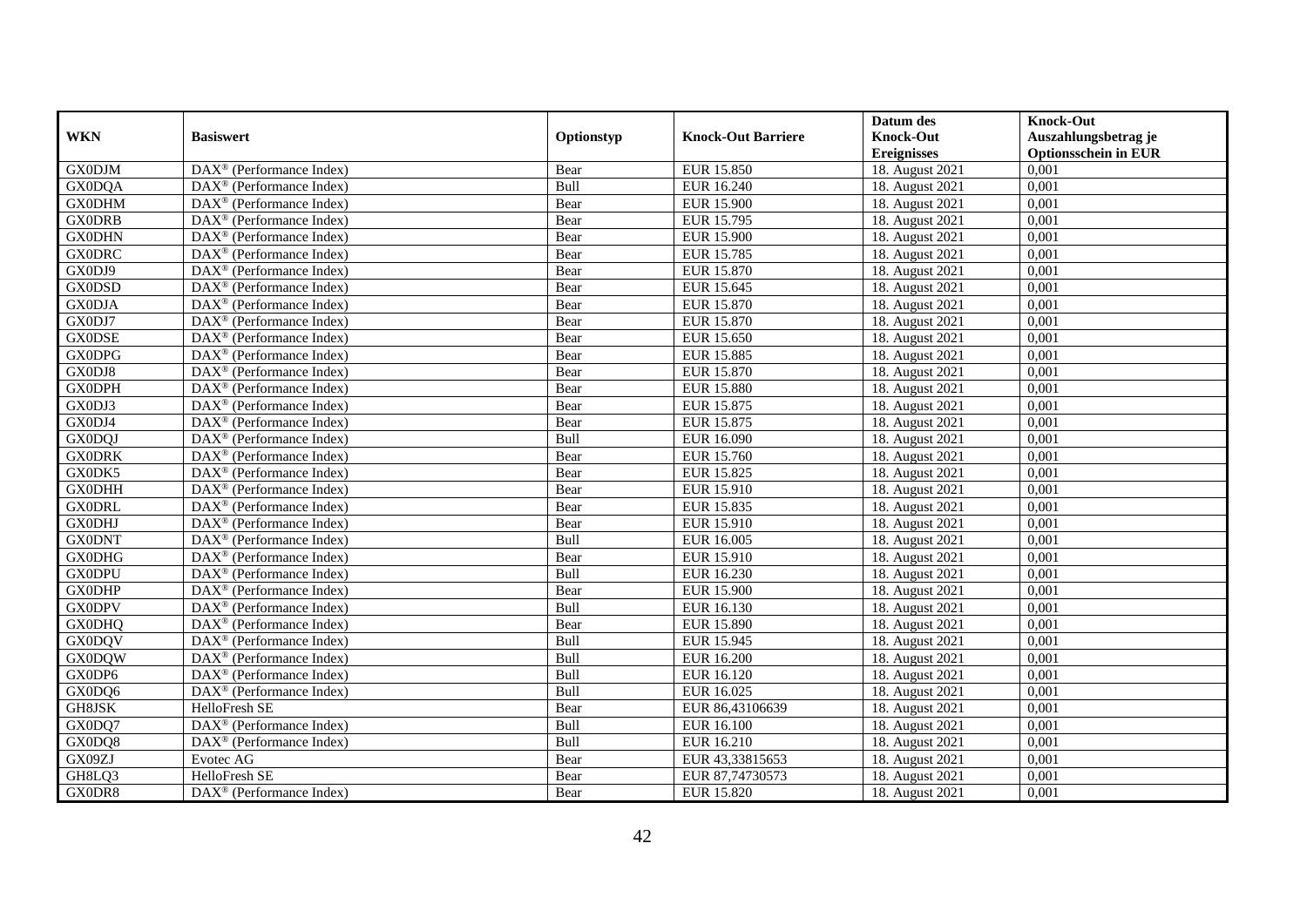|               |                                                                     |            |                           | Datum des          | <b>Knock-Out</b>            |
|---------------|---------------------------------------------------------------------|------------|---------------------------|--------------------|-----------------------------|
| <b>WKN</b>    | <b>Basiswert</b>                                                    | Optionstyp | <b>Knock-Out Barriere</b> | <b>Knock-Out</b>   | Auszahlungsbetrag je        |
|               |                                                                     |            |                           | <b>Ereignisses</b> | <b>Optionsschein in EUR</b> |
| <b>GH84G8</b> | Evotec AG                                                           | Bear       | EUR 43,52934846           | 18. August 2021    | 0.001                       |
| GX0DR9        | $DAX^{\circledR}$ (Performance Index)                               | Bear       | EUR 15.830                | 18. August 2021    | 0,001                       |
| GX0CW4        | NYMEX Light, Sweet Crude Oil Future (Generic Front<br>Month Future) | Bull       | <b>USD 66.7</b>           | 18. August 2021    | 0,001                       |
| GH5TU8        | <b>LINDE PLC</b>                                                    | Bear       | EUR 267,18557671          | 18. August 2021    | 0,001                       |
| GX0A2N        | Evotec AG                                                           | Bear       | EUR 43,13825728           | 18. August 2021    | 0,001                       |
| GH8JSG        | HelloFresh SE                                                       | Bear       | EUR 86,84793644           | 18. August 2021    | 0,001                       |
| <b>GX0DSA</b> | DAX <sup>®</sup> (Performance Index)                                | Bear       | EUR 15.635                | 18. August 2021    | 0,001                       |
| GX0CW5        | NYMEX Light, Sweet Crude Oil Future (Generic Front<br>Month Future) | Bull       | <b>USD 66.2</b>           | 18. August 2021    | 0,001                       |
| GH8LPU        | HelloFresh SE                                                       | Bear       | EUR 87,32043234           | 18. August 2021    | 0,001                       |
| <b>GX0DSB</b> | DAX <sup>®</sup> (Performance Index)                                | Bear       | EUR 15.695                | 18. August 2021    | 0,001                       |
| <b>GX0CWD</b> | ICE Brent Crude Oil Future (Generic Front Month<br>Future)          | Bull       | <b>USD 68,66</b>          | 18. August 2021    | 0,001                       |
| GH3UTD        | Bayerische Motoren Werke AG (BMW)                                   | Bull       | EUR 80,13512357           | 18. August 2021    | 0,001                       |
| GH9RRM        | Fresenius Medical Care AG & Co. KGaA                                | Bear       | EUR 69,8222363            | 18. August 2021    | 0,001                       |
| <b>GX0DSC</b> | $\overline{\text{DAX}^{\otimes}}$ (Performance Index)               | Bear       | EUR 15.640                | 18. August 2021    | 0,001                       |
| GH9RK2        | Lonza Group AG                                                      | Bear       | CHF 740,11857622          | 18. August 2021    | 0,001                       |
| <b>GX0CWC</b> | ICE Brent Crude Oil Future (Generic Front Month<br>Future)          | Bear       | <b>USD 69,16</b>          | 18. August 2021    | 0,001                       |
| <b>GX0DNZ</b> | DAX <sup>®</sup> (Performance Index)                                | Bull       | EUR 16.095                | 18. August 2021    | 0,001                       |
| GX0DS4        | DAX <sup>®</sup> (Performance Index)                                | Bear       | EUR 15.675                | 18. August 2021    | 0,001                       |
| GX0CW8        | <b>EUREX Euro Bund Future (Generic Front Month</b><br>Future)       | Bull       | EUR 177,03                | 18. August 2021    | 0,001                       |
| GX0DT5        | DAX <sup>®</sup> (Performance Index)                                | Bull       | EUR 16.155                | 18. August 2021    | 0,001                       |
| <b>GX0DPJ</b> | DAX <sup>®</sup> (Performance Index)                                | Bear       | <b>EUR 15.895</b>         | 18. August 2021    | 0,001                       |
| <b>GX0DPK</b> | $\overline{\text{DAX}^{\otimes}}$ (Performance Index)               | Bull       | EUR 16.105                | 18. August 2021    | 0,001                       |
| <b>GX0DQK</b> | DAX <sup>®</sup> (Performance Index)                                | Bull       | EUR 16.185                | 18. August 2021    | 0,001                       |
| <b>GX0DQL</b> | $\overline{\text{DAX}^{\otimes}}$ (Performance Index)               | Bull       | EUR 16.055                | 18. August 2021    | 0,001                       |
| GH9HTG        | Terna Group                                                         | Bear       | EUR 7,08664193            | 18. August 2021    | 0,001                       |
| <b>GX0DRM</b> | DAX <sup>®</sup> (Performance Index)                                | Bear       | EUR 15.770                | 18. August 2021    | 0,001                       |
| <b>GX0DRN</b> | $DAX^{\otimes}$ (Performance Index)                                 | Bear       | EUR 15.810                | 18. August 2021    | 0,001                       |
| <b>GX0DPC</b> | DAX <sup>®</sup> (Performance Index)                                | Bear       | <b>EUR 15.900</b>         | 18. August 2021    | 0,001                       |
| <b>GX0DPD</b> | $\overline{\text{DAX}^{\otimes}}$ (Performance Index)               | Bear       | EUR 15.855                | 18. August 2021    | 0,001                       |
| <b>GX0DNW</b> | $DAX^{\circledR}$ (Performance Index)                               | Bull       | EUR 16.205                | 18. August 2021    | 0,001                       |
| <b>GX0DPY</b> | $\text{DAX}^{\otimes}$ (Performance Index)                          | Bull       | EUR 16.045                | 18. August 2021    | 0,001                       |
| <b>GX0DPZ</b> | DAX <sup>®</sup> (Performance Index)                                | Bull       | EUR 16.065                | 18. August 2021    | 0,001                       |
| GH9PPZ        | Sartorius AG                                                        | Bear       | EUR 554,04                | 18. August 2021    | 0,001                       |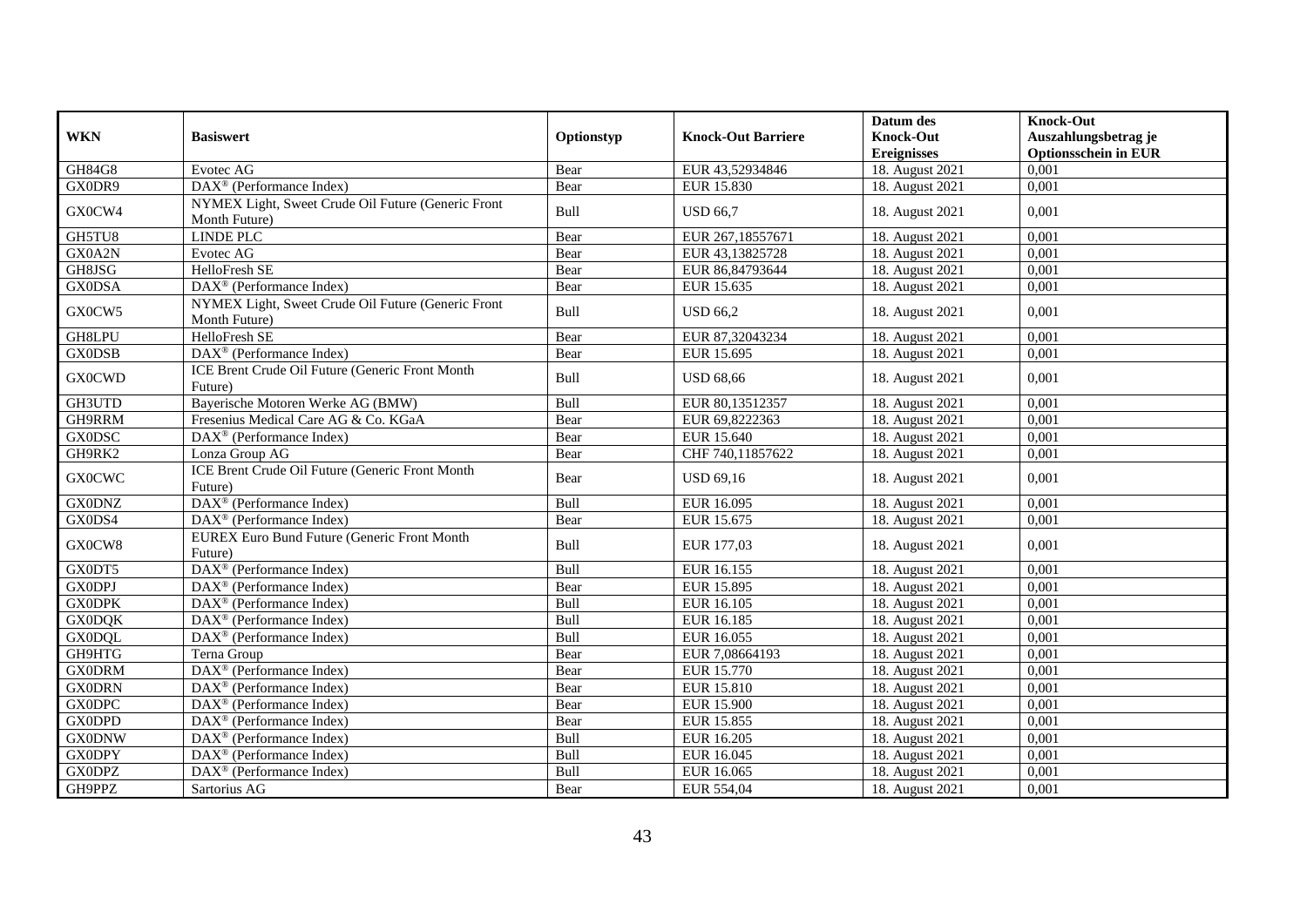|               |                                                         |            |                           | Datum des          | <b>Knock-Out</b>            |
|---------------|---------------------------------------------------------|------------|---------------------------|--------------------|-----------------------------|
| <b>WKN</b>    | <b>Basiswert</b>                                        | Optionstyp | <b>Knock-Out Barriere</b> | <b>Knock-Out</b>   | Auszahlungsbetrag je        |
|               |                                                         |            |                           | <b>Ereignisses</b> | <b>Optionsschein in EUR</b> |
| <b>GX0DQZ</b> | $\overline{\text{DAX}^{\otimes}}$ (Performance Index)   | Bull       | <b>EUR 16.080</b>         | 18. August 2021    | 0,001                       |
| GX0DR0        | $\text{DAX}^{\otimes}$ (Performance Index)              | Bull       | EUR 16.040                | 18. August 2021    | 0,001                       |
| GX0DS1        | $DAX^{\circledcirc}$ (Performance Index)                | Bear       | EUR 15.730                | 18. August 2021    | 0,001                       |
| GH5S1D        | Sartorius AG                                            | Bear       | EUR 556,906               | 18. August 2021    | 0,001                       |
| GX0DS2        | DAX <sup>®</sup> (Performance Index)                    | Bear       | EUR 15.680                | 18. August 2021    | 0,001                       |
| GX0DT4        | DAX <sup>®</sup> (Performance Index)                    | Bear       | <b>EUR 15.720</b>         | 18. August 2021    | 0,001                       |
| <b>GX0DPA</b> | $DAX^{\circledR}$ (Performance Index)                   | Bear       | EUR 15.850                | 18. August 2021    | 0,001                       |
| <b>GX0DPB</b> | $\overline{\text{DAX}}^{\textcirc}$ (Performance Index) | Bear       | EUR 15.890                | 18. August 2021    | 0,001                       |
| <b>GX0DQB</b> | $DAX^{\circledast}$ (Performance Index)                 | Bear       | EUR 15.865                | 18. August 2021    | 0,001                       |
| <b>GX0DQC</b> | $DAX^{\circledast}$ (Performance Index)                 | Bull       | EUR 16.220                | 18. August 2021    | 0,001                       |
| <b>GX0DRD</b> | $\overline{\text{DAX}^{\otimes}}$ (Performance Index)   | Bear       | EUR 15.825                | 18. August 2021    | 0,001                       |
| <b>GX0DRE</b> | DAX <sup>®</sup> (Performance Index)                    | Bear       | EUR 15.790                | 18. August 2021    | 0,001                       |
| <b>GX0DSG</b> | $\text{DAX}^{\otimes}$ (Performance Index)              | Bear       | EUR 15.670                | 18. August 2021    | 0,001                       |
| <b>GX0DPE</b> | DAX <sup>®</sup> (Performance Index)                    | Bear       | EUR 15.875                | 18. August 2021    | 0,001                       |
| <b>GX0DPF</b> | DAX <sup>®</sup> (Performance Index)                    | Bear       | EUR 15.870                | 18. August 2021    | 0,001                       |
| <b>GX0DQF</b> | DAX <sup>®</sup> (Performance Index)                    | Bull       | EUR 16.070                | 18. August 2021    | 0,001                       |
| GH9FB5        | Daimler AG                                              | Bull       | EUR 72,50811473           | 18. August 2021    | 0,001                       |
| <b>GX0DQG</b> | DAX <sup>®</sup> (Performance Index)                    | Bull       | EUR 16.145                | 18. August 2021    | 0,001                       |
| <b>GX0DRH</b> | $\text{DAX}^{\otimes}$ (Performance Index)              | Bear       | EUR 15.805                | 18. August 2021    | 0,001                       |
| <b>GX0DRJ</b> | $DAX^{\circledast}$ (Performance Index)                 | Bear       | EUR 15.815                | 18. August 2021    | 0,001                       |
| GX0DP2        | DAX <sup>®</sup> (Performance Index)                    | Bear       | EUR 15.915                | 18. August 2021    | 0,001                       |
| GX0A5C        | $O$ rsted A/S                                           | Bear       | DKK 978,90152467          | 18. August 2021    | 0,001                       |
| GX0DP3        | $\overline{\text{DAX}}^{\textcirc}$ (Performance Index) | Bull       | EUR 15.965                | 18. August 2021    | 0,001                       |
| GH7WPV        | Wacker Chemie AG                                        | Bear       | EUR 134,80536724          | 18. August 2021    | 0,001                       |
| GX0DP4        | $DAX^{\otimes}$ (Performance Index)                     | Bull       | EUR 15.940                | 18. August 2021    | 0,001                       |
| GX0DQ3        | $DAX^{\circledast}$ (Performance Index)                 | Bull       | EUR 16.135                | 18. August 2021    | 0,001                       |
| GX0DQ4        | $\overline{\text{DAX}^{\otimes}}$ (Performance Index)   | Bull       | EUR 16.110                | 18. August 2021    | 0,001                       |
| GX0DQ5        | DAX <sup>®</sup> (Performance Index)                    | Bull       | EUR 16.160                | 18. August 2021    | 0,001                       |
| GX0DR5        | $\text{DAX}^{\otimes}$ (Performance Index)              | Bull       | EUR 15.980                | 18. August 2021    | 0,001                       |
| GX0DR6        | $\text{DAX}^{\otimes}$ (Performance Index)              | Bull       | EUR 16.115                | 18. August 2021    | 0,001                       |
| GX0DR7        | $DAX^{\circledR}$ (Performance Index)                   | Bear       | EUR 15.845                | 18. August 2021    | 0,001                       |
| GX0DS7        | DAX <sup>®</sup> (Performance Index)                    | Bear       | EUR 15.755                | 18. August 2021    | 0,001                       |
| GX0DS8        | $DAX^{\otimes}$ (Performance Index)                     | Bear       | EUR 15.735                | 18. August 2021    | 0,001                       |
| GX0DS9        | $\overline{\text{DAX}^{\otimes}}$ (Performance Index)   | Bear       | EUR 15.630                | 18. August 2021    | 0,001                       |
| <b>GX0DTB</b> | $\text{DAX}^{\otimes}$ (Performance Index)              | Bull       | EUR 16.170                | 18. August 2021    | 0,001                       |
| <b>GX0DUD</b> | DAX <sup>®</sup> (Performance Index)                    | Bear       | EUR 15.765                | 18. August 2021    | 0,001                       |
| <b>GX0DNQ</b> | $DAX^{\circledast}$ (Performance Index)                 | Bull       | EUR 16.000                | 18. August 2021    | 0,001                       |
| GH7WNT        | Wacker Chemie AG                                        | Bear       | EUR 135,46879893          | 18. August 2021    | 0,001                       |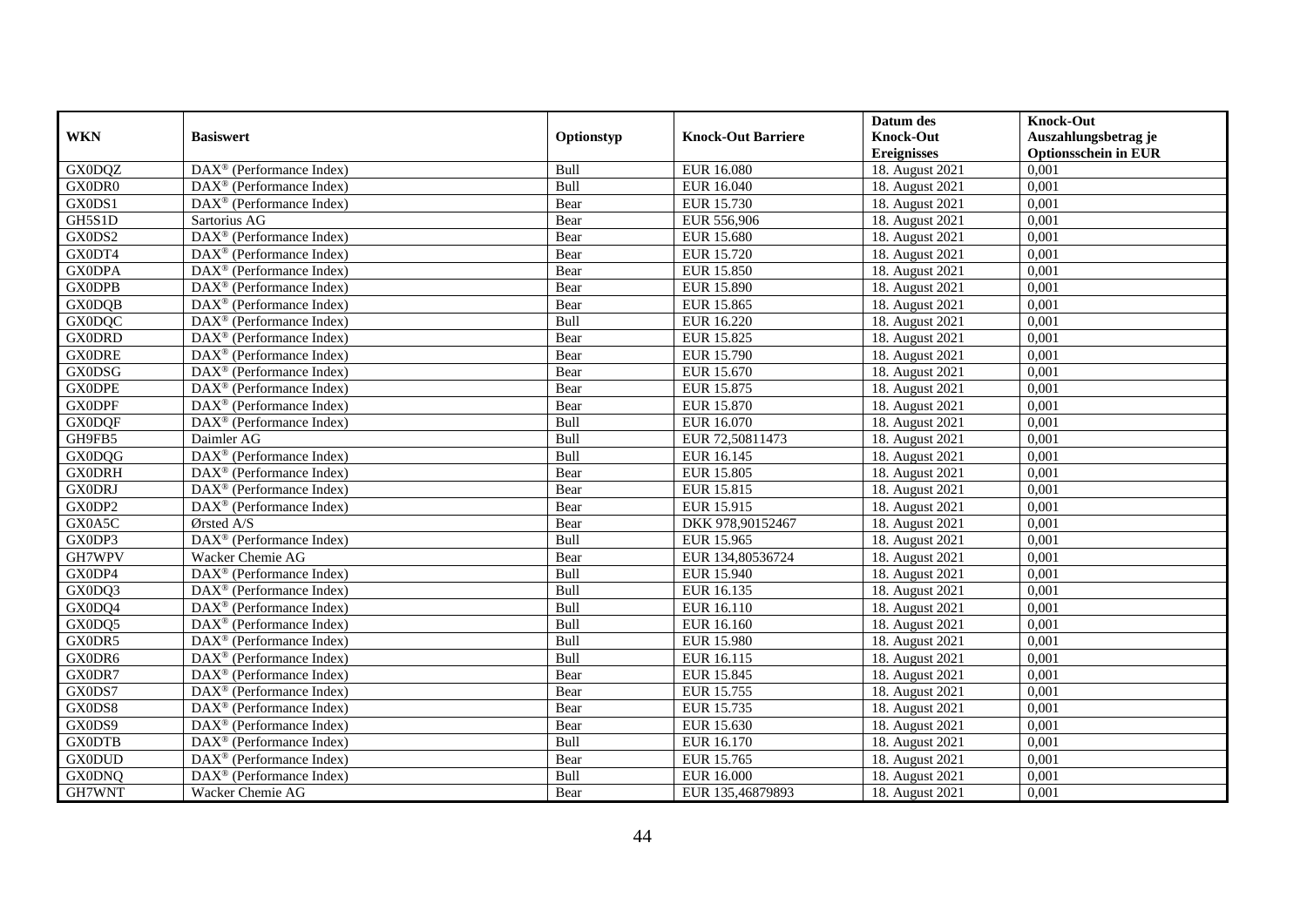|               |                                                         |            |                           | Datum des          | <b>Knock-Out</b>            |
|---------------|---------------------------------------------------------|------------|---------------------------|--------------------|-----------------------------|
| <b>WKN</b>    | <b>Basiswert</b>                                        | Optionstyp | <b>Knock-Out Barriere</b> | <b>Knock-Out</b>   | Auszahlungsbetrag je        |
|               |                                                         |            |                           | <b>Ereignisses</b> | <b>Optionsschein in EUR</b> |
| <b>GX0DNR</b> | $\overline{\text{DAX}^{\otimes}}$ (Performance Index)   | Bull       | <b>EUR 15.935</b>         | 18. August 2021    | 0,001                       |
| <b>GX0DPS</b> | DAX <sup>®</sup> (Performance Index)                    | Bull       | EUR 16.030                | 18. August 2021    | 0,001                       |
| <b>GX0DQT</b> | $DAX^{\circledcirc}$ (Performance Index)                | Bull       | EUR 16.140                | 18. August 2021    | 0,001                       |
| <b>GX0DQU</b> | $\text{DAX}^{\otimes}$ (Performance Index)              | Bull       | EUR 15.960                | 18. August 2021    | 0,001                       |
| <b>GX0DRV</b> | DAX <sup>®</sup> (Performance Index)                    | Bear       | EUR 15.715                | 18. August 2021    | 0,001                       |
| <b>GX0DRW</b> | $DAX^{\otimes}$ (Performance Index)                     | Bear       | <b>EUR 15.725</b>         | 18. August 2021    | 0,001                       |
| <b>GX0DNK</b> | $DAX^{\circledast}$ (Performance Index)                 | Bull       | EUR 16.235                | 18. August 2021    | 0,001                       |
| <b>GX0DPL</b> | DAX <sup>®</sup> (Performance Index)                    | Bull       | EUR 16.165                | 18. August 2021    | 0,001                       |
| <b>GX0DPM</b> | $DAX^{\circledast}$ (Performance Index)                 | Bull       | EUR 16.195                | 18. August 2021    | 0,001                       |
| <b>GX0DQN</b> | $DAX^{\circledast}$ (Performance Index)                 | Bear       | EUR 15.910                | 18. August 2021    | 0,001                       |
| <b>GX0DRP</b> | $\overline{\text{DAX}^{\otimes}}$ (Performance Index)   | Bull       | EUR 16.075                | 18. August 2021    | 0,001                       |
| <b>GX0DRQ</b> | DAX <sup>®</sup> (Performance Index)                    | Bear       | EUR 15.775                | 18. August 2021    | 0,001                       |
| <b>GX0DSS</b> | $\text{DAX}^{\otimes}$ (Performance Index)              | Bear       | EUR 15.615                | 18. August 2021    | 0,001                       |
| <b>GX0DUV</b> | DAX <sup>®</sup> (Performance Index)                    | Bull       | EUR 16.035                | 18. August 2021    | 0,001                       |
| <b>GX0DNM</b> | DAX <sup>®</sup> (Performance Index)                    | Bull       | EUR 15.970                | 18. August 2021    | 0,001                       |
| <b>GX0DPN</b> | DAX <sup>®</sup> (Performance Index)                    | Bull       | EUR 16.020                | 18. August 2021    | 0,001                       |
| <b>GX0DPP</b> | DAX <sup>®</sup> (Performance Index)                    | Bull       | EUR 16.050                | 18. August 2021    | 0,001                       |
| <b>GX0DQP</b> | $\text{DAX}^{\otimes}$ (Performance Index)              | Bull       | <b>EUR 16.190</b>         | 18. August 2021    | 0,001                       |
| <b>GX0DQQ</b> | $\text{DAX}^{\otimes}$ (Performance Index)              | Bull       | EUR 16.010                | 18. August 2021    | 0,001                       |
| <b>GX0DRR</b> | $DAX^{\circledast}$ (Performance Index)                 | Bear       | EUR 15.840                | 18. August 2021    | 0,001                       |
| <b>GX0DRS</b> | $\text{DAX}^{\otimes}$ (Performance Index)              | Bear       | EUR 15.710                | 18. August 2021    | 0,001                       |
| <b>GX0DSU</b> | $DAX^{\circledR}$ (Performance Index)                   | Bear       | EUR 15.690                | 18. August 2021    | 0,001                       |
| GH7WQ9        | Wacker Chemie AG                                        | Bear       | EUR 136,12232871          | 18. August 2021    | 0,001                       |
| <b>GX0DNN</b> | DAX <sup>®</sup> (Performance Index)                    | Bull       | EUR 16.150                | 18. August 2021    | 0,001                       |
| GH7WRW        | Wacker Chemie AG                                        | Bear       | EUR 136,7758585           | 18. August 2021    | 0,001                       |
| <b>GX0DPR</b> | $DAX^{\circledast}$ (Performance Index)                 | Bull       | EUR 16.085                | 18. August 2021    | 0,001                       |
| <b>GX0DQR</b> | DAX <sup>®</sup> (Performance Index)                    | Bull       | EUR 15.950                | 18. August 2021    | 0,001                       |
| <b>GX0DRT</b> | DAX <sup>®</sup> (Performance Index)                    | Bull       | EUR 16.215                | 18. August 2021    | 0,001                       |
| <b>GX0DRU</b> | $\overline{\text{DAX}}^{\textcirc}$ (Performance Index) | Bear       | EUR 15.705                | 18. August 2021    | 0,001                       |
| GH7WP0        | Wacker Chemie AG                                        | Bear       | EUR 138,09281999          | 18. August 2021    | 0,001                       |
| <b>GX0DSV</b> | DAX <sup>®</sup> (Performance Index)                    | Bear       | EUR 15.620                | 18. August 2021    | 0,001                       |
| GH7WNV        | Wacker Chemie AG                                        | Bear       | EUR 137,42938823          | 18. August 2021    | 0,001                       |
| <b>GX0DTX</b> | $\overline{\text{DAX}^{\otimes}}$ (Performance Index)   | Bear       | EUR 15.610                | 18. August 2021    | 0,001                       |
| GX0DP0        | $\overline{\text{DAX}^{\otimes}}$ (Performance Index)   | Bull       | EUR 15.975                | 18. August 2021    | 0,001                       |
| GX0DQ1        | $\text{DAX}^{\otimes}$ (Performance Index)              | Bull       | EUR 16.180                | 18. August 2021    | 0,001                       |
| GX0DQ2        | DAX <sup>®</sup> (Performance Index)                    | Bear       | EUR 15.905                | 18. August 2021    | 0,001                       |
| GX0DR4        | $DAX^{\circledast}$ (Performance Index)                 | Bull       | EUR 16.060                | 18. August 2021    | 0,001                       |
| GX0DS5        | $\text{DAX}^{\otimes}$ (Performance Index)              | Bear       | EUR 15.750                | 18. August 2021    | 0,001                       |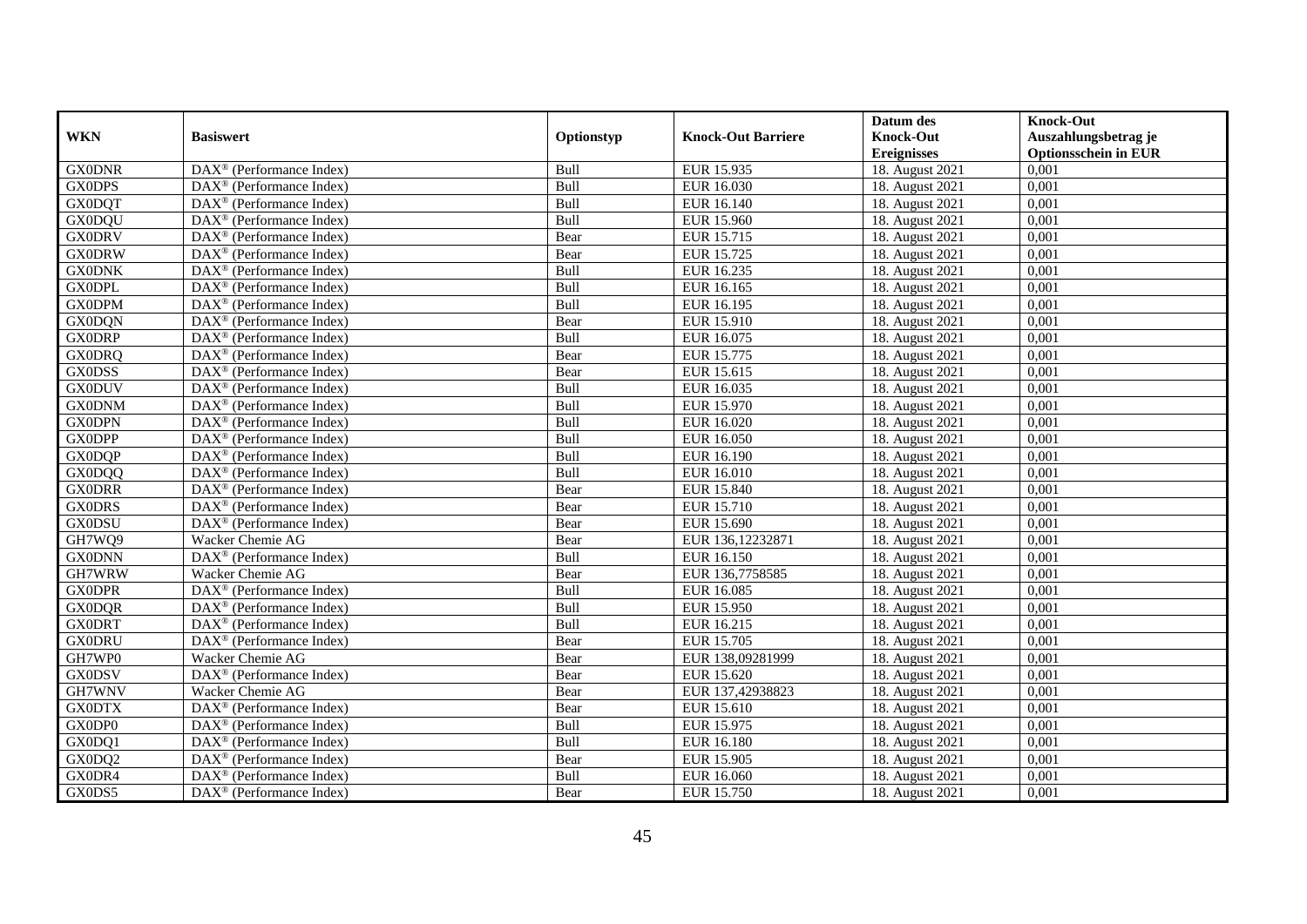|               |                                                          |             |                           | Datum des          | <b>Knock-Out</b>            |
|---------------|----------------------------------------------------------|-------------|---------------------------|--------------------|-----------------------------|
| <b>WKN</b>    | <b>Basiswert</b>                                         | Optionstyp  | <b>Knock-Out Barriere</b> | <b>Knock-Out</b>   | Auszahlungsbetrag je        |
|               |                                                          |             |                           | <b>Ereignisses</b> | <b>Optionsschein in EUR</b> |
| GX0DS6        | DAX <sup>®</sup> (Performance Index)                     | Bear        | EUR 15.685                | 18. August 2021    | 0,001                       |
| <b>GX0DPW</b> | $\text{DAX}^{\textcircled{}}$ (Performance Index)        | Bull        | EUR 15.990                | 18. August 2021    | 0,001                       |
| <b>GX0DPX</b> | $DAX^{\circledcirc}$ (Performance Index)                 | Bull        | EUR 15.955                | 18. August 2021    | 0,001                       |
| <b>GX0DQY</b> | $DAX^{\circledcirc}$ (Performance Index)                 | Bull        | EUR 16.175                | 18. August 2021    | 0.001                       |
| <b>GX0DRZ</b> | $\overline{\text{DAX}}^{\textcirc}$ (Performance Index)  | Bear        | EUR 15.740                | 18. August 2021    | 0,001                       |
| GX0DS0        | $DAX^{\circledR}$ (Performance Index)                    | Bear        | EUR 15.745                | 18. August 2021    | 0,001                       |
| GX0DT1        | $DAX^{\circledR}$ (Performance Index)                    | Bear        | EUR 15.625                | 18. August 2021    | 0,001                       |
| GX0DQ0        | $\text{DAX}^{\circledast}$ (Performance Index)           | Bull        | EUR 15.925                | 18. August 2021    | 0,001                       |
| GX0DS3        | $DAX^{\circledast}$ (Performance Index)                  | Bull        | EUR 15.930                | 18. August 2021    | 0,001                       |
| <b>GX0BWH</b> | $DAX^{\circledast}$ (Performance Index)                  | Bear        | EUR 15.938,41972611       | 18. August 2021    | 0,001                       |
| GX0BW4        | $DAX^{\circledcirc}$ (Performance Index)                 | Bear        | EUR 15.943,41923041       | 18. August 2021    | 0,001                       |
| <b>GX0DSY</b> | $DAX^{\circledR}$ (Performance Index)                    | Bear        | EUR 15.660                | 18. August 2021    | 0,001                       |
| GX0A6N        | Ørsted A/S                                               | Bear        | DKK 983,64012823          | 18. August 2021    | 0,001                       |
| GH9RJY        | Lonza Group AG                                           | Bear        | CHF 745,22917546          | 18. August 2021    | 0,001                       |
| GH7WNW        | Wacker Chemie AG                                         | Bear        | EUR 138,74634978          | 18. August 2021    | 0,001                       |
| <b>GX0DSW</b> | DAX <sup>®</sup> (Performance Index)/ X-DAX <sup>®</sup> | Bull        | EUR 15.900                | 18. August 2021    | 0,001                       |
| GH7WNX        | Wacker Chemie AG                                         | Bear        | EUR 139,39987952          | 18. August 2021    | 0,001                       |
| GH9FB7        | Daimler AG                                               | <b>Bull</b> | EUR 72,13740858           | 18. August 2021    | 0.001                       |
| GH3UTL        | Bayerische Motoren Werke AG (BMW)                        | Bull        | EUR 79,70926395           | 18. August 2021    | 0,001                       |
| GH9HPX        | Alstom S.A.                                              | Bear        | EUR 36,63206396           | 18. August 2021    | 0,001                       |
| GH7KN2        | <b>HelloFresh SE</b>                                     | Bear        | EUR 89,25475704           | 18. August 2021    | 0,001                       |
| GH8R9H        | Vonovia SE                                               | Bear        | EUR 59,97556559           | 18. August 2021    | 0,001                       |
| GX0DT6        | DAX <sup>®</sup> (Performance Index)/ X-DAX <sup>®</sup> | Bull        | EUR 15.905                | 18. August 2021    | 0,001                       |
| <b>GX0DQH</b> | DAX <sup>®</sup> (Performance Index)                     | Bull        | <b>EUR 15.900</b>         | 18. August 2021    | 0,001                       |
| GX0DP5        | $\text{DAX}^{\circledR}$ (Performance Index)             | <b>Bull</b> | EUR 15.910                | 18. August 2021    | 0,001                       |
| <b>GX0DTH</b> | DAX <sup>®</sup> (Performance Index)/ X-DAX <sup>®</sup> | Bull        | EUR 15.920                | 18. August 2021    | 0,001                       |
| GX04KP        | ING Groep N.V.                                           | Bull        | EUR 11,43540608           | 18. August 2021    | 0,001                       |
| <b>GX0DRA</b> | DAX <sup>®</sup> (Performance Index)                     | Bull        | EUR 15.920                | 18. August 2021    | 0,001                       |
| GX0DT0        | DAX <sup>®</sup> (Performance Index)/ X-DAX <sup>®</sup> | Bull        | EUR 15.910                | 18. August 2021    | 0,001                       |
| <b>GX0DNY</b> | DAX <sup>®</sup> (Performance Index)                     | Bull        | EUR 15.915                | 18. August 2021    | 0,001                       |
| GH8LPX        | HelloFresh SE                                            | Bear        | EUR 88,17417916           | 18. August 2021    | 0,001                       |
| GX0DV3        | DAX <sup>®</sup> (Performance Index)/ X-DAX <sup>®</sup> | <b>Bull</b> | EUR 15.915                | 18. August 2021    | 0.001                       |
| <b>GX0DQS</b> | $DAX^{\circledR}$ (Performance Index)                    | Bull        | EUR 15.905                | 18. August 2021    | 0,001                       |
| GX0DV0        | DAX <sup>®</sup> (Performance Index)/ X-DAX <sup>®</sup> | Bull        | EUR 15.895                | 18. August 2021    | 0,001                       |
| GH8FQ5        | Orange SA                                                | Bear        | EUR 9,66403534            | 18. August 2021    | 0,001                       |
| GC6214        | Hannover Rück SE                                         | Bear        | EUR 156,40851413          | 18. August 2021    | 0,001                       |
| GH71XL        | HelloFresh SE                                            | Bear        | EUR 88,69381711           | 18. August 2021    | 0,001                       |
| GX0A1R        | Koninklijke Ahold Delhaize N.V.                          | Bear        | EUR 28,47435332           | 18. August 2021    | 0,001                       |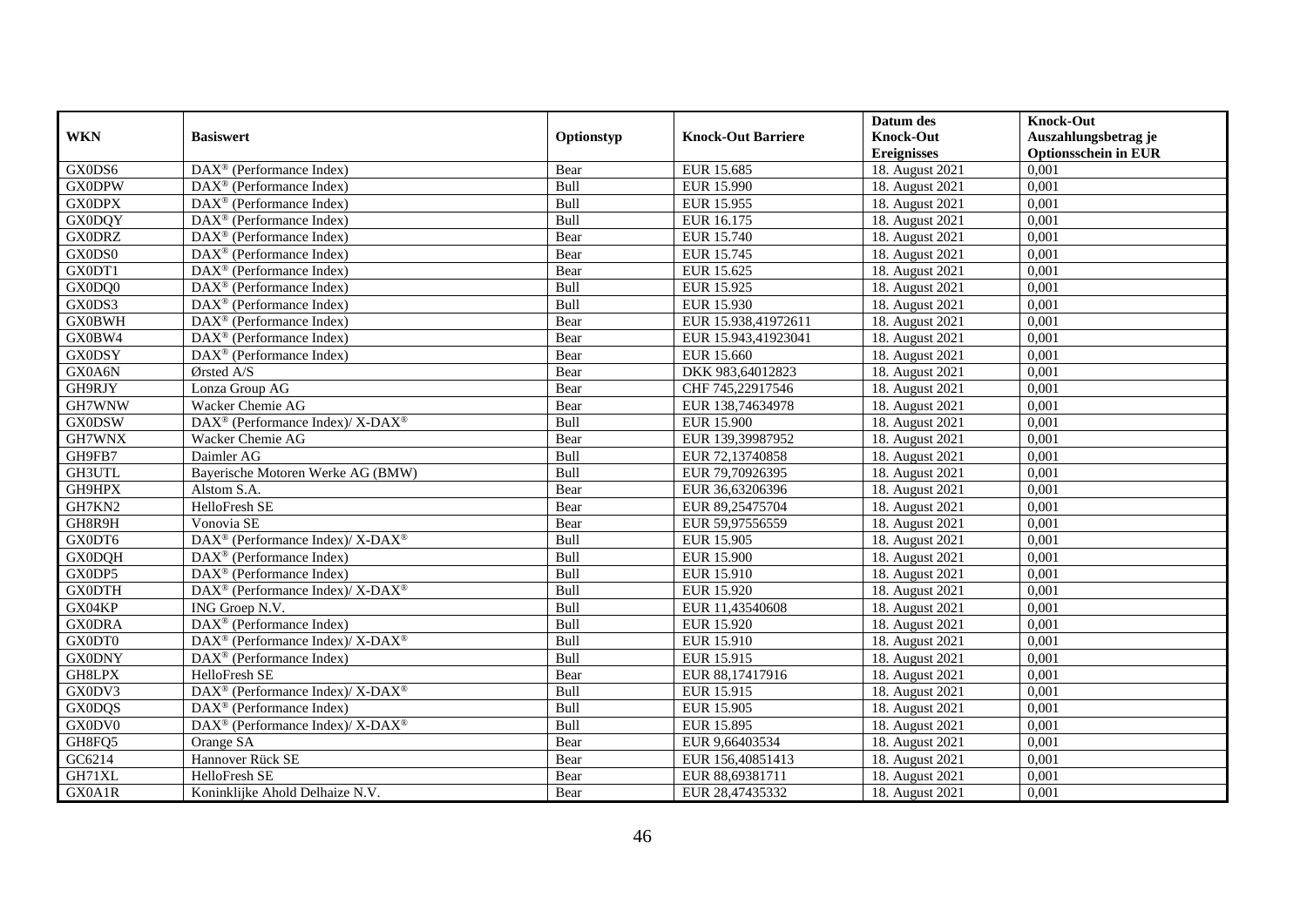|               |                                                          |             |                           | Datum des          | <b>Knock-Out</b>            |
|---------------|----------------------------------------------------------|-------------|---------------------------|--------------------|-----------------------------|
| <b>WKN</b>    | <b>Basiswert</b>                                         | Optionstyp  | <b>Knock-Out Barriere</b> | <b>Knock-Out</b>   | Auszahlungsbetrag je        |
|               |                                                          |             |                           | <b>Ereignisses</b> | <b>Optionsschein in EUR</b> |
| GH5E68        | <b>Fuchs Petrolub SE</b>                                 | Bear        | EUR 44,24658403           | 18. August 2021    | 0,001                       |
| GH9FPG        | <b>TUI AG</b>                                            | Bull        | EUR 3,61087941            | 18. August 2021    | 0,001                       |
| GH9FN5        | Volkswagen AG                                            | Bull        | EUR 199,52004914          | 18. August 2021    | 0,001                       |
| GH9WQX        | Puma SE                                                  | Bear        | EUR 108,7679231           | 18. August 2021    | 0,001                       |
| GH9TQA        | Givaudan SA                                              | Bear        | CHF 4.642,06074127        | 18. August 2021    | 0,001                       |
| GH5E43        | Fuchs Petrolub SE                                        | Bear        | EUR 44,58134309           | 18. August 2021    | 0,001                       |
| GH5E5P        | Fuchs Petrolub SE                                        | Bear        | EUR 44,92594803           | 18. August 2021    | 0,001                       |
| GH0J72        | MDAX <sup>®</sup> (Performance Index)                    | Bear        | EUR 35.935,60206483       | 18. August 2021    | 0,001                       |
| GX0DR3        | $DAX^{\circledR}$ (Performance Index)                    | Bull        | EUR 15.895                | 18. August 2021    | 0,001                       |
| GH9FB9        | Daimler AG                                               | Bull        | EUR 71,75668336           | 18. August 2021    | 0,001                       |
| GX0DU5        | DAX <sup>®</sup> (Performance Index)/ X-DAX <sup>®</sup> | Bull        | <b>EUR 15.890</b>         | 18. August 2021    | 0,001                       |
| GH9PQ4        | Sartorius AG                                             | Bear        | EUR 564,242               | 18. August 2021    | 0,001                       |
| GH8TLQ        | Porsche Automobil Holding SE                             | Bull        | EUR 85,15581062           | 18. August 2021    | 0,001                       |
| <b>GX0DSR</b> | DAX <sup>®</sup> (Performance Index)                     | Bull        | EUR 15.890                | 18. August 2021    | 0,001                       |
| GH9PQ6        | Sartorius AG                                             | Bear        | EUR 561,69                | 18. August 2021    | 0,001                       |
| GH1671        | TecDAX <sup>®</sup> (Performance Index)                  | Bear        | EUR 3.874,81              | 18. August 2021    | 0,001                       |
| GH1688        | TecDAX <sup>®</sup> (Performance Index)                  | Bear        | EUR 3.878,2               | 18. August 2021    | 0,001                       |
| GH2PLN        | United Internet AG                                       | Bear        | EUR 36,45401518           | 18. August 2021    | 0,001                       |
| GH9UAF        | LVMH Moët Hennessy Louis Vuitton SE                      | Bull        | EUR 683,04280816          | 18. August 2021    | 0,001                       |
| GC9WY0        | Air Liquide SA                                           | Bear        | EUR 150,43552869          | 18. August 2021    | 0,001                       |
| GH7ABZ        | National Grid plc                                        | Bear        | GBP 9,67038452            | 18. August 2021    | 0,001                       |
| GH9RK1        | Veolia Environnement S.A.                                | Bear        | EUR 28,45939333           | 18. August 2021    | 0,001                       |
| <b>GX0DHV</b> | DAX <sup>®</sup> (Performance Index)                     | Bull        | <b>EUR 15.880</b>         | 18. August 2021    | 0,001                       |
| GX0DP7        | DAX <sup>®</sup> (Performance Index)                     | Bull        | EUR 15.875                | 18. August 2021    | 0,001                       |
| GX0DT2        | DAX <sup>®</sup> (Performance Index)/ X-DAX <sup>®</sup> | Bull        | <b>EUR 15.885</b>         | 18. August 2021    | 0,001                       |
| GX04P0        | Hermes International                                     | Bull        | EUR 1.314,49369413        | 18. August 2021    | 0,001                       |
| GH71Y6        | <b>RWE AG</b>                                            | Bear        | EUR 32,11521242           | 18. August 2021    | 0,001                       |
| GH1KY8        | Amadeus IT Group S.A.                                    | Bull        | EUR 50,51428577           | 18. August 2021    | 0,001                       |
| GX0DT3        | DAX <sup>®</sup> (Performance Index)/ X-DAX <sup>®</sup> | Bull        | <b>EUR 15.880</b>         | 18. August 2021    | 0,001                       |
| GH9WN0        | Infineon Technologies AG                                 | Bull        | EUR 33,5683813            | 18. August 2021    | 0,001                       |
| GX0DR2        | DAX <sup>®</sup> (Performance Index)                     | Bull        | <b>EUR 15.880</b>         | 18. August 2021    | 0,001                       |
| GH9FRJ        | Volkswagen AG                                            | Bull        | EUR 197,44609861          | 18. August 2021    | 0,001                       |
| <b>GX0DHZ</b> | DAX <sup>®</sup> (Performance Index)                     | Bull        | EUR 15.875                | 18. August 2021    | 0,001                       |
| GF4KHP        | HelloFresh SE                                            | Bear        | EUR 89,98420983           | 18. August 2021    | 0,001                       |
| GX0DP1        | DAX <sup>®</sup> (Performance Index)                     | <b>Bull</b> | <b>EUR 15.885</b>         | 18. August 2021    | 0,001                       |
| <b>GX0DTQ</b> | DAX <sup>®</sup> (Performance Index)/ X-DAX <sup>®</sup> | Bull        | EUR 15.875                | 18. August 2021    | 0,001                       |
| GH7CMA        | Porsche Automobil Holding SE                             | Bull        | EUR 83,81940159           | 18. August 2021    | 0,001                       |
| GH8TLM        | Porsche Automobil Holding SE                             | <b>Bull</b> | EUR 84,67443994           | 18. August 2021    | 0,001                       |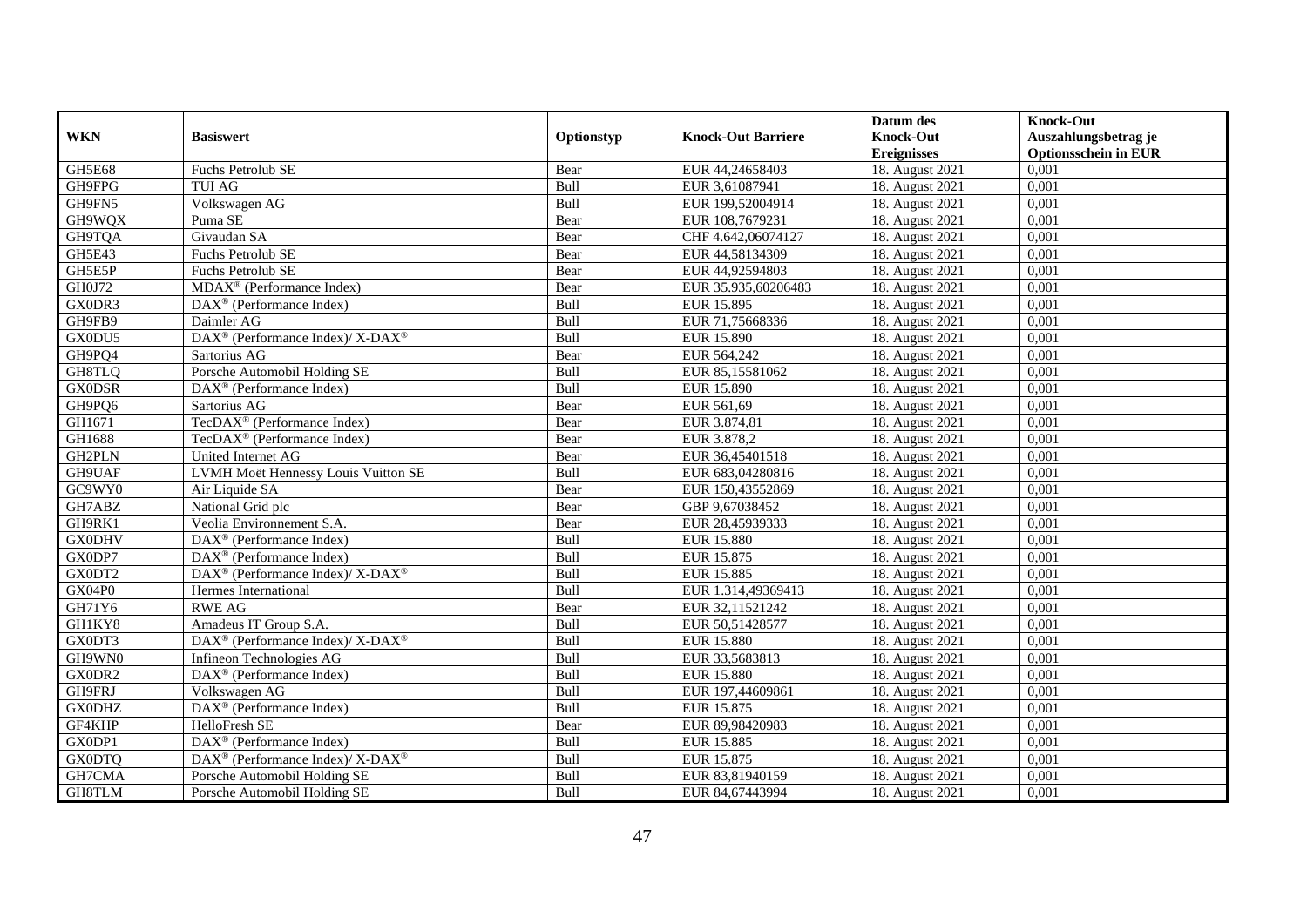|               |                                                                     |            |                           | Datum des          | <b>Knock-Out</b>            |
|---------------|---------------------------------------------------------------------|------------|---------------------------|--------------------|-----------------------------|
| <b>WKN</b>    | <b>Basiswert</b>                                                    | Optionstyp | <b>Knock-Out Barriere</b> | <b>Knock-Out</b>   | Auszahlungsbetrag je        |
|               |                                                                     |            |                           | <b>Ereignisses</b> | <b>Optionsschein in EUR</b> |
| GX04LH        | Deutsche Post AG                                                    | Bear       | EUR 58,70782507           | 18. August 2021    | 0,001                       |
| GX04EY        | Fortum OYJ                                                          | Bear       | EUR 25,18007258           | 18. August 2021    | 0,001                       |
| GX07ZS        | Ørsted A/S                                                          | Bear       | DKK 989,3209098           | 18. August 2021    | 0,001                       |
| GH9WL5        | Koninklijke Vopak N.V.                                              | Bear       | EUR 36,32857343           | 18. August 2021    | 0,001                       |
| GX07WP        | Carl-Zeiss Meditec AG                                               | Bear       | EUR 190,36298424          | 18. August 2021    | 0,001                       |
| GH9FQ3        | <b>TUI AG</b>                                                       | Bull       | EUR 3,59081898            | 18. August 2021    | 0,001                       |
| GH3UTG        | Bayerische Motoren Werke AG (BMW)                                   | Bull       | EUR 79,29354371           | 18. August 2021    | 0,001                       |
| GH9PLS        | Electricite de France SA                                            | Bear       | EUR 11,1410991            | 18. August 2021    | 0,001                       |
| GH75AJ        | HelloFresh SE                                                       | Bear       | EUR 90,72090126           | 18. August 2021    | 0,001                       |
| GH8LPV        | HelloFresh SE                                                       | Bear       | EUR 91,20200226           | 18. August 2021    | 0,001                       |
| GH71Y4        | <b>RWE AG</b>                                                       | Bear       | EUR 32,2643081            | 18. August 2021    | 0,001                       |
| GH9L1H        | <b>E.ON SE</b>                                                      | Bear       | EUR 11,14734316           | 18. August 2021    | 0,001                       |
| GX04MN        | Deutsche Post AG                                                    | Bear       | EUR 58,99756757           | 18. August 2021    | 0,001                       |
| GX0CW3        | NYMEX Light, Sweet Crude Oil Future (Generic Front<br>Month Future) | Bear       | <b>USD 67.2</b>           | 18. August 2021    | 0,001                       |
| GH9PLW        | Electricite de France SA                                            | Bear       | EUR 11,25091279           | 18. August 2021    | 0,001                       |
| <b>GH9TLE</b> | Ubisoft Entertainment S.A.                                          | Bear       | EUR 51,89614515           | 18. August 2021    | 0,001                       |
| GH8BCT        | Fortum OYJ                                                          | Bear       | EUR 25,39345868           | 18. August 2021    | 0,001                       |
| GH1672        | TecDAX <sup>®</sup> (Performance Index)                             | Bear       | EUR 3.881,71              | 18. August 2021    | 0,001                       |
| GH71Y8        | <b>RWE AG</b>                                                       | Bear       | EUR 32,42334352           | 18. August 2021    | 0,001                       |
| GH9F44        | ADYEN N.V.                                                          | Bear       | EUR 2.408,38482553        | 18. August 2021    | 0.001                       |
| GX04NP        | Deutsche Post AG                                                    | Bear       | EUR 59,28731007           | 18. August 2021    | 0,001                       |
| GH9L1N        | <b>E.ON SE</b>                                                      | Bear       | EUR 11,19724175           | 18. August 2021    | 0,001                       |
| GX04NW        | Hermes International                                                | Bull       | EUR 1.307,77116933        | 18. August 2021    | 0,001                       |
| GH0J73        | MDAX <sup>®</sup> (Performance Index)                               | Bear       | EUR 35.972,53427812       | 18. August 2021    | 0,001                       |
| GH66XV        | Fresenius SE & Co KGaA                                              | Bear       | EUR 47,25081016           | 18. August 2021    | 0,001                       |
| GX04PK        | Hermes International                                                | Bull       | EUR 1.301,04864449        | 18. August 2021    | 0.001                       |
| GH9UAB        | LVMH Moët Hennessy Louis Vuitton SE                                 | Bull       | EUR 672,56171686          | 18. August 2021    | 0,001                       |
| GH9UAW        | LVMH Moët Hennessy Louis Vuitton SE                                 | Bull       | EUR 665,5743227           | 18. August 2021    | 0,001                       |
| GH349C        | Julius Baer Group Ltd                                               | Bear       | CHF 63,31322717           | 18. August 2021    | 0,001                       |
| GH9UA9        | LVMH Moët Hennessy Louis Vuitton SE                                 | Bull       | EUR 676,05541396          | 18. August 2021    | 0,001                       |
| GH9WNX        | Merck KGaA                                                          | Bear       | EUR 200,43801879          | 18. August 2021    | 0,001                       |
| GH9UAD        | LVMH Moët Hennessy Louis Vuitton SE                                 | Bull       | EUR 669,06801978          | 18. August 2021    | 0,001                       |
| GH9WQ9        | adidas AG                                                           | Bull       | EUR 305,68124658          | 18. August 2021    | 0,001                       |
| GH9UA7        | LVMH Moët Hennessy Louis Vuitton SE                                 | Bull       | EUR 679,54911105          | 18. August 2021    | 0,001                       |
| GH9WXQ        | Siemens Gamesa Renewable Energy, S.A.                               | Bear       | EUR 25,03766479           | 18. August 2021    | 0,001                       |
| <b>GX0DLR</b> | NASDAQ-100 Index <sup>®</sup>                                       | Bull       | <b>USD 15.140</b>         | 18. August 2021    | 0,001                       |
| <b>GX0DLS</b> | NASDAQ-100 Index®                                                   | Bull       | <b>USD 15.120</b>         | 18. August 2021    | 0,001                       |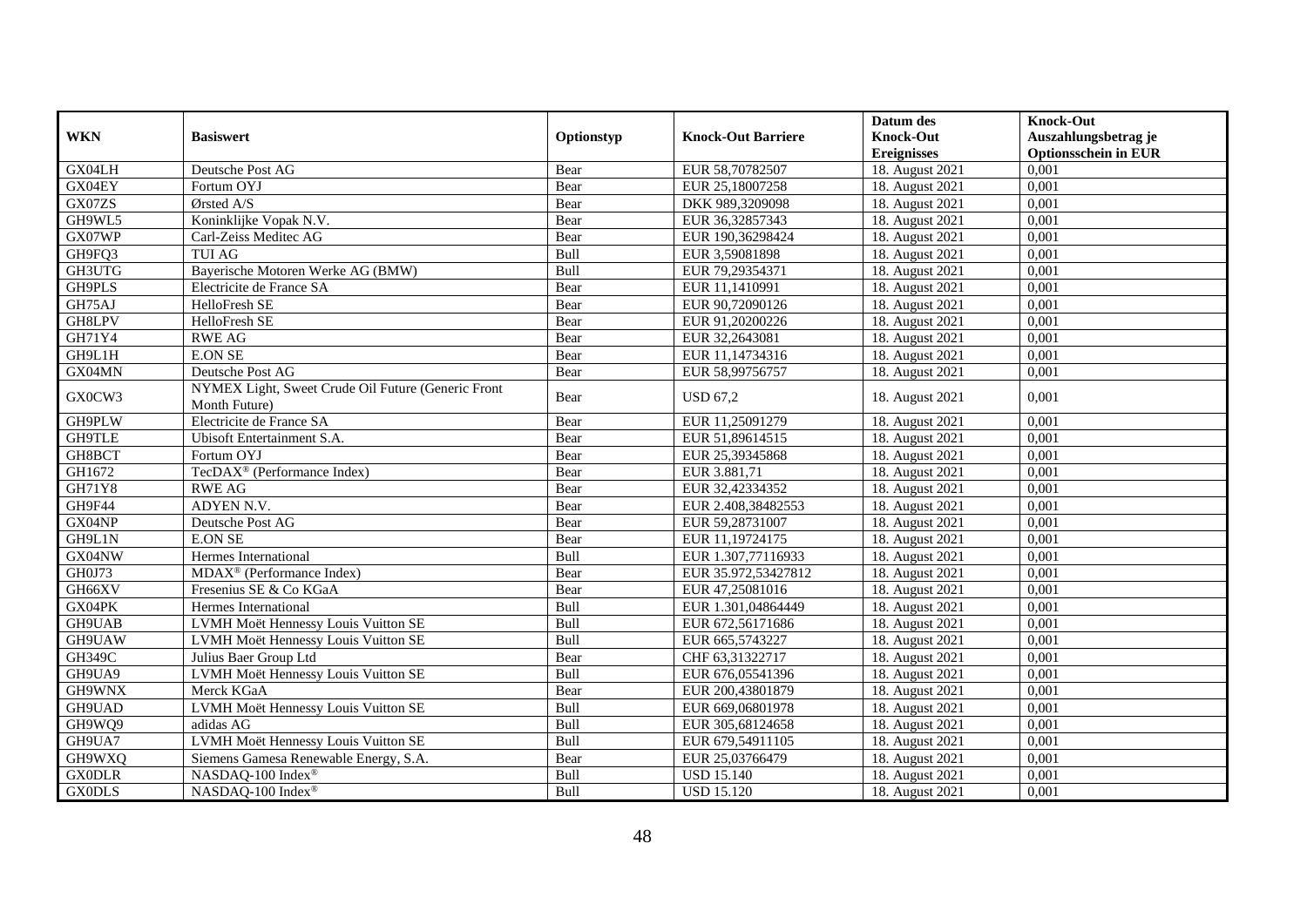|               |                                                 |             |                           | Datum des          | <b>Knock-Out</b>            |
|---------------|-------------------------------------------------|-------------|---------------------------|--------------------|-----------------------------|
| <b>WKN</b>    | <b>Basiswert</b>                                | Optionstyp  | <b>Knock-Out Barriere</b> | <b>Knock-Out</b>   | Auszahlungsbetrag je        |
|               |                                                 |             |                           | <b>Ereignisses</b> | <b>Optionsschein in EUR</b> |
| <b>GX0DLX</b> | NASDAQ-100 Index®                               | Bull        | <b>USD 15.020</b>         | 18. August 2021    | 0,001                       |
| <b>GX0DLY</b> | NASDAQ-100 Index®                               | Bull        | <b>USD 15.000</b>         | 18. August 2021    | 0,001                       |
| <b>GX0DLV</b> | NASDAQ-100 Index®                               | Bull        | <b>USD 15.060</b>         | 18. August 2021    | 0,001                       |
| <b>GX0DLW</b> | NASDAQ-100 Index®                               | Bull        | <b>USD 15.040</b>         | 18. August 2021    | 0,001                       |
| <b>GX0DLT</b> | NASDAQ-100 Index®                               | Bull        | <b>USD 15.100</b>         | 18. August 2021    | 0,001                       |
| <b>GX0DLU</b> | NASDAQ-100 Index®                               | Bull        | <b>USD 15.080</b>         | 18. August 2021    | 0,001                       |
| <b>GX0DLZ</b> | NASDAQ-100 Index®                               | Bull        | <b>USD 14.980</b>         | 18. August 2021    | 0,001                       |
| GX0DG3        | Dow Jones Industrial Average® Index             | Bull        | <b>USD 35.260</b>         | 18. August 2021    | 0,001                       |
| GX0DN9        | S&P 500 <sup>®</sup> Index                      | Bull        | <b>USD 4.470</b>          | 18. August 2021    | 0,001                       |
| GX0DG4        | Dow Jones Industrial Average® Index             | Bull        | <b>USD 35.240</b>         | 18. August 2021    | 0,001                       |
| <b>GX0DNA</b> | S&P 500 <sup>®</sup> Index                      | Bull        | <b>USD 4.465</b>          | 18. August 2021    | 0,001                       |
| <b>GX0DFV</b> | Dow Jones Industrial Average® Index             | Bull        | <b>USD 35.420</b>         | 18. August 2021    | 0,001                       |
| GX0DN8        | S&P 500 <sup>®</sup> Index                      | Bull        | <b>USD 4.475</b>          | 18. August 2021    | 0,001                       |
| <b>GX0DFW</b> | Dow Jones Industrial Average <sup>®</sup> Index | Bull        | <b>USD 35.400</b>         | 18. August 2021    | 0,001                       |
| <b>GX0DNB</b> | S&P 500 <sup>®</sup> Index                      | Bull        | <b>USD 4.460</b>          | 18. August 2021    | 0,001                       |
| <b>GX0DFX</b> | Dow Jones Industrial Average® Index             | Bull        | <b>USD 35.380</b>         | 18. August 2021    | 0,001                       |
| <b>GX0DNC</b> | S&P 500 <sup>®</sup> Index                      | Bull        | <b>USD 4.455</b>          | 18. August 2021    | 0,001                       |
| <b>GX0DFY</b> | Dow Jones Industrial Average <sup>®</sup> Index | Bull        | <b>USD 35.360</b>         | 18. August 2021    | 0,001                       |
| <b>GX0DNF</b> | S&P 500 <sup>®</sup> Index                      | Bull        | <b>USD 4.440</b>          | 18. August 2021    | 0,001                       |
| GX0DG1        | Dow Jones Industrial Average® Index             | Bull        | <b>USD 35.300</b>         | 18. August 2021    | 0,001                       |
| <b>GX0DND</b> | S&P 500 <sup>®</sup> Index                      | Bull        | <b>USD 4.450</b>          | 18. August 2021    | 0,001                       |
| GX0DG2        | Dow Jones Industrial Average® Index             | Bull        | <b>USD 35.280</b>         | 18. August 2021    | 0,001                       |
| <b>GX0DNE</b> | S&P 500 <sup>®</sup> Index                      | Bull        | <b>USD 4.445</b>          | 18. August 2021    | 0,001                       |
| <b>GX0DFM</b> | Dow Jones Industrial Average® Index             | Bull        | <b>USD 35.580</b>         | 18. August 2021    | 0,001                       |
| <b>GX0DFN</b> | Dow Jones Industrial Average® Index             | Bull        | <b>USD 35.560</b>         | 18. August 2021    | 0,001                       |
| <b>GX0DFZ</b> | Dow Jones Industrial Average® Index             | Bull        | <b>USD 35.340</b>         | 18. August 2021    | 0,001                       |
| GX0DG0        | Dow Jones Industrial Average® Index             | Bull        | <b>USD 35.320</b>         | 18. August 2021    | 0,001                       |
| GX0DG5        | Dow Jones Industrial Average <sup>®</sup> Index | Bull        | <b>USD 35.220</b>         | 18. August 2021    | 0,001                       |
| GX0DG6        | Dow Jones Industrial Average® Index             | Bull        | <b>USD 35.200</b>         | 18. August 2021    | 0,001                       |
| <b>GX0DFS</b> | Dow Jones Industrial Average <sup>®</sup> Index | Bull        | <b>USD 35.480</b>         | 18. August 2021    | 0,001                       |
| <b>GX0DFT</b> | Dow Jones Industrial Average <sup>®</sup> Index | Bull        | <b>USD 35.460</b>         | 18. August 2021    | 0,001                       |
| <b>GX0DFU</b> | Dow Jones Industrial Average® Index             | Bull        | <b>USD 35.440</b>         | 18. August 2021    | 0,001                       |
| <b>GX0DFP</b> | Dow Jones Industrial Average® Index             | Bull        | <b>USD 35.540</b>         | 18. August 2021    | 0,001                       |
| <b>GX0DFQ</b> | Dow Jones Industrial Average <sup>®</sup> Index | Bull        | <b>USD 35.520</b>         | 18. August 2021    | 0,001                       |
| <b>GX0DFR</b> | Dow Jones Industrial Average® Index             | <b>Bull</b> | <b>USD 35.500</b>         | 18. August 2021    | 0,001                       |
| <b>GX0DFK</b> | Dow Jones Industrial Average® Index             | Bull        | <b>USD 35.620</b>         | 18. August 2021    | 0,001                       |
| <b>GX0DFL</b> | Dow Jones Industrial Average® Index             | Bull        | <b>USD 35.600</b>         | 18. August 2021    | 0,001                       |
| <b>GX07U8</b> | Moderna Inc                                     | Bear        | USD 411,23113544          | 18. August 2021    | 0,001                       |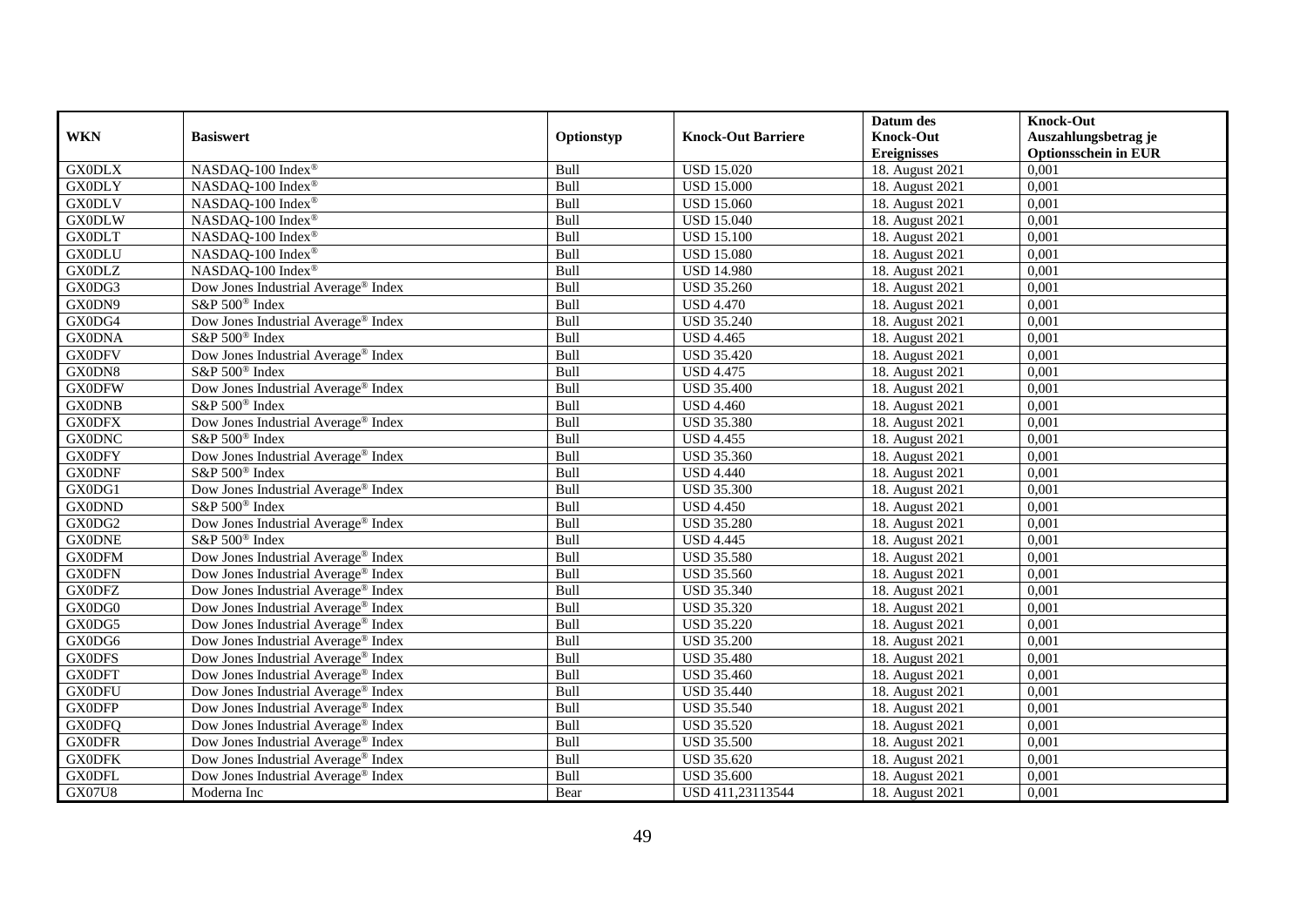|               |                                                   |            |                           | Datum des          | <b>Knock-Out</b>            |
|---------------|---------------------------------------------------|------------|---------------------------|--------------------|-----------------------------|
| <b>WKN</b>    | <b>Basiswert</b>                                  | Optionstyp | <b>Knock-Out Barriere</b> | <b>Knock-Out</b>   | Auszahlungsbetrag je        |
|               |                                                   |            |                           | <b>Ereignisses</b> | <b>Optionsschein in EUR</b> |
| GX07QT        | Medtronic, PLC                                    | Bear       | USD 130,78639808          | 18. August 2021    | 0,001                       |
| GH9ZKX        | Intuitive Surgical, Inc.                          | Bear       | USD 1.041,4712717         | 18. August 2021    | 0,001                       |
| GX04BM        | Amgen Inc.                                        | Bear       | USD 231,27656768          | 18. August 2021    | 0,001                       |
| GH9UAG        | LVMH Moët Hennessy Louis Vuitton SE               | Bull       | EUR 662,08062559          | 18. August 2021    | 0,001                       |
| GX0A1Y        | Moderna Inc                                       | Bear       | USD 402,99713974          | 18. August 2021    | 0,001                       |
| GH9PFY        | Airbnb, Inc.                                      | Bull       | USD 142,09672339          | 18. August 2021    | 0,001                       |
| GH9PKR        | Edwards Lifesciences Corporation                  | Bear       | USD 117,57538071          | 18. August 2021    | 0,001                       |
| GX07UB        | Moderna Inc                                       | Bear       | USD 413,248345            | 18. August 2021    | 0,001                       |
| GH9RNX        | Danaher Corporation                               | Bear       | USD 321,38362748          | 18. August 2021    | 0,001                       |
| GX0A23        | Moderna Inc                                       | Bear       | USD 406,90497868          | 18. August 2021    | 0,001                       |
| GX07UF        | Moderna Inc                                       | Bear       | USD 409,2039397           | 18. August 2021    | 0,001                       |
| GX0A2G        | Moderna Inc                                       | Bear       | USD 404,94606197          | 18. August 2021    | 0,001                       |
| GX0A3N        | Pfizer Inc.                                       | Bear       | USD 50,56452173           | 18. August 2021    | 0,001                       |
| GX04NT        | Hermes International                              | Bull       | EUR 1.294,33612342        | 18. August 2021    | 0,001                       |
| GX09Z4        | NextEra Energy, Inc.                              | Bear       | USD 84,7984568            | 18. August 2021    | 0,001                       |
| GH9D13        | Siemens Gamesa Renewable Energy, S.A.             | Bear       | EUR 25,1854305            | 18. August 2021    | 0,001                       |
| GH8LKK        | <b>Barry Callebaut AG</b>                         | Bear       | CHF 2.376,10752393        | 18. August 2021    | 0,001                       |
| GH8TDR        | Deutsche Telekom AG                               | Bear       | EUR 18,8752143            | 18. August 2021    | 0,001                       |
| GH9F32        | United Parcel Service, Inc.                       | Bear       | USD 198,60893304          | 18. August 2021    | 0,001                       |
| GF2ASY        | Deutsche Börse AG                                 | Bear       | EUR 150,45389314          | 18. August 2021    | 0,001                       |
| GH9CBZ        | Valero Energy Corporation                         | Bull       | USD 62,69415635           | 18. August 2021    | 0,001                       |
| GH9F26        | AstraZeneca Plc                                   | Bear       | GBP 86,93766408           | 18. August 2021    | 0,001                       |
| GH9ZBR        | <b>Costco Wholesale Corporation</b>               | Bear       | USD 454,14809695          | 18. August 2021    | 0,001                       |
| GH8LKX        | Ameren Corporation                                | Bear       | USD 90,07424905           | 18. August 2021    | 0,001                       |
| GH1H37        | Pfizer Inc.                                       | Bear       | USD 50,81384928           | 18. August 2021    | 0,001                       |
| GX0BD8        | DAX <sup>®</sup> (Performance Index)              | Bear       | EUR 15.950                | 18. August 2021    | 0,001                       |
| <b>GX0BWU</b> | DAX <sup>®</sup> (Performance Index)              | Bear       | EUR 15.948,41873472       | 18. August 2021    | 0,001                       |
| GX0BD9        | $DAX^{\circledR}$ (Performance Index)             | Bear       | <b>EUR 15.950</b>         | 18. August 2021    | 0,001                       |
| <b>GX0BDE</b> | $DAX^{\circledR}$ (Performance Index)             | Bear       | EUR 15.950                | 18. August 2021    | 0,001                       |
| <b>GX0BDD</b> | $\text{DAX}^{\textcircled{}}$ (Performance Index) | Bear       | <b>EUR 15.950</b>         | 18. August 2021    | 0,001                       |
| <b>GX0BDC</b> | $DAX^{\circledR}$ (Performance Index)             | Bear       | EUR 15.950                | 18. August 2021    | 0,001                       |
| <b>GX0BDA</b> | DAX <sup>®</sup> (Performance Index)              | Bear       | EUR 15.950                | 18. August 2021    | 0,001                       |
| <b>GX0BDB</b> | $DAX^{\circledR}$ (Performance Index)             | Bear       | <b>EUR 15.950</b>         | 18. August 2021    | 0,001                       |
| <b>GX0BYG</b> | $DAX^{\circledast}$ (Performance Index)           | Bear       | EUR 15.953,41823902       | 18. August 2021    | 0,001                       |
| GH8U6L        | Ørsted A/S                                        | Bear       | DKK 998,76542963          | 18. August 2021    | 0,001                       |
| GH7KKX        | Zoom Video Communications, Inc.                   | Bull       | USD 341,51030831          | 18. August 2021    | 0,001                       |
| GH9WQC        | Pfizer Inc.                                       | Bear       | USD 51,05680046           | 18. August 2021    | 0,001                       |
| GH8FQ1        | Orange SA                                         | Bear       | EUR 9,71379863            | 18. August 2021    | 0,001                       |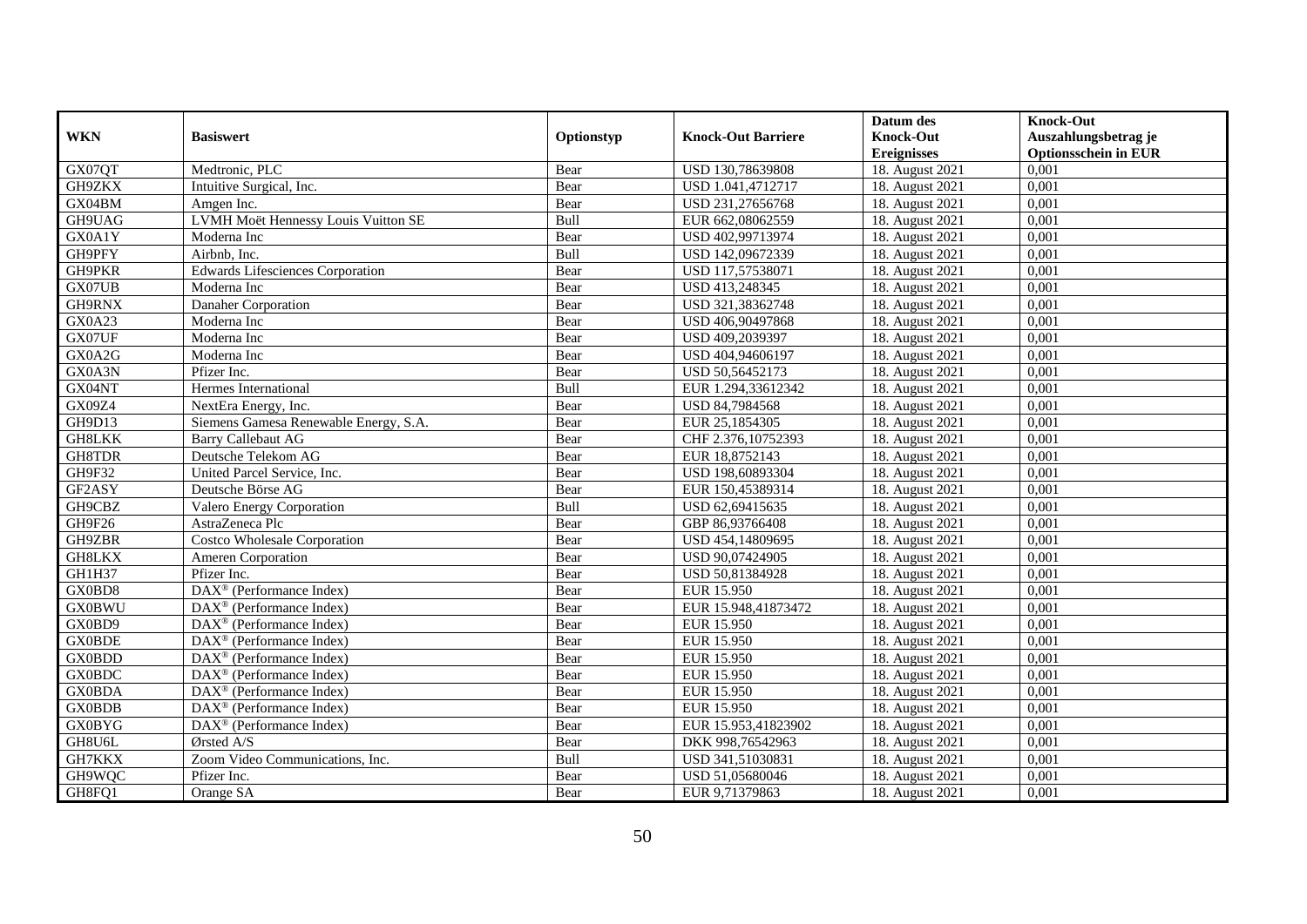|               |                                                       |            |                           | Datum des          | <b>Knock-Out</b>            |
|---------------|-------------------------------------------------------|------------|---------------------------|--------------------|-----------------------------|
| <b>WKN</b>    | <b>Basiswert</b>                                      | Optionstyp | <b>Knock-Out Barriere</b> | <b>Knock-Out</b>   | Auszahlungsbetrag je        |
|               |                                                       |            |                           | <b>Ereignisses</b> | <b>Optionsschein in EUR</b> |
| GH6JQ5        | Lowe's Companies, Inc.                                | Bear       | USD 201,73895685          | 18. August 2021    | 0,001                       |
| GH9UAT        | LVMH Moët Hennessy Louis Vuitton SE                   | Bull       | EUR 658,5869285           | 18. August 2021    | 0,001                       |
| <b>GH8U88</b> | Air Liquide SA                                        | Bear       | EUR 151,17480505          | 18. August 2021    | 0,001                       |
| GH4VM8        | Newmont Corporation                                   | Bull       | USD 57,97860447           | 18. August 2021    | 0,001                       |
| GH8TDY        | Hannover Rück SE                                      | Bear       | EUR 157,20712883          | 18. August 2021    | 0,001                       |
| GH4K4Y        | <b>Barrick Gold Corporation</b>                       | Bull       | USD 19,62734086           | 18. August 2021    | 0,001                       |
| GH7KL0        | Zoom Video Communications, Inc.                       | Bull       | USD 339,67820409          | 18. August 2021    | 0,001                       |
| GH9WQB        | Pfizer Inc.                                           | Bear       | USD 51,41656651           | 18. August 2021    | 0,001                       |
| <b>GX04P1</b> | Hermes International                                  | Bull       | EUR 1.287,60359484        | 18. August 2021    | 0,001                       |
| GH7GKE        | <b>LINDE PLC</b>                                      | Bear       | USD 313,78894219          | 18. August 2021    | 0,001                       |
| GH4K4V        | <b>Barrick Gold Corporation</b>                       | Bull       | USD 19,72864914           | 18. August 2021    | 0,001                       |
| GH7P91        | 1 Feinunze Palladium, Feinheit mind. 0,9995           | Bull       | USD 2.466,256             | 18. August 2021    | 0,001                       |
| <b>GH6JUP</b> | IQVIA Holdings Inc.                                   | Bear       | USD 257,82450395          | 18. August 2021    | 0,001                       |
| GH7P8G        | 1 Feinunze Palladium, Feinheit mind. 0,9995           | Bull       | USD 2.440,838             | 18. August 2021    | 0,001                       |
| <b>GH886Z</b> | 1 Feinunze Palladium, Feinheit mind. 0,9995           | Bull       | USD 2.446,828             | 18. August 2021    | 0,001                       |
| GH7P8H        | 1 Feinunze Palladium, Feinheit mind. 0,9995           | Bull       | USD 2.434,482             | 18. August 2021    | 0,001                       |
| GX05SV        | 1 Feinunze Platin, Feinheit mind. 0,9995              | Bull       | USD 993,552               | 18. August 2021    | 0,001                       |
| GX05SZ        | 1 Feinunze Platin, Feinheit mind. 0,9995              | Bull       | USD 991,039               | 18. August 2021    | 0,001                       |
| <b>GX0BWP</b> | $\overline{\text{DAX}^{\otimes}}$ (Performance Index) | Bear       | EUR 15.958,41774333       | 18. August 2021    | 0,001                       |
| GH0J74        | MDAX <sup>®</sup> (Performance Index)                 | Bear       | EUR 36.010,03483003       | 18. August 2021    | 0,001                       |
| GX0BD7        | DAX <sup>®</sup> (Performance Index)                  | Bear       | <b>EUR 15.960</b>         | 18. August 2021    | 0,001                       |
| GX0A3J        | Pfizer Inc.                                           | Bear       | USD 51,73439497           | 18. August 2021    | 0,001                       |
| GX0BD6        | DAX <sup>®</sup> (Performance Index)                  | Bear       | <b>EUR 15.960</b>         | 18. August 2021    | 0,001                       |
| GH4K4X        | <b>Barrick Gold Corporation</b>                       | Bull       | USD 19,52603247           | 18. August 2021    | 0,001                       |
| GH6JQE        | Lowe's Companies, Inc.                                | Bear       | USD 203,31268699          | 18. August 2021    | 0,001                       |
| GX0BD1        | DAX <sup>®</sup> (Performance Index)                  | Bear       | EUR 15.960                | 18. August 2021    | 0,001                       |
| GH9D0W        | Intuitive Surgical, Inc.                              | Bear       | USD 1.047,76905345        | 18. August 2021    | 0,001                       |
| GH7AQ1        | Salesforce.com, Inc.                                  | Bear       | USD 253,9176473           | 18. August 2021    | 0,001                       |
| GH8R7R        | Alibaba Group Holding Limited                         | Bull       | <b>USD 172,19</b>         | 18. August 2021    | 0,001                       |
| GH75AG        | HelloFresh SE                                         | Bear       | EUR 91,84664229           | 18. August 2021    | 0.001                       |
| GH6R8P        | Julius Baer Group Ltd                                 | Bear       | CHF 63,56614134           | 18. August 2021    | 0,001                       |
| GH71ZR        | <b>RWE AG</b>                                         | Bear       | EUR 32,57243921           | 18. August 2021    | 0,001                       |
| GH4F6L        | 1 Feinunze Palladium, Feinheit mind. 0,9995           | Bull       | USD 2.428,897             | 18. August 2021    | 0,001                       |
| GX0BD2        | $\overline{\text{DAX}^{\otimes}}$ (Performance Index) | Bear       | <b>EUR 15.960</b>         | 18. August 2021    | 0,001                       |
| GH4VM4        | Newmont Corporation                                   | Bull       | USD 57,55353151           | 18. August 2021    | 0,001                       |
| GH6TFE        | Deutsche Post AG                                      | Bear       | EUR 59,59511357           | 18. August 2021    | 0,001                       |
| GX0BD3        | $DAX^{\circledast}$ (Performance Index)               | Bear       | EUR 15.960                | 18. August 2021    | 0,001                       |
| GH4F69        | 1 Feinunze Palladium, Feinheit mind. 0,9995           | Bull       | <b>USD 2.453</b>          | 18. August 2021    | 0,001                       |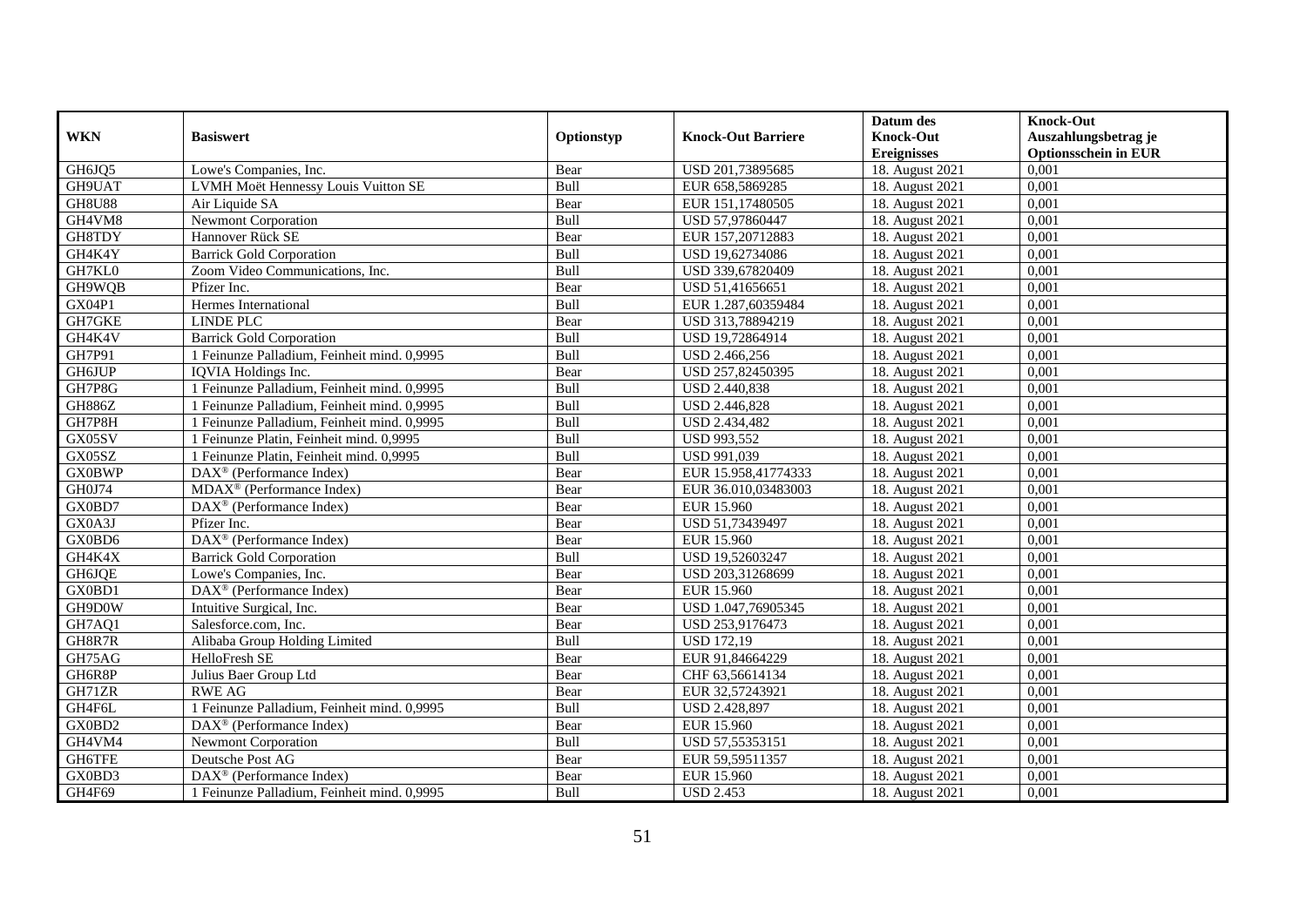|                     |                                                                     |            |                           | Datum des                     | <b>Knock-Out</b>            |
|---------------------|---------------------------------------------------------------------|------------|---------------------------|-------------------------------|-----------------------------|
| <b>WKN</b>          | <b>Basiswert</b>                                                    | Optionstyp | <b>Knock-Out Barriere</b> | <b>Knock-Out</b>              | Auszahlungsbetrag je        |
|                     |                                                                     |            |                           | <b>Ereignisses</b>            | <b>Optionsschein in EUR</b> |
| GX0BD5              | DAX <sup>®</sup> (Performance Index)                                | Bear       | EUR 15.960                | 18. August 2021               | 0,001                       |
| GX0BD4              | $DAX^{\circledR}$ (Performance Index)                               | Bear       | EUR 15.960                | 18. August 2021               | 0,001                       |
| GX0A93              | $DAX^{\circledR}$ (Performance Index)                               | Bear       | EUR 15.966,83366084       | 18. August 2021               | 0,001                       |
| GH18HR              | TecDAX <sup>®</sup> (Performance Index)                             | Bear       | EUR 3.887,35              | $\overline{18}$ . August 2021 | 0,001                       |
| GX0A8V              | DAX <sup>®</sup> (Performance Index)                                | Bear       | EUR 15.961,83465218       | 18. August 2021               | 0,001                       |
| <b>GH645C</b>       | Charter Communications, Inc.                                        | Bear       | USD 792,18649516          | 18. August 2021               | 0,001                       |
| GH9LNP              | <b>QUALCOMM</b> Incorporated                                        | Bull       | USD 142,92870972          | 18. August 2021               | 0,001                       |
| GH9WXW              | Siemens Gamesa Renewable Energy, S.A.                               | Bear       | EUR 25,37709086           | 18. August 2021               | 0,001                       |
| GH6TEN              | Deutsche Post AG                                                    | Bear       | EUR 59,87239224           | 18. August 2021               | 0,001                       |
| GH8TG0              | Hannover Rück SE                                                    | Bear       | EUR 157,94420843          | 18. August 2021               | 0,001                       |
| GH9UB1              | LVMH Moët Hennessy Louis Vuitton SE                                 | Bull       | EUR 655,09323142          | 18. August 2021               | 0,001                       |
| GH7APZ              | Salesforce.com, Inc.                                                | Bear       | USD 255,08795747          | 18. August 2021               | 0,001                       |
| GH4K53              | <b>Barrick Gold Corporation</b>                                     | Bull       | USD 19,41459334           | 18. August 2021               | 0,001                       |
| GH9ZGW              | Zalando SE                                                          | Bear       | EUR 94,29320662           | 18. August 2021               | 0,001                       |
| <b>GX04P8</b>       | Hermes International                                                | Bull       | EUR 1.280,87106625        | 18. August 2021               | 0,001                       |
| GH9WWW              | Fortinet, Inc.                                                      | Bull       | <b>USD 293,58</b>         | 18. August 2021               | 0,001                       |
| GH75FH              | Compagnie Financiere Richemont SA                                   | Bull       | CHF 105,97203973          | 18. August 2021               | 0,001                       |
| GH8TM4              | Bouygues S.A.                                                       | Bear       | EUR 35,16631753           | 18. August 2021               | 0,001                       |
| <b>GX0CWE</b>       | ICE Brent Crude Oil Future (Generic Front Month<br>Future)          | Bull       | <b>USD 68,16</b>          | 18. August 2021               | 0,001                       |
| GX0CW6              | NYMEX Light, Sweet Crude Oil Future (Generic Front<br>Month Future) | Bull       | <b>USD 65,7</b>           | 18. August 2021               | 0,001                       |
| GX0AF3              | DAX <sup>®</sup> (Performance Index)/ X-DAX <sup>®</sup>            | Bear       | EUR 15.971,83266951       | 18. August 2021               | 0,001                       |
| <b>GX0AEM</b>       | DAX <sup>®</sup> (Performance Index)/ X-DAX <sup>®</sup>            | Bear       | EUR 15.976,83167816       | 18. August 2021               | 0,001                       |
| GH7AQ4              | Salesforce.com. Inc.                                                | Bear       | USD 256,24834985          | 18. August 2021               | 0,001                       |
| GH4VM3              | <b>Newmont Corporation</b>                                          | Bull       | USD 57,07785471           | 18. August 2021               | 0,001                       |
| <b>GX0CWG</b>       | 10-Year U.S. Treasury Note Future (Generic Front<br>Month Future)   | Bull       | <b>USD 134</b>            | 18. August 2021               | 0,001                       |
| GX0DG7              | Dow Jones Industrial Average <sup>®</sup> Index                     | Bull       | <b>USD 35.180</b>         | 18. August 2021               | 0,001                       |
| <b>GX0DNG</b>       | S&P 500 <sup>®</sup> Index                                          | Bull       | <b>USD 4.435</b>          | 18. August 2021               | 0,001                       |
| GX0DM0              | NASDAQ-100 Index®                                                   | Bull       | <b>USD 14.960</b>         | 18. August 2021               | 0,001                       |
| <b>GX0DNH</b>       | S&P 500 <sup>®</sup> Index                                          | Bull       | <b>USD 4.430</b>          | 18. August 2021               | 0,001                       |
| $GX0\overline{DG8}$ | Dow Jones Industrial Average® Index                                 | Bull       | <b>USD 35.160</b>         | 18. August 2021               | 0,001                       |
| GX0DM1              | NASDAO-100 Index®                                                   | Bull       | <b>USD 14.940</b>         | 18. August 2021               | 0,001                       |
| GH9HXQ              | Nvidia Corporation                                                  | Bull       | USD 192,43275861          | 18. August 2021               | 0,001                       |
| <b>GX0DNJ</b>       | S&P 500 <sup>®</sup> Index                                          | Bull       | <b>USD 4.425</b>          | 18. August 2021               | 0,001                       |
| <b>GX0DGB</b>       | Dow Jones Industrial Average <sup>®</sup> Index                     | Bull       | <b>USD 35.100</b>         | 18. August 2021               | 0,001                       |
| GX04DP              | <b>Ball Corporation</b>                                             | Bear       | USD 90,8202111            | 18. August 2021               | 0,001                       |